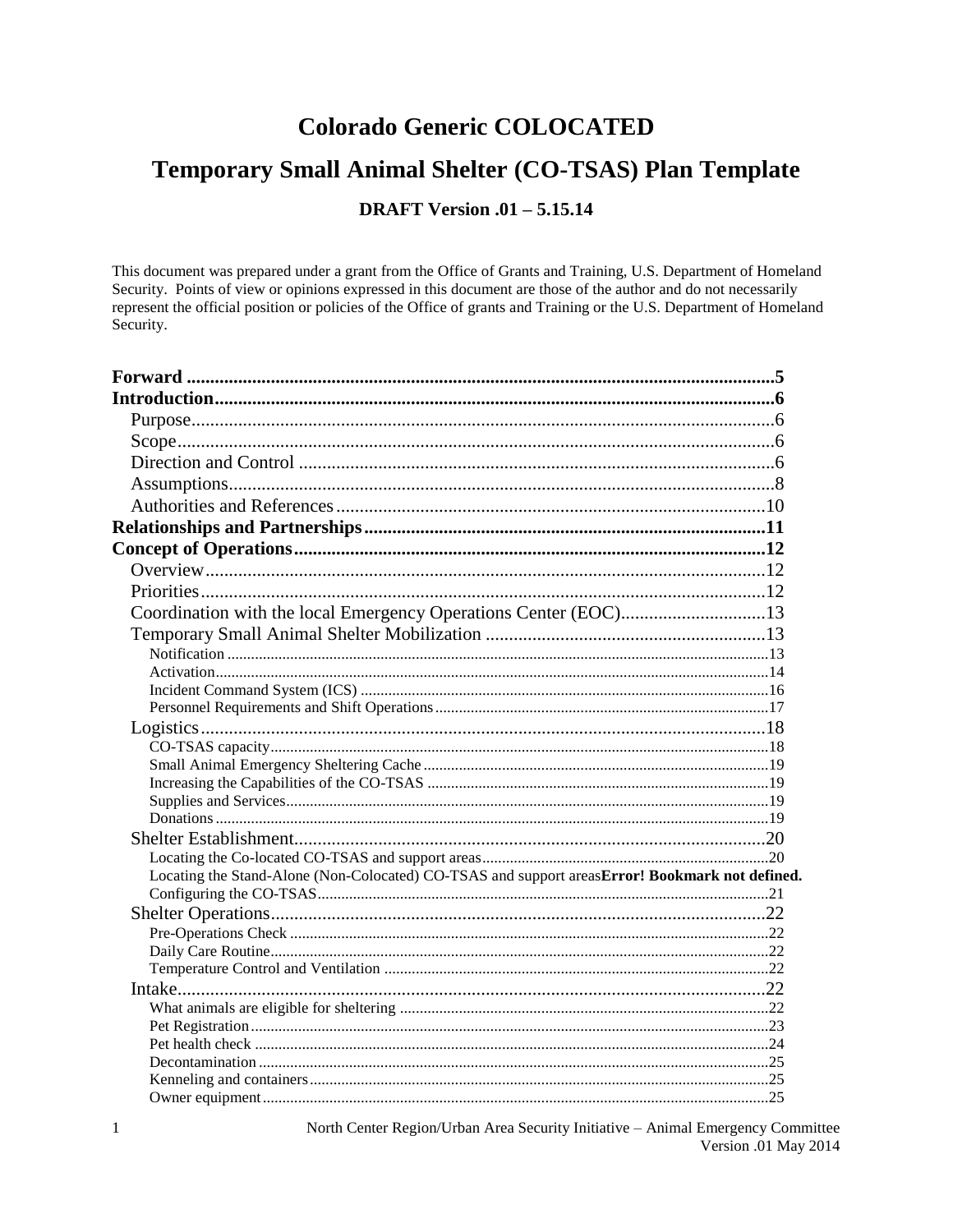| North Center Region/Urban Area Security Initiative - Animal Emergency Committee<br>2 | Version .01 May 2014 |
|--------------------------------------------------------------------------------------|----------------------|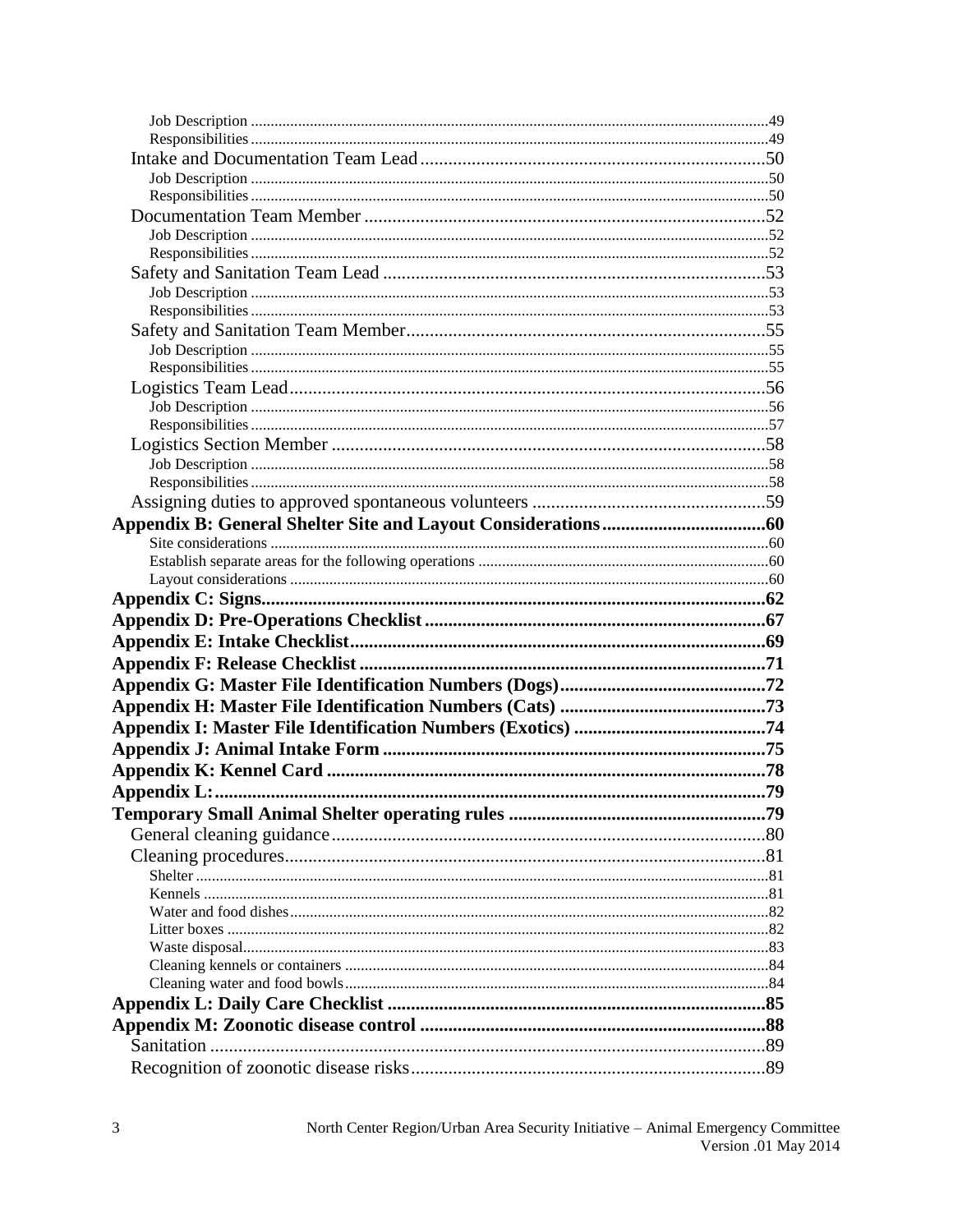| Animal Health Management and Prevention and Treatment of Zoonotic and Nosocomial                       |  |
|--------------------------------------------------------------------------------------------------------|--|
|                                                                                                        |  |
|                                                                                                        |  |
|                                                                                                        |  |
|                                                                                                        |  |
|                                                                                                        |  |
|                                                                                                        |  |
|                                                                                                        |  |
|                                                                                                        |  |
|                                                                                                        |  |
|                                                                                                        |  |
|                                                                                                        |  |
| Additional Recommendations for Exotic Animals (including pocket pets, reptiles, amphibians, and birds) |  |
|                                                                                                        |  |
|                                                                                                        |  |
|                                                                                                        |  |
|                                                                                                        |  |
|                                                                                                        |  |
|                                                                                                        |  |
|                                                                                                        |  |
|                                                                                                        |  |
|                                                                                                        |  |
|                                                                                                        |  |
|                                                                                                        |  |
|                                                                                                        |  |
|                                                                                                        |  |
| Supplement C: Important Contacts (fill in local contacts by jurisdiction) 106                          |  |
|                                                                                                        |  |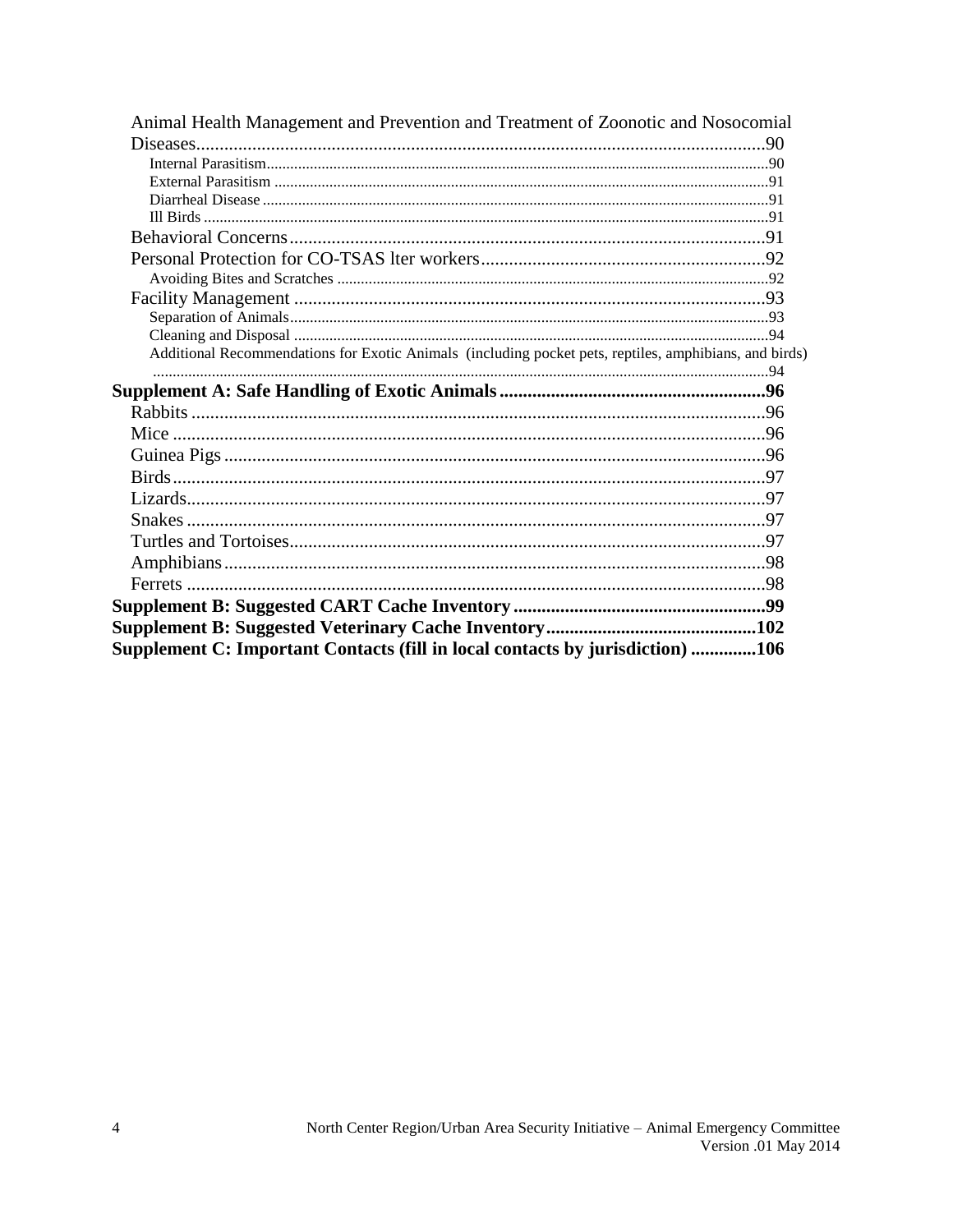# <span id="page-4-0"></span>**Forward**

This Generic Plan is intended to provide general guidance for the sheltering of household pets during an emergency or disaster as well as to provide a template small animal shelter plan that can be customized to meet the local Authority Having Jurisdiction's (AHJs) needs. It establishes procedures for the establishment, operation, and demobilization of a Colocated Temporary Small Animal Shelter (CO-TSAS) and provides suggestions and identification of key points and critical issues useful in the event response.

Local Offices of Emergency Management (OEMs), County/Community Animal Response Teams (CARTs) or other authorized animal response and sheltering organizations are invited to utilize this Generic Plan as a basis for their own local plan, editing and making changes to the Generic Plan as necessary to conform to local animal emergency planning and response needs. Areas of Blue Text [i.e. "insert here" types of areas] are designed to be modified to represent appropriate local jurisdictional authorities, agencies or organizations who need to be incorporated into the overall jurisdictional plan.

**All emergencies are local and therefore the local AHJ always has the option and latitude to respond to an emergency involving animals in the way and method that best suits the entity involved.**

NOTE: *Throughout this Generic Plan an ESF6A is referenced. In Colorado, some counties are in the process of moving coordination for Household Pets and Service Animals out of their ESF11 Annex and into an ESF6A Annex. If this Generic Plan is utilized in a county that is retaining Household Pet and Service Animal coordination under ESF11 all county references to ESF6a may be eliminated in order to prevent confusion. (At the State of Colorado level, ESF6A is utilized by the State Emergency Operations Plan (EOP) and at the State Emergency Operations Center (SEOC) for the coordination of Household Pets and Service Animals.)*

The remainder of this page intentionally left blank.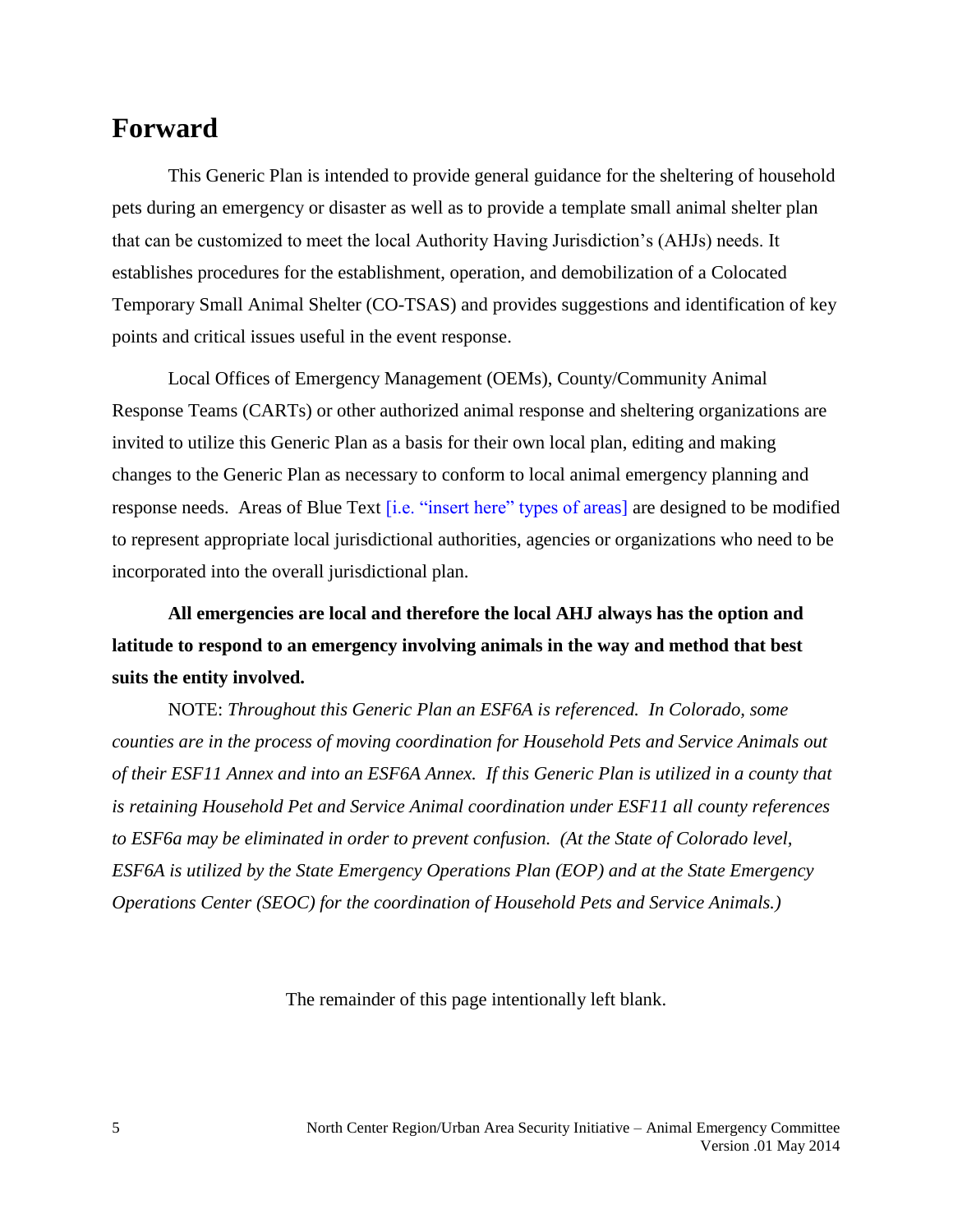# <span id="page-5-0"></span>**Introduction**

The Colocated Temporary Small Animal Sheltering Plan is a component of the [insert name of Jurisdiction Having Authority (AHJ)] disaster response plan. This plan provides comprehensive guidance and procedures for establishing and operating a Colocated Temporary Small Animal Shelter (CO-TSAS). This plan is in accordance with the Pets Evacuation and Transportation Standards Act of 2006, which requires local jurisdictions to incorporate pets into disaster preparedness and response plans at the local level.

This plan is divided into a base plan and several Appendixes and Supplements that provide guidance to Community/County Animal Response Teams (CARTs) or other authorized agencies for the evacuation and sheltering of household pets and other companion animals. In this Plan the term "CART" is used to broadly describe authorized animal disaster sheltering management/staff and volunteers.

# <span id="page-5-1"></span>**Purpose**

This plan is intended to provide general guidance for the sheltering household pets during an emergency or disaster as well as a small animal shelter plan congruent to the overall AHJ Emergency Operations Plan (EOP). It establishes procedures for the establishment, operation, and demobilization of a Colocated Temporary Small Animal Shelter (CO-TSAS).

## <span id="page-5-2"></span>**Scope**

The plan applies to the [insert Jurisdictional Area Name/Description]. The CART will utilize this plan for all activations requiring colocated small animal emergency sheltering.

# <span id="page-5-3"></span>**Direction and Control**

#### **General**

6

This Plan shall be activated when the Incident Command (IC) or Office of Emergency Management (OEM) determines that there is a potential for a disaster that entails a significant increase in animal-care needs in [insert Jurisdictional Area Name/Description] due to threat to public safety, property or the environment. This potential may be reached when conditions pose a threat to animals such that an appropriate response exceeds the normal capacity of the AHJ to meet animal-care needs. The decision to implement the Plan may be coordinated with

> North Center Region/Urban Area Security Initiative – Animal Emergency Committee Version .01 May 2014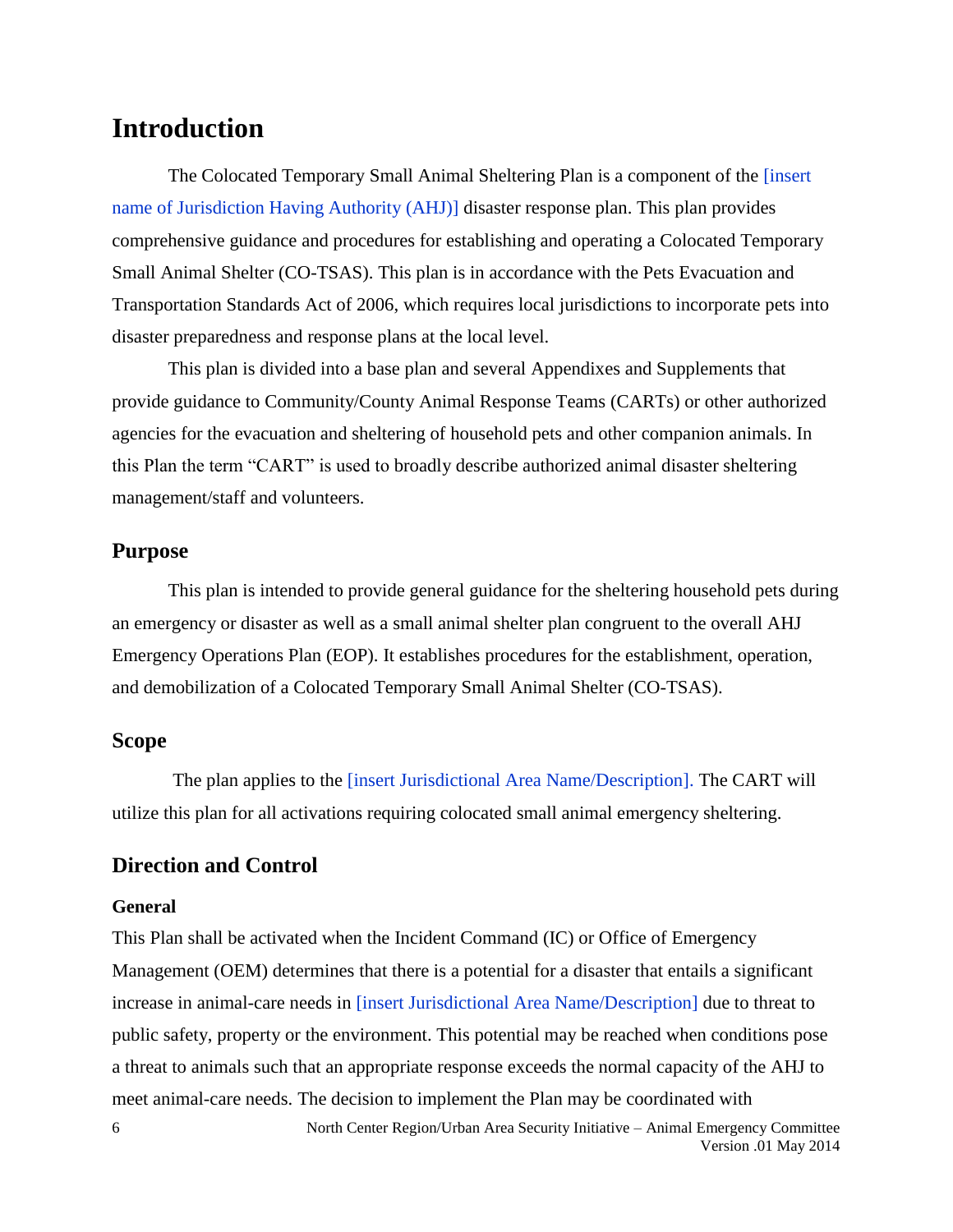neighboring jurisdiction emergency management or the State Office of Emergency Management for optimal effectiveness.

# **Response Requirements**

The designated primary and support agencies must plan to be self-sufficient as possible during the first 72 hours following an event, when there may be only limited assistance from local or state agencies.

# **Functions**

Animal-related services under this Plan are categorized in the following functional areas (indicated in italics), followed by the agencies assigned responsibility for leading or supporting each function.

*Assist emergency responders with animal emergency care.*

• [insert names of Animal Control Agency, CART, Humane Society or other primary and support agencies]

*Provide humane care and handling of animals before, during, and after disasters and arrange for veterinary treatment or euthanasia, as required.*

> • [insert names of Animal Control Agency, CART, Humane Society or other primary and support agencies]

*Provide appropriate equipment and supplies for pre- and post-disaster sheltering and care of household pets and other companion animals.*

> • [insert names of Animal Control Agency, CART, Humane Society or other primary and support agencies]

*Provide emergency medical care to injured or ill animals.*

• [insert names of Veterinary Reserve Corps, CART veterinarians, Humane Society or other primary and support agencies]

*Remove and properly dispose of animal carcasses.*

• [insert names of Animal Control Agency, CART, Humane Society or other primary and support agencies]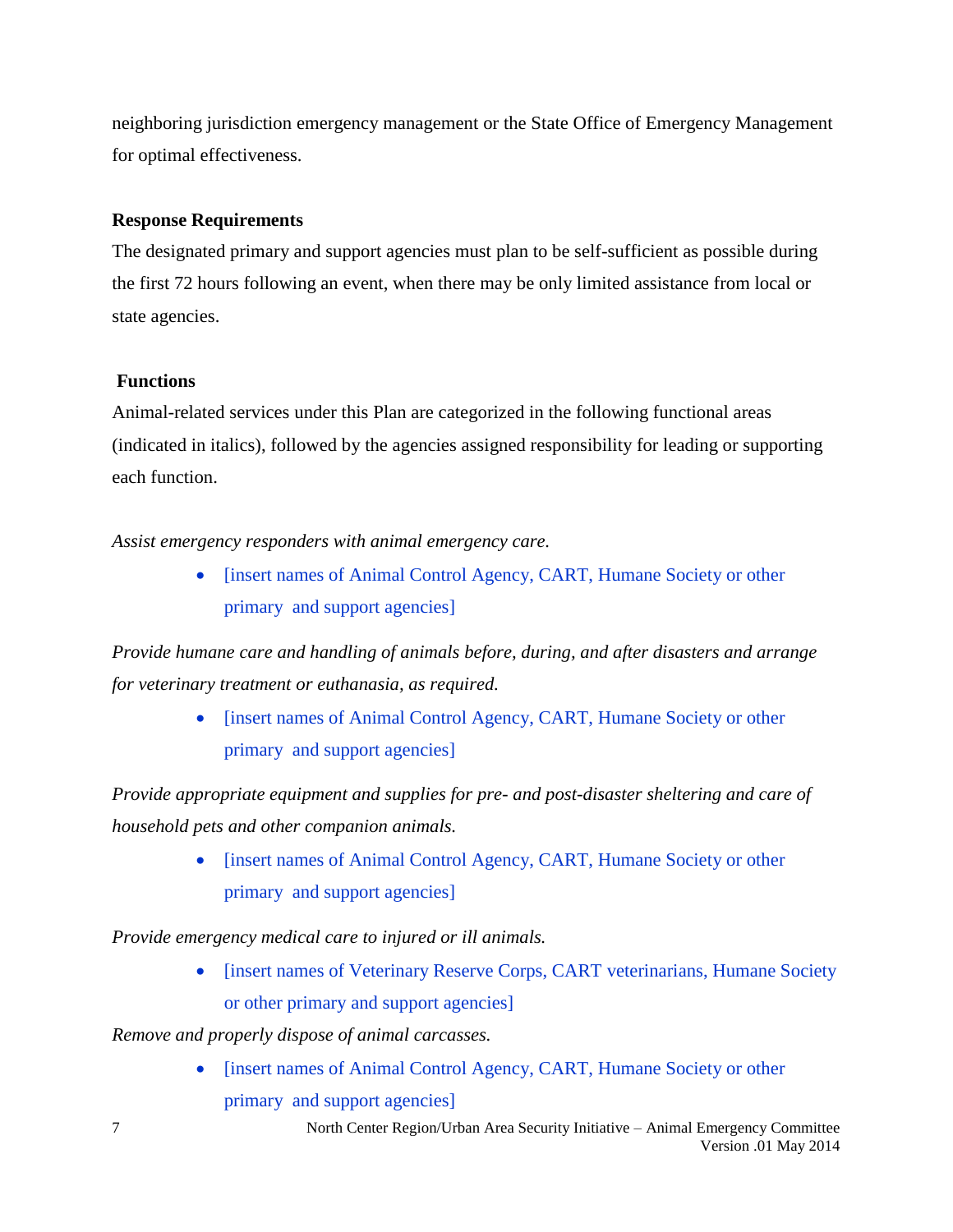*Release information to the general public through public information officials who are officially sanctioned by incident command or emergency management, regarding such issues as animal shelter locations, quarantine areas, rabies alert, public service information announcements, etc.*

> • [insert names of Animal Control Agency, CART, Humane Society or other primary and support agencies]

Organization and Assignment of Responsibilities

# Primary Agencies

# [insert AHJ]

[insert AHJ Emergency Management]

[insert Department of Health as appropriate]

[insert Department of Environment as appropriate]

[insert Animal Control Agency as appropriate]

[insert other Primary Agencies as appropriate]

# Leadership

[insert AHJ Coordinator] [insert Animal Control Agency Leader as appropriate] [insert CART Leader(s) as appropriate.] [insert other Agencies Leadership as appropriate]

# Support Agencies

[insert Support Agencies as appropriate]

# <span id="page-7-0"></span>**Assumptions**

- The evacuation, protection and care of pets is the responsibility of the owner.
- Any emergency resulting in the evacuation of residents to an emergency shelter will also result in the evacuation of pets – and accommodation must be made for these animals.
- Up to 65% of evacuated or displaced residents will have the need to also evacuate and care for one or more household pets.
- Evacuation failures will occur if residents are not provided with an option for the safe and healthy disaster sheltering of their animals during the event.

8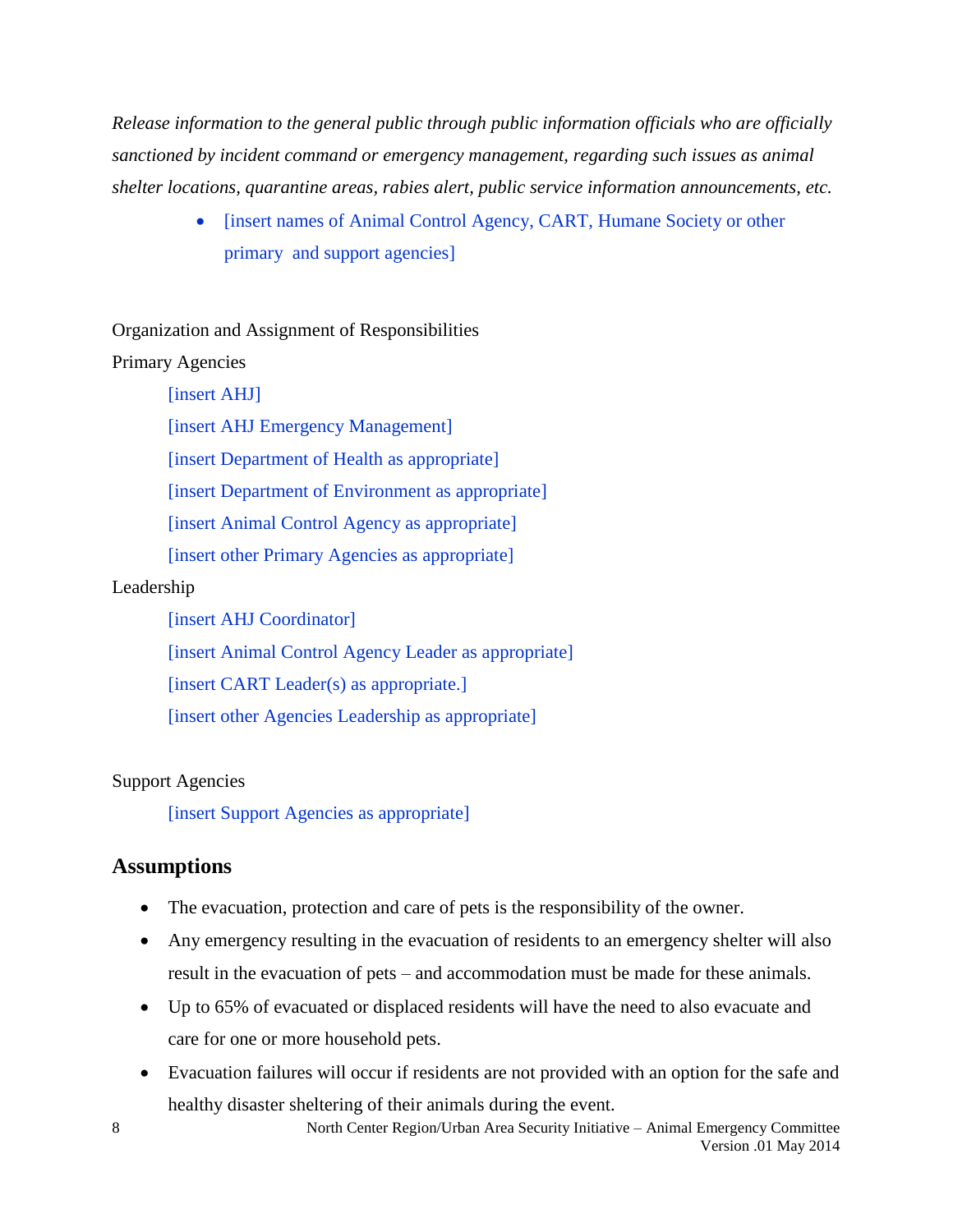- Many displaced residents will require disaster sheltering of their household pets for the duration of the event or longer in order to manage the disruption of their normal work and living routines.
- Household pets, as defined by the Federal Emergency Management Agency (FEMA) are, "A domesticated animal, such as a dog, cat, bird, rabbit, rodent, or turtle that is traditionally kept in the home for pleasure rather than for commercial purposes, can travel in commercial carriers, and be housed in temporary facilities. Household pets do not include reptiles (except turtles), amphibians, fish, insects/arachnids, farm animals (including horses) and animals kept for racing purposes." However, [insert AHJ name] may elect to shelter animals considered as pets by their owners although not included in the FEMA definition. The CO-TSAS may be able to accept limited exotics depending on training and capabilities of the shelter and personnel and approval by the AHJ.
- A service animal is defined by FEMA as, "Any guide dog, signal dog, or other animal individually trained to provide assistance to an individual with a disability including, but not limited to, guiding individuals with impaired vision, alerting individuals with impaired hearing to intruders or sounds, providing minimal protection or rescue work, pulling a wheelchair, or fetching dropped items."
- Most disasters will not meet the FEMA threshold for reimbursement; therefore, it should not be expected that FEMA will provide reimbursement for expenses associated with establishing the CO-TSAS.
- The CART team will direct and control all CO-TSAS related activities, as outlined in this plan.
- A TSAS may be colocated with a human shelter (CO-TSAS) or may be a temporary "non-colocated/stand-alone" (TSAS) shelter.
- If the TSAS is colocated with a human shelter, owners will be the primary care providers for their animals. The CART team will only provide for security, accountability, and oversight of the shelters. If sufficient volunteers are available, the CART will provide for kennel cleaning. Owners are encouraged to plan for the care of their pets prior to a disaster.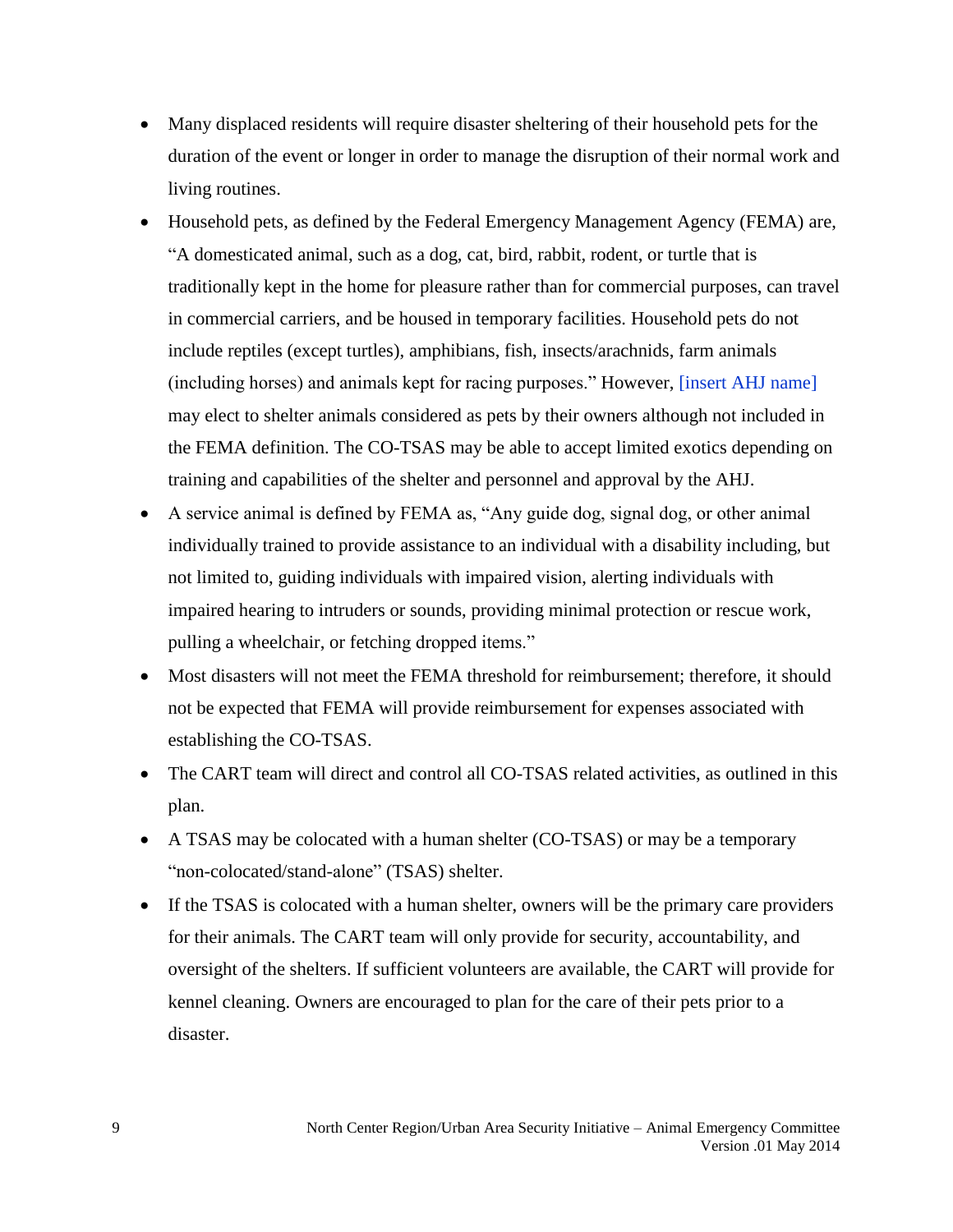- CART should coordinate logistics support with human sheltering teams at the co-located CO-TSAS. The Emergency Manager or the Emergency Operations Center (EOC) will provide any logistics support that the human sheltering teams cannot provide.
- The CART will be a backup to pet owners at the co-located shelter; if an owner does not provide reasonable care for their animals, the CART will do so. However, the owner will be contacted.
- If the TSAS is not co-located with a human shelter (i.e. a temporary emergency animal shelter) the CART team will provide for all aspects of security, accountability, routine care, cleaning, exercise and oversight of the TSAS.
- Only animals of known owners will be sheltered in the CO-TSAS. All stray companion animals will be transferred to the local animal control shelter.
- The CART will only provide basic first aid and emergency care to stabilize an animal. Owners are ultimately responsible for the transfer of their pets to veterinary clinics, and for any additional emergency care for their pets. The CART can assist owners in moving their pets to veterinarian clinics, if necessary. Services provided by CART will not be billed to the owner.
- Mutual aid may be available from other Colorado CARTs or animal response teams or the Colorado Veterinarian Medical Reserve Corps. Mutual aid requests for CO-TSAS support should be made through the local EOC.

# <span id="page-9-0"></span>**Authorities and References**

- Pets Evacuation and Transportation Standards Act of 2006
- Federal Emergency Management Agency (FEMA) Disaster Assister Assistance Policy 9523.19, "Eligible Costs Related to Pet Evacuations and Sheltering"
- Americans with Disabilities Act, Title II and III, September 15, 2010.
- Colorado Revised Statute 25-4-603, "Animal Bite Reporting"
- Colorado Revised Statute 25-4-604, "Health Department Notice for Quarantine"
- [insert local County Emergency Operations Plan, date here].
- [insert local County Emergency Operations Plan, ESF6 Appendix, date here].
- [insert local County Emergency Operations Plan, ESF11 and/or ESF6A (if applicable) Appendix, date here].

10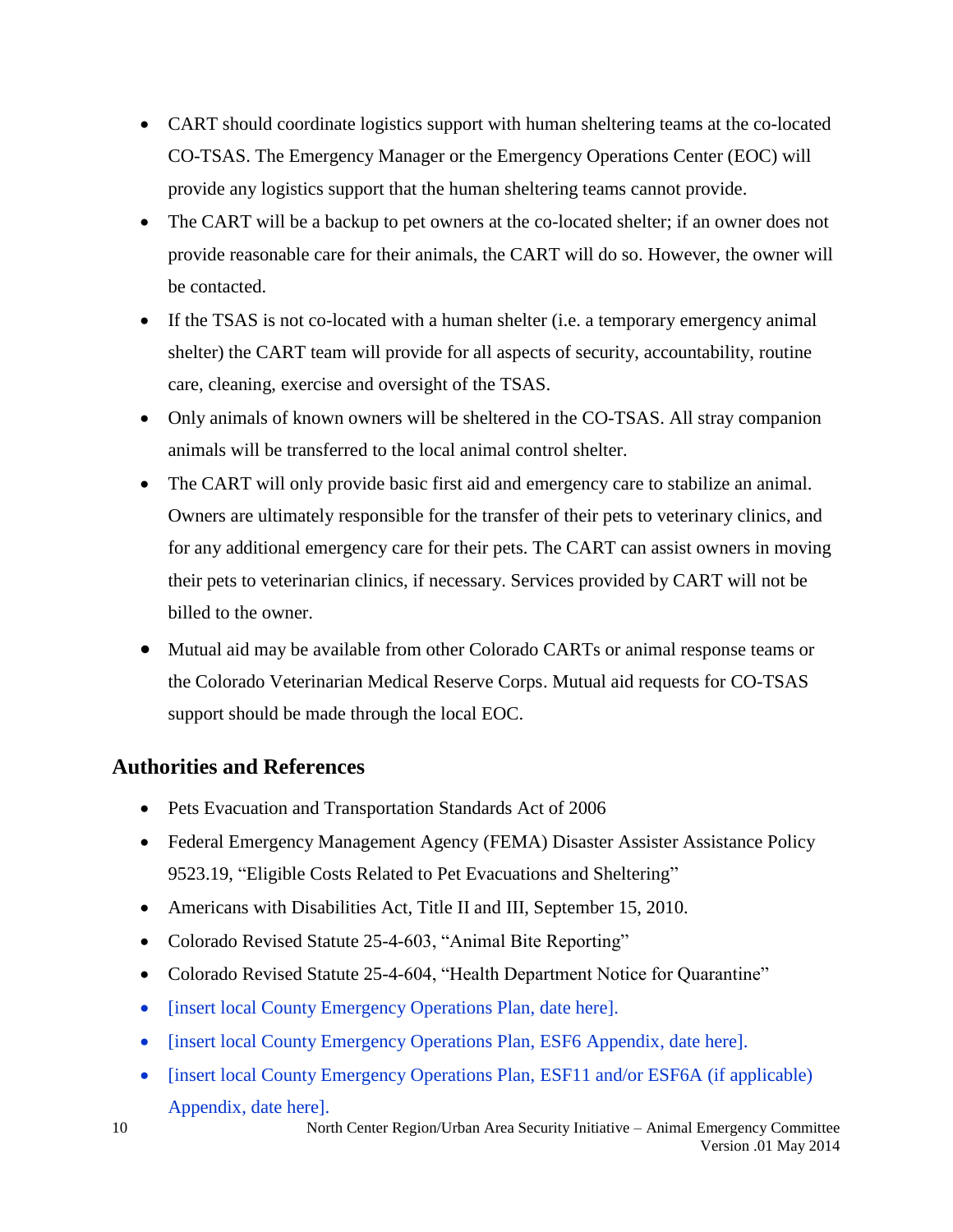- [insert other appropriate local statue authorities and references, date here].
- "Guidance for Planning for Integration of Functional Needs Support Services in General Populations Shelters," FEMA, November 2010.
- "Disaster Sheltering for Companion Animals," American Humane Association, 2010.
- "Developing and Maintaining Emergency Operations Plans," Comprehensive Preparedness Guide (CPG) 101*,* FEMA, November 2010.

# <span id="page-10-0"></span>**Relationships and Partnerships**

Several agencies and nonprofit animal response organizations may have responsibilities for the care of pets during a disaster. The following describes the responsibilities and relationships of these organizations:

- **[insert AHJ here] Office of Emergency Management** is responsible for coordinating the resources necessary to assist owners in the evacuation and care of their pets during a disaster. This office will activate the agencies and organizations, listed below, to shelter pets and service animals of known owners. The local Emergency Operations Center, Emergency Support Function 11 or 6A, will assist the CART in attempting to reunite pets with owners.
- **[insert AHJ here] Community/County Animal Response Team (CART)** is responsible for establishing and managing a Temporary Small Animal Emergency Shelter (TSAS) for pets of known owners. Ideally the pet shelter will be established at the same location as the human shelter, i.e. a colocated shelter. If this is not possible the pet shelter will be established as a stand-alone temporary animal shelter. The CART will establish a TSAS that is secure and provides for the basic needs of pets (food, water, shelter), and will maintain the shelter in a manner that does not promote the spread of disease between animals, or between animals and humans.
- **[insert name of AHJ Animal Control]** is responsible for assisting with animal evacuation, rescue of stranded pets or capture of loose pets. Animal Control and the CART are responsible for the care and final disposition of pets without identified owners. Animal Control and the CART will assist with efforts to locate pet owners and reunify them with their separated pets.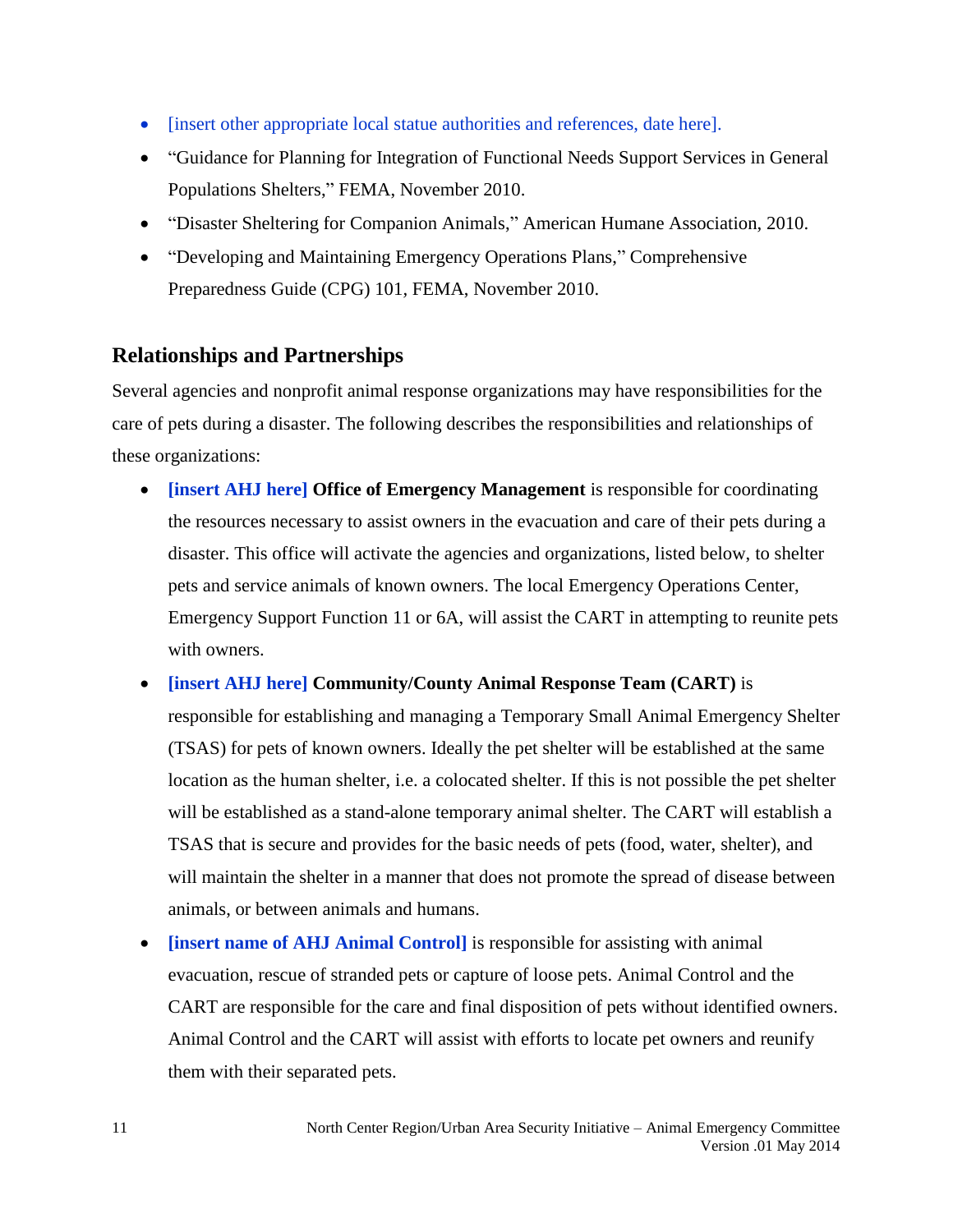- **[insert name of Human Services organization, i.e. American Red Cross, faith-based organization, etc]** is responsible for assisting residents with service animals at the human shelter locations. This includes providing space for the service animal inside the shelter. If there is a medical issue with a service animal, the Manager of the human shelter is required to contact the CART veterinarian for assistance.
- **Colorado Veterinarian Medical Reserve Corps (COVMRC)** can be activated to provide additional personnel to the CO-TSAS, if required.
- **Other Colorado CARTs** may be available to provide mutual aid to the CART when pet sheltering requirements exceed county resources and capabilities.

# <span id="page-11-0"></span>**Concept of Operations**

# <span id="page-11-1"></span>**Overview**

The CO-TSAS is intended to function as both a short term and a long term shelter. A short term shelter is one that operates for fewer than 72 hours. Short term shelters will have less capabilities than long term shelters. Long-term shelters have greater capabilities that may include pet wash areas and a greater division of animals. This greater division may include having separate areas for difficult animals, very old animals, or animals showing aggressive behavior.

The CO-TSAS as a co-located shelter is a component of the human shelter which houses the general population, including persons with functional or medical needs, and their service animals.

The TSAS as a stand-alone temporary animal shelter is not a component of the human sheltering response.

# <span id="page-11-2"></span>**Priorities**

The priorities of this plan are:

- 1. To protect the health and safety of staff, volunteers, clients and visitors.
- 2. To protect the health and safety of animals being sheltered under this plan.
- 3. To protect the property/facilities used in the animal sheltering effort.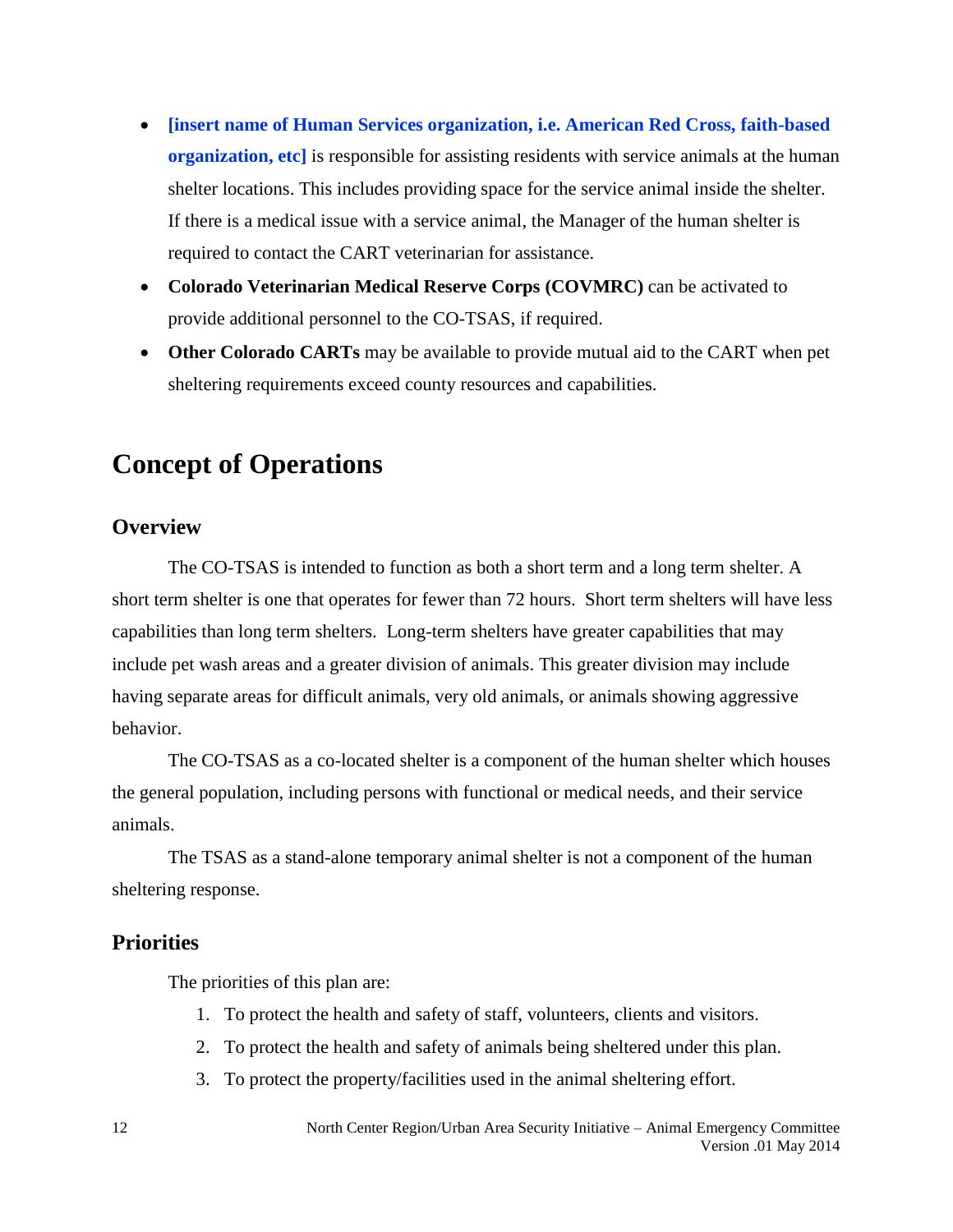4. To protect the environment.

# <span id="page-12-0"></span>**Coordination with the local Emergency Operations Center (EOC)**

Utilizing the Incident Command System (ICS) and the National Incident Management System (NIMS), several EOC personnel are responsible for mass care. This includes the [insert name of AHJ Emergency Manager (EM)], with overall responsibility for all aspects of this plan; ESF 6 (Mass Care), responsible for all aspects of human sheltering; and ESF11 (Agriculture/Animals) and/or ESF6A (Household Pets/Service Animals) if applicable, responsible for all aspects of animal sheltering and care. These personnel are normally located in the County EOC, with the following phone numbers and email addresses:

| <b>EM:</b> [Insert telephone number]     | [Insert email address] |
|------------------------------------------|------------------------|
| <b>ESF 6:</b> [Insert telephone number]  | [Insert email address] |
| <b>ESF 6A:</b> [Insert telephone number] | [Insert email address] |
| <b>ESF11:</b> [Insert telephone number]  | [Insert email address] |

# <span id="page-12-1"></span>**Temporary Small Animal Shelter Mobilization**

### <span id="page-12-2"></span>**Notification**

In the event of an emergency that requires an evacuation, the EM will assess whether a co-location or standalone small animal emergency shelter needs to be established.

Once the [insert name of Human Services agency] is notified to establish a shelter, the EM or ESF11 (Agriculture /Animals) or ESF6a (Household Pets/Service Animals) will contact the CART to establish a CO-TSAS or TSAS. With some exceptions, a temporary animal shelter may generally be established any time a human shelter is established or may be established as a stand-alone (non-colocated) shelter.

The EM, or ESF11/ESF6A, will contact the CART Leader(s)/Coordinator(s) to provide the location of the human shelter or stand-alone shelter (or a staging location if the shelter location is not yet known), the anticipated number of pets based on number of homes evacuated, the status of the animal sheltering cache, and any special instructions. The CART Leader/Coordinator will then contact all other CART members.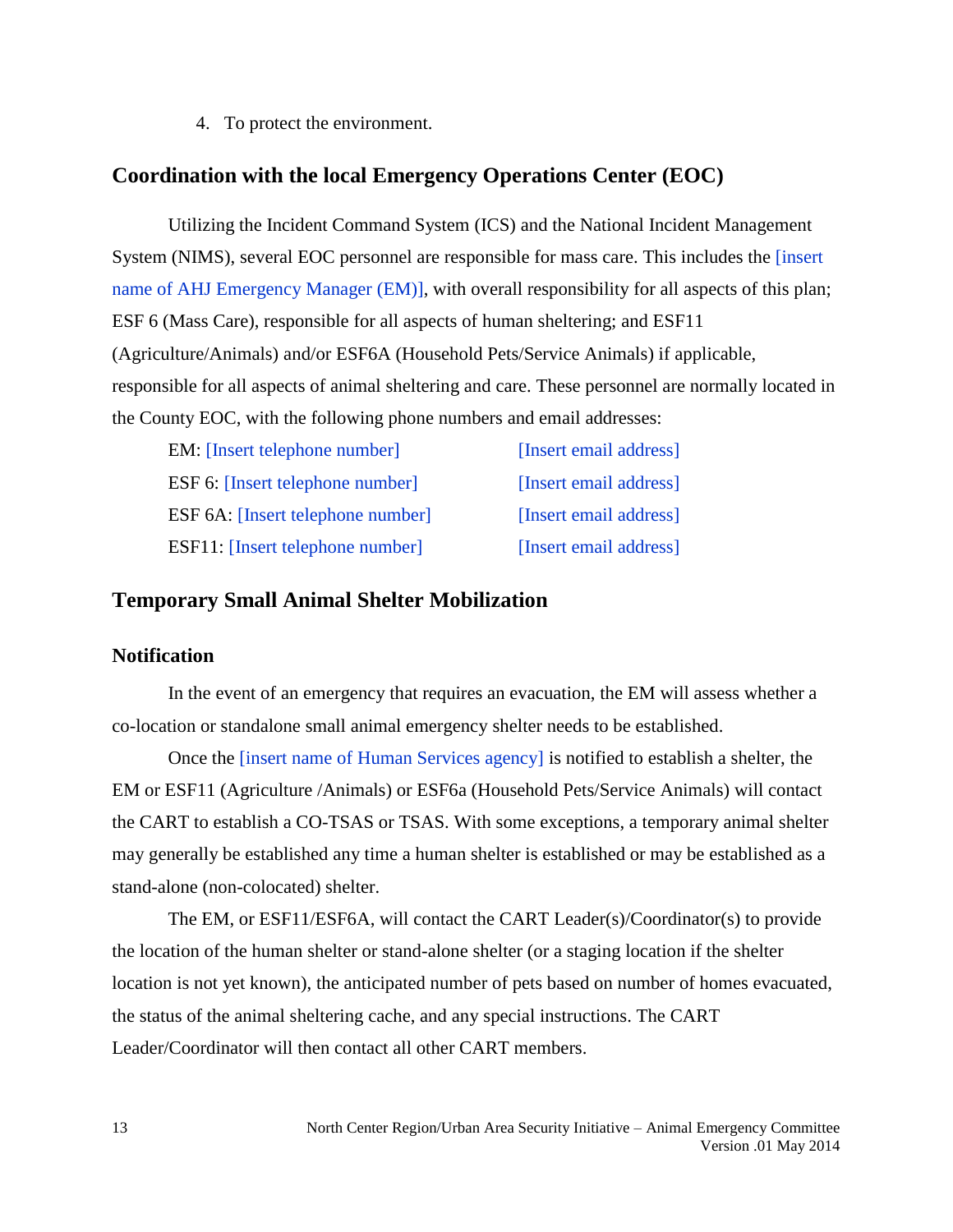The EM, or ESF11/ESF6A, will conduct an independent assessment to determine if a Temporary Large Animal Shelter (TLAS) is required.

All CART members will report to the CO-TSAS location or staging area with appropriate clothing, supplies and equipment. Minimally, this includes clothing for the anticipated temperatures, boots, leather gloves, personal medications for 24 hours, and bottled water and snacks for six hours.

The EM/ESF11/ESF6A will attempt to provide additional personnel to help set up the shelter. However, some of these setup people may not be CART members, and may not be able to provide help beyond setup.

ESF11/ESF6A will be the primary entity for coordination with other agencies involved in the execution of this plan. The CART will be responsible for coordination of operations with other agencies co-located at the shelter. The CART will also be responsible for assessing and determining the resources needed for implementation of the CO-TSAS.

#### <span id="page-13-0"></span>**Activation**

The following checklists are intended to guide actions before, during and after a local disaster event requiring the establishment of a temporary small animal shelter (CO-TSAS). The time triggers in these checklists are dependent upon whether the situation provides sufficient preparatory planning. If the event occurs without warning the activation sequence would be compressed and many of the actions listed would require concurrent actions.

Pre-Event Activities

- $\Box$  Monitor threat/weather advisories.
- $\Box$  When appropriate, issue press releases or otherwise recommend that citizens plan for evacuation needs of household pets and service animals. Recommend that pet owners in vulnerable areas prepare ID Kits and Pet-Go Kits to evacuate with their animals.
- □ Review local jurisdiction's Emergency Operations Plan, ESF6 Mass Care Appendix, ESF11/ESF6A Animal Appendix and Small Animal Emergency Sheltering (CO-TSAS) Plan.
- $\Box$  Brief appropriate jurisdictional authority leadership/coordinators on animal disaster sheltering readiness actions needed.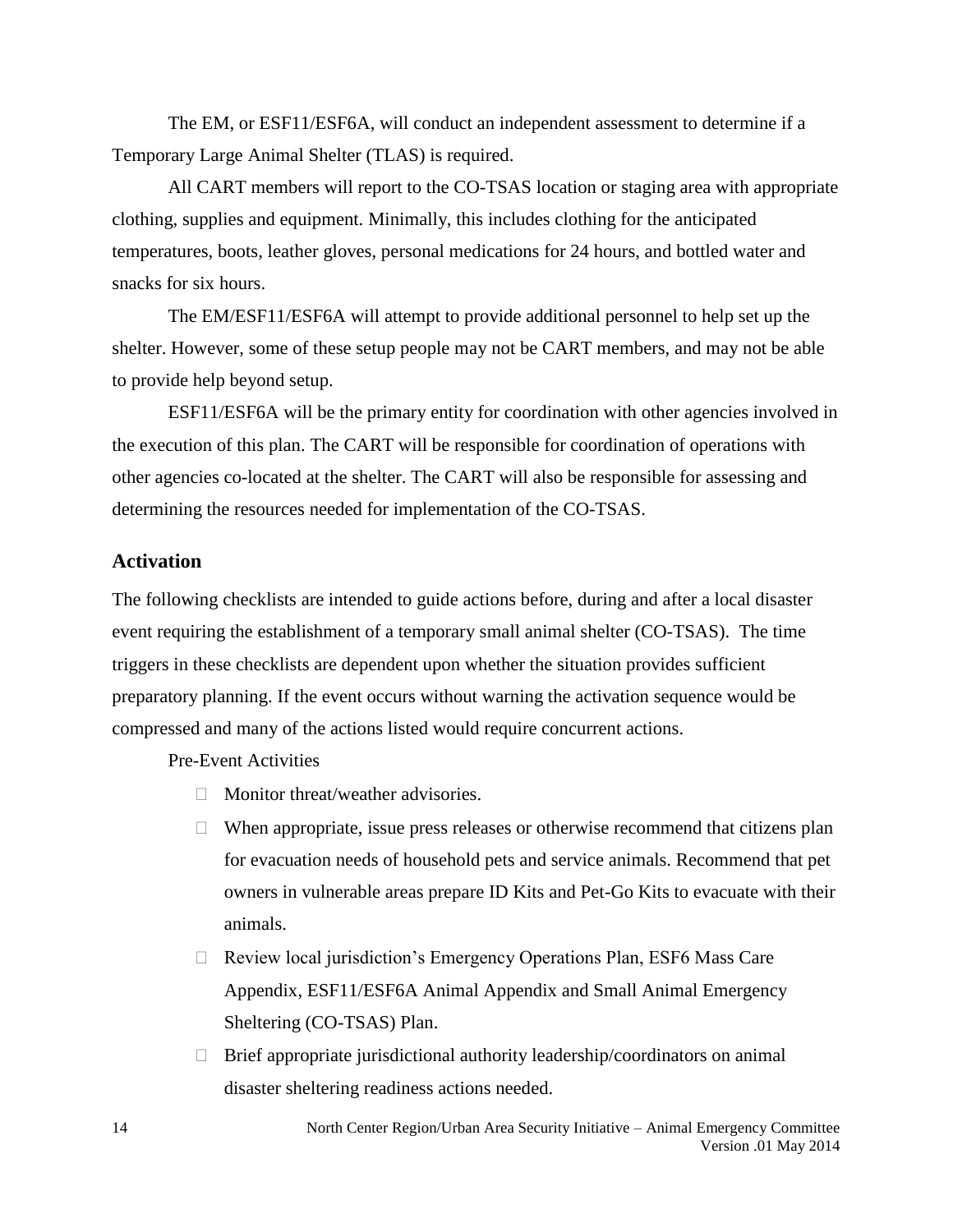- $\Box$  Check CART leadership readiness to activate.
- $\Box$  Determine initial counts of available CART animal shelter volunteers.
- $\Box$  Check CO-TSAS facility location(s), equipment, food supplies, veterinary supplies, intake and office supplies, vehicles and transport for readiness and availability.
- $\Box$  Request that ESF6 Mass Care/Human Sheltering coordinators provide contact information for human shelters for any co-located or pet-friend shelter locations.
- $\Box$  Determine initial capacity for numbers of household pets requiring shelter.
- $\Box$  Determine surge capacity for numbers of household pets requiring shelter.
- $\Box$  Determine additional resource requirements needed.
- $\Box$  Establish communications and confirm communications plan with AHJ, IC, EOC, CART small animal shelter volunteers and support agencies.
- □ Alert CART animal shelter leadership/staff/volunteers to standby status.
- $\Box$  Establish communications with all support agencies.
- $\Box$  Stage equipment, resources as appropriate and time permits.
- $\Box$  Begin resource tracking of CO-TSAS facility locations, equipment, food supplies, veterinary supplies, intake and office supplies, vehicles and transport.

#### Initial Response Activities

- Activate CART small animal shelter leaders, staff and volunteers.
- □ Mobilize human resources, CO-TSAS facility locations, equipment, food supplies, veterinary supplies, intake and office supplies, vehicles and transport.
- $\Box$  Continue resource tracking of animal shelter facility locations, equipment, food supplies, veterinary supplies, intake and office supplies, vehicles and transport.
- $\Box$  Begin event logs.
	- o Inventories of intake of sheltered animals by location, by species.
	- o Inventories of release of sheltered animals by location, by species.
	- o Assessment of overall health status of sheltered animals.
	- o Inventory of surge capacity by location, by species.
	- o Counts and names of deployed animal shelter leaders, staff and volunteers.
	- o Ongoing additional resource requirements.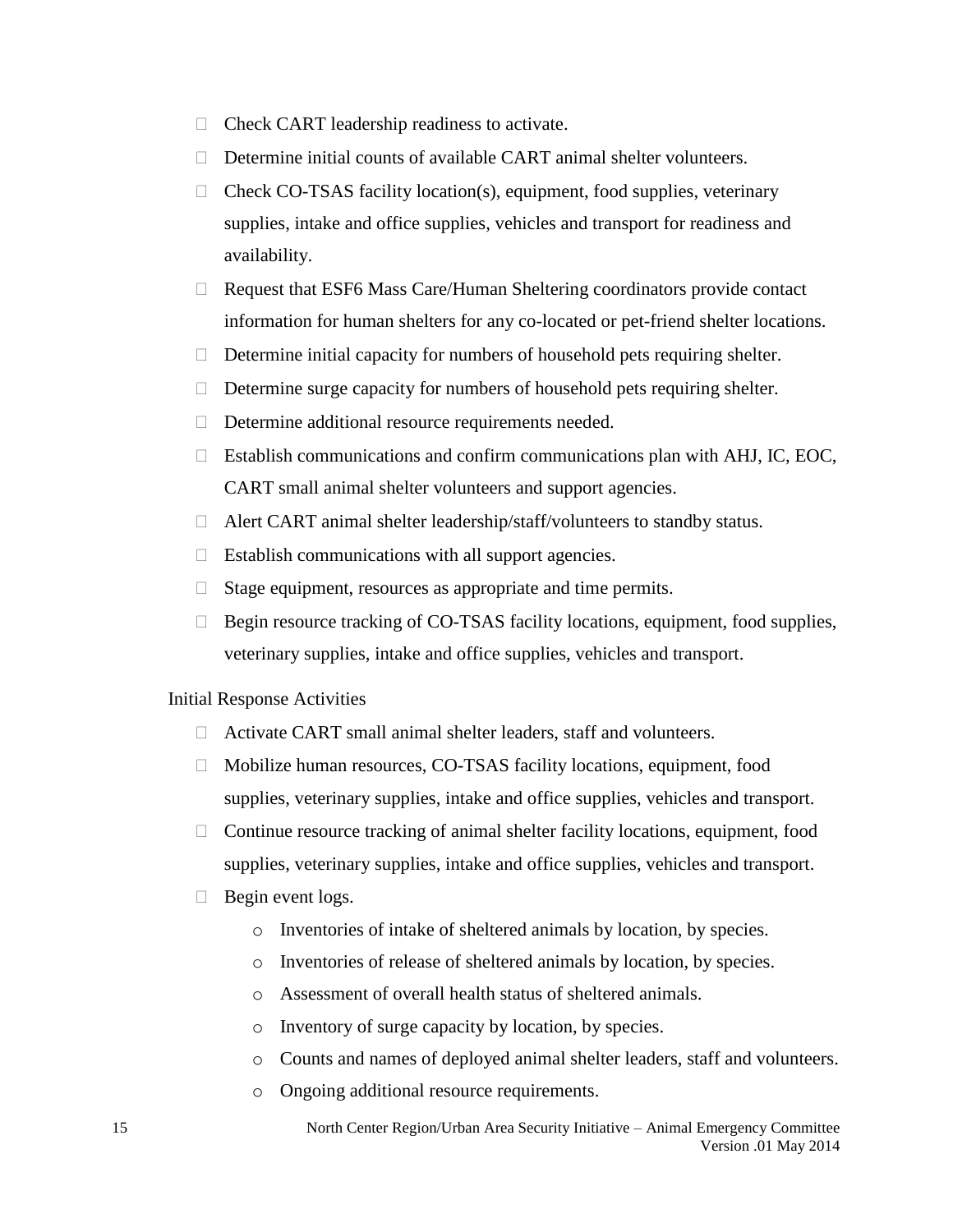- $\Box$  Begin documentation of response activities and financial costs related to event. Capture expense receipts, hours worked, mileage, etc.
- <span id="page-15-0"></span> $\Box$  Maintain documentation and tracking of all financial costs related to the event.
- $\Box$  Re-evaluate the event and the situation regularly.
- $\Box$  Contribute to Incident Action Plan for the next operational period.
- $\Box$  Brief the EOC on the status of small animal shelter response and planning.
- $\Box$  Take all necessary actions to preserve life and property utilizing available resources.
- $\Box$  Coordinate response and support functions with outside agencies and volunteer organizations.
- Coordinate small animal shelter operations, logistics, planning and administrative/finance functions with overall Incident Command structure.

The remainder of this page left intentionally blank.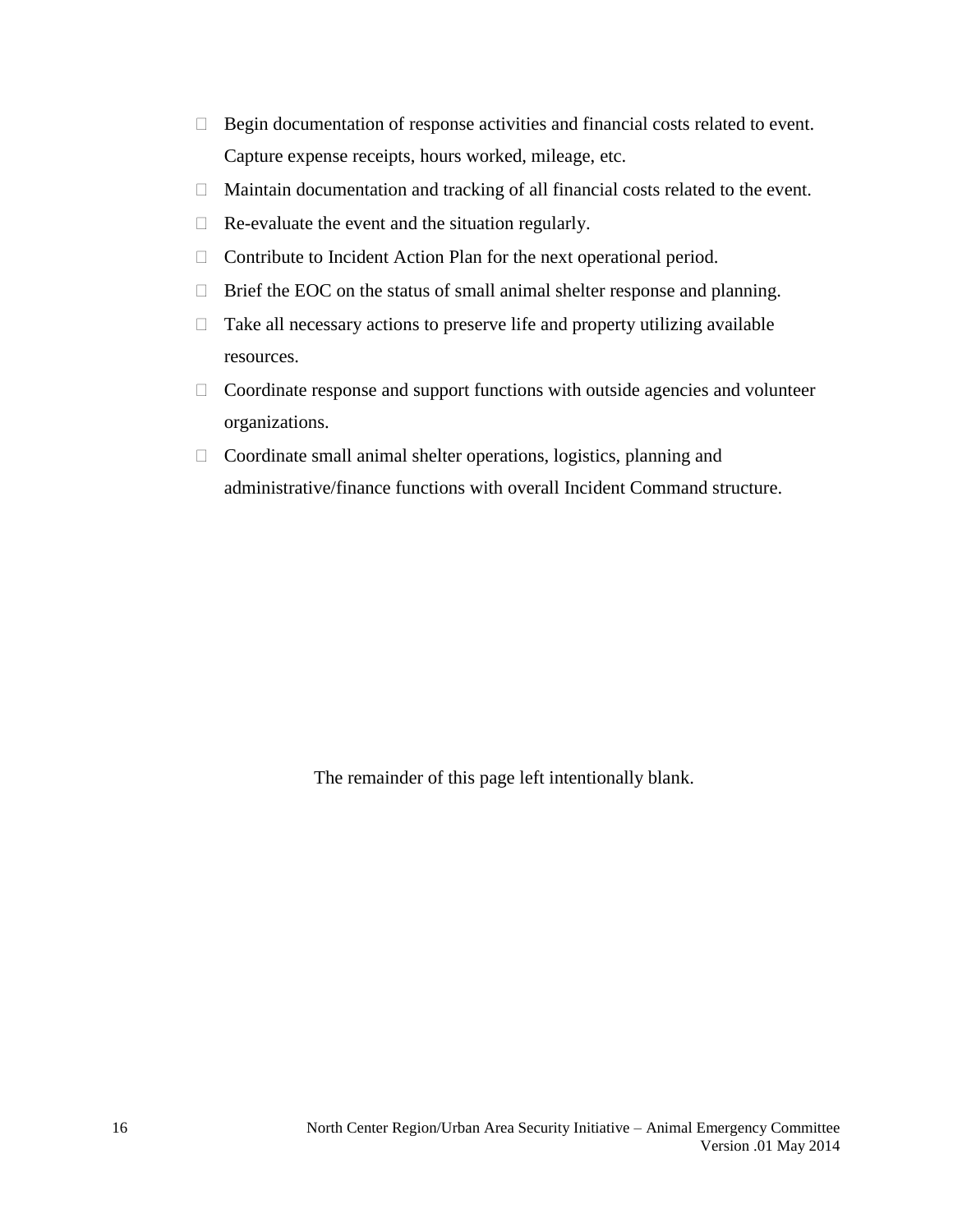# **Incident Command System (ICS)**

The CART will utilize the Incident Command System (ICS) for the organization and management of the CO-TSAS. Below is the organizational chart for the Temporary Small Animal Shelter. Depending on the scale of the event a compressed form of this organization chart may be utilized:



# Temporary Small Animal Shelter Organizational Chart

# <span id="page-16-0"></span>**Personnel Requirements and Shift Operations**

(See Appendix A for job titles, job descriptions, and responsibilities)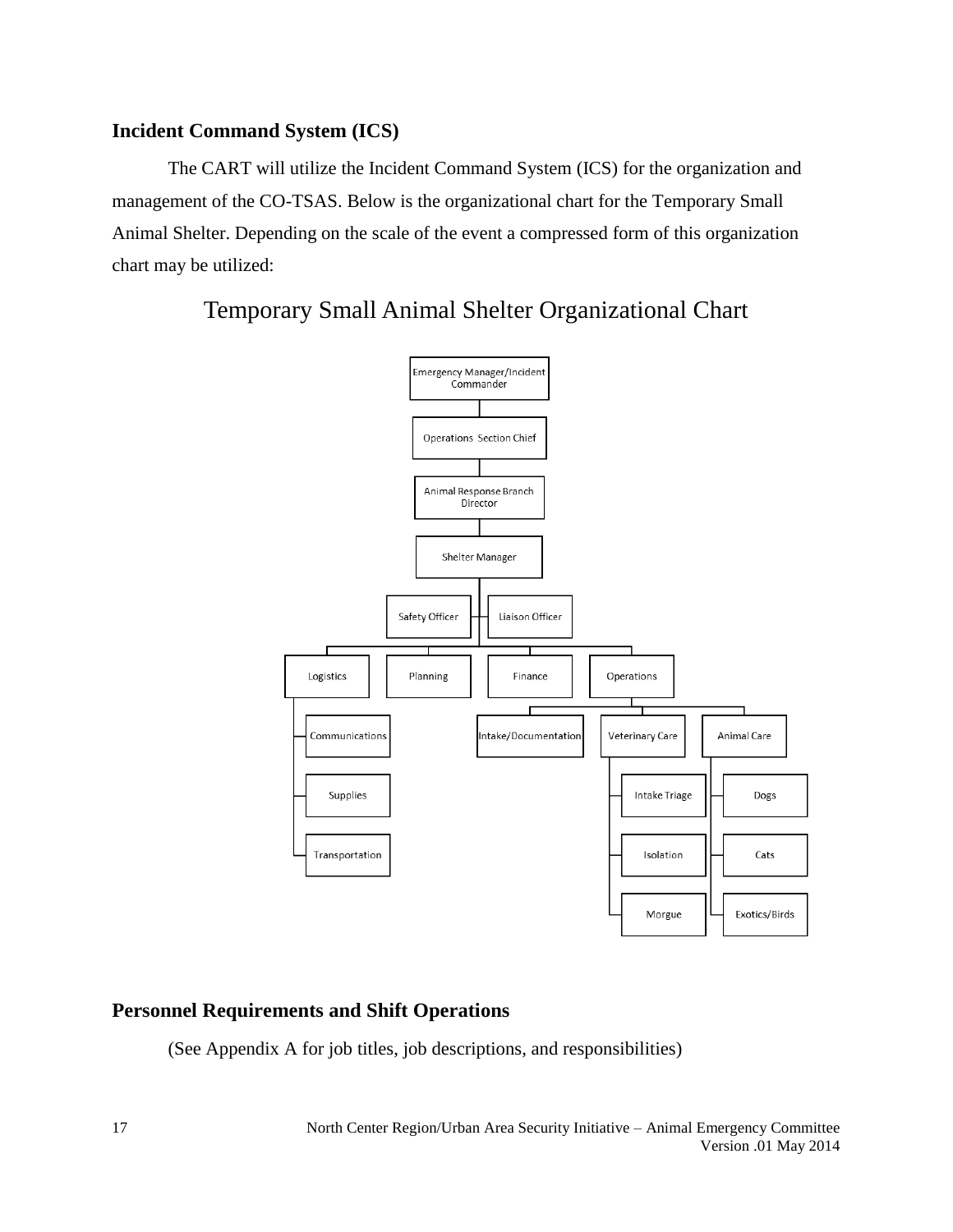Shelter personnel should minimally include one Temporary Animal Shelter Manager (TASM) and 4-6 operational staff members. The operations staff includes:

- One person for Intake, Release and Documentation
- Two to four persons for Animal Care Team (kennel/cage operations), and two persons for the Safety and Sanitation Team
- One to two persons for Logistics
- One on-site or on-call Veterinarian Team Lead

The shift operations are managed by the TSAM, as many CART members may not be able to stay for an entire 8-12 hour shift.

The night shift can be limited to two people for security, as no owners will be allowed into the shelter at this time. For safety reasons, at no time will a single CART person be responsible for, or left at, the shelter alone. The TASM will ensure that a form of communication (cell phone or radio) is available to the night shift in case assistance is required.

Shelter hours are generally  $\left[\frac{\text{H}}{\text{H}}\right]$ :  $(00 \text{ a.m.})$  to  $\left[\frac{\text{H}}{\text{H}}\right]$ :  $(00 \text{ p.m.})$ . There may be a mid-afternoon lights-out period to reduce the stress on animals. During this period, owners cannot check in or check out their pets, lights will be off inside the kennel area, and welfare checks will be kept to a minimum.

Each time there is a change in personnel, the on-duty person will provide a briefing to their replacement prior to departing. All CART personnel must sign into and out of the shelter for their shift.

# <span id="page-17-0"></span>**Logistics**

#### <span id="page-17-1"></span>**CO-TSAS capacity**

The CO-TSAS is equipped to shelter [insert capacity here] pets. The CO-TSAS equipment cache contains [##] large, [##] medium and [##] kennels. The number of large and small animals (by kind) to be sheltered will determine the total number of animals that can be accommodated. Exotic animals should be brought to the shelter in their own cages or containers.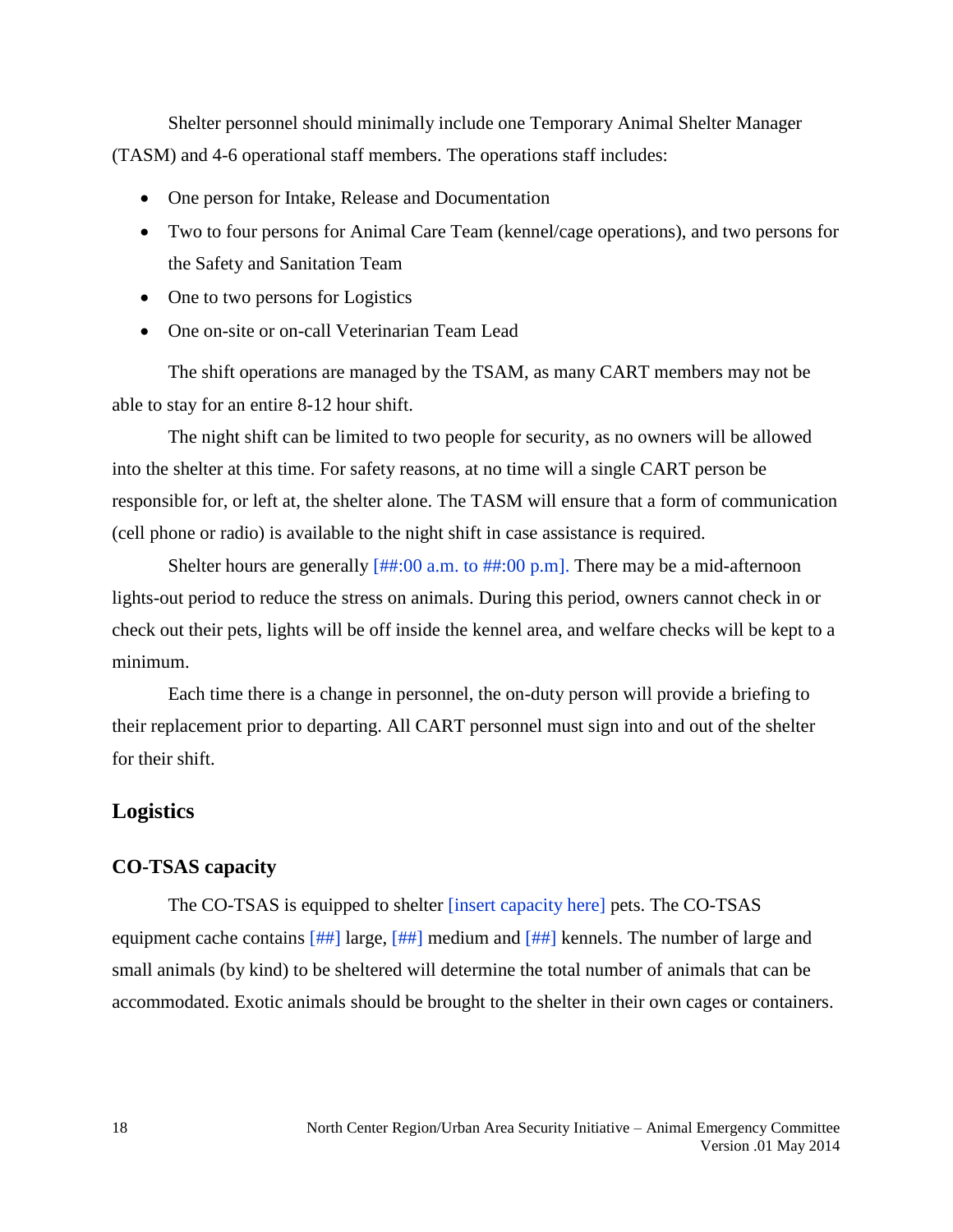#### <span id="page-18-0"></span>**Small Animal Emergency Sheltering Cache**

The CART cache trailer is maintained at [insert address] at [insert location]. See Appendix 3 for equipment list.

When the CART is activated, ESF11/ESF6A will coordinate for the movement of the cache trailer to the CO-TSAS location. If both a companion animal and a large animal shelter are established, the EOC must coordinate with the Large Animal Emergency Shelter (LAES) Team and CO-TSAS Team leads to obtain their caches in the most expeditious manner possible.

#### <span id="page-18-1"></span>**Increasing the Capabilities of the CO-TSAS**

The EOC ESF11/ESF6A lead must anticipate the need to increase the capabilities of animal shelters. If an increase is anticipated due to the opening of additional human shelters, ESF11/ESF6A will identify the requirements as soon as possible and order additional resources. Mutual aid may be available from several state and non-profit organizations but must be requested through the EOC ESF11/ESF6A Desks.

#### <span id="page-18-2"></span>**Supplies and Services**

The EOC Logistics Desk will assist with most logistics support to the CART members at the CO-TSAS. This includes food, water, restrooms, and break area for CART personnel. The EOC Logistics Desk will also accept and pass supply and equipment requirements to the EOC for items that the CART cannot provide. However, only those items critical to CO-TSAS operations should be considered for procurement, because funds expended for response operations will most likely not be reimbursed by the State or FEMA.

### <span id="page-18-3"></span>**Donations**

The CART should not accept donations of kennels, supplies, equipment, or volunteer help without the approval of ESF11/ESF6A Desk. Anyone wishing to donate or volunteer should be referred to ESF11/ESF6A, the donations warehouse, or the donations center (if those facilities are established).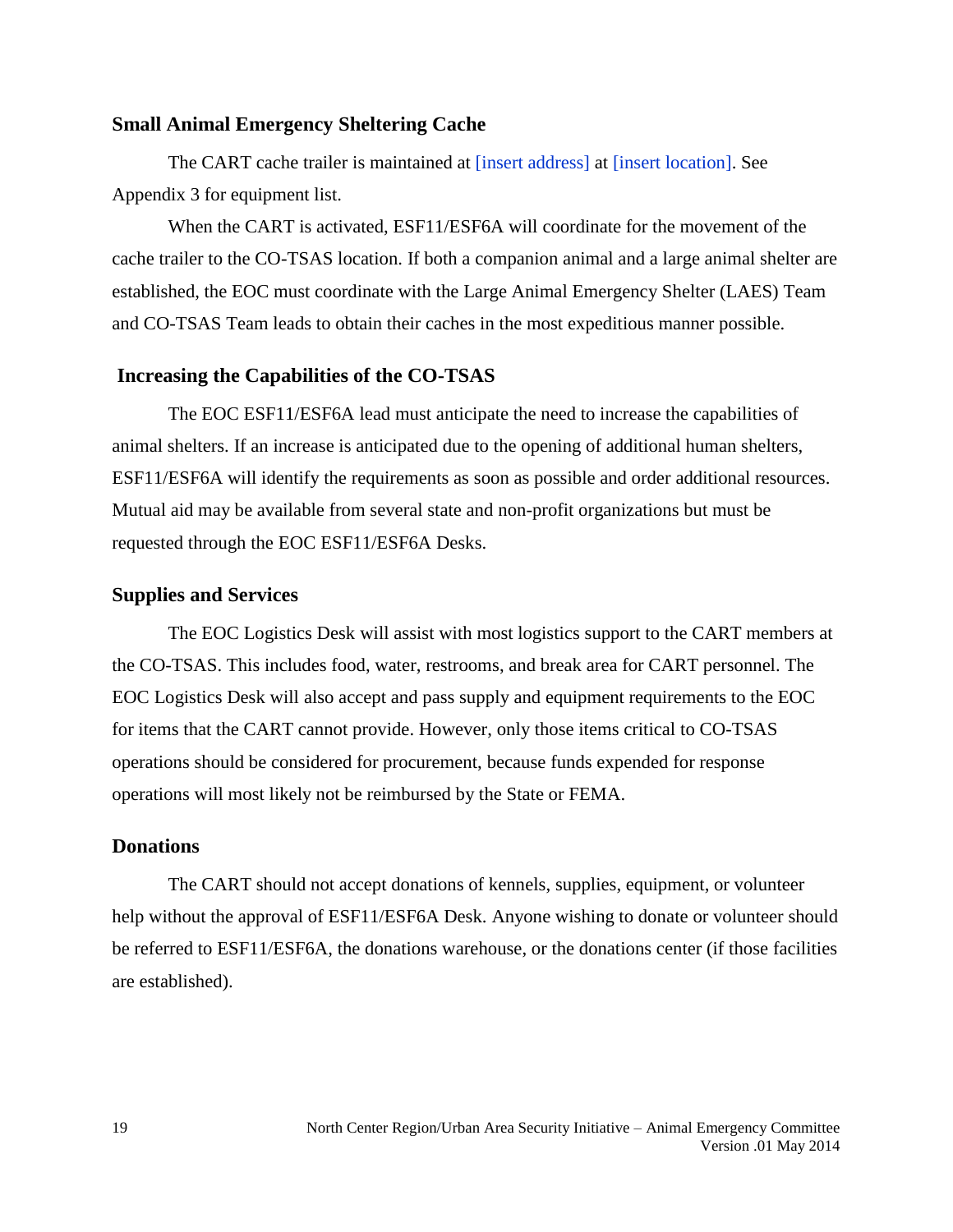## <span id="page-19-0"></span>**Shelter Establishment**

#### <span id="page-19-1"></span>**Locating the Colocated CO-TSAS and support areas**

The Emergency Manager and ESF11/ESF6A are the lead for allocating "property" for the CO-TSAS if the CO-TSAS facility has not been previously established, and will make the final decision on where the CART CO-TSAS will set up at the shelter site.

Most human shelters are established in schools and church buildings. A CO-TSAS can be co-located with a human shelter, but cannot be inside the same building as a human shelter unless the CO-TSAS is on a separate ventilation system. This is to avoid causing allergy problems for people staying in the shelter. Exceptions to this may be permitted by the human shelter Manager.

The CART CO-TSAS leader on site should determine where the CO-TSAS should be set up, so as to make a recommendation to the human shelter Manager. Refer to Appendix B of this Plan for site considerations. This walk around/assessment should include the use of other buildings in the area for the CO-TSAS.

That CART leader will then find the human shelter Manager to coordinate the location of the CO-TSAS. In some cases the locations of each agency in the human shelter will have been pre-determined.

Buildings are always preferred to tents, and should be the first option considered by CART members for a CO-TSAS. Many schools and churches have smaller auxiliary buildings that could be used for a pet shelter. If a building is used, the floors must be covered with plastic material or tarps to protect the floors. Any furniture will be moved into a secure room, or covered with plastic material or tarps to protect it from animal urine or damage.

The CART Lead or the TASM should request the most appropriate space for the CO-TSAS, including separate buildings if available. If this request is not approved by the human shelter Manager, the CART lead should not argue this point. However, if the human shelter Manager places the CO-TSAS in a location that is unsuitable for the CART, and the human shelter Manager is unwilling to make any changes, the lead CART person will notify ESF11/ESF6A [insert ESF11/ESF6A Desk phone number(s) here] or the EM [insert EM EOC Desk phone number here].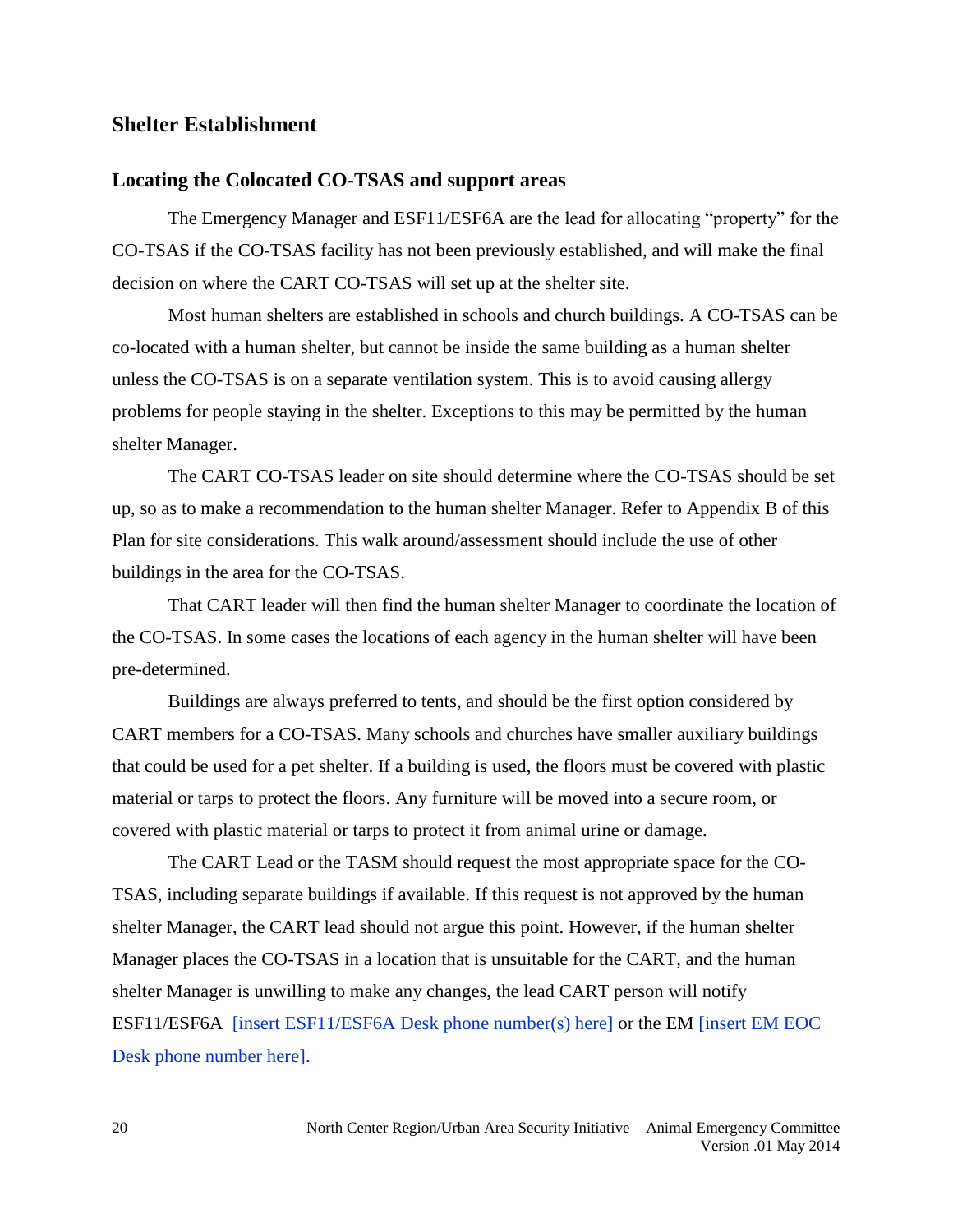# <span id="page-20-0"></span>**Configuring the CO-TSAS**

Once the CO-TSAS area is identified, the lead CART person is responsible for providing guidance to all other CART members on where and how to set up the CO-TSAS. The working areas of the CO-TSAS must be arranged in a manner that provides for smooth processing and management of companion animals.

The pet shelter should have several designated areas:

- **Intake and release areas** must be located within easy walking distance of the intake point for the human shelter and public parking lot. Intake and release areas should be large enough to accommodate the separation of individual animals as well as species and should have chairs and tables available to accommodate waiting periods and the filling out documentation by animal owners.
- **Kennel areas**, with separate areas for dogs, cats, birds, and exotics (if any are accepted). Dogs should be located near an exit, so they do not have to walk through the cat areas for exercise. Animal housing spaces should be large enough to provide appropriate separation between individual animals.
- **Medical and isolation areas**, separate from the general population and separate by species. Should have hot and cold running water, capability for supplemental lighting and sufficient electrical outlets for equipment and for a refrigeration unit if appropriate.
- **Cage cleaning/sanitation area** must accommodate several large cleaning tanks, have good drainage and appropriate disposal for gray/black or otherwise contaminated water.
- **Outside dog walk area** should be spacious enough to prevent close encounters between individual animals and allow for instant and easy cleaning of fecal matter.
- Any other areas that the TASM may find appropriate

Post signs with arrows at the CO-TSAS entrance to direct pet owners to the appropriate CO-TSAS areas. Basic signs are part of the CO-TSAS Cache. If additional signs are required, they can be copied from the samples at Appendix C.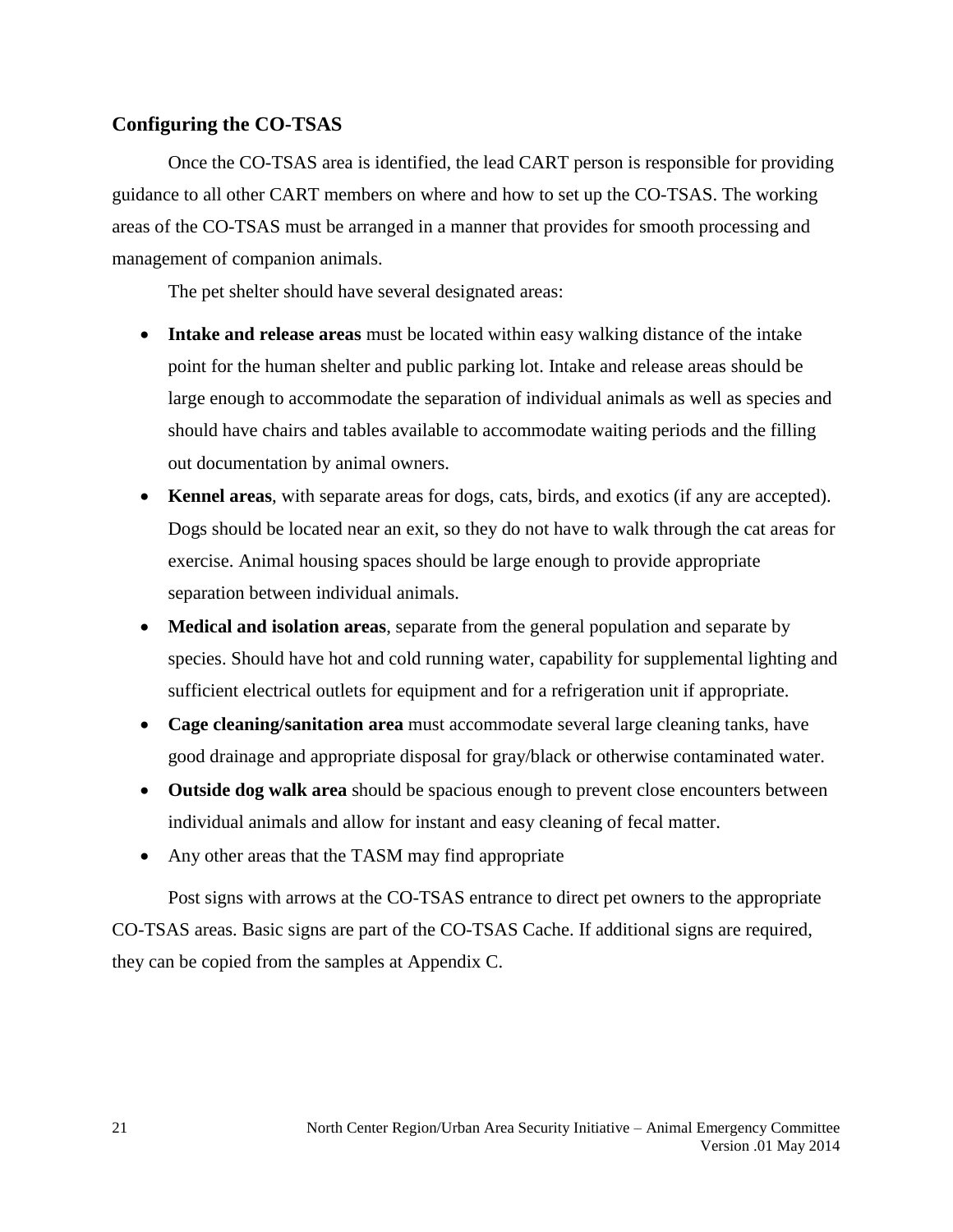# <span id="page-21-0"></span>**Shelter Operations**

### <span id="page-21-1"></span>**Pre-Operations Check**

The TASM is required to conduct a pre-operations check before allowing the shelter to open. This is to ensure the safety of pets, owners, and volunteers. A pre-operations checklist is at Appendix D.

#### <span id="page-21-2"></span>**Daily Care Routine**

(See Appendix L for Daily Care Routine checklist)

A Daily Care Routine will be established by the TASM. This will include a shift-change briefing for CART members; shelter inspections (at every shift change); kennel, pet heath, and accountability checks (hourly); feeding times; kennel cleaning times; times for dog visitation, and check-out for walking; lights-out schedule, and security checks (night time only).

#### <span id="page-21-3"></span>**Temperature Control and Ventilation**

The shelter must be maintained at a temperature that is healthy for the pets. Arranging the shelter to allow for frequent air exchanges is also important. There are various methods to enhance air exchanges and temperature control in the shelter, such as fans, rolling up tent walls, opening windows and doors, and in some cases utilizing air conditioning units for warm weather and heating units for cold weather. Air exchanges during cold weather will be a challenge, but allowing fresh air in every few hours for a short period of time, while not allowing the room temperature to drop below 60 degrees (except for bird areas), is one option. Bird sheltering areas should not have a temperature below 70 degrees.

# <span id="page-21-4"></span>**Intake**

(See Appendix E for Intake Checklist)

#### <span id="page-21-5"></span>**What animals are eligible for sheltering**

The CO-TSAS is designed to shelter the pets of evacuated residents. These residents may be staying at a human shelter or with family or friends. The CO-TSAS may accept pets from people not staying at a human shelter as there will be residents who will have found temporary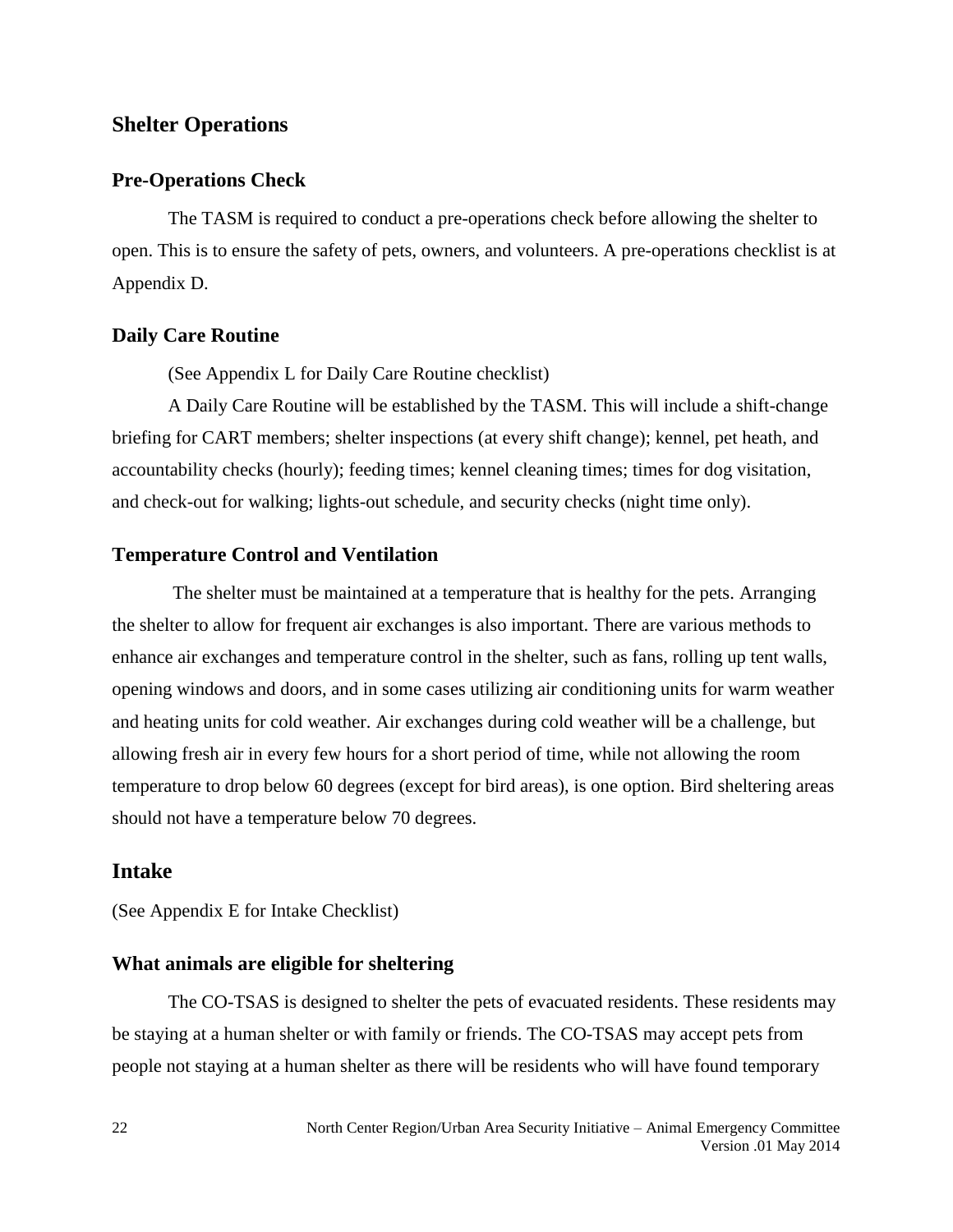housing that does not accommodate or accept pets. The TASM will determine what pets will be accepted in the CO-TSAS.

Stray animals will not be sheltered in the CO-TSAS. If someone brings a stray into the shelter and does not know the owner, then the CART will place the animal in a crate/kennel and notify the Animal Control for pick up and sheltering at the animal control facility. If an animal is dropped off by someone who knows the owner, such as a neighbor who evacuated the pet, the CART will shelter the animal until the owner either checks the pet out or signs into the human shelter.

Extremely aggressive animals and some exotic pets may not be admitted into the shelter, for safety reasons, and for the limited capability to care for exotic animals. The TASAM has the authority to refuse admittance of any pet into the shelter.

#### <span id="page-22-0"></span>**Pet Registration**

Residents must check their pets into the animal shelter before checking themselves into the human shelter. Pet registration consists of completing three forms:

- Animal Intake form (one per animal)
- Kennel Card (one per animal)
- Owner's Waiver / Emergency Veterinary Authorization form

These forms will be filled out by a CART volunteer with clear handwriting, or by using a computer and pre-approved software. These forms will be signed by the owner. One copy of each of these forms will be provided to the owner; a second copy will remain with the CART in its files.

Each pet will be assigned a unique ID number, which will be recorded on all forms and should be associated with the owner's last name, followed by pet name and ID number. Unique file numbers are sequential with the first dog assigned D001, the next dog regardless of owner will be assigned D002, Cats start with C001, and Exotics (regardless of species) start with E001. Puppies or kittens that will be in same kennel as their mother will have the mothers unique file number followed by an alphabet letter (mother is D007, puppies are D007a, D007b, D007c, etc. No number is assigned more than once. Owners of multiple pets will be assigned multiple numbers and will have multiple files. For example, if Jane Doe is the first person to check in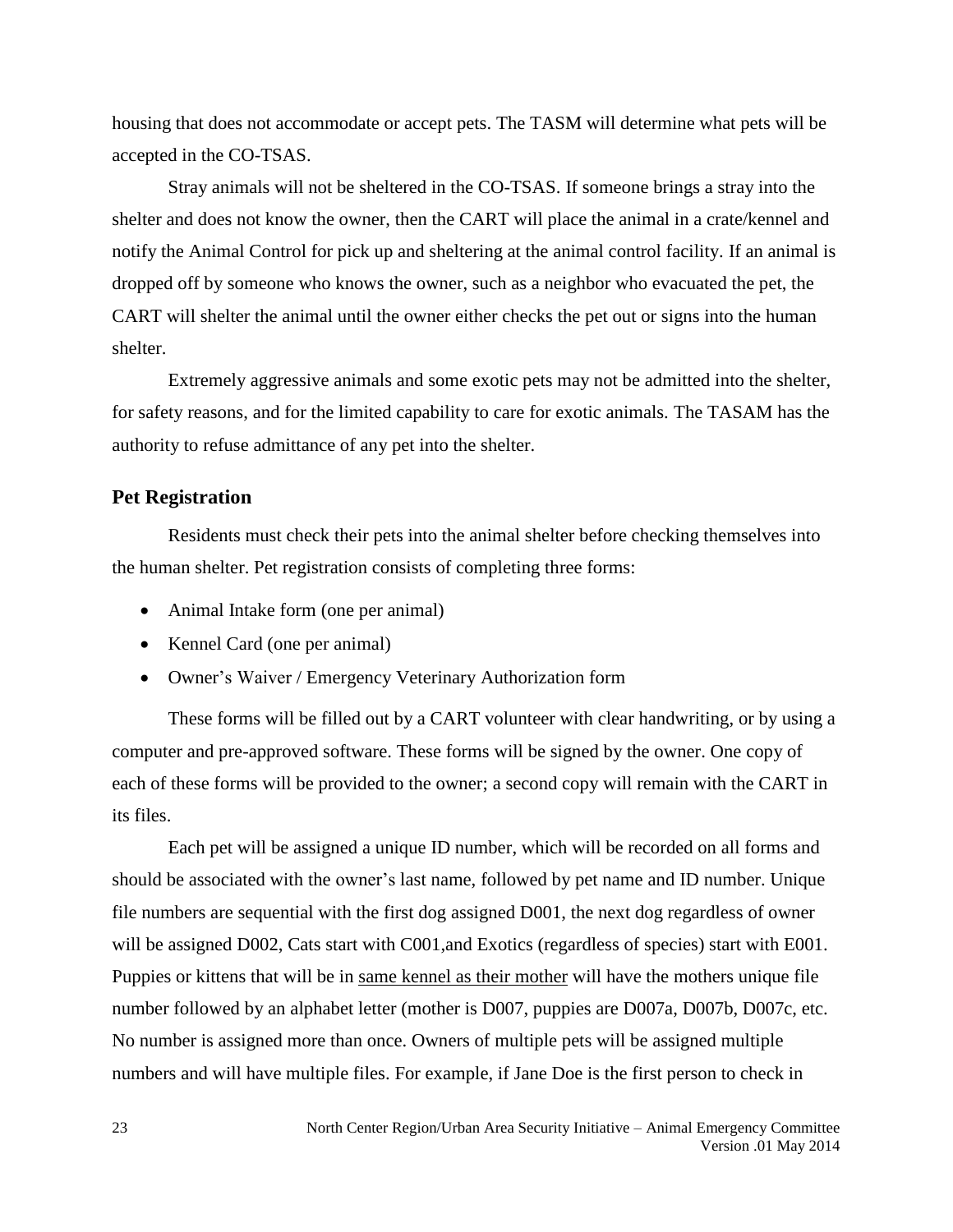pets, and checks in one cat and one dog, her files would be marked: Doe, Jane/Fluffy/C001; Doe Jane/Fido/D001.

If a camera is available, a photo of the owner with their pet will be taken and kept in a computer file with the owners file number noted.

The kennel card will be filled out and signed by the owner. The kennel card will always remain with the pet unless the owner has checked the pet out for walking or for release. The right top corner of the kennel card will be marked with a red dot if the animal is aggressive. The animal's ID number will be written on the kennel card.

At the time of registration owners must identify who, by name, is allowed to check their pets out for exercising and release. Only those individuals on the list will be allowed access. Only those 13 years of age and above will be allowed to check out pets.

A magnetic board will be used to track the kennel location of pets. Each pet will be represented by a magnetic tag that records the owner's name, pet's name, and pet ID number. This tag will also display a red dot if the animal is aggressive.

The pet will be tagged with a pet band. As a minimum, the animal's ID number will be written on the pet's band.

## <span id="page-23-0"></span>**Pet health check**

During intake, the CART member will conduct a cursory health check of the animal. If a Veterinarian or Veterinary Assistant is available, the health check will be conducted by them; otherwise, the most appropriate CART member will conduct the health check. Any animal believed to be sick will be placed in the medical/isolation area until deemed well by the Veterinary Medical Lead.

If during the health check an animal is suspected of being abused, the CART member and/or veterinarian will notify the TASM. The TASM Manager will notify ESF11/ESF6A. The Veterinarian will also make all legally required notification to the appropriate law enforcement agency.

During the health exam the veterinarian will attempt to verify if the pet has current rabies shots. Pets will not be turned away from the shelter if the owner cannot provide proof of vaccination. Any pet that shows signs of illness will be placed in an isolation area until release by the veterinarian.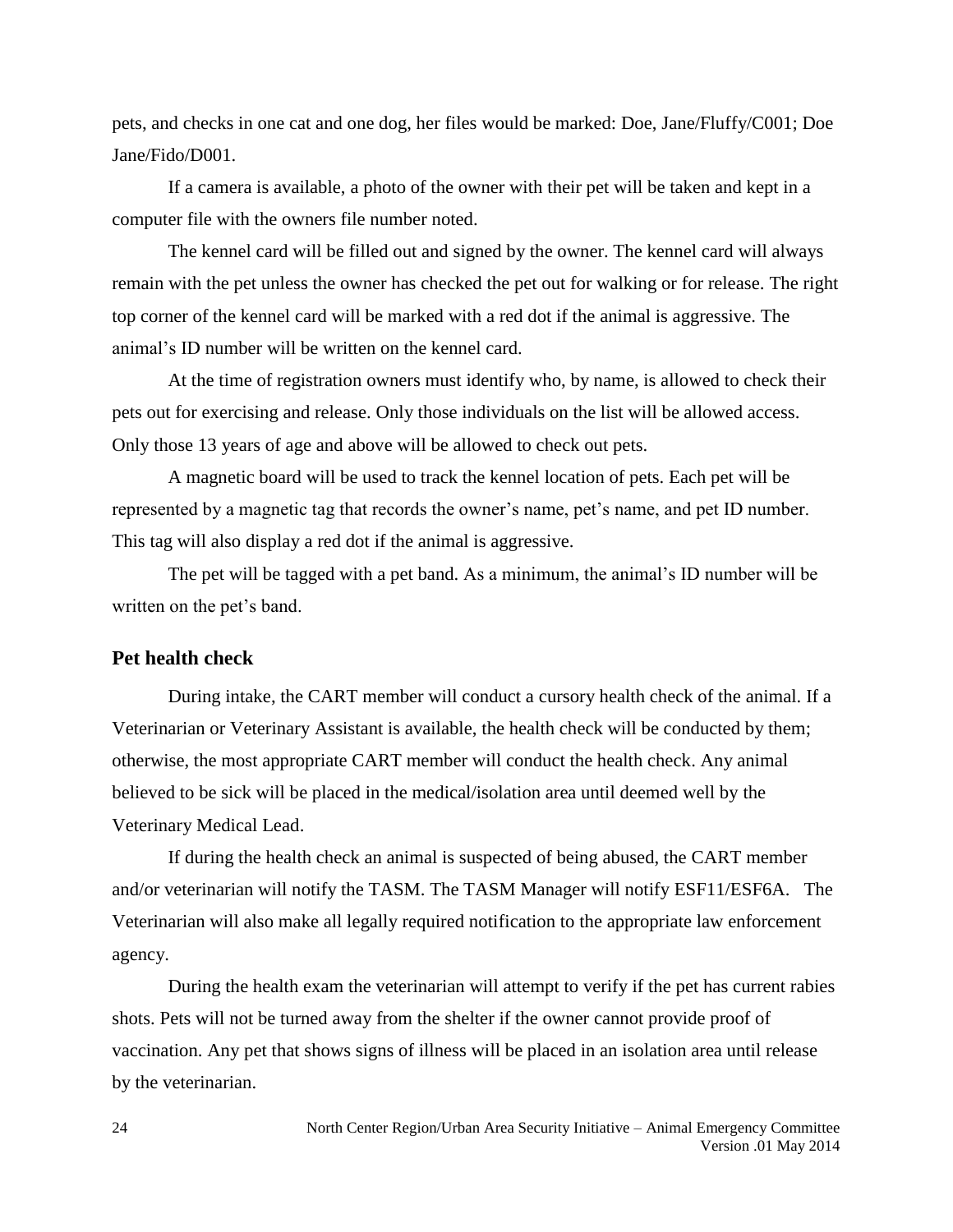## <span id="page-24-0"></span>**Decontamination**

Some pets may require decontamination during intake. This consists of washing the pet with a pet-friendly soap, such as Dawn dishwashing soap and warm water. The need for decontamination will be determined by the Veterinarian, Veterinarian Technician, or the TASM. The owner can request that their pet be decontaminated as well.

# <span id="page-24-1"></span>**Kenneling and containers**

Once the owner has completed the intake process, the owner will lead the animal into the shelter (escorted by a CART member) and place the pet into the kennel designated by the CART. The owner is encouraged to leave toys with their pets. The CART member will place the kennel card on the crate.

If the owner has carried the pet into the shelter in a kennel, crate, cage, or other container, the owner's container may be utilized by the CART. The Animal Intake form will note that the owner has provided a container, and will record the general size and description of the container.

Bird cages should allow for cleaning without removing the bird. If the bird must be removed for cleaning the owner will do so.

#### <span id="page-24-2"></span>**Owner equipment**

The CART will **not** accept any owner-owned pet equipment, except for the following:

- Crate, cage, or container to kennel the pet
- Pet toys to place inside the kennel
- $\bullet$  Pet bed for cats small enough to place inside the kennel
- $\bullet$  Pet food only enough to store in a plastic box on top of the kennel
- Pet medications

Owners must take all other pet carriers, leashes, and other equipment with them; these will not be accepted by the CART for safe keeping. The CART will maintain a 10-15 leashes for internal CART use.

## <span id="page-24-3"></span>**Verifying identity of owners entering the CO-TSAS**

At the CO-TSAS owners are required to enter the CO-TSAS several times per day to care for and exercise their pets. CART members must verify that each person entering the CO-TSAS

25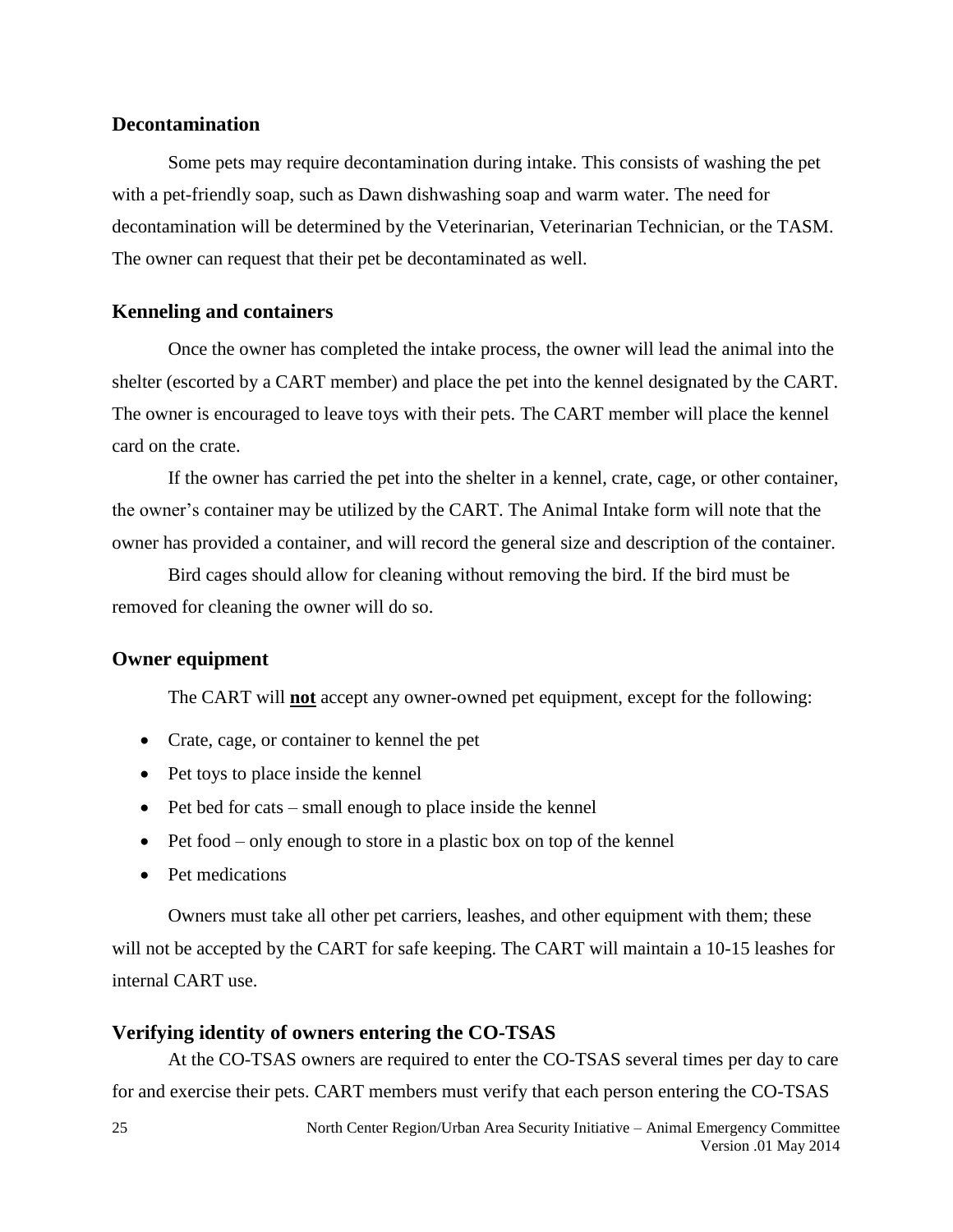is authorized to do so. Initially this will take a minute to verify the name on the owners' list; as CART members begin to recognize the owners, this process will take less time.

Proper identification is picture ID, such as a driver's license or military ID card. If CART members can visually recognize the person, that is also a proper method of ID.

Owners must sign once to check the pet out of the shelter, and once to check the pet back in. Owners who are permitted free access to the shelter area are not required to be escorted into the shelter to obtain their pets. The CART will place at least one person in the kennel area to supervise owners and pets and ensure that the owner is taking only their pets.

### <span id="page-25-0"></span>**Animal Care**

Owners are responsible for caring for their animals while in the CO-TSAS.

The CART may be asked to help people with disabilities care for their pets in the CO-TSAS. The TASM will decide whether to support these requests, based on availability of CART people and the temperament of the animal.

#### <span id="page-25-1"></span>**Kennel/Cage Operations**

Kennel areas will be organized to separate species as well as possible. Cats, birds, and other animals stressed by noise and the kennel environment will be placed in areas that are as quiet as possible.

Aggressive animals will be kenneled in locations that prevent their aggression towards other animals. These animals may be placed in an area by themselves or their cages may be covered with a blanket to avoid constant barking and aggression to animals in crates that are next to them. The kennel cards of aggressive animals will be marked with a red dot in the upper right corner (see [Pet Registration\)](#page-22-0).

Kennels will be organized as well as possible to provide fresh air to the animals, utilize air-flow to prevent the spread of communicable disease, provide for security, and ensure the best possible sanitation of the kennel areas. Attempt to separate kennels by 12 inches, or place solid material, such as cardboard, between the kennels.

Kennels are generally the wire type . The isolation and medical areas may have both the airline type and the wire type.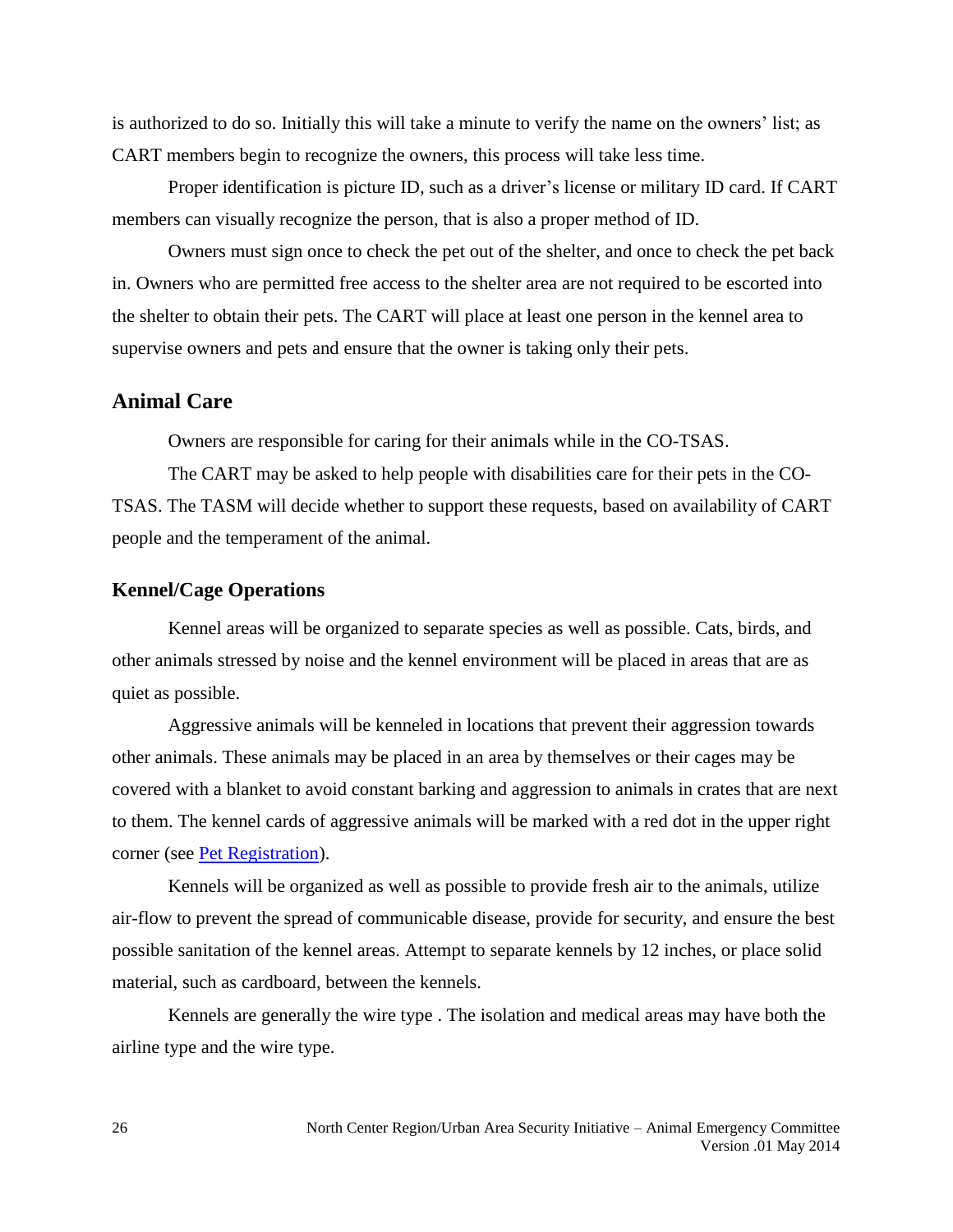Pets will be kenneled in family units if possible. This may include placing pets next to each other in individual kennels. If multiple animals are to be kept in a single cage, the owner must agree to this in writing as this is not a recommended practice. Cats and dogs will not be placed in the same kennel even if they come from the same family unit.

Pet toys are allowed in the kennels and, in fact, are encouraged.

Each cat will have a small litter box in its kennel. If the owner brings the pet's bed, it will be placed in the kennel with the cat if space permits. If a shelf or box is available in the kennel, place the bed on the shelf/box with the litter box under it.

Exotics should be brought to the shelter in their own cages or containers. If the owner does not bring a cage or container, CART staff will attempt to supply one that is suitable for the species. The owner will be shown the container in which their pet will be placed. If the owner does not approve of the container, then the pet cannot be sheltered.

#### <span id="page-26-0"></span>**Feeding and medications**

In the co-located CO-TSAS owners are responsible for feeding or medicating their pets. Owners can request that the CART temporarily feed their pet, but only as an exception until the owner can obtain food. The owner's pet food will be placed in the plastic box on top of the kennel.

The CART should assume that many pet owners will not have evacuated with food and should be prepared to provide food for pets for at least 24 hours. Upon activation of the CO-TSAS, the TASM must immediately order pet food through the EOC Logistics Section or EOC ESF11/ESF6A. The CART/CO-TSAS will provide dry pet food for dogs, and both dry and wet food (small cans) for cats.

Owners must sign in when they care for their pets. The CART will check the daily checkin log twice per day (see Appendix L: Daily Care Routine checklist) to ensure that all pets have been fed. CART staff will contact any owners who have not checked in to feed their pets. If the owner cannot be contacted, the CART will provide dry food to the pet. The owner will be contacted as soon as feasible and advised of this.

Owners feeding their own animals at the co-located CO-TSAS will be advised to decrease the pet's feeding portion unless they are able to maintain their pet's normal exercise level. The CART will accept, for storage, any foods required of owner's pets. Owner-provided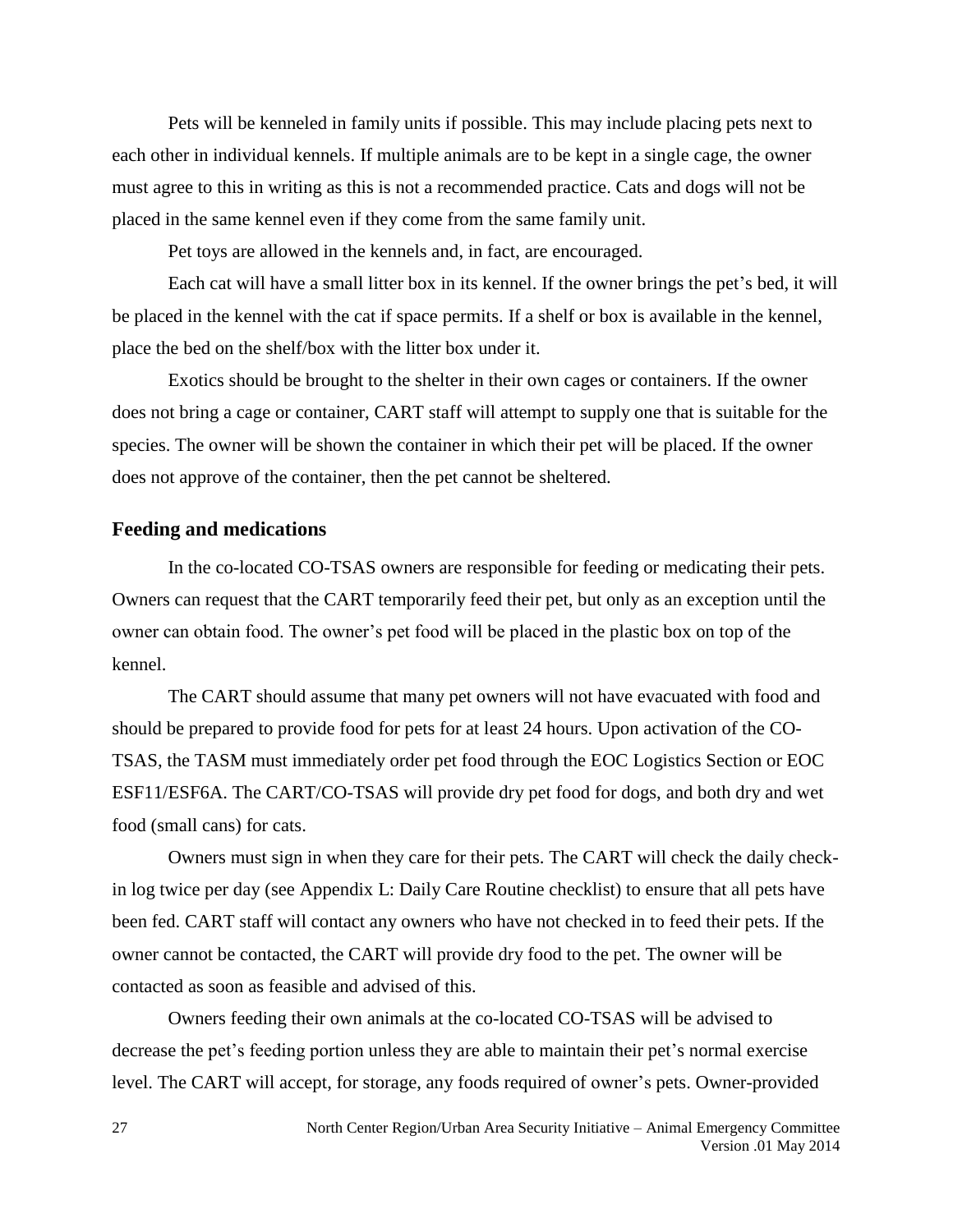food will be placed in the CART-provided plastic container on top of the kennel. Dry food must be bagged; wet food must be in unopened cans. The CART will not allow an owner to bring in bags of food that are too large to be stored on top of the kennel.

Cats who receive wet food will be fed in a disposable bowl. Dogs who receive wet food will be fed in a metal dish.

# <span id="page-27-0"></span>**Water**

The CART will provide water, but owners at a co-located CO-TSAS are responsible for ensuring that their pets' water bowls are cleaned and full at each kennel cleaning. During the CART's hourly checks, any water bowls that are less than half full will be filled by CART members. A long-spout water jug is available for filling water bowls without opening the pet's kennel door.

#### <span id="page-27-1"></span>**Pet health and welfare checks**

The Animal Care Team will perform animal health and welfare checks every two hours at a minimum. These checks will include a check for kennel cleanliness, pet health or injuries, water, damaged kennels that can cause injury, and any other items to ensure the good health and welfare of the pets.

Any pet that appears to be ill or injured will be moved to the Medical Section for treatment or isolation, until released by the Veterinary Medical Lead.

#### <span id="page-27-2"></span>**Sanitation and cleaning**

Shelter cleanliness is vital to the safety of both people and animals. CART members and pet owners must do their best to keep the shelter area clean of trash.

For specific procedures for cleaning the shelter and its equipment, see "Appendix K: Shelter Sanitation and Cleaning"

#### <span id="page-27-3"></span>**Animal washing**

The short term CO-TSAS is not designed to include a pet-washing area. During short term operations, owners who want to wash their pets should be advised of the nearest pet store that has a pet-washing facility.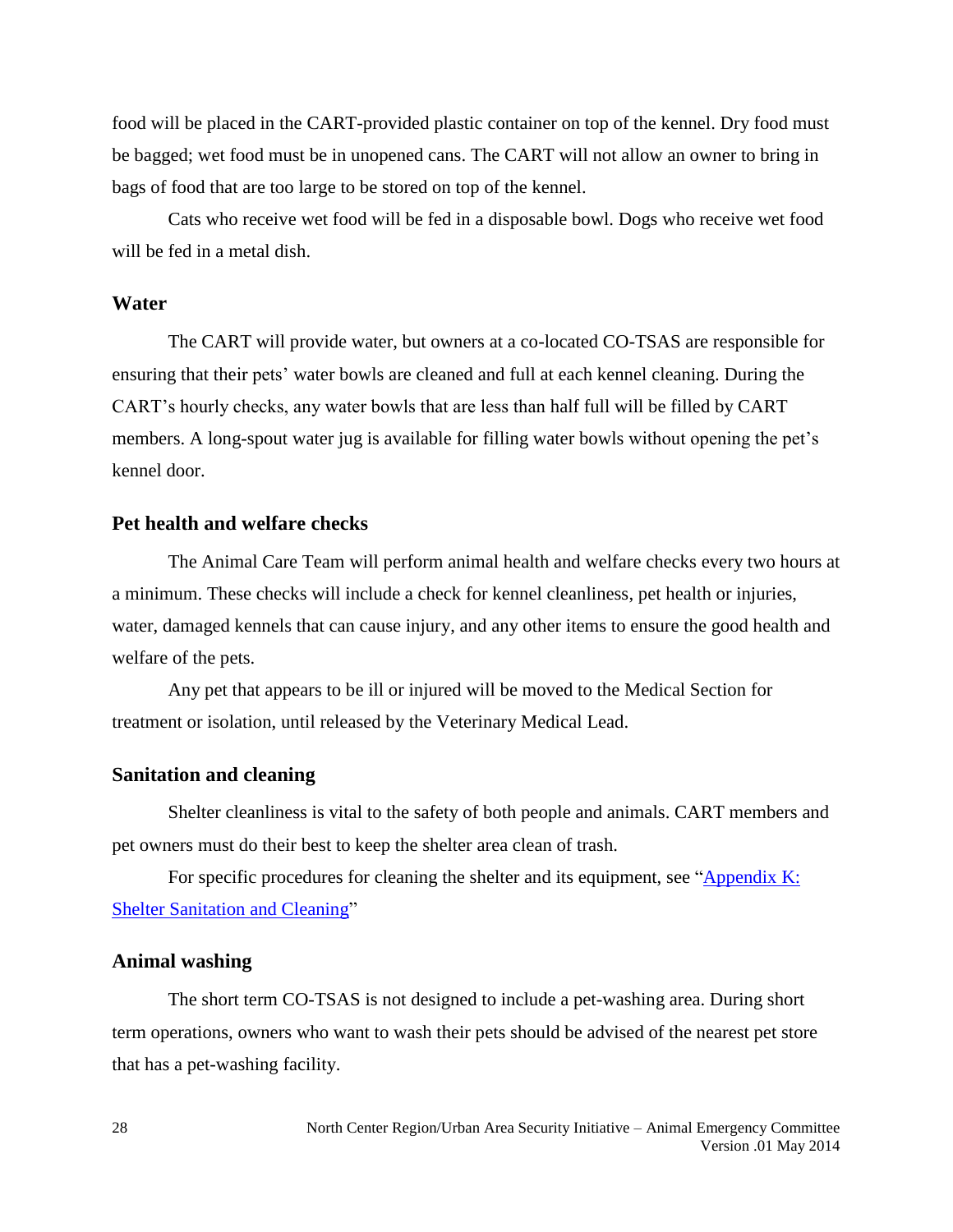If the CO-TSAS will be open for long term operations, the TASM should consider adding this capability if facilities and weather permit.

A pet-washing area will be established, even in a short-term shelter, if the Veterinary Medical Lead, Vet Assistant, or TASM determine that pets must be decontaminated before entering the shelter (see [Decontamination\)](#page-24-0).

#### <span id="page-28-0"></span>**Animal handling**

CART members must be trained in basic animal handling before being assigned duties in the shelter than include animal handling. CART members will not handle an aggressive or hostile pet. See **Appendix 1** for tips for handling each category of animals. If animals are aggressive or hostile the TASM should assure that one or more professional animal handlers are assigned to the animal or see that the animal is transferred to the local Animal Control Facility for further sheltering and care.

It is critical that shelter procedures minimize the opportunity for pets to get loose from their cages. This includes having only the owner handle the animal, and using pre-established techniques for removing animals from a kennel if required for medical or sanitation reasons. If an animal does become loose all CART members will blow their whistles to alert everyone in the shelter. If the owner is present, the owner is responsible for catching their pet. CART members will assist but will follow the directions of the owner. If the owner is not present, CART members will attempt to catch the loose animal. If necessary the Humane Society or Animal Control can be notified to assist with animals that are very difficult to catch. The TASM will determine how the pet was able to get loose and take corrective action.

#### <span id="page-28-1"></span>**Pet exercising**

In the co-located CO-TSAS owners are responsible for exercising their pets. It is highly recommended that owners exercise their pets at least twice per day. Owners must check their pets in and out at the Intake/Release Desk; CART members may require a photo ID to verify the identity of owners (see [Verifying identify of owners entering the CO-TSAS\)](#page-24-3).

In the co-located CO-TSAS owners can request that a CART member exercise their pets, but only by exception. These exceptions must be approved by the TASM and *will generally be*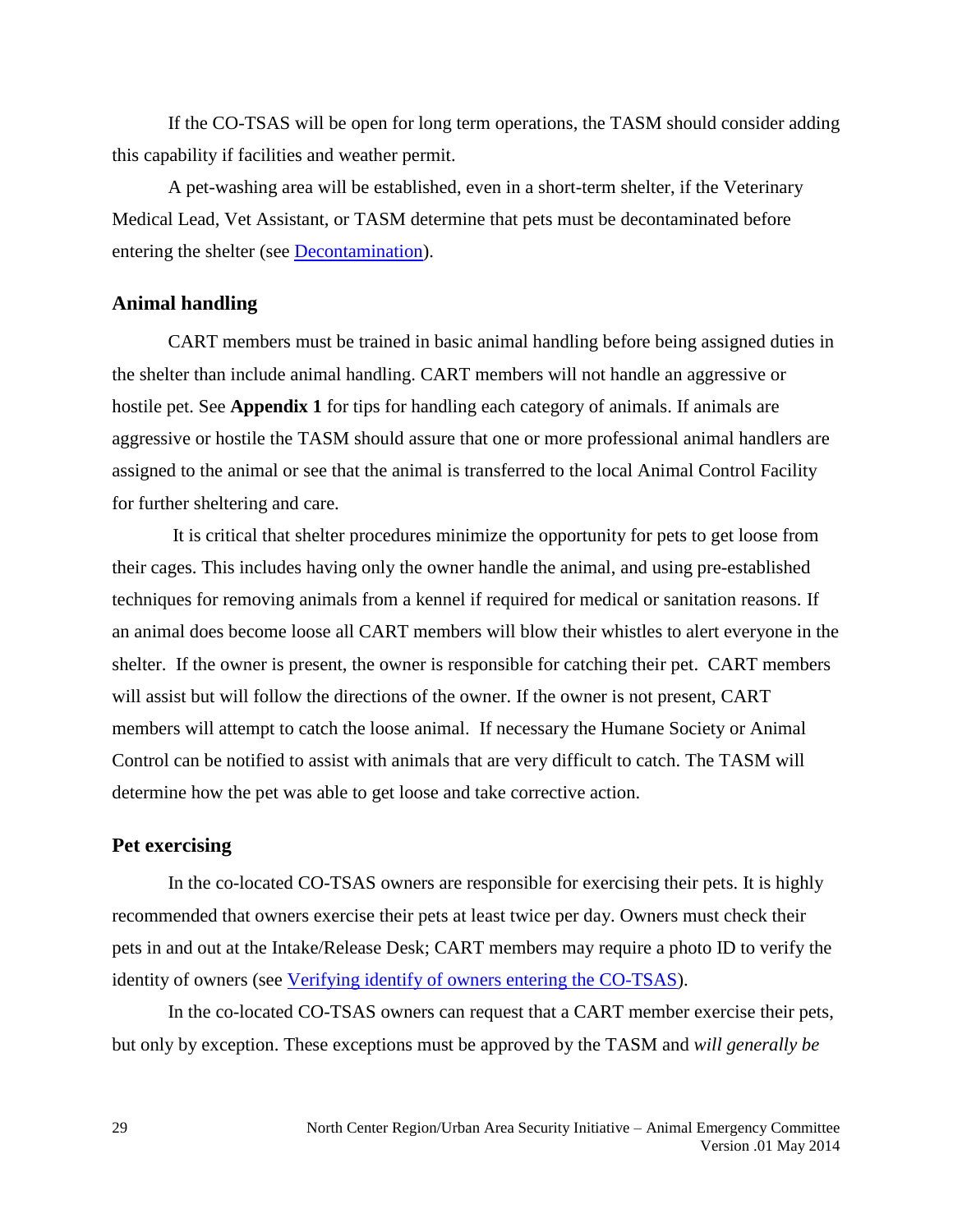*considered only for people with disabilities*. CART members will use CART leashes to exercise pets.

In the CO-TSAS pet owners will exercise pets at least twice per day. Owners will use CART leashes to exercise pets. Feces must be immediately picked up from the pet exercise area.

## <span id="page-29-0"></span>**Support to people with disabilities/service animals**

Service animals are individually trained to do work or perform tasks to assist people with disabilities. The Americans with Disabilities Act (amended in March 2011) requires that service animals be supported in public accommodations and facilities. The requirements of the ADA allow the entrance of service animals into shelters, to allow persons with access or functional needs to shelter with their service animals. The CART should be prepared to provide support to service animals that are allowed into the human shelter.

Service animals allowed in shelters include dogs and miniature horses:

Dogs may be trained to perform many tasks, such as guiding people who are blind, alerting people of possible allergic reactions, calming a person with PTSD, or reminding a person with mental illness to take medications. Dogs who only provide comfort or emotional support do not qualify as service animals. It is up to the human shelter manager to make a determination as to whether an animal is admitted to the human shelter as a service animal.

Miniature horses have been recognized as service animals, but four criteria must be met before they can be allowed into a shelter: 1) the horse must be housebroken; 2) horse must be under the owner's control; 3) the shelter can accommodate the horse and 4) the horse's presence will not compromise legitimate safety requirements that are necessary for safe operation of the shelter. The human shelter manager will determine whether to admit miniature horses into the shelter.

When a person with a service animal checks in at the human shelter, a human staff member will notify the CART. The Veterinary Medical Lead will go to the human shelter checkin desk, and perform a health check of the animal to ensure that it has no medical issues. If the service animal is a miniature horse, the Veterinary Medical Lead will provide a health check only if they feel qualified to do so. At the same time, the Veterinary Medical Lead will ensure that the owner signs the Emergency Veterinary Care Authorization Form; the signed form will be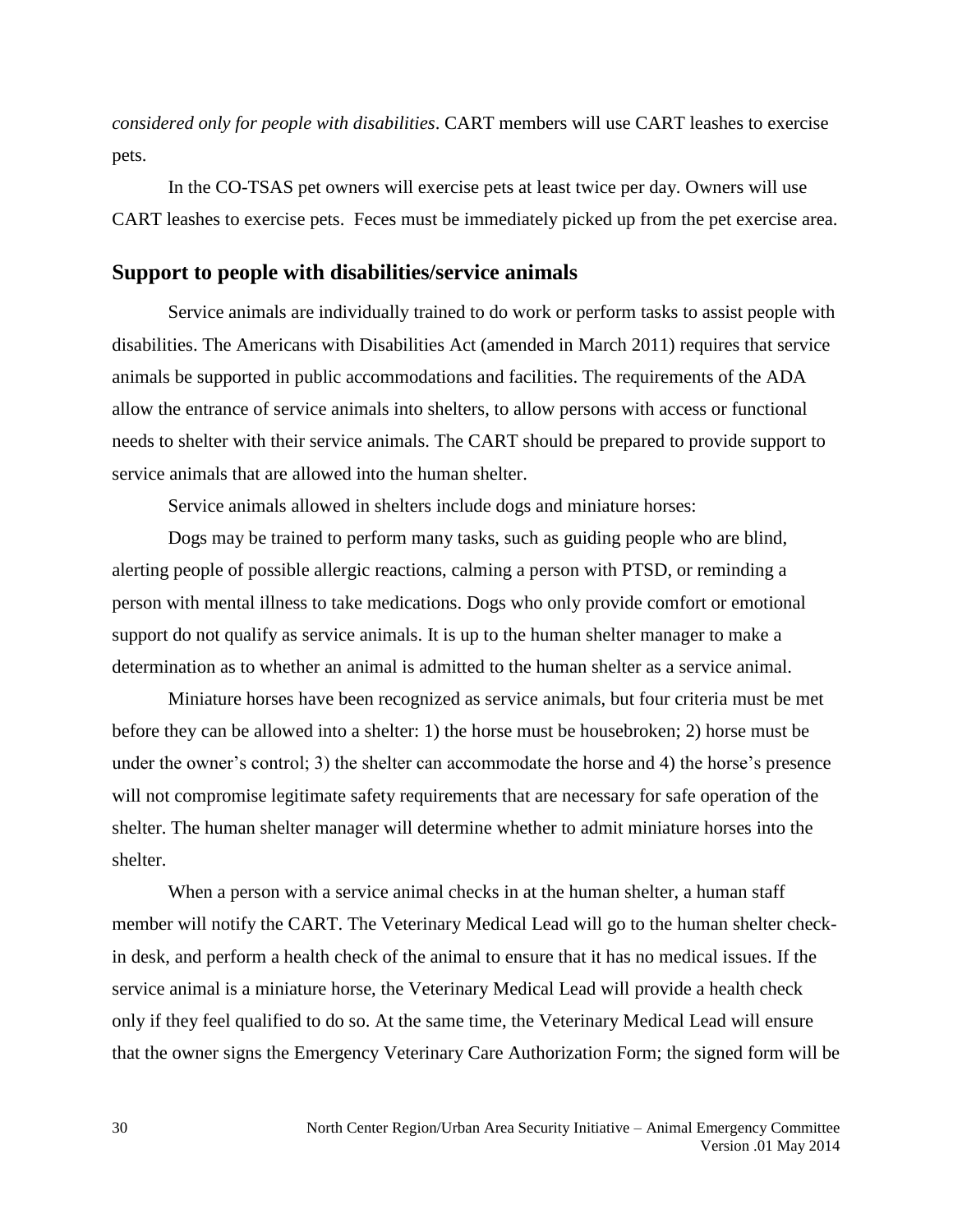given to the Documentation Team for filing. The Documentation Team will note on the kennel white board that service animals are in the human shelter.

The CART may be asked to help support service animals for people who are sheltered in the human shelter. This may include exercising the animal, providing food and water, or providing emergency medical care. The CART will support these requests to the best of its abilities and staffing. If the person with disabilities has a family member at the human shelter that is able to care for the animal, the family member should do so; the CART should be a last resource for these tasks.

# <span id="page-30-0"></span>**Release**

When the owner desires to permanently remove their pet from the shelter, the owner will sign the animal release form; the CART will maintain these forms in the owner's file. The files for each owner will be pulled from the active file and placed in an inactive file/storage box. This file will be passed to the County EOC when the shelter has been closed, or on a daily or weekly basis if the shelter is open long term.

## <span id="page-30-1"></span>**Documentation**

The CART must maintain all documentation for each pet and provide all documents to the EOC when the shelter closes. At a minimum, the CART will maintain the following documents for each pet:

- 1. Animal Intake Form
- 2. Intake Checklist
- 3. Kennel Card
- 4. Owner's Waiver/ Emergency Veterinary Authorization Form
- 5. Animal Daily Care Form
- 6. All Veterinarian records for treatment
- 7. Release Checklist

#### **The Owner's Waiver/ Emergency Veterinary Authorization Form is required**:

 If the owner of a pet refuses to sign the form, the CART member will note this on the form and advise the owner that the pet cannot be sheltered in the CO-TSAS.

31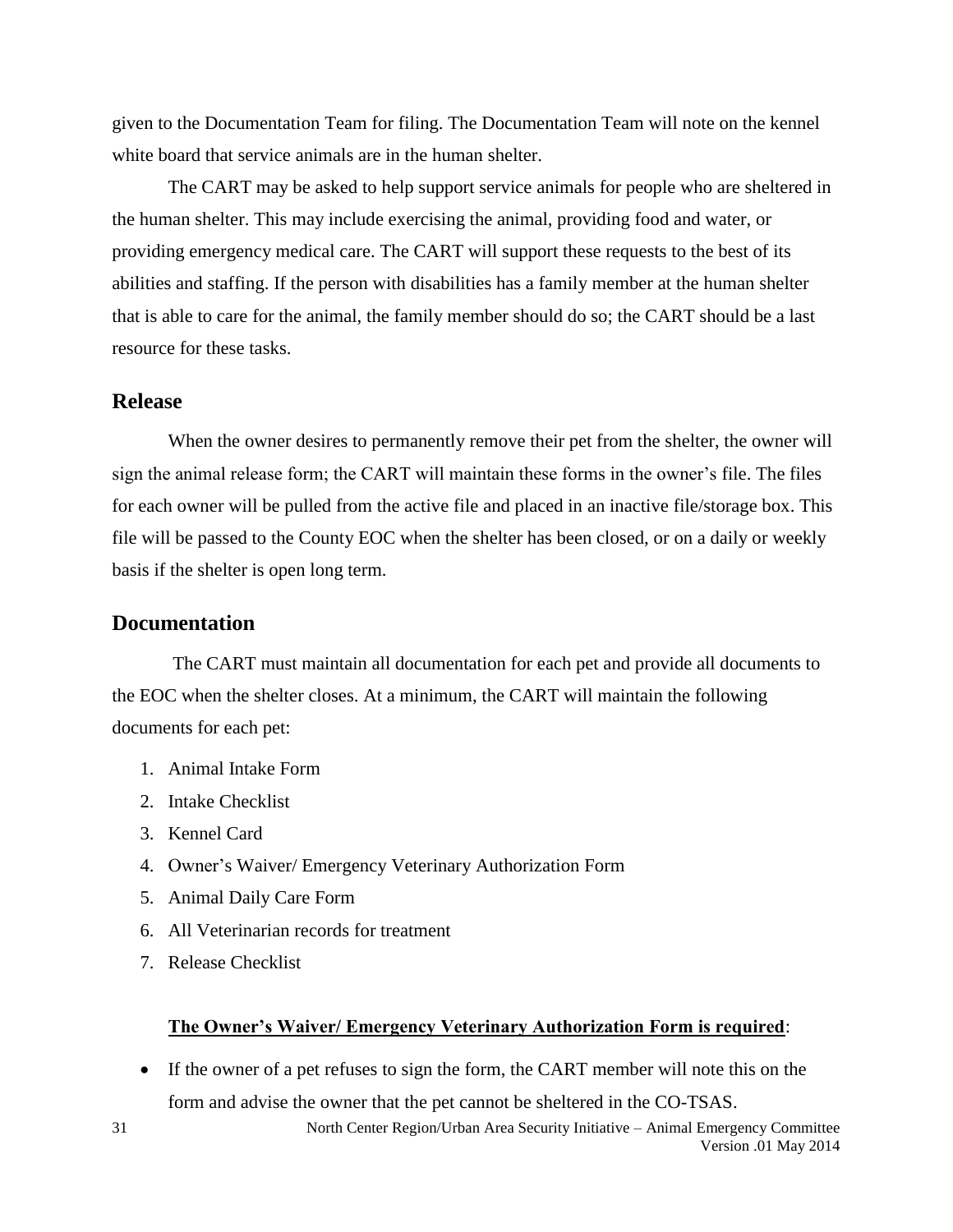If the owner of a service animal refuses to sign the form, the owner will be advised that the CART cannot assist in any manner. All CART members will be advised of this situation.

All forms for each pet will be maintained under the owner's last name followed by the pet's name and file number (e.g. Doe, Jane/Doggie/D###). The owner's last name is used on the file folder to make retrieving the files easier in case the owner cannot remember the pet's ID number. Each pet will have its own folder; therefore an owner of three pets will have three file folders assigned to them.

## <span id="page-31-0"></span>**Shelter and CART demobilization**

Owners should be notified by all means possible of the date of the CO-TSAS closing. The CO-TSAS may be closed once all animals have been removed from the shelter by their owners or when a date for CO-TSAS closing has been approved by the AHJ. On that date the TASM will make a request to the EOC/AHJ to terminate operations. Once approved, the shelter will be closed. If animals are still remaining in the shelter on the day of closure the TASM will work with the AHJ to determine a plan for continuing care of the animals (i.e. fostering, humane society sheltering, procedure for contacting owners for pickup, etc) or for disposition of the animals (i.e. declaration of abandonment and placed for adoption, etc.)

Upon termination notification, the CART will provide volunteers to assist in cleaning and packing up the shelter into the cache trailer. All kennels, food and water bowls, trash cans, and other equipment must be cleaned, disinfected, and dry before placing them in the cache trailer. All cache supplies and equipment will be packed into their appropriate containers and marked before being placed into the cache trailer.

Animal food will not be placed into the trailer. All remaining food can be claimed by the CART volunteers. Any unclaimed food will be put in the garbage.

All documentation will be taken to the EOC and maintained for a period of time designated by the Emergency Manager.

All forms required for the next shelter activation will be copied and placed into the forms container.

The TASM will ensure that the cache is properly stored for the next use.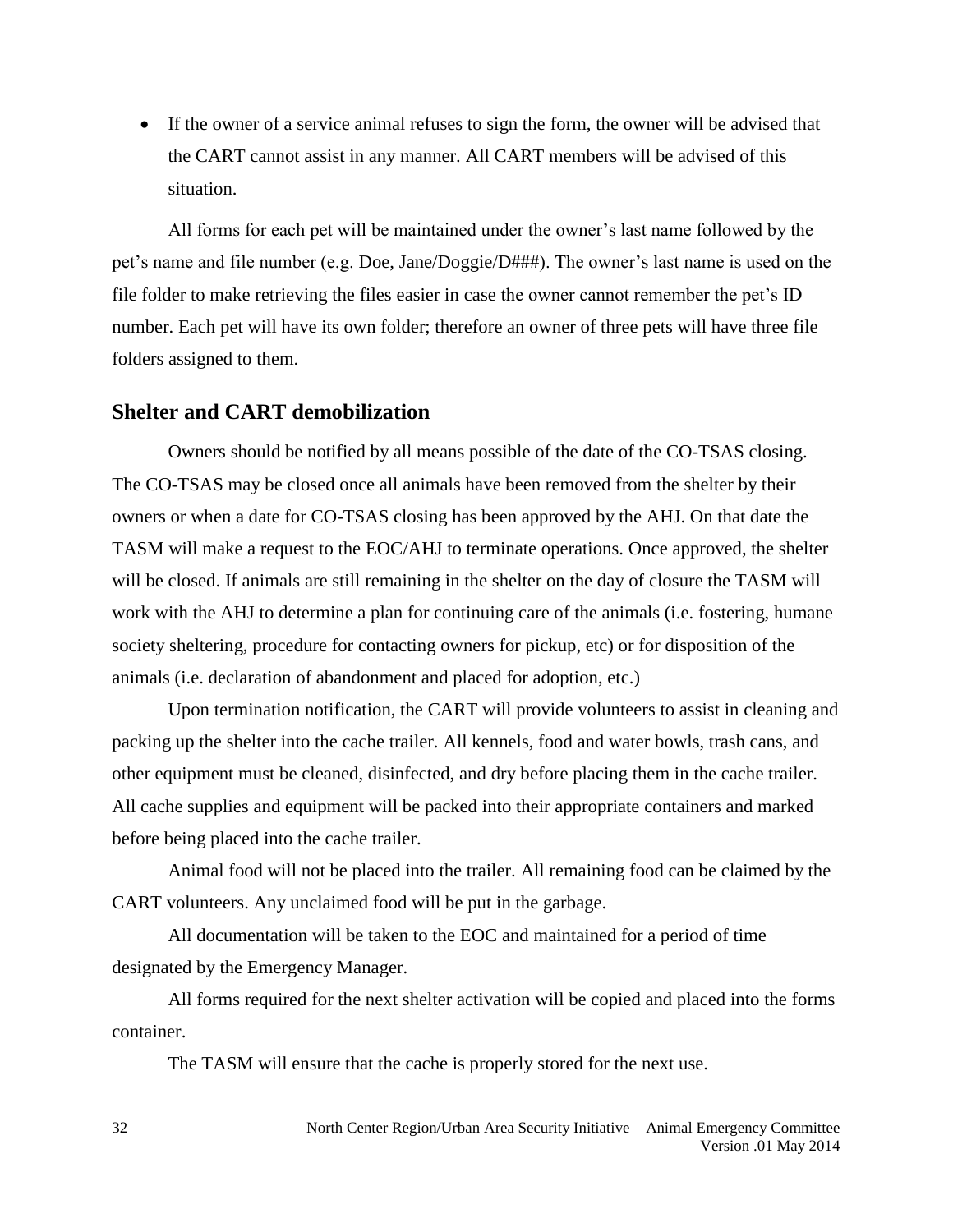# <span id="page-32-0"></span>**Medical Procedures and Guidance**

Owners are the primary caretakers of their pets. However, the Veterinary Medical Lead is responsible for all medical-related processes, procedures, issues, and actions within the CO-TSAS.

Below is general guidance for categories of animals that will need special considerations for kenneling. The Veterinary Medical Lead is the ultimate authority for the management of these pets.

# <span id="page-32-1"></span>**Sick**

Sick animals, or animals that are beginning to display signs of illness, will be immediately removed from the general population area to the isolation area. The Veterinary Medical Lead and the pet's owner will be notified as soon as possible. The Veterinary Medical Lead will provide emergency medical treatment, but the owner is responsible for all other treatment of their pet. The pet will not be moved back into the general population until the Veterinary Medical Lead has approved the move.

### <span id="page-32-2"></span>**Obese**

Severely obese animals must be considered for placement in an area that will provide for cool temperatures during hot weather. During hot weather, these pets should be carefully monitored for possible overheating.

## <span id="page-32-3"></span>**Deceased**

Deceased animals will be removed from the general kennel area into the isolation area. The animal should be moved in the crate and not removed from the crate without the owner's consent. Owners of deceased pets will be notified as soon as feasible. The TASM and Veterinarian Medical Lead should attempt to document all information possible about the pet, including its condition prior to becoming deceased. The EOC will be notified if a pet becomes deceased in the shelter. If it is determined that the death was the result of an infectious disease, the shelter and all equipment will be immediately disinfected.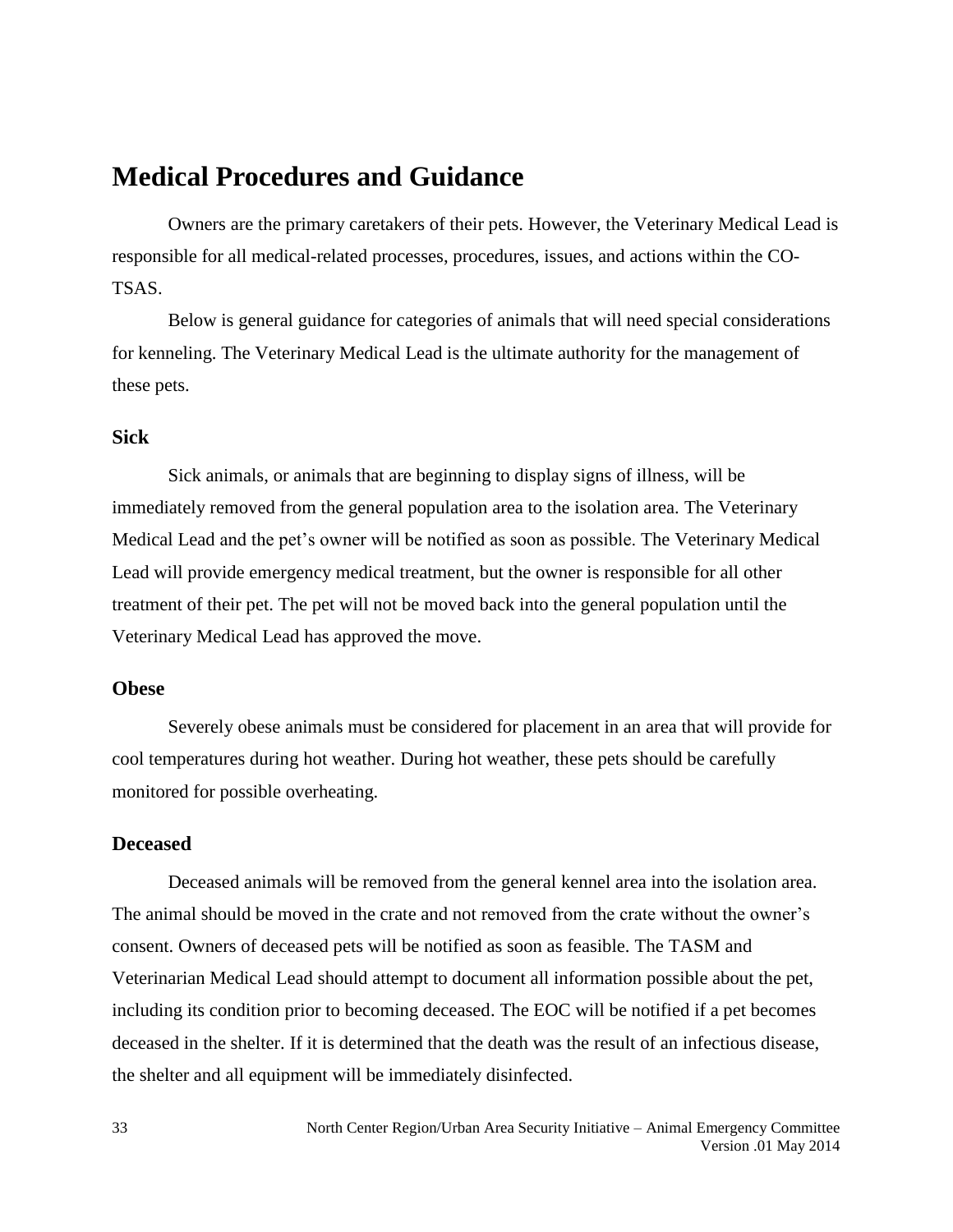#### <span id="page-33-0"></span>**Maternity**

Animals that are pregnant, and are believed to be near birth, should be moved to the medical area for better monitoring. As the primary caretakers of their pets, owners will be notified if their pets are believed to be near birth.

### <span id="page-33-1"></span>**Medications**

Owners may leave the pet's medications with their pet in the shelter. All medications not requiring refrigerator storage will be placed in the CART-provided plastic tub on top of their pet's kennel. Medications requiring refrigeration, or medications that are controlled substances, will be stored with the Medical Section.

Owners are responsible for administering medications to their pets. If it is determined that a pet must be given its medications and the owner cannot do so, the Veterinarian Medical Lead will administer the medications.

#### <span id="page-33-2"></span>**Dressing change and wound care**

The CART will assist owners with wound care or dressing/bandage changes, if requested by the owner. Bandaging supplies will be provided free by the CART for a reasonable time; after a reasonable time, the owner must provide the supplies. The TASM will determine how long to provide this free service.

# <span id="page-33-3"></span>**Safety and Security**

#### <span id="page-33-4"></span>**Personal Protection Equipment (PPE)**

North Center Region/Urban Area Security Initiative – Animal Emergency Committee Version .01 May 2014 34 All CART personnel will utilize proper PPE while working in the shelter. This includes proper clothing (including closed toe shoes), gloves, ear plugs, and safety glasses. All personnel (CART and pet owners) will wear disposable gloves when cleaning cages to avoid contact with animal feces, urine, and the cleaning solution. Gloves will be thrown in a trash can when the cleaning task is completed. The CART will provide disposable gloves to pet owners. Protective eye wear and nitril gloves will also be worn by CART members when spraying water or cleaning solutions. Each CART member will be issued a pair of safety glasses and must maintain them for use. Each CART member will be issued a whistle. The whistle will be blown when a CART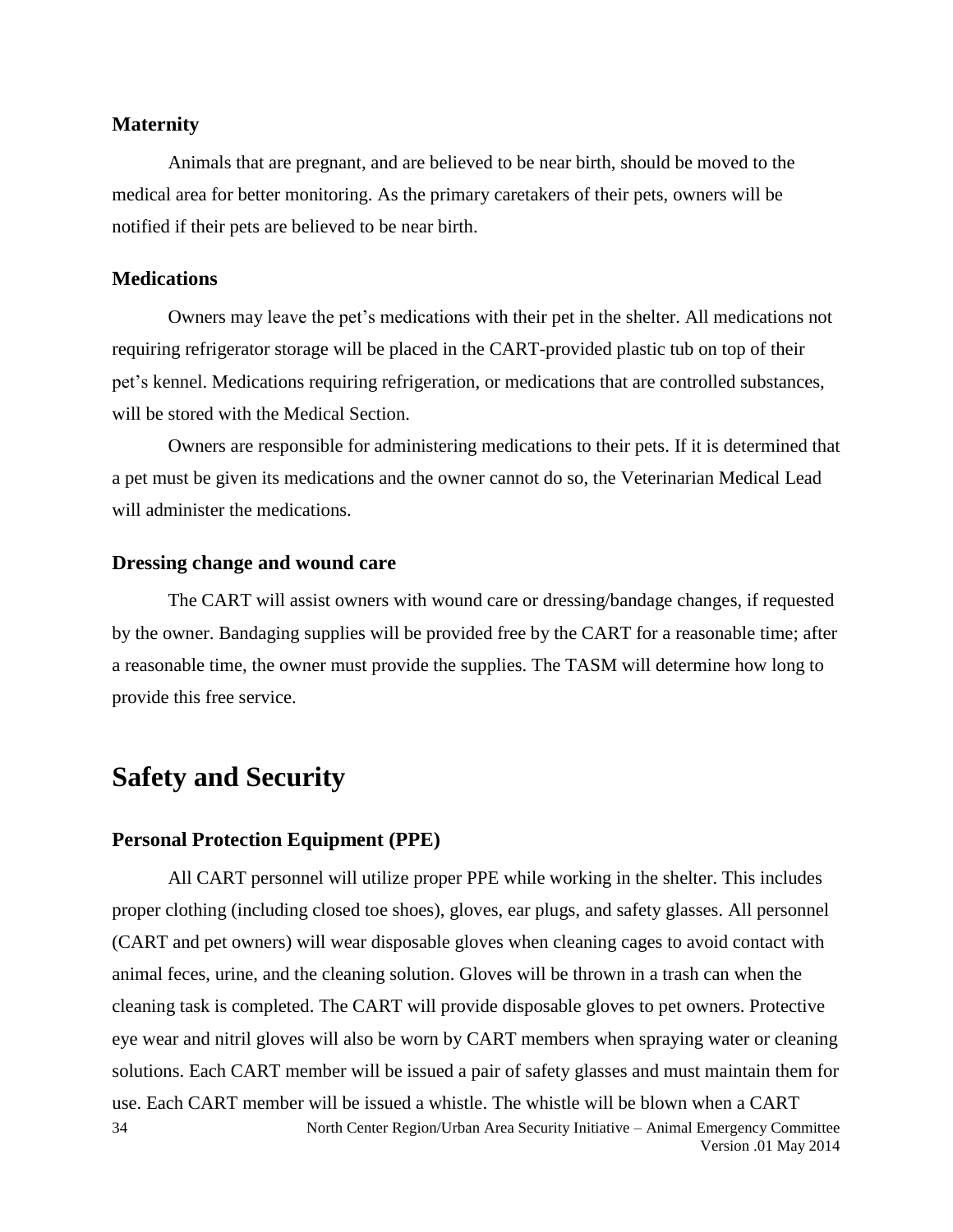member needs assistance to handle emergencies such as a loose animal, a fight between animals, or a person or animal that is bitten.

#### <span id="page-34-0"></span>**Petting of animals in the CO-CO-TSAS is not allowed**

Owners must be advised during intake that they are not allowed to pet animals that they do not own. This policy is intended to avoid potential bites and reduce the spread of disease between pets. The CART should display a sign at the entrance that states this rule. After CART members have touched a pet, they should wash their hands or use an alcohol-based hand cleaner.

#### <span id="page-34-1"></span>**Injuries and illnesses**

Personal safety is the number-one priority for volunteers. In the CO-TSASe of any severe illness or injury at the CO-TSAS, the top priority is the immediate care of the sick or injured person.

For emergency illnesses or injuries – those that could be life threatening – call 911 for an ambulance. The TASM should also notify the human Shelter Manager to request immediate onsite assistance from a Red Cross or MRC nurse or doctor.

For non-life-threatening illnesses or injuries, the affected CART member must immediately report the injury to the CO-TSAS Safety Officer and/or the TASM. CART volunteers will be transported to [Hospital Name], or [Hospital Name], or Urgent Care Center for any treatment. Persons, other than CART members, can obtain medical care for non-lifethreatening injuries in the human shelter medical section.

The TASM will report all injuries or illnesses to the EM or EOC ESF11/ESF6Aas soon as practical. The TASM, EM or ESF11/ESF6Awill ensure that the person with a non-lifethreatening injury is advised to report to the County Employment, Benefits and Medical Services Office to complete any injury or Workman's Compensation forms as soon as possible. Those transported to a hospital will be advised of this requirement as soon as possible.

#### <span id="page-34-2"></span>**Animal bites and scratches**

In addition to the above procedures for managing injuries and illnesses, the following procedures apply to animal bites or scratches: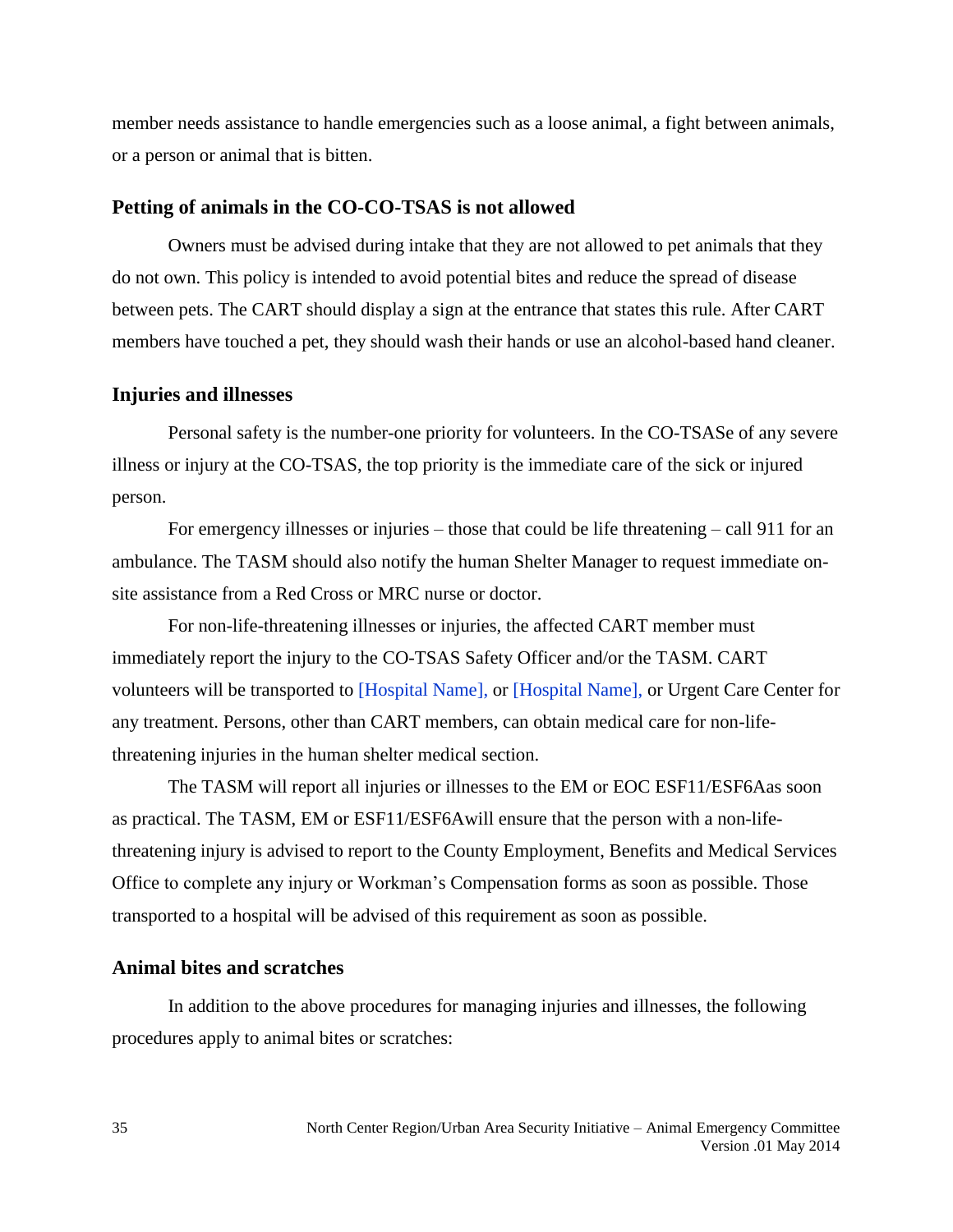Any CART member receiving a non-life threatening bite, scratch, or any other injury from an animal must *immediately* clean the wound, or report to a human medical professional for wound cleaning and treatment, before reporting the bite or scratch to the TASM.

Persons who are not CART members will be advised to immediately report to a human medical professional for wound cleaning and treatment.

The TASM will report all bites or scratches to the Veterinary Medical Lead and to ESF11/ESF6A.

The Veterinary Medical Lead will place an animal causing a bite into the isolation/medical hold area if it is safe to do so. The TASM will immediately notify ESF11/ESF6A. ESF11/ESF6A will notify the [Local Public Health Agency] (per Colorado Revised Statute 25-4-604) for rabies monitoring, and will also notify the City or County animal law enforcement agency. If the animal is deemed to be a Dangerous Animal, the law enforcement agency will take possession of the animal. If the animal is not deemed dangerous, it must still be placed in quarantine.

Colorado Revised Statute 25-4-603 requires that an animal causing a bite to a person be placed in quarantine for 10 days. Quarantine can normally be completed at the owner's home or a local kennel; the animal law enforcement agency will approve the quarantine site. Since the CO-TSAS replicates the owner's home, the animal can be quarantined in the CO-TSAS's medical section *if approved by the Veterinarian Medical Lead*. If this is not approved, the owner must take the animal to an approved kennel at their expense.

Only those authorized by the CART Veterinary Medical Lead will be allowed to touch a pet that is in quarantine in the CO-TSAS. Owners are still the primary caretakers of their pets while in quarantine.

The Veterinary Medical Lead is the only person authorized to release the pet from quarantine in the CO-TSAS.

Once a dog has bitten anyone (including the owner), the dog must be muzzled at all times while out of its kennel. Any animal that has bitten anyone will have a red dot placed in the upper right hand corner of the kennel card.

If an animal bites another animal, the Veterinarian Medical Lead (or other CART member) will provide emergency first aid to the bitten animal until the owner can provide for its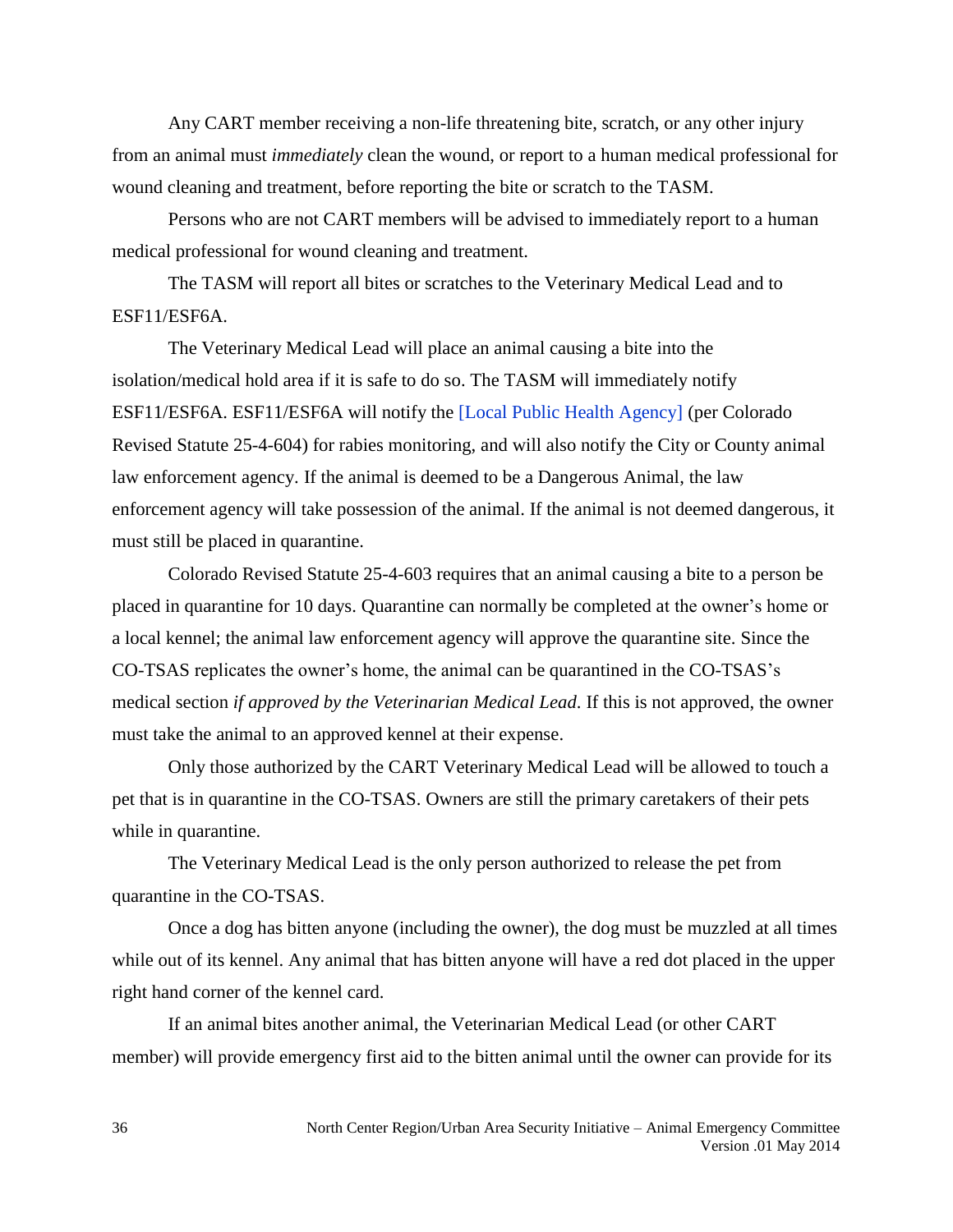care. If the owners of both animals were not present when the bite took place, both owners will be notified as soon as possible.

### **Aggressive/hostile pets**

Generally, aggressive or hostile pets will not be accepted into the CO-TSAS. This decision is made by the TASM. If the TASM agrees to accept a hostile or aggressive pet, a red dot will be placed in the upper right corner of the pet's kennel card, as well as on the master white board. The TASM can require an owner to remove any pet, at any time, if the animal's aggressiveness or hostility becomes a safety issue.

Any animal that displays aggressive or hostile behavior *must be muzzled* any time it is outside of its cage. If an aggressive or hostile pet cannot be muzzled when out of its cage, the pet will not be allowed out of its cage/kennel except for kennel cleaning. The CART will not check out animal muzzles to owners, except under unusual circumstances; the TASM will make this decision. In most CO-TSAS, owners will be advised to purchase muzzles Owners can be shown how to temporarily muzzle their pets with a leash until they can purchase a muzzle.

CART members who must handle cats displaying hostile behavior will be required to wear cat-handling gloves for protection (cat-handling gloves are in the CART cache). *CART members should not handle owner's pets unless there is an emergency or necessity to do so.*

### **Tripping and slipping hazards**

To minimize tripping hazards, avoid placing cords and other objects in walking areas. If cords must be placed in walkways, tape the cords down.

To minimize slipping hazards, remove snow from walking areas, and place pet-friendly ice melt onto ice.

### **Electrical cord hazards**

Electrical cords must be kept clear of the pet kennels, pet walk areas, and any areas with water (kennel cleaning area). Pets are likely to chew into electrical cords and could be electrocuted.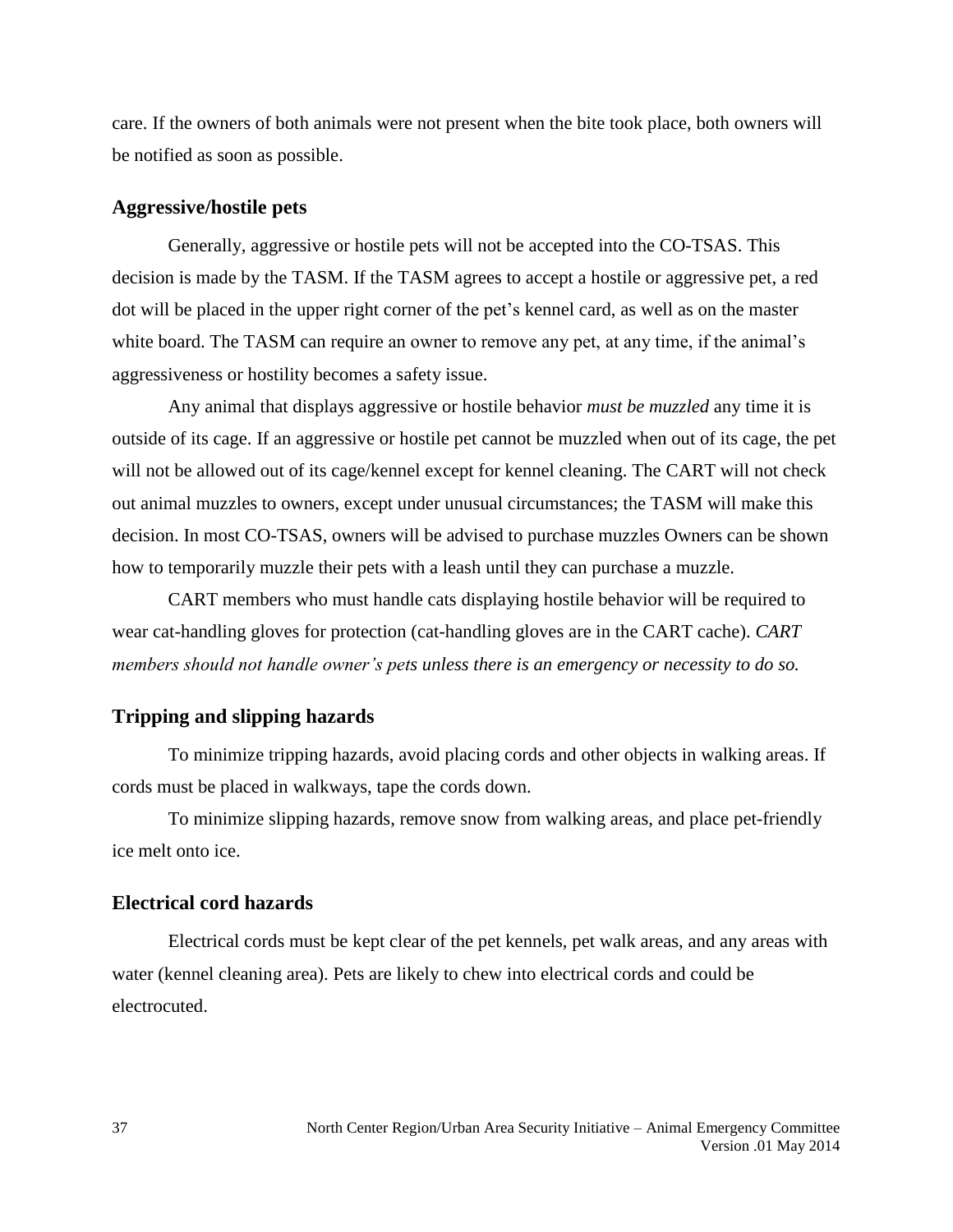### **Severe weather**

The EOC will monitor the current weather conditions and will ensure that the human shelter team and the CART are notified of severe weather in the shelter area. If severe weather dictates that the CART members take cover in buildings, the CART will take shelter inside the human shelter.

### **Emergency evacuation**

If an emergency evacuation is required, owners will be allowed to quickly remove their pets under the observation of the CART members. CART members will use CART leashes to assist in the evacuation of pets.

During an emergency evacuation, there will be no requirement to check in and check out owners and pets. CART members will do their best to ensure that pets are not taken by the wrong owners, but will not be responsible for any pet lost. CART members, owners, and pets will take refuge in the human shelter during this emergency.

CART members and owners may need to take emergency refuge in the nearest designated human shelter during an emergency - which may require pets to be left unattended in the CO-TSAS in order to secure humane safety. Once the emergency is over, the TASM will ensure all measures possible are conducted to re-obtain pet accountability. As soon as practical, the TASM will notify the EOC that an emergency evacuation had taken place.

### **Smoking**

Smoking is not allowed in the CO-TSAS. Any CART member, volunteer assisting the CART, or owner must smoke in the human-designated smoking area. Chewing tobacco is only allowed in the CO-TSAS if there is no spitting involved.

### **Lighting**

There will be sufficient lighting inside the shelter to ensure safe operations. If possible, place exterior lights near entrances to enhance the safety of people entering the shelter.

### <span id="page-37-0"></span>**Approved spontaneous volunteers and just-in-time training**

North Center Region/Urban Area Security Initiative – Animal Emergency Committee Version .01 May 2014 38 Spontaneous volunteers approved by ESF11/ESF6A, or other person designated by ESF11/ESF6A, will receive "just in time" training (and PPE) before being allowed to work in the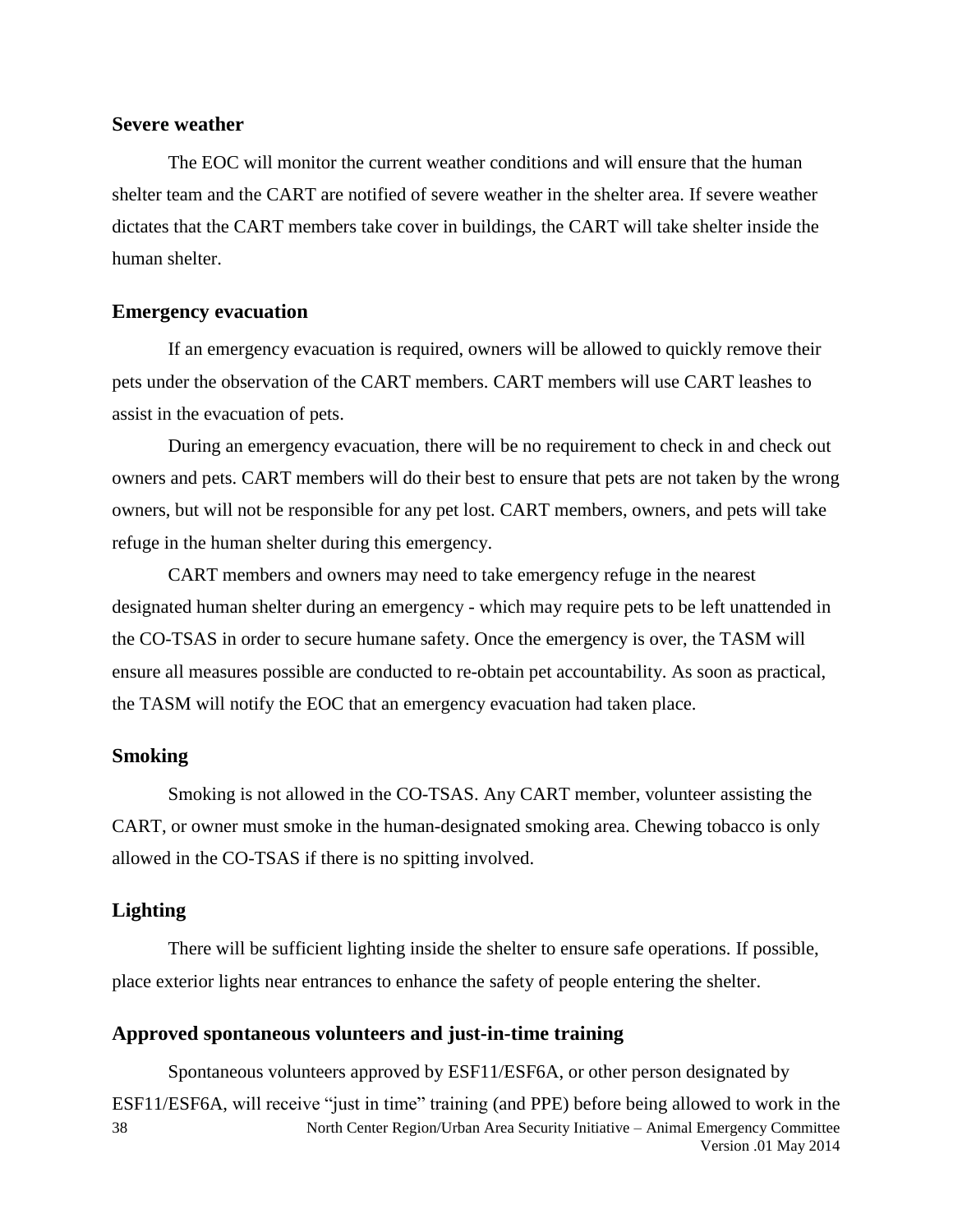CO-TSAS shelter. This training may be done at the shelter or in another designated location, and must be conducted by the Section lead or TASM. At a minimum, volunteers will be briefed or trained in safety, security, and sanitation requirements.

Generally, the only sections in which approved spontaneous volunteers are allowed to work will be in the Documentation Team, Logistics Section, or the Safety and Sanitation Team. The exception to this rule is if the volunteer is a Veterinarian or Veterinarian Technician who will be assigned to the Veterinarian Medical Section.

Duties in the Documentation and Logistics Section by approved spontaneous volunteers can include all section responsibilities. Duties in the Safety and Sanitation Team are restricted to cleaning kennels, the shelter, and food/water bowls. Direct animal handling by approved spontaneous volunteers is not allowed.

Spontaneous volunteers must be provided PPE before being allowed to work in the shelter.

### **Security**

Medical products such as drugs will be secured (by locked container or personal security) by the veterinarian either in their work area or in the locked CART cache trailer. The veterinarian should take all drugs with them when they leave for the day/night unless they pass control and accountability to the on-coming veterinarian.

Security for the CO-TSAS will be provided on a 24-hour basis. Shelter security is provided by all on-shift personnel as well as by the human on-site security.

The CO-TSAS area should be cordoned off by traffic cones and/or barrier tape with "Do Not Enter" signs posted in areas in which the CART does not allow access. CART personnel should direct all non-CART-personnel to enter the shelter area via the intake entrance.

When the shelter is open, all CART personnel are also safety and security assistants. In this capacity, each CART member will report any safety or security issues immediately to the TASM. When the shelter is closed, there will be a minimum of two CART members at the shelter to ensure the safety of the animals. This will include hourly walks around the shelter exterior area. Any attempt to remove a pet from the shelter by anyone during these hours will be immediately reported to the human shelter security or by calling 911. If a CART member is in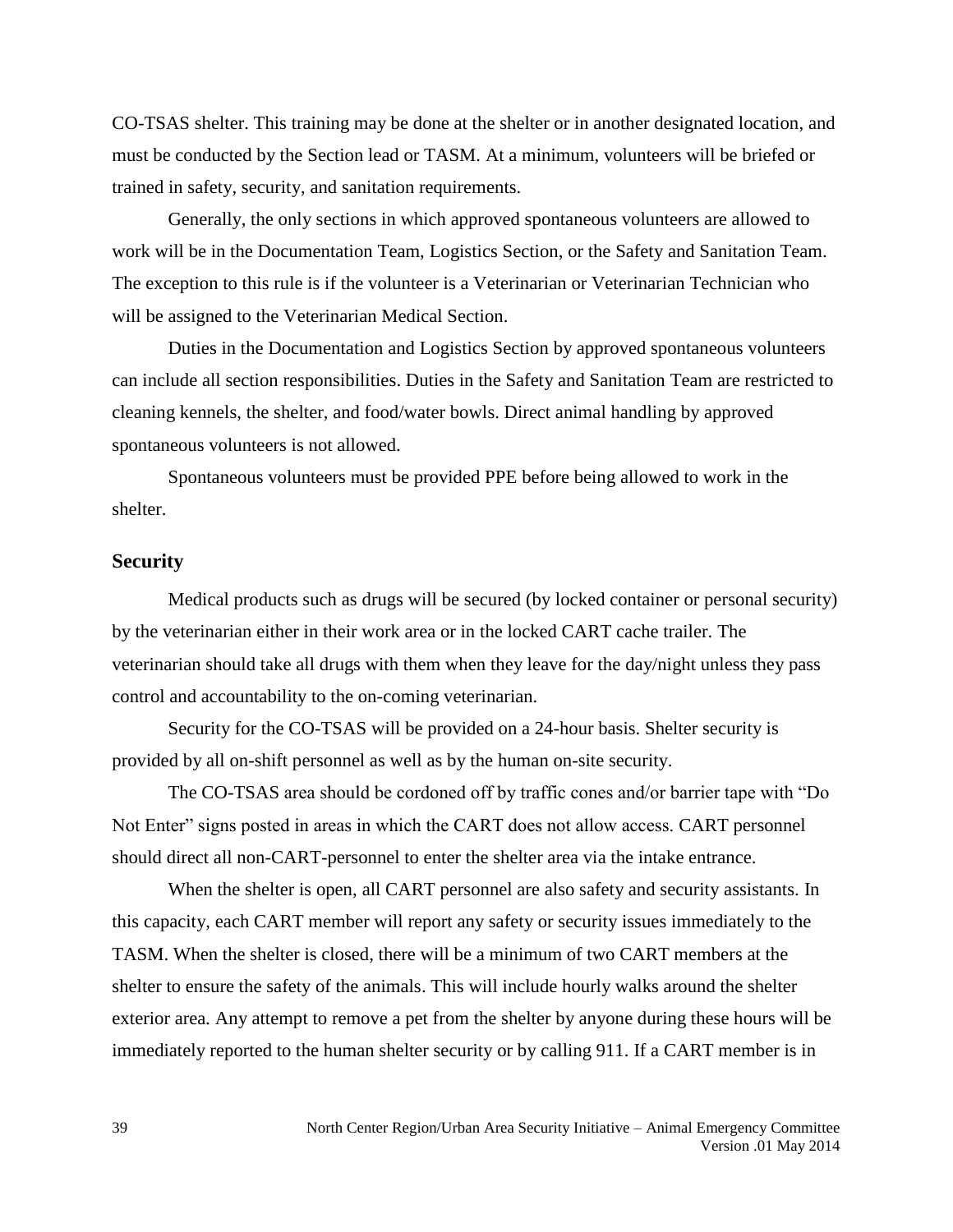fear of harm, they will immediately call 911. A report to both human security and the EOC will be made as soon as possible.

Any supplies or equipment not currently being used to support shelter operations will be secured by the Logistics Section, in the CART cache trailer or a location inside the human shelter (if available). The Logistics Section will keep an inventory of what items are available for use, and will issue items when requested by the team leads or TASM.

### **Zoonotic disease control**

Zoonotic diseases are those diseases of animals that can be transmitted to people.

See Appendix M, "Zoonotic disease control," for specific procedures to reduce transmission of diseases between animals, or between animals and people.

### **Public Information**

If CART members need to share information with the public on animal sheltering issues, that information will be passed to the EOC/ICS Public Information Officer (PIO), who is the lead PIO for the event.

The human shelter team will generally operate an information center within the human shelter. If the TASM chooses to set up a public information area in the human shelter, this should be coordinated with the human shelter Public Information Officer.

Any resident who wants to report a missing pet should be directed to the human shelter Public Information Officer. The PIO, ESF11/ESF6A, [Animal Control Agency] will assist family members in reuniting with their pet. This may include information and photos via an internet site, utilizing the United Way 211 non-emergency call center, and the media.

### **Communications**

The CART will be provided small two way radios for use at the shelter. These radios will also be provided to the human shelter team. The human Shelter Manager will identify what radio channels each agency or section will use.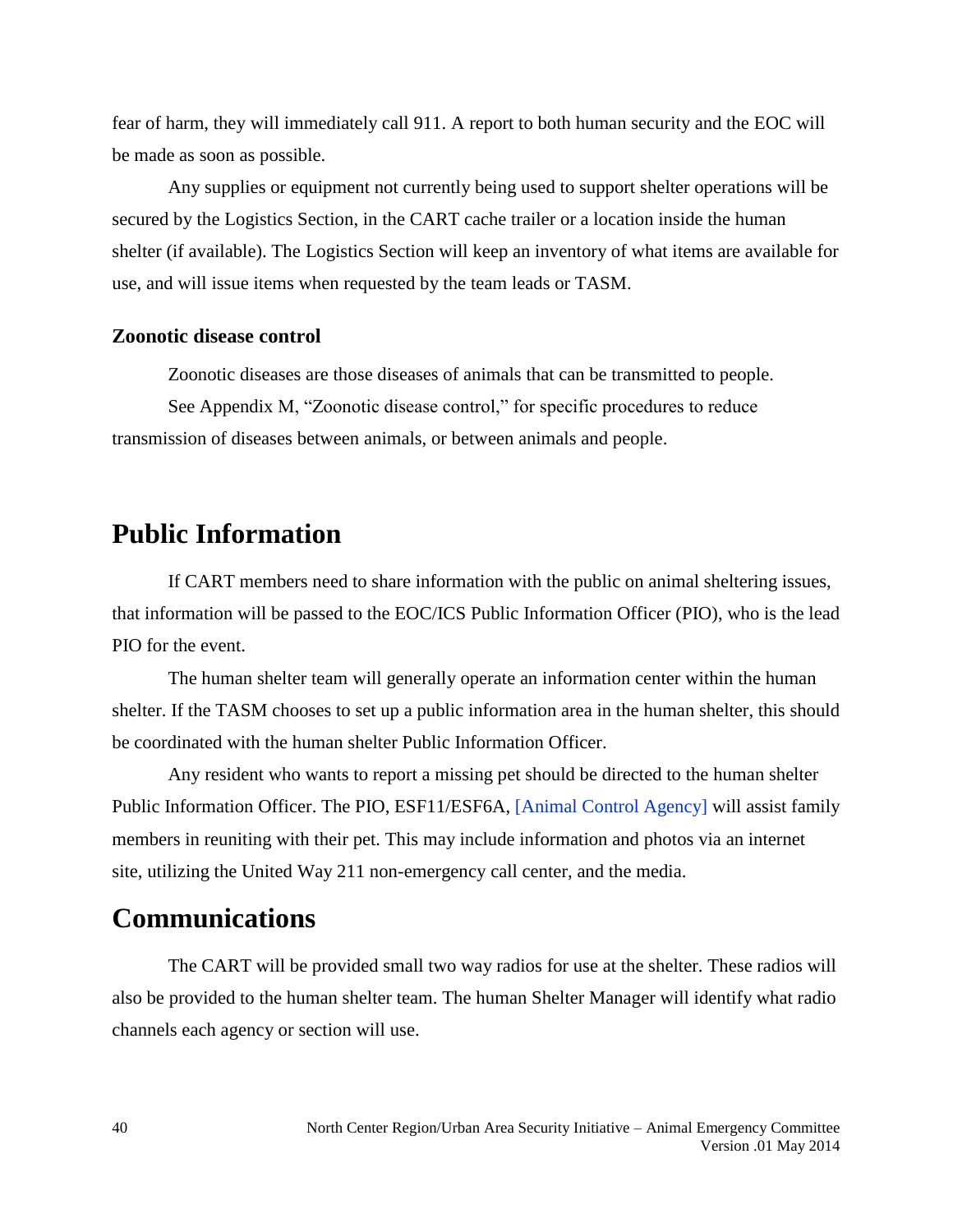The CART must have two forms of communications at the shelter. Generally, this will be the two-way shelter radios and personal cell phones. A VHF radio, operating on a designated public services frequency, may be provided to the CO-TSAS, if available.

If resources are available, the Sheriff's Office Special Communications Unit will place an amateur radio operator at the human shelter to provide communications between the shelter and the EOC.

### **Finance**

The primary finance assumption is that [insert AHJ name here] will not receive federal or state reimbursement for disaster expenditures. Therefore, spending will be done in an extremely frugal and prudent manner, but documentation will be maintained at a level of detail that will allow for reimbursement if this is available.

According to FEMA reimbursement policy (FEMA 9523.19), jurisdictions may request reimbursement for the reasonable costs of the following items:

- facility lease or rent
- increased utilities costs, generator lease, or other cost associated with providing power
- shelter safety and security, shelter management
- shelter equipment, crates/cages, and shelter- and cage-cleaning supplies and equipment
- veterinary support (first aid, diagnosis, medicine, vaccinations)
- use of county equipment
- contracts to support animal sheltering operations, including labor

All logistical requirements for the CO-TSAS will be sent to the Logistics Section of the human shelter. The human shelter Logistics Section will either fill the request or forward it to EOC ESF11/ESF6A for ordering. The human shelter Logistics Section will document all CO-TSAS-related requests, and provide that documentation to ESF11/ESF6A in the EOC.

The CART is not authorized to make any expenditure without the approval of ESF11/ESF6A (which includes the permission of the EOC Finance section).

If CART personnel accept donations to the CO-TSAS, the TASM will document the donation and report it to ESF11/ESF6A. This includes accepting mutual aid or support from external nonprofit agencies.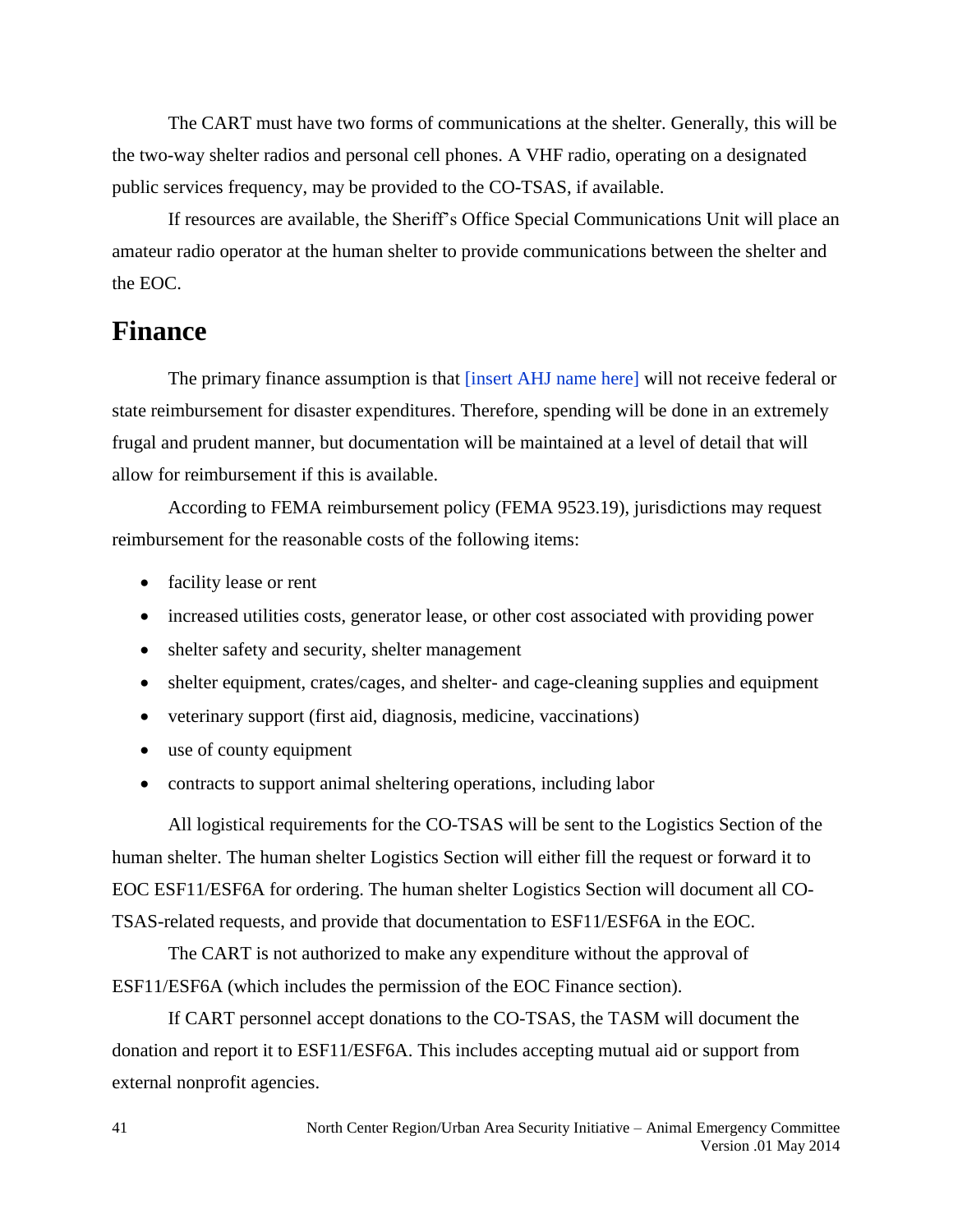Volunteer time is valuable, and documentation of volunteer work is necessary for reimbursement. The TASM will ensure that all CART members and approved spontaneous volunteers sign in and out of the shelter each day, and will periodically provide this documentation to ESF11/ESF6A.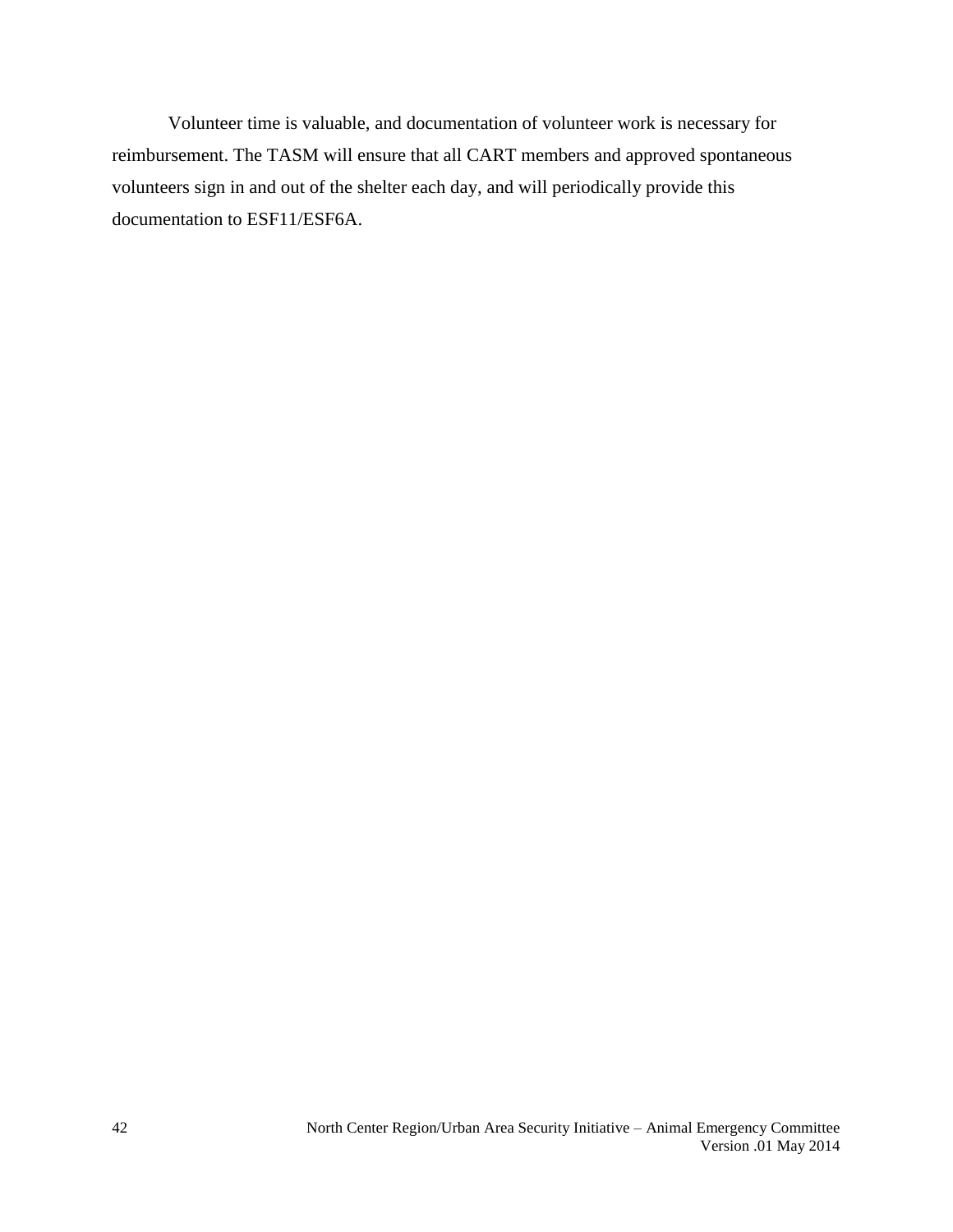### **Appendix A:**

### **CART Job Descriptions and Responsibilities**

Below are job descriptions and responsibilities for each position in the Colocated Temporary Small Animal Shelter (CO-TSAS).

### **Temporary Small Animal Shelter Manager (TASM)**

### **Job Description**

The TASM has overall responsibility for CO-TSAS operations, including safety, placement and set up of the shelter, assignment of personnel, accountability, shift periods, shelter rule enforcement, and overall day-to-day operations. The TASM also has authority to establish procedures, to approve exceptions to procedures, and, when appropriate, to dismiss volunteers and to refuse to accept animals. All CO-TSAS personnel come under the operational control of the CO-TSAS Manger. The TASM reports to the Animal Response Director.

- Coordinates with the human shelter manager for the location of the pet shelter.
- Coordinates with the human shelter for support of CART members to include feeding, hydration, break area, bathroom use, trash removal location, etc.
- Identifies the location of the CO-TSAS to CART members.
- Designates a back-up TASM.
- Supervises shelter setup, and determines the location of functional components within the shelter (check-in, kennels, sanitation area, etc.).
- Ensures that all CART members check in and out, and are accounted for while on shift.
- Ensures that all CART members are appropriately dressed and are issued and use the [correct PPE](#page-33-0) .
- Maintains communications (radio or cell phone) with the human shelter manager and the EOC.
- Assigns CART personnel and approved spontaneous volunteers to appropriate shelter sections/positions.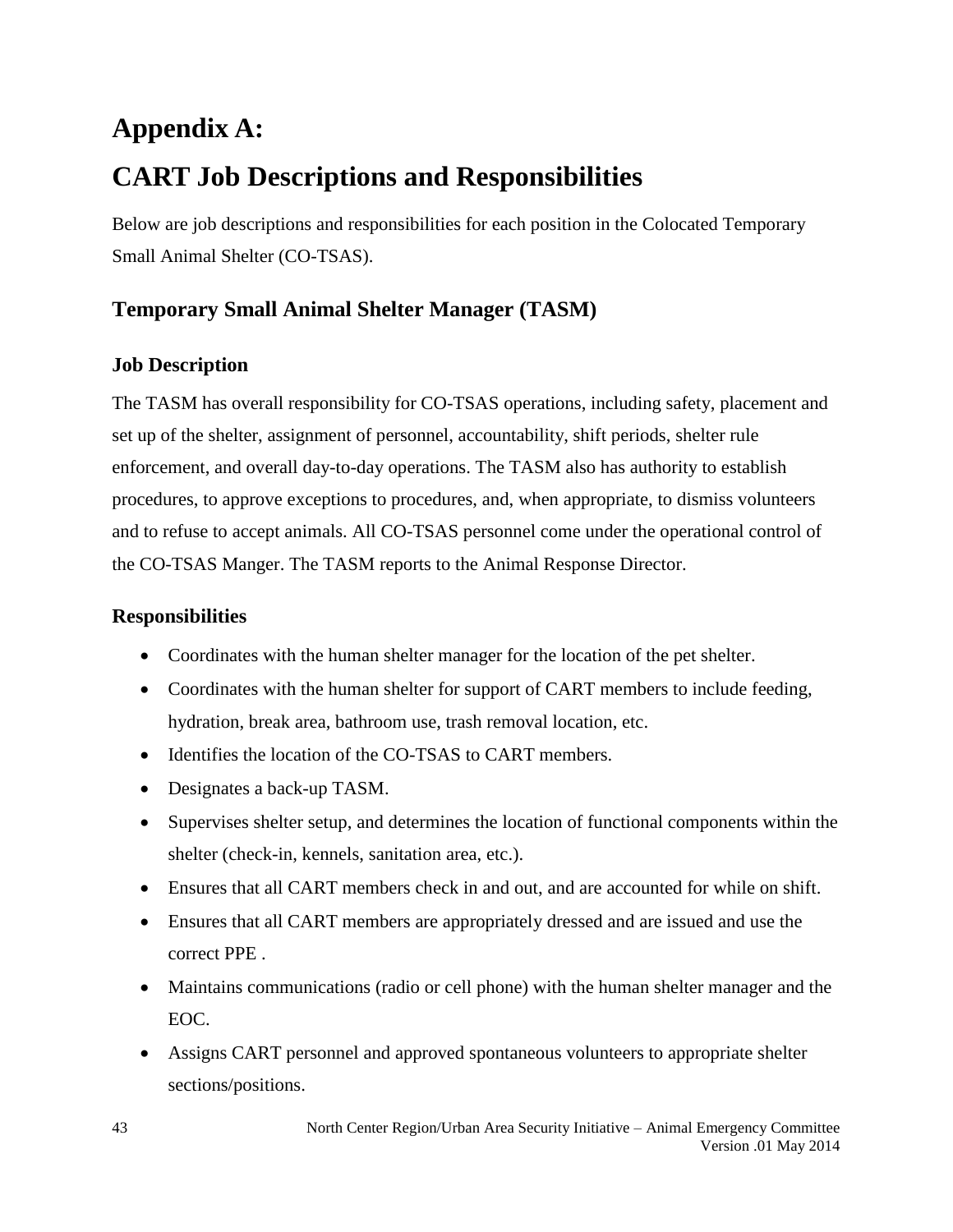- Conducts "just in time" training to CART members or approved spontaneous volunteers, to ensure safe operations.
- Ensures that documentation of all "just in time" training is provided to the Documentation Section lead.
- Conducts pre-operations check to ensure all shelter operations are safe and ready for pet registration.
- Provides guidance and direction to CART members as appropriate.
- Establishes the shift schedule for shelter operations.
- Determines whether to shelter pets of persons who are not human shelter residents.
- Determines whether CART members will provide day-to-day care of pets for human shelter residents (normally only for people with disabilities but other exceptions may be made).
- Provides ESF11/ESF6A a daily report of shelter status, including number of animals sheltered, number of CART members on site, any animals on bite or medical hold, pet injuries or medical emergencies, human injuries or medical emergencies, and any other pertinent information.
- Immediately reports any injuries or emergencies to CART personnel or pet owners, any accusations of pet mistreatment or abuse, and any theft of or damage to CART property to EOC ESF11/ESF6A.
- Facilitates good communications and working relationships between CART members, and resolves any issues or disputes between CART members.
- Resolves any owner issues or refers them to the PIO or ESF11/ESF6A.
- Attends any required EOC daily meetings/briefings and provides the human shelter manager with any required information.
- Attends human shelter information briefings to answer the questions of shelter residents.
- Approves all requests for supplies, equipment, and services before requests are forwarded to the ESF11/ESF6a Desks and/or EOC Logistics Section.
- Ensures that CO-TSAS personnel (i.e. CART) follow personal sanitation rules, and keep the shelter and its surroundings clean.
- Recommends the closure of the shelter to ESF11/ESF6A.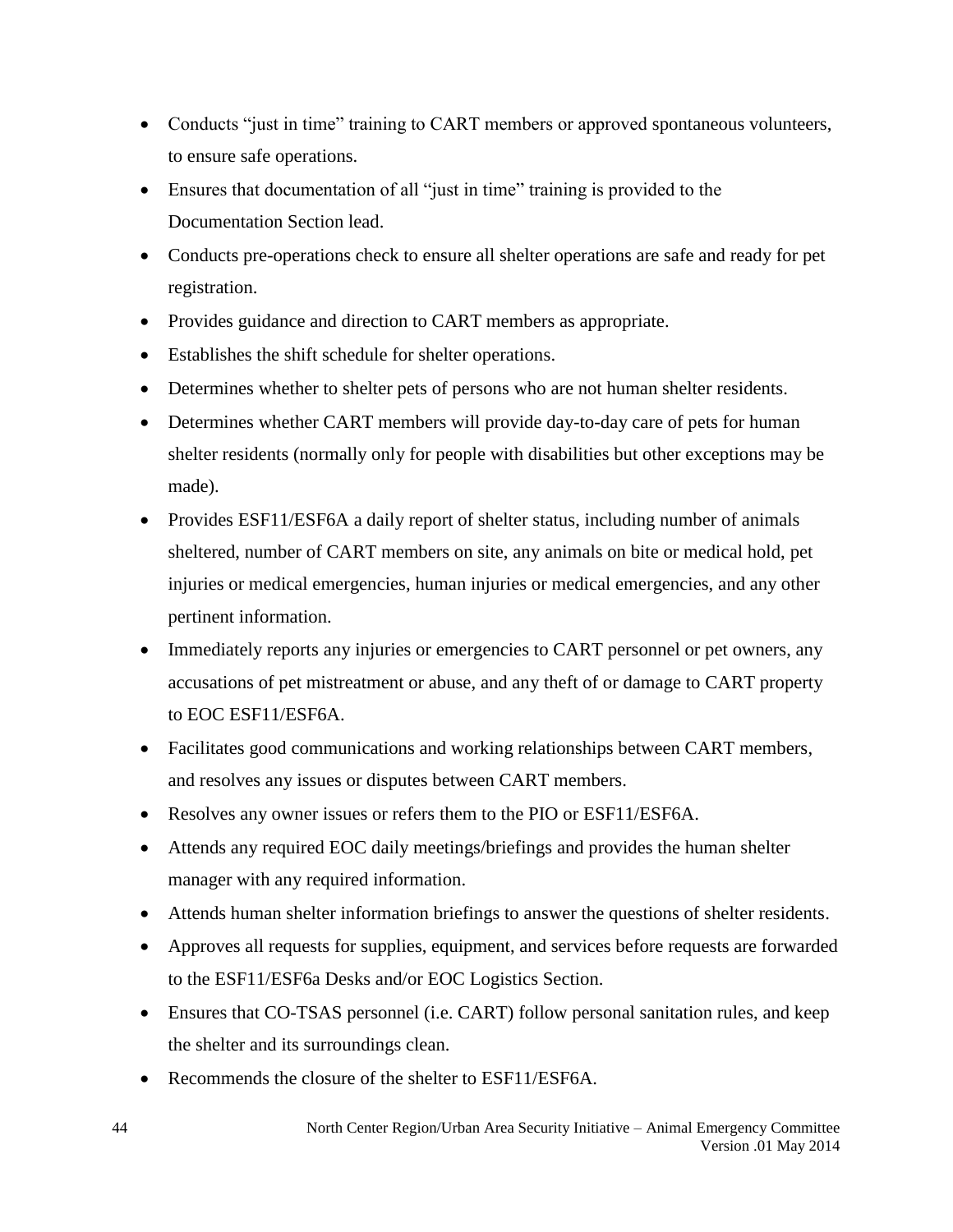Upon notification of the shelter closure, ensures that all supplies and equipment are cleaned, repacked and loaded into the cache trailer, and that the CO-TSAS area is cleaned.

### **Veterinary Medical Lead (must be a licensed Veterinarian)**

### **Job Description**

The Veterinary Medical Lead has overall responsibility for the medical care of pets in the CO-TSAS, and overall authority on all veterinary medical issues at the CO-TSAS. The Veterinary Medical Lead provides guidance and training as required to CART members. Reports to the TASM.

### **Responsibilities**

- Advises the TASM on shelter setup and requirements for pet triage, pet stress reduction, medical section requirements, and other medical or health related issues.
- Establishes the Veterinary Medical Section. Assigns responsibilities and provides guidance to section members.
- Triages all pets prior to being accepted into the CO-TSAS and determines, from a medical perspective, whether a pet can be accepted into the CO-TSAS.
- Performs pet behavioral assessments and makes recommendations to TASM regarding safe handling, isolation or off-site housing of animals deemed to be aggressive or badly socialized.
- Determines when a pet must be removed from the general population and into medical isolation, or bite hold.
- Provides emergency medical care of pets, as needed.
- Determines if an animal needs to be taken to an emergency medical clinic, and contacts the owner (if available).
- Determines when animals in medical, isolation, or bite hold may be released to the owner or back into the general population.
- Provides medical advice and "just in time" training to all CART members as required.

45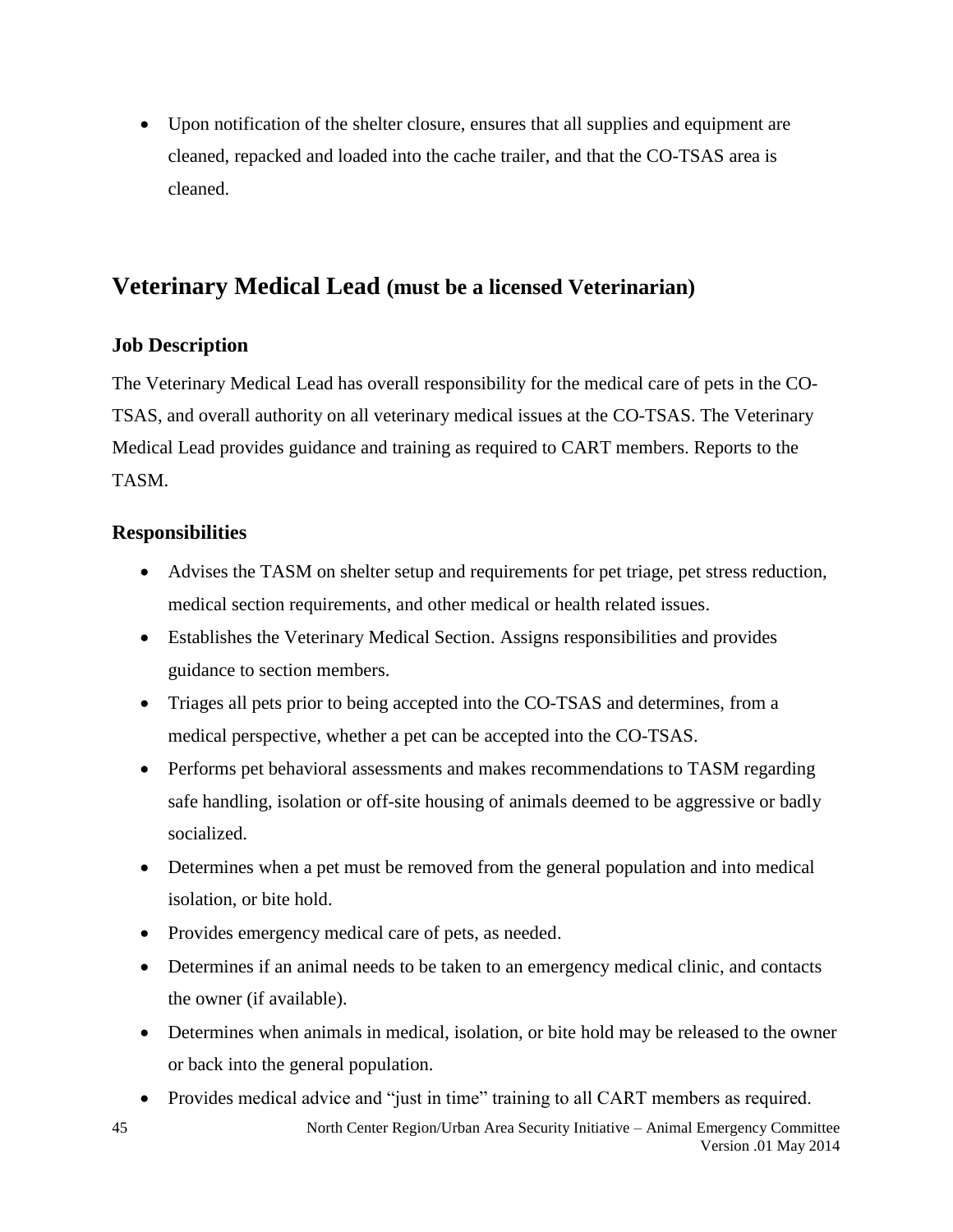- Provides documentation of "just in time" training to the Documentation Section lead.
- Conducts periodic inspections of the kennel and shelter area and makes recommendations to the TASM to enhance safety, sanitation, pest control, and to lessen pet stress.
- Provides medical advice to owners of sick pets.
- Provides guidance to CART members and TASM on the use of chemical cleaning solutions, etc. used on pet kennels, water dishes and food dishes.
- Monitors shelter conditions for the outbreak of disease, and recommends necessary operational changes to the TASM.
- Maintains all medical documentation for pets.
- Performs animal euthanasia according to the CO-TSAS guidelines for in-shelter euthanasia or refers/recommends off-site euthanasia as appropriate.
- Serves as an Assistant Safety Officer. Identifies and notifies the Safety and Sanitation Team Lead of any safety hazards.
- Coordinates with the CO-TSAS Logistics Chief for obtaining any required supplies, equipment or services.
- Ensures that Medical Section members follow personal sanitation rules, and keep the Medical Section, the shelter, and its surroundings clean.
- Upon notification of the shelter closure, ensures that the Medical Section area is cleaned and all medical supplies and equipment are cleaned, repacked and loaded into the cache trailer.

### **Veterinary Medical Section Member**

### **Job Description**

Veterinary Medical Section Members are responsible for assisting the Veterinary Medical Lead. Repots to the Veterinary Team Lead.

- Assists with the triage of pets during intake.
- Assists with the medical documentation of pets while in the shelter.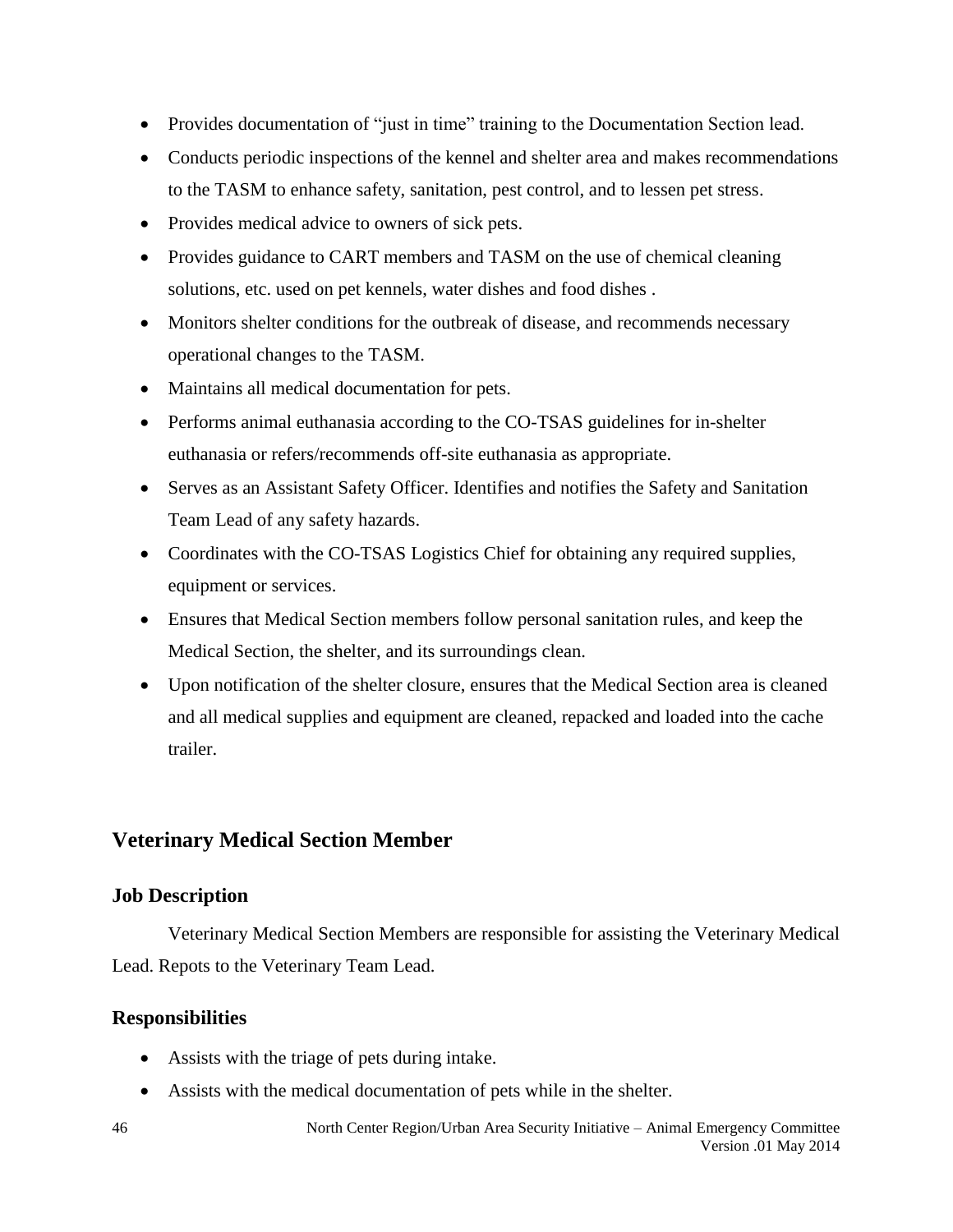- Assists in the care of pets that are in the Medical Section for medical or bite hold, isolation, or for other medical needs.
- Assists with the medical care of pets at the shelter.
- Assists with setup, maintenance and cleaning of the Medical Section area.
- Follows personal sanitation rules, and keeps the Medical Section, the shelter, and its surroundings clean.
- Attends "just in time" training as required.
- Maintains a professional attitude.
- Identifies any safety hazards to the Veterinary Medical Lead.
- Wears appropriate clothing and PPE, as required by the TASM or Veterinary Medical Lead.
- Performs other duties as requested by the Veterinary Medical Lead.

### **Animal Care Team Lead**

### **Job Description**

The Animal Care Team Lead has overall responsibility for all animal kennel areas and pet walking areas (excluding medical areas), including the set up of kennel and walking areas, daily care responsibilities, security of kennel and walking areas, and notifying the TASM of owners that are not caring for their pets. Reports to the TASM.

- Establishes the Animal Care Team. Assigns responsibilities and provides guidance to section members.
- Sets up and deactivates all kennel areas. Advises the TASM of recommended locations for dogs, cats, and exotics.
- Sets up and monitors pet walking areas.
- Assigns pets to kennels, and advises the Documentation Section of the kennel assigned to each pet.
- Ensures that section members meet owners and pets at the Documentation (Intake) Section, and lead owners with pets to assigned kennels.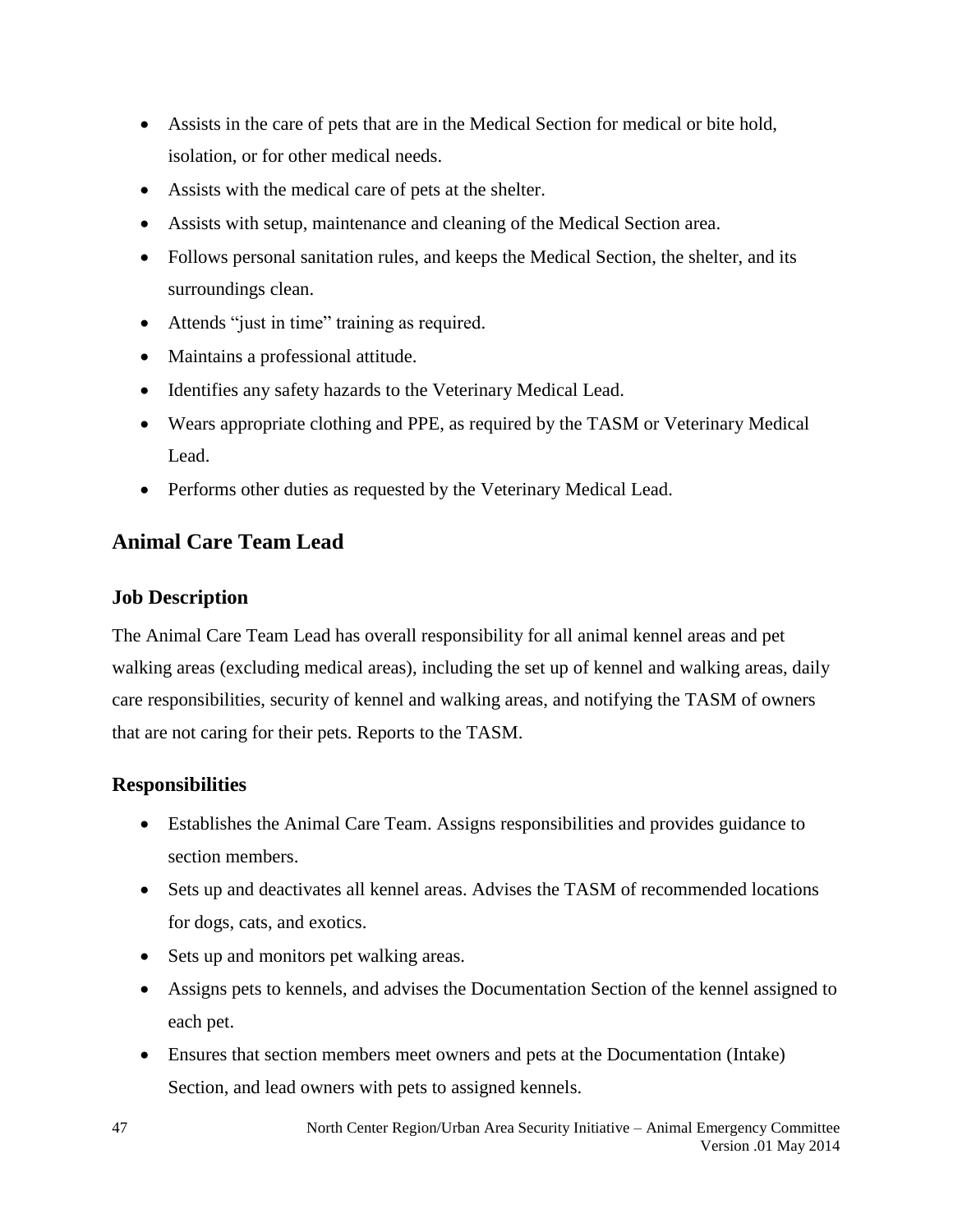- Directs the arrangement of pets within the shelter to decrease pet stress.
- Ensures that hourly shelter checks are done, to monitor the health, food and water status of each pet.
- Conducts daily safety checks of the kennel and pet walking areas to ensure no hazards exist.
- Ensures that all documents required for daily care are completed by section members.
- Responsible for the security of the kennel areas.
- Verifies that owners have cleaned their pet's kennel, food dish, and water dish once per day. Notifies the TASM of any owner who has not completed these tasks each day.
- Directs the placement of fans or heating units in the kennel areas to maintain a proper temperature for the species in each area.
- Ensures that section members monitor obese pets and provide cooling if needed.
- Notifies the Veterinarian Medical Section of any pet suspected of being ill.
- Coordinates with Logistics Section Chief for obtaining any required supplies, equipment or services.
- Provides "just in time" training to section members as required. Provides documentation of "just in time" training to the Documentation Section lead.
- Maintains a professional attitude.
- Wears appropriate clothing and PPE, as required by the TASM or Veterinary Medical Lead.
- Ensures that CO-TSAS personnel follow personal sanitation rules, and keep the shelter and its surroundings clean.
- Provides assistance with animal care for people with disabilities, as directed by the TASM.
- Upon notification of the shelter closure, ensures that animal kennel areas and pet walking areas are cleaned, and all supplies and equipment are cleaned, repacked and loaded into the cache trailer.
- Serves as an Assistant Safety Officer. Identifies and notifies the Safety and Sanitation Officer of any safety hazards.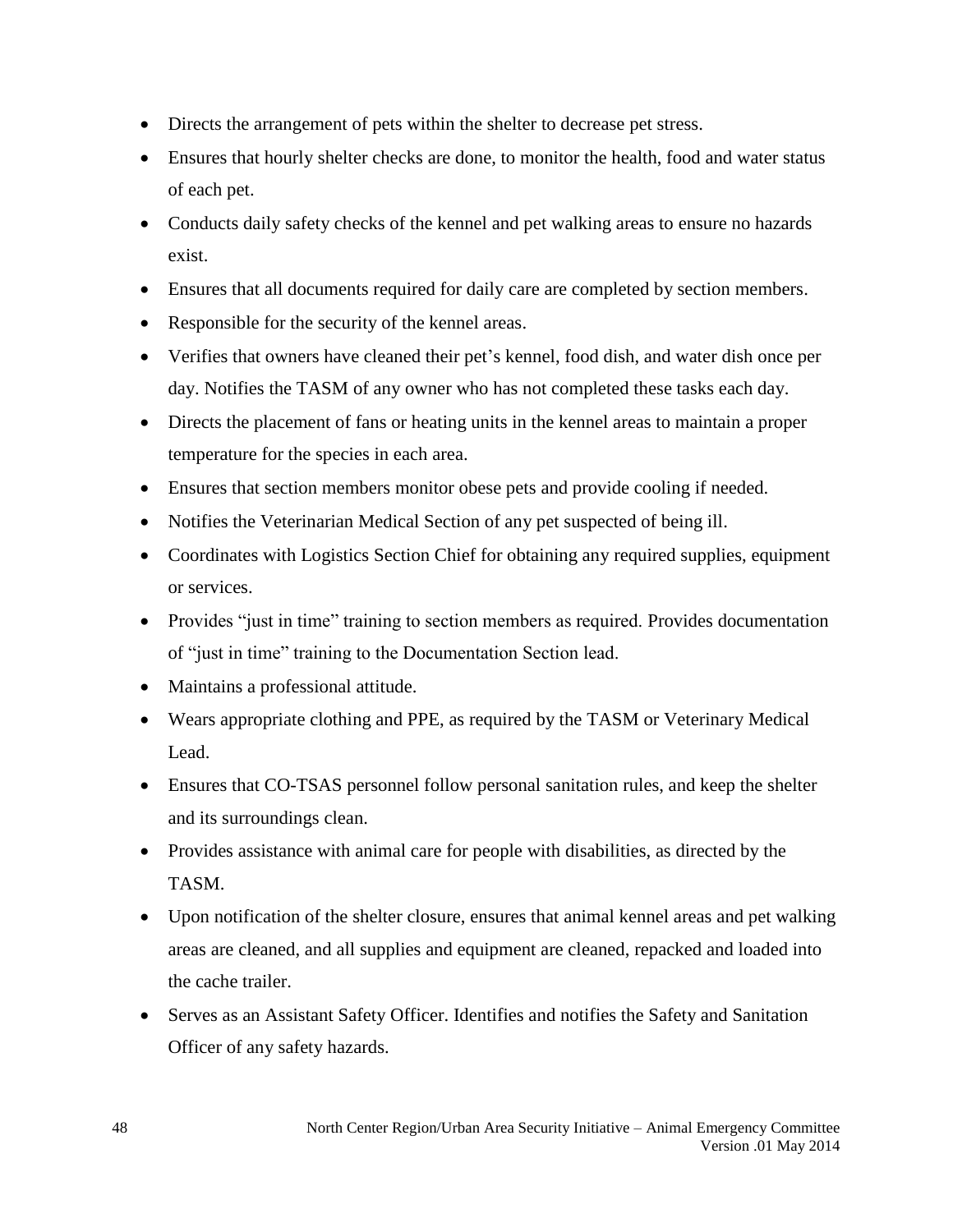### **Animal Care Team Member**

### **Job Description**

Animal Care Team members assist the Animal Care Team Lead in the set up of all kennel areas (excluding medical areas) and pet walking areas, and provide daily care to pets as needed. Reports to the Animal Care Team Lead.

- Places pets in kennels assigned by the Animal Care Team Lead and advises the Documentation Section of the kennel assigned to each pet.
- Meets owners and pets at the Documentation (Intake) Section, and leads owners with pets to assigned kennels.
- As directed by the Animal Care Team Lead, moves pets within the shelter to decrease pet stress.
- Conducts hourly checks to monitor the health, food and water status of each pet and notifies the Animal Care Team Lead of any issues.
- Monitors the security of kennel areas and pet walking areas.
- Tops off water dishes in kennels when the dishes are less than half full.
- Reports any safety hazards in the kennel areas to the Animal Care Team Lead, and corrects them if possible.
- Completes all documents required for daily care.
- As directed by the Animal Care Team Lead, places fans or heating units in the kennel areas to maintain a proper temperature for the species in each area.
- Monitors obese pets and provides cooling if needed.
- Assists the Animal Care Team Lead in maintaining the security of the kennel ad pet walking areas.
- Verifies that owners have cleaned their pet's kennel once per day as well as their pet's food and water dish. Notifies the Animal Care Team Lead of any owner who has not completed these tasks each day.
- Notifies the Veterinarian Medical Lead of any pet suspected of being ill.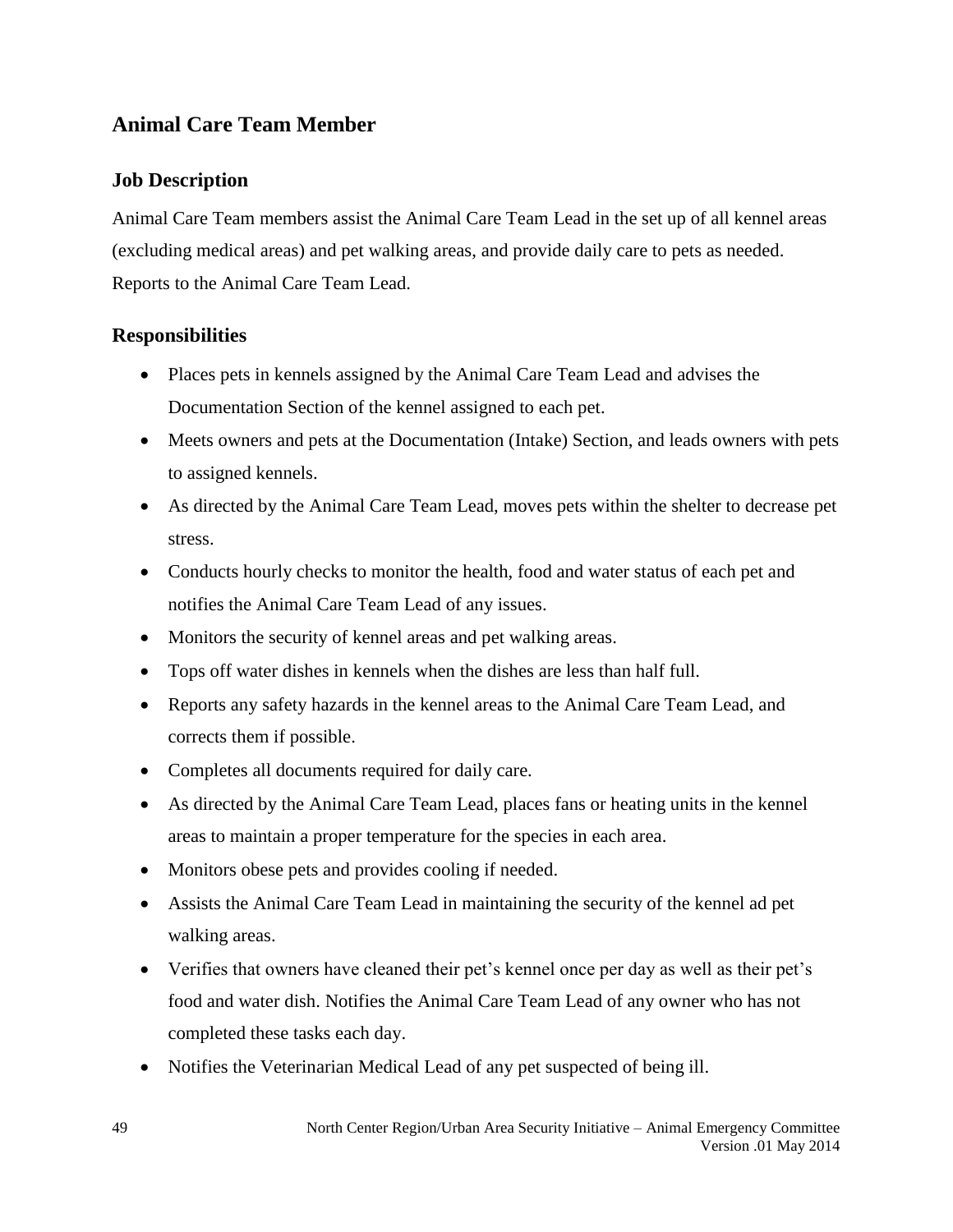- Provides assistance with animal care for people with disabilities, as directed by the TASM.
- Attends "just in time" training as required.
- Maintains a professional attitude.
- Identifies any safety hazards to the Animal Care Team Lead.
- Wears appropriate clothing and PPE, as required by the TASM or Veterinary Medical Lead.
- Ensures that CO-TSAS personnel follow personal sanitation rules, and keep the shelter and its surroundings clean.
- Upon notification of the shelter closure, cleans the animal kennel areas and pet walking areas, and cleans, repacks and loads all supplies and equipment into the cache trailer.

### **Intake and Documentation Team Lead**

### **Job Description**

The Documentation Team Lead ensures that all documentation is maintained for all pets in the shelter, from intake to release. The Documentation Team Lead also maintains documentation of just-in-time training, injuries to pets or people, owner complaints, or any other information that the TASM determines must be preserved. Reports to the TASM.

- Establishes the Documentation Team. Assigns responsibilities and provides guidance to team members, including any approved spontaneous volunteers assigned to the Documentation Team.
- Responsible for the set up (and deactivation) of the Documentation (Intake and Release) area, as well as assigning positions and responsibilities and providing guidance to section members.
- Ensures the completion of all intake and release documents with the owners, which includes completion of the Animal Intake Form, Kennel Card, Owner's Waiver/ Emergency Veterinary Authorization Form, and checklists.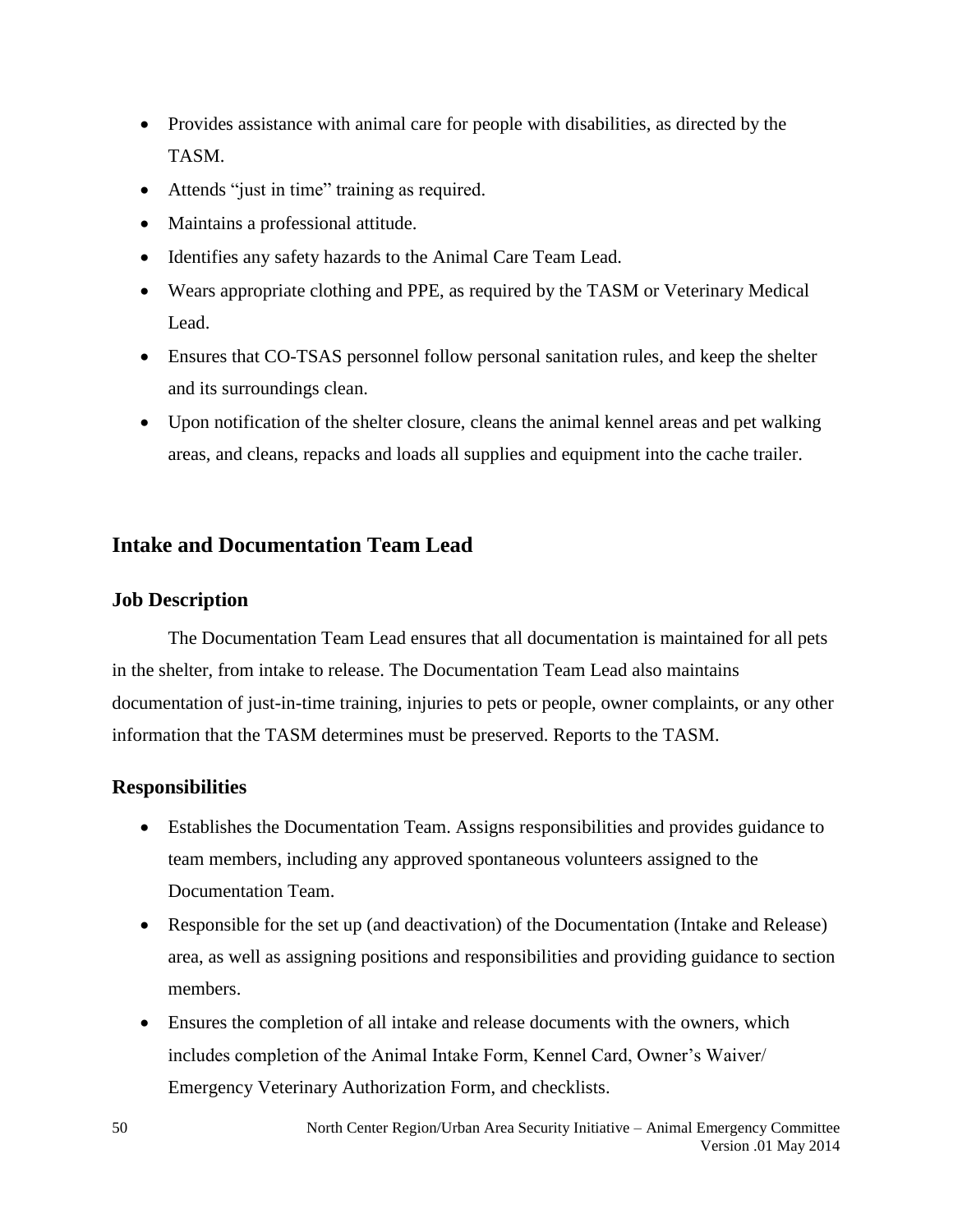- Maintains all document files.
- Maintains the master register of unique pet ID numbers.
- Ensures the placement of a pet ID band on each pet.
- Ensures that all owners and pets are photographed (if camera is available).
- Ensures that copies of the intake and waiver forms are provided to the owners.
- Ensures that any questions that are asked by owners are properly answered by section members.
- Contacts the Animal Care Team when a pet is ready for placement into the kennel area. Provides all required documentation to the Animal Care Team member.
- Ensures that the kennel master white board is accurate and kept up to date.
- Assists in maintaining the security of the kennel area. Ensures that all owners check in and out of the CO-TSAS.
- Coordinates with the Logistics Section Chief for any required supplies, equipment or services.
- Serves as an Assistant Safety Officer. Identifies and notifies the Safety and Sanitation Officer of any safety hazards.
- Conducts "just in time" training to team members and approved spontaneous volunteers assigned to the Documentation team.
- Documents all "just in time" training of all CART members and approved spontaneous volunteers. Maintains documentation of just-in-time training provided by other team leads.
- Maintains a professional attitude.
- Wears appropriate clothing and PPE, as required by the TASM or Veterinary Medical Lead.
- Ensures that CO-TSAS personnel follow personal sanitation rules, and keep the shelter and its surroundings clean.
- Upon notification of the shelter closure, ensures that the Documentation area is cleaned, and that all supplies and equipment are cleaned, repacked and loaded into the cache trailer.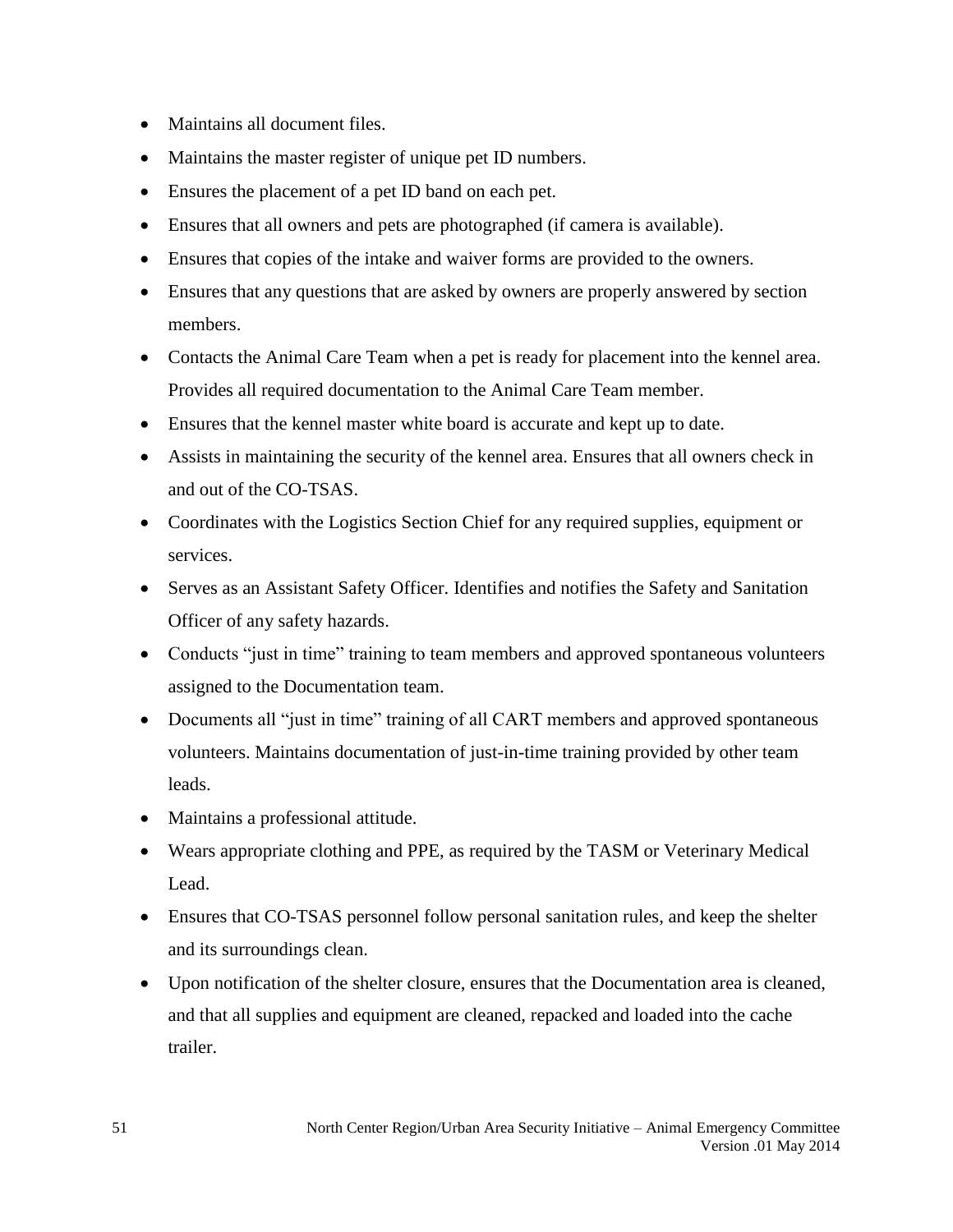### **Documentation Team Member**

### **Job Description**

Documentation Team Members assist the Documentation Team Lead in maintaining all documentation for all pets in the shelter, from intake to release. They also maintain documentation of just-in-time training, injuries to pets or people, owner complaints, or any other information that the TASM determines must be preserved. Reports to the Documentation Team Lead.

- Completes all intake and release documents with the owners, which includes completion of the Animal Intake Form, Kennel Card, Owner's Waiver/ Emergency Veterinary Authorization Form, and checklists.
- Assists in the proper filing of all documents.
- Assigns a unique ID number to each pet upon intake.
- Places a pet ID band on each pet.
- Photographs all owners and pets (if camera is available).
- Provides a copy of the intake and waiver forms to owners.
- Properly answers any questions that are asked by owners.
- Contacts the Animal Care Team when a pet is ready for placement into the kennel area. Provides all required documentation to the Animal Care Team member.
- Maintains the kennel master white board.
- Assists in maintaining the security of the kennel area. Ensures that all owners check in and out of the kennel.
- Notifies the Documentation Team Lead of any safety hazards.
- Attends "just in time" training, as required by the Documentation Team Lead.
- Maintains a professional attitude.
- Identifies any safety hazards to the Documentation Team Lead.
- Wears appropriate clothing and PPE, as required by the TASM or Veterinary Medical Lead.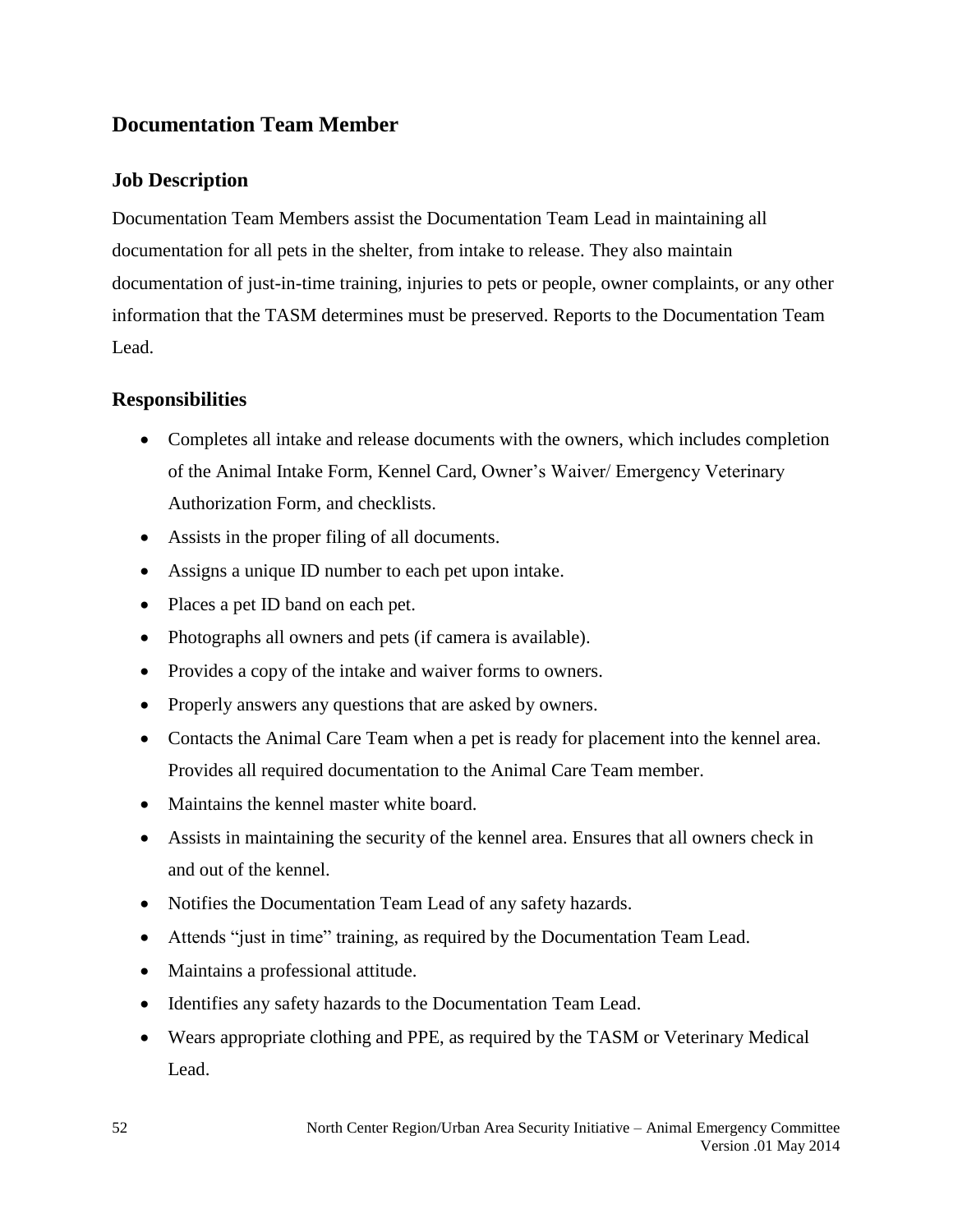- Ensures that CO-TSAS personnel follow personal sanitation rules, and keep the shelter and its surroundings clean.
- Upon notification of the shelter closure, cleans the Documentation area, and cleans, repacks, and loads all supplies and equipment into the cache trailer.

### **Safety and Sanitation Team Lead**

### **Job Description**

The Safety and Sanitation Team Lead has overall responsibility for all aspects of safety and sanitation in and around the CO-TSAS. The Safety and Sanitation Team Lead has the authority to halt any activity in the CO-TSAS the poses significant health or safety risks and to approve the resumption of activities when s/he deems the risk to have passed, sufficiently mitigated or resolved. Reports to the TASM.

- Serves as the overall CO-TSAS Safety Officer.
- Conducts a pre-operations safety check with the TASM prior to the shelter's opening. Corrects any safety issues, or mitigates those that cannot be corrected. Recommends when it is safe to open the shelter.
- Conducts daily shelter inspections for safety hazards, and corrects or mitigates the hazards.
- Is the central point of contact for the reporting of all human injuries or instances of illness within the CO-TSAS by staff, volunteers, pet owners or visitors.
- Is responsible for the provision of basic first aid for all human injuries within the CO-TSAS by staff, volunteers, pet owners or visitors including animal bites.
- Is responsible for the documentation of all human injuries or instances of illness within the CO-TSAS by staff, volunteers, pet owners or visitors including Bite Reports.
- Is responsible for the proper referral of all human injuries requiring care beyond that of basic first aid or instances of illness within the CO-TSAS to an appropriate medical care facility or response (i.e. Urgent Care, Hospital Emergency Room or 911 Response).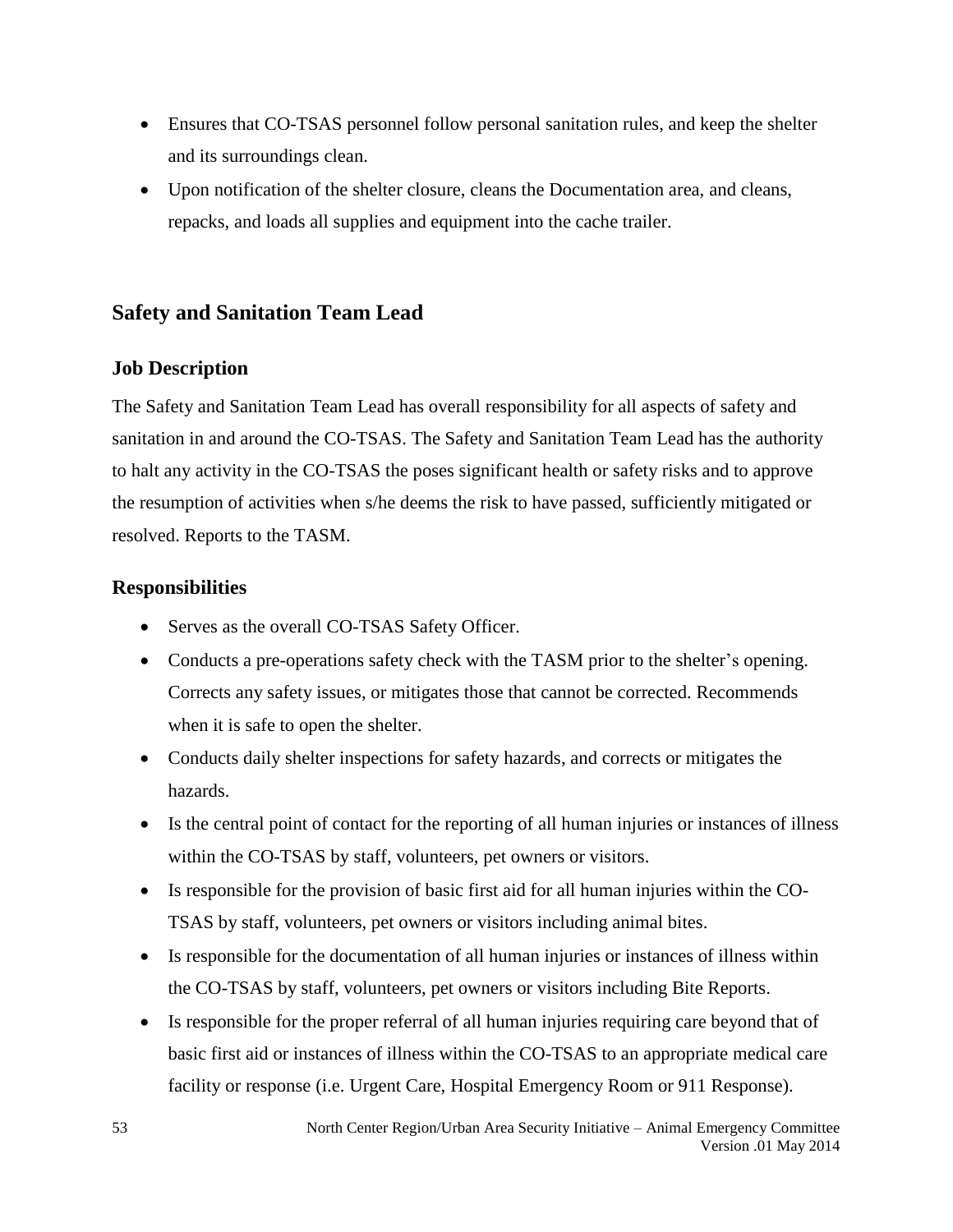- Responsible for the set up (and deactivation) of the Sanitation area and assigning positions and responsibilities and providing guidance to section members.
- Ensures that hoses and cleaning solutions are available to owners.
- Coordinates with the Veterinary Medical Lead to ensure that all cleaning solutions are appropriate for the items being cleaned, and that cleaning solutions are appropriately marked to indicate their correct use.
- Conducts periodic checks of pet walking areas to ensure that pet feces are being removed and bagged by owners. Ensures pickup of any feces not picked up by owners. Ensures that feces are placed into a trash can and not washed down the drain.
- Ensures that all areas of the CO-TSAS are cleaned daily.
- Ensures that the CO-TSAS area is free of fleas, ticks, and other pests.
- Establishes the kennel cleaning area, and the area for cleaning food and water dishes.
- Ensures that owners are provided the necessary assistance to move kennels between the kennel area and the cleaning area.
- Ensures that owners are provided with supplies to clean kennels: solutions, hoses, scrub brushes, paper towels, etc.
- Ensures that owners are supervised in kennel cleaning and correct disposal of feces.
- Provides assistance with animal care and kennel cleaning for people with disabilities, as directed by the TASM.
- Establishes a pet washing area during long term operations (weather permitting).
- Ensures that all shelter trash is properly placed into an approved waste container/dumpster, and coordinates with the human shelter manager for the removal of all trash from the shelter.
- Coordinates with the Logistics Section Chief for any required supplies, equipment or services.
- Supervises team members, and spontaneous volunteers approved to work in the Safety and Sanitation Team.
- Conducts "just in time" training to team members and approved spontaneous volunteers assigned to the Safety and Sanitation team.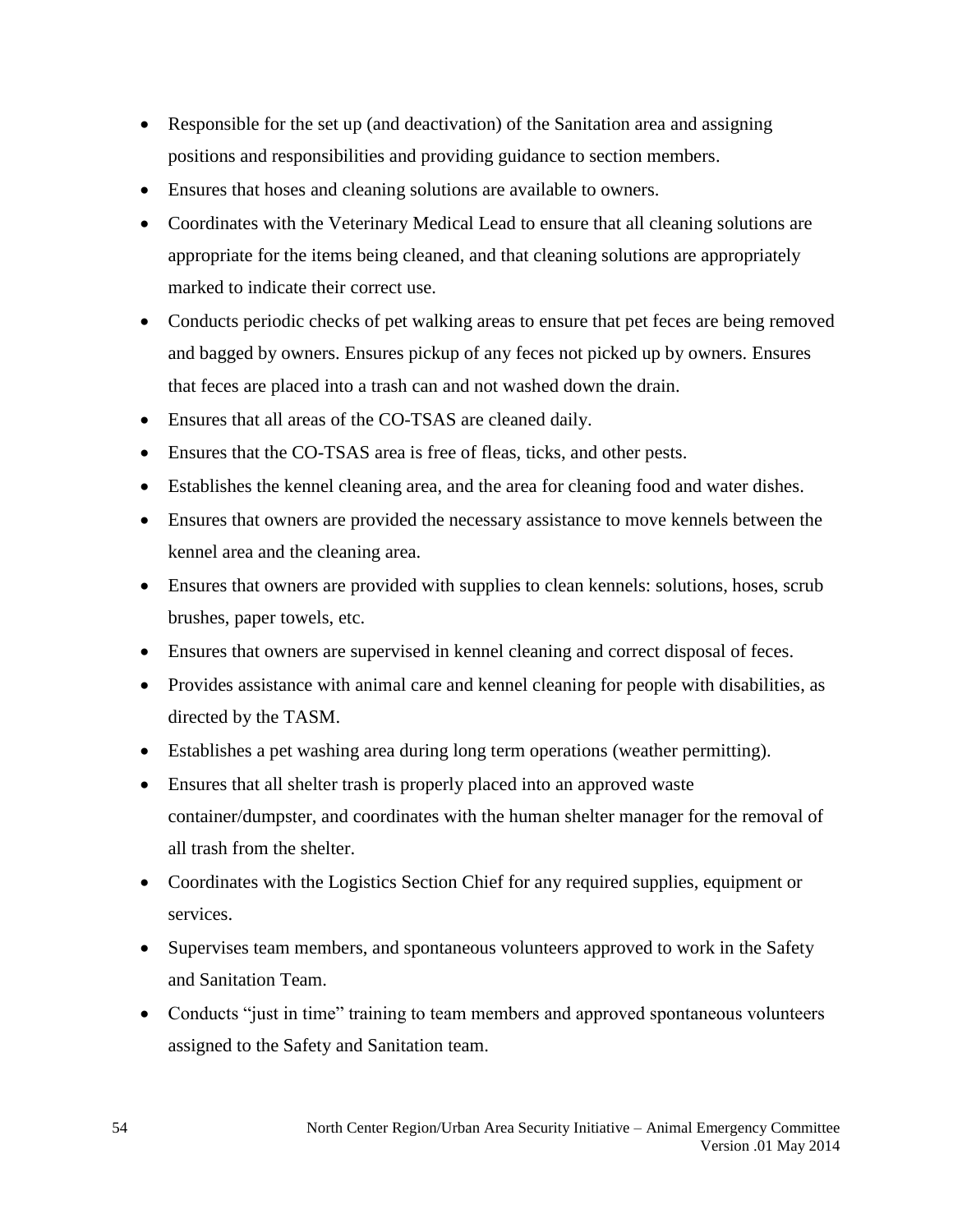- Documents all "just in time" training of section members and spontaneous volunteers approved to work on the Safety and Sanitation Team.
- Maintains a professional attitude.
- Wears appropriate clothing and PPE, as required by the TASM or Veterinary Medical Lead.
- Ensures that CO-TSAS personnel wear appropriate clothing and PPE, as required by the TASM or Veterinary Medical Lead.
- Ensures that CO-TSAS personnel follow personal sanitation rules, and keep the shelter and its surroundings clean.
- Upon notification of the shelter closure, ensures that the Safety and Sanitation Team area is cleaned, and that all supplies and equipment are cleaned, repacked and loaded into the cache trailer.

### **Safety and Sanitation Team Member**

### **Job Description**

Safety and Sanitation Team Members assist the Safety and Sanitation Team Lead with all aspects of safety and sanitation in and around the shelter. Reports to the Safety and Sanitation Team Lead.

- Serves as an Assistant Safety Officer. Identifies and notifies the Safety and Sanitation Team Lead of any safety hazards.
- Assists in the set up of the Safety and Sanitation Team area.
- Establishes the kennel cleaning area, as directed by the Safety and Sanitation Team Lead.
- Establishes the cleaning area for pet food and water dishes.
- Ensures that owners have access to cleaning solutions, water hoses, scrub brushes, and paper towels.
- Ensures that kennels, food dishes, and water dishes are properly cleaned.
- Assists owners in moving kennels between the shelter and the cleaning area.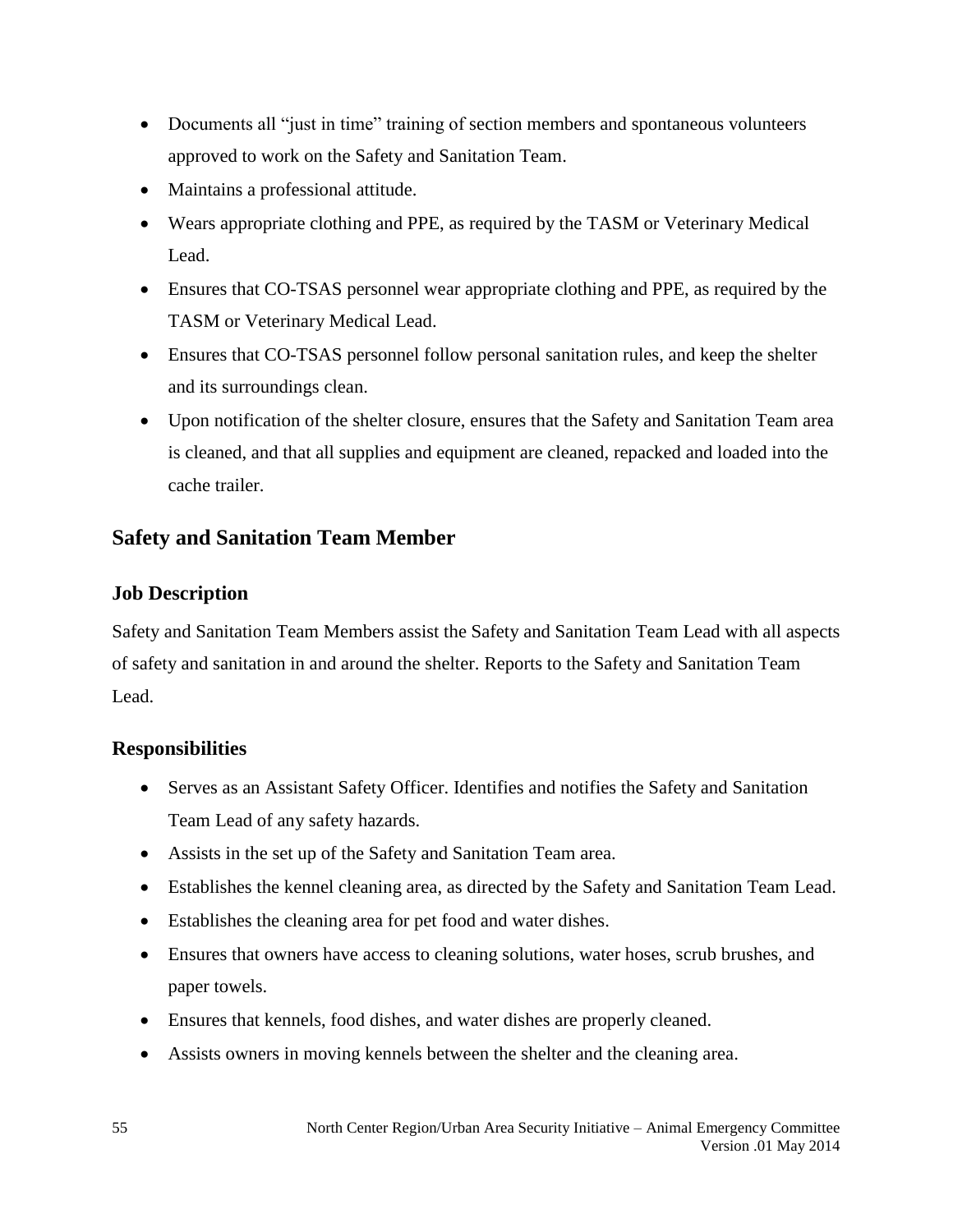- Conducts periodic checks of any pet walking areas to ensure that pet feces are being removed and bagged by owners. Cleans any feces not picked up by owners.
- Ensures that all cleaning solutions are appropriate for the items being cleaned, and that cleaning solutions are appropriately marked to indicate their correct use.
- Supervises owners in kennel cleaning to ensure that feces are properly placed into a trash can and not down the drain.
- Provides assistance with animal care and kennel cleaning for people with disabilities, as directed by the TASM.
- Maintains the pet washing area during long term operations (weather permitting).
- Removes all trash from the shelter and places all trash into an approved waste container/dumpster.
- Attends "just in time" training as required.
- Maintains a professional attitude.
- Identifies any safety hazards to the Safety and Sanitation Team Lead.
- Wears appropriate clothing and PPE, as required by the TASM or Veterinary Medical Lead.
- Maintains proper personal sanitation requirements as well as maintaining a clean shelter and section area.
- Follows personal sanitation rules, and keeps the shelter and the Safety and Sanitation Area clean.
- Upon notification of the shelter closure, cleans the Safety and Sanitation Team area, and cleans, repacks, and loads all supplies and equipment into the cache trailer.

### **Logistics Team Lead**

### **Job Description**

The Logistics Team Lead has overall responsibility for logistical support to the shelter. This position receives all requests for supplies, equipment, and services deemed critical for shelter operations, and coordinates with the human shelter logistics or EOC logistics section to fill those requests. Reports to the TASM.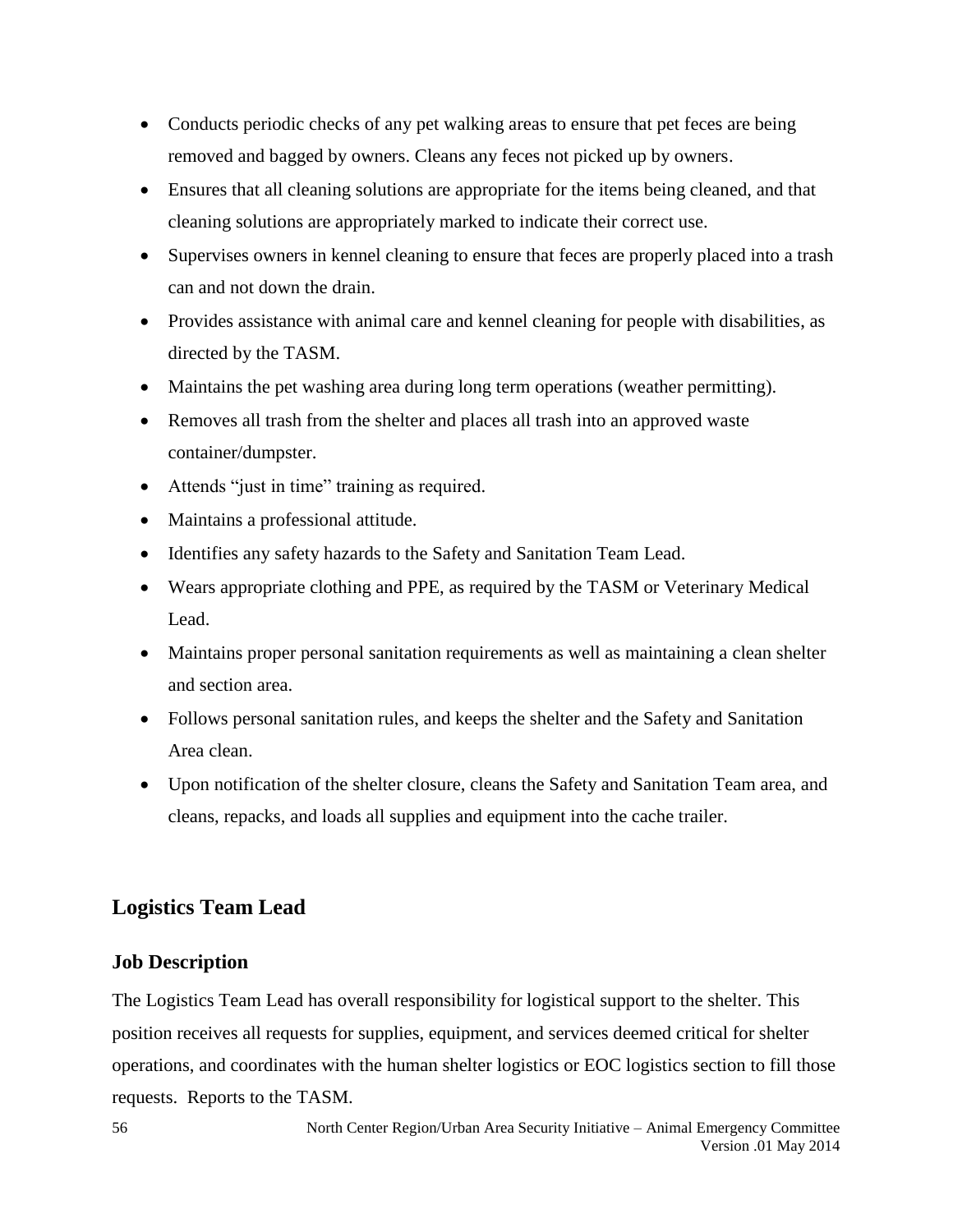- Establishes the Logistics Section. Assigns responsibilities and provides guidance to section members, including any approved spontaneous volunteers assigned to the Logistics Section.
- Serves as the point of contact for CO-TSAS personnel requests for supplies, equipment or services. Obtains TASM approval, then coordinates with the human logistics section to fill the requests.
- Repairs (or coordinates for the repair of) all equipment in the shelter, including kennels and generators.
- Ensures that generator oil and fuel are checked twice per day, and that the correct types of oil and fuel are added as required.
- Ensures that the human shelter logistics section is kept advised of the number of CART members who require meals.
- Inventories, maintains, secures, and issues all CART supplies and equipment not in use. Updates inventories to track equipment assignments and use of supplies.
- Inventories, maintains, secures and dispenses all donations of food and equipment housed at the CO-TSAS.
- Conducts "just in time" training to section members and approved spontaneous volunteers assigned to the Logistics Section.
- Documents all "just in time" training of section members and spontaneous volunteers approved to work in the Logistics Section.
- Serves as an Assistant Safety Officer. Identifies and notifies the Safety and Sanitation Officer of any safety hazards.
- Maintains a professional attitude.
- Wears appropriate clothing and PPE, as required by the TASM or Veterinary Medical Lead.
- Ensures that section members follow personal sanitation rules, and keep the shelter and its surroundings clean.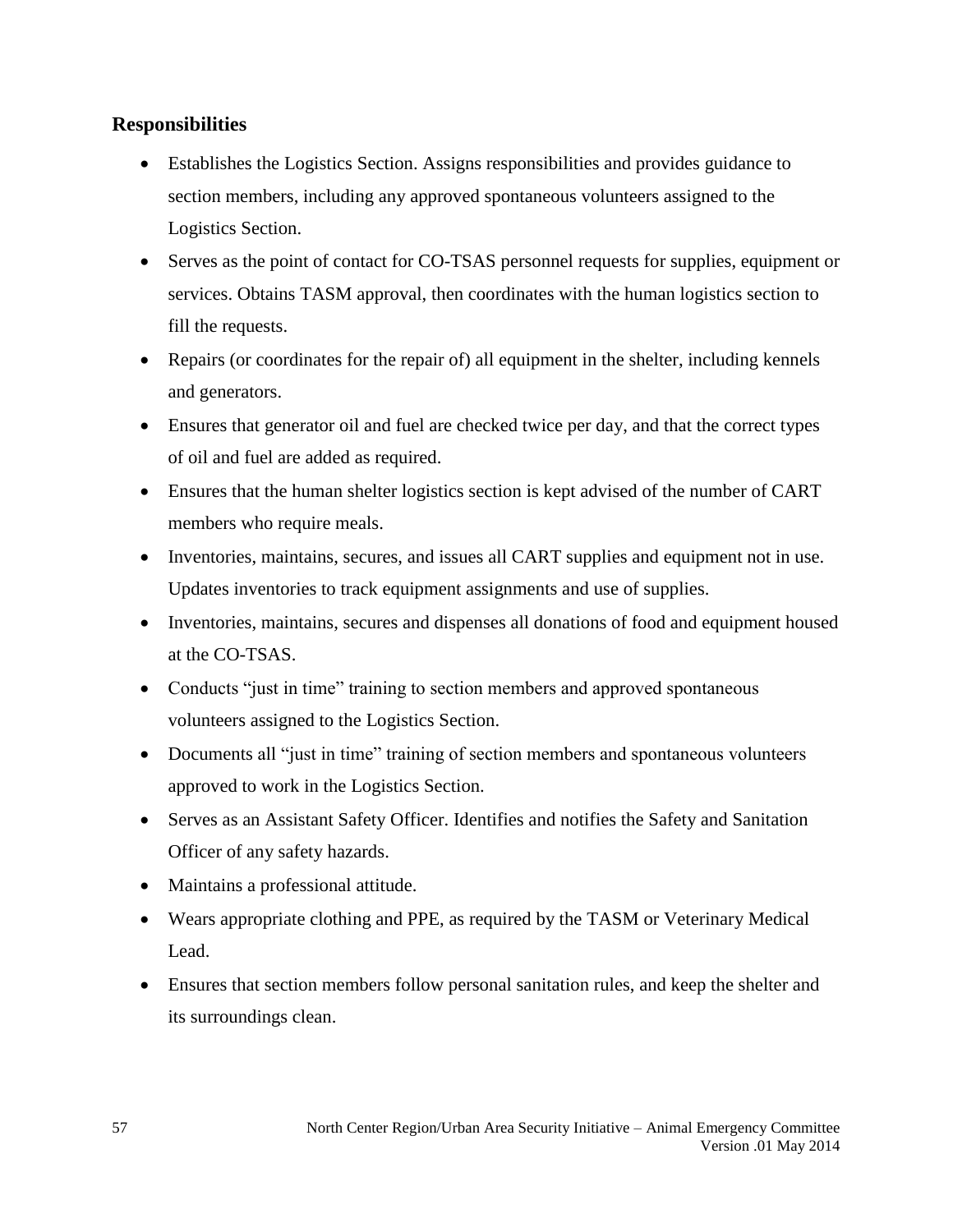Upon notification of the shelter closure, ensures that the Logistics Section area is cleaned, and that all supplies and equipment are cleaned, repacked and loaded into the cache trailer.

### **Logistics Section Member**

### **Job Description**

Logistics Section members assist the Logistics Section Chief in providing logistical support to the shelter. Reports to the Logistics Team Lead.

- Assists in the setup of the Logistics Section area.
- Obtains requests for all required supplies, equipment or services and coordinates with the Logistics Section lead for TASM approval.
- Repairs (or coordinates for the repair of) all equipment in the shelter, including kennels and generators.
- Checks generator oil and fuel twice per day, and adds the correct types of oil and fuel as required.
- As directed by the Logistics Section Chief, inventories, maintains, secures, and issues all CART supplies and equipment not in use. Updates inventories to track equipment assignments and use of supplies.
- Identifies any safety hazards to the Logistics Section Chief.
- Assists with setup, maintenance and cleaning of the Medical Section area.
- Follows personal sanitation rules, and keeps the Logistics Section area clean.
- Attends "just in time" training as required.
- Maintains a professional attitude.
- Wears appropriate clothing and PPE, as required by the TASM or Veterinary Medical Lead.
- Maintain proper personal sanitation requirements as well as maintaining a clean shelter and section area.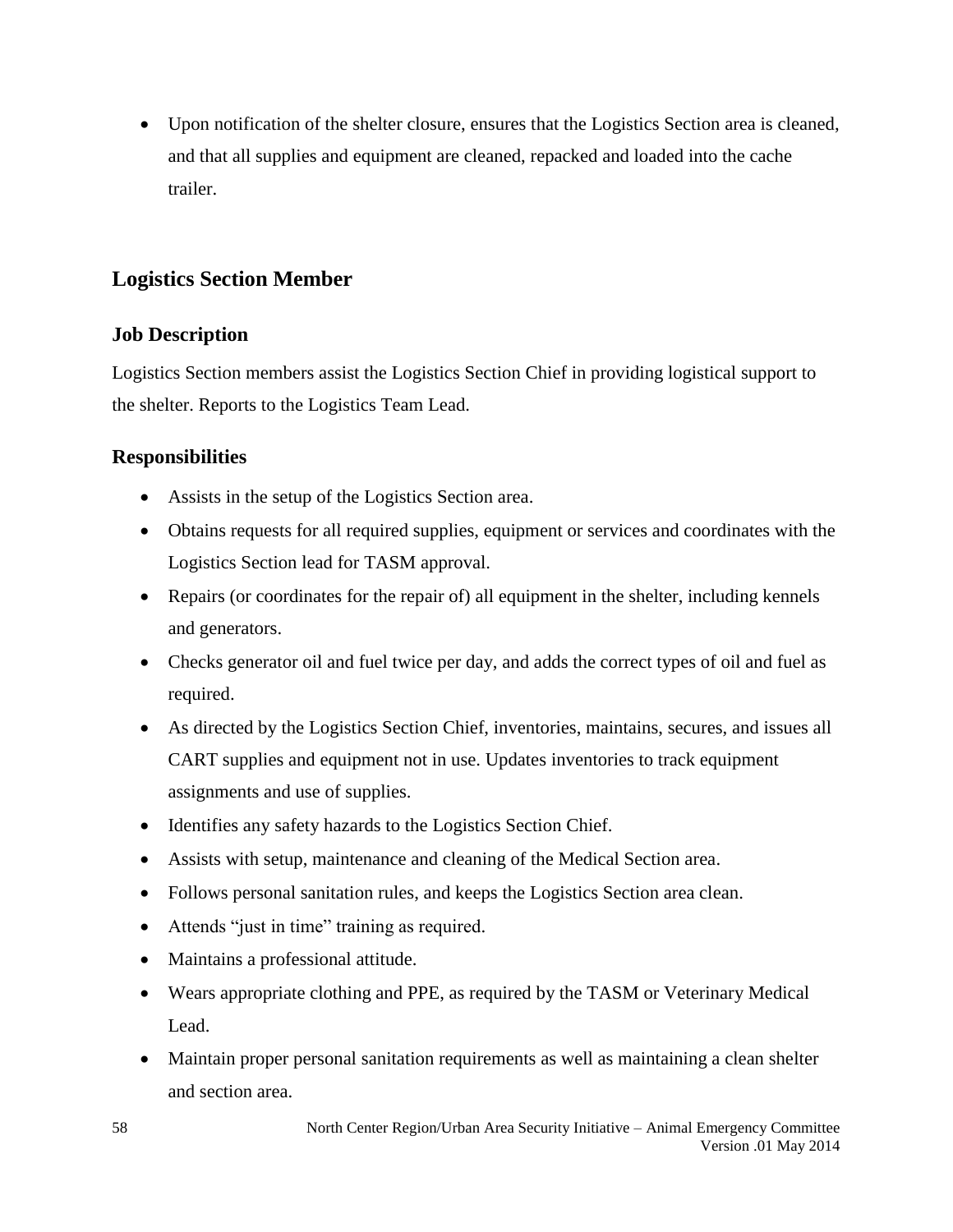- Upon notification of the shelter closure, ensures that the area is cleaned and all supplies and equipment are repacked and loaded into the cache trailer.
- Performs other duties as requested by the Logistics Section Chief.

### **Assigning duties to approved spontaneous volunteers**

Spontaneous volunteers must be approved by ESF11/ESF6A, or a person designated by ESF11/ESF6A, before being allowed to work in the CO-TSAS. Spontaneous volunteers are not allowed to be assigned into the Animal Care Team, as this section requires direct contact with pets. Exceptions are spontaneous volunteers that are licensed Veterinarians or Veterinarian Technicians.

Spontaneous volunteers that are not Veterinarians or Veterinarian Technicians are only allowed in the Documentation Team, Logistics Section, or Safety and Sanitation Team. See, ["Approved](#page-37-0)  [spontaneous volunteers and just in time training."](#page-37-0)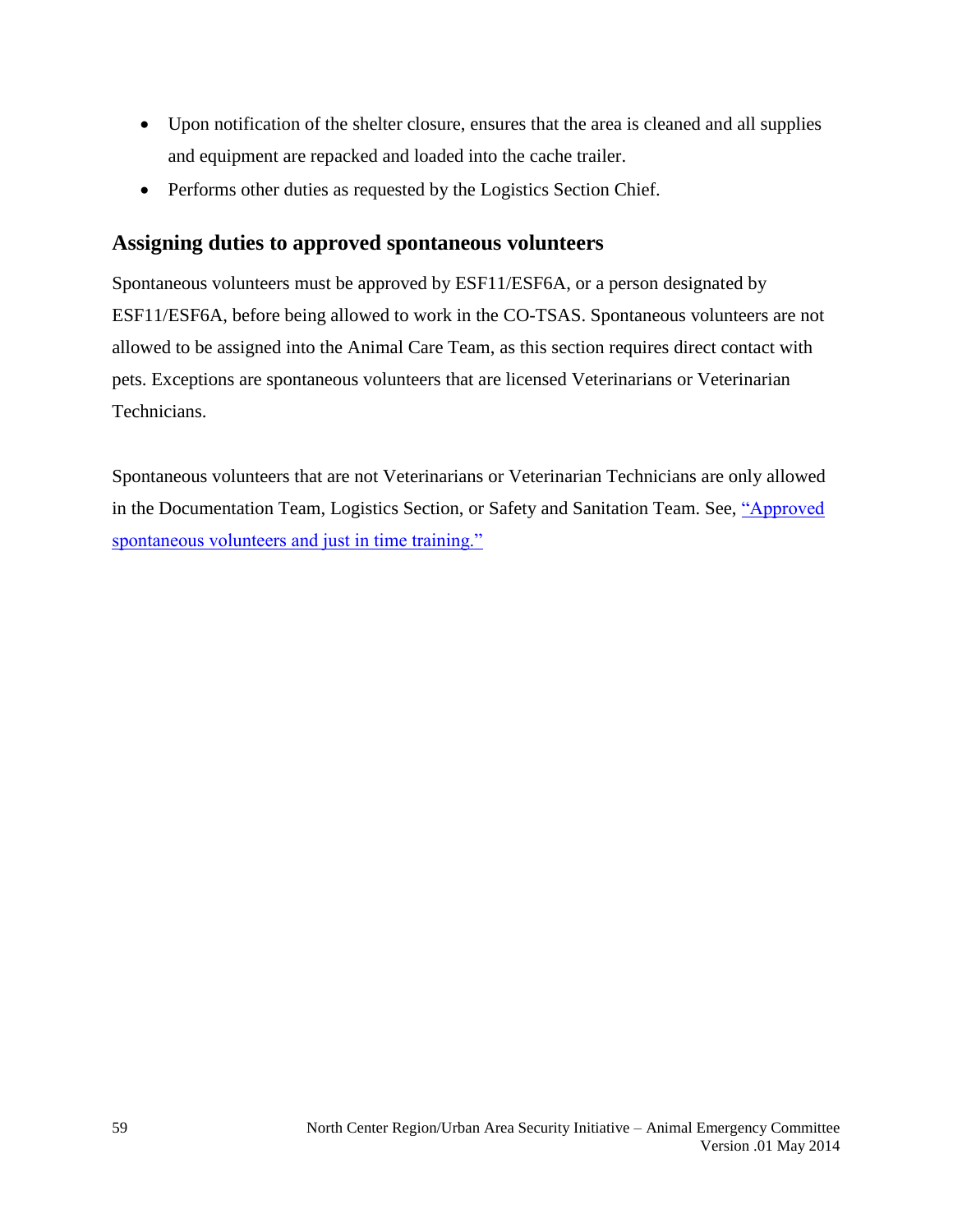### **Appendix B: General Shelter Site and Layout Considerations**

### **Site considerations**

- □ A CO-TSAS location must have adequate space for necessary working areas.
- $\Box$  The location and layout of the CO-TSAS must not impede parking for the human shelter.
- □ The CO-TSAS location must allow for good sanitation, especially for water drainage and proper water disposal from the kennel cleaning area. The best locations are cement or asphalt surfaces with drains to municipal waste water systems. If the shelter must be placed on dirt, consider placing tarps on the ground to reduce dust and mud. Wood floors are a last resort; all wood or tile floors should be covered with tarps.
- $\Box$  If it is necessary to place the CO-TSAS outside, locate the shelter in a shady area that allows a cool breeze into the shelter during warm/hot weather. However, the CO-TSAS should be protected from high winds.
- $\Box$  Look for locations that can provide water and power outlets for the shelter.
- □ Avoid locations that could flood or that may need to be evacuated later in the event.

### **Establish separate areas for the following operations**

- □ The medical area must be separated from the main kennel/cage area, because the medical area will include animals in medical hold/isolation due to illness.
- □ Keep cats, dogs, and exotics in separate areas, if possible.
- $\Box$  Consider the temperature control requirements for each species, especially exotics.
- $\Box$  Separate areas may be needed for animals in heat, obese animals, or aggressive animals.
- $\Box$  If possible, establish a logistics storage area (such as the cache trailer) where animal food, supplies and equipment can be secured.

### **Layout considerations**

- □ Place the Intake and Release area close to the human shelter entry way.
- □ Post signs near the human shelter, to direct residents to the CO-TSAS.
- $\Box$  Establish a functional traffic flow in the shelter.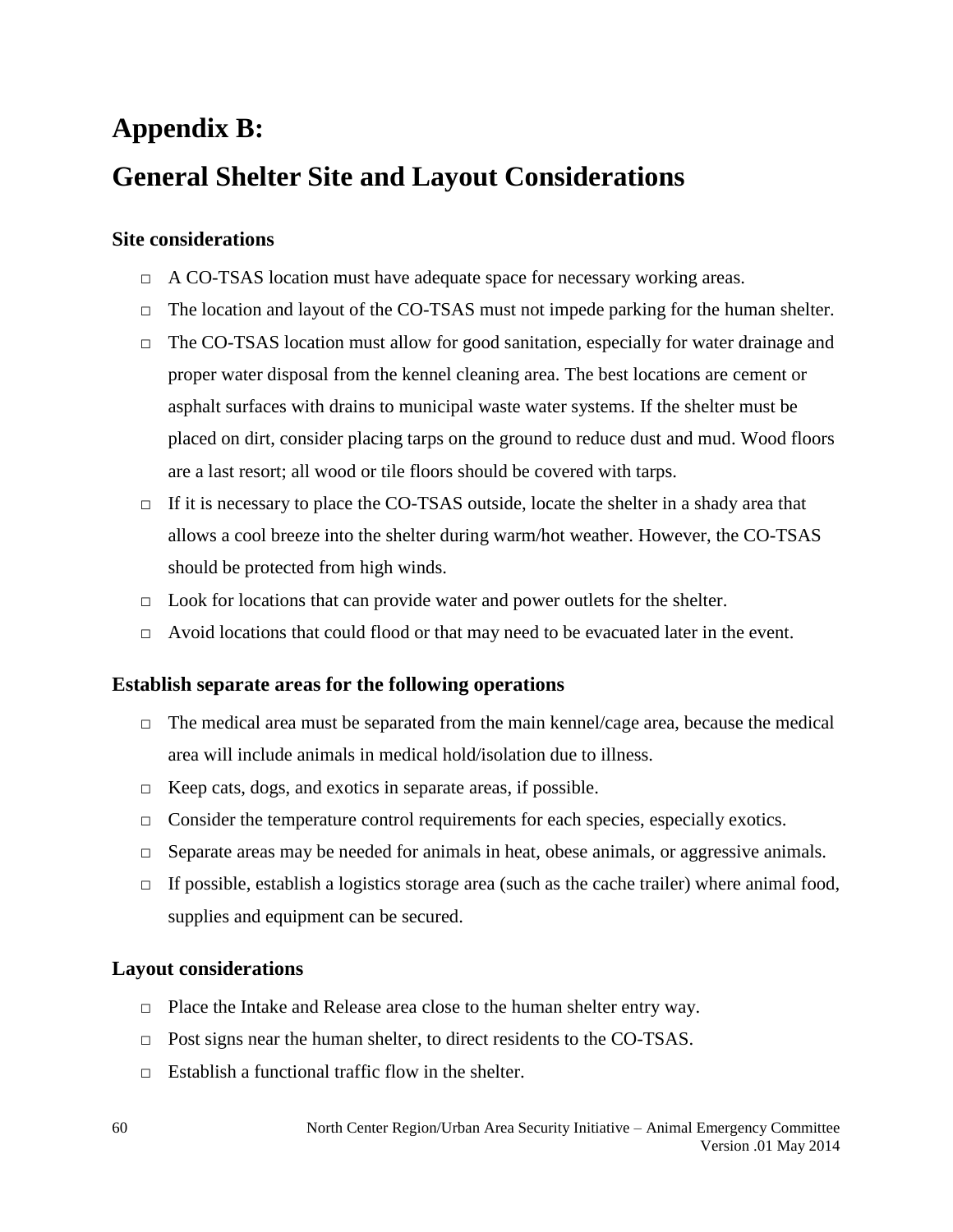- $\Box$  Place crates or kennels twelve (12) inches or more apart, or place a solid divider between crates.
- □ The dog kennel area should be close to an exit door, so dogs do not need to walk through the entire kennel area when being taken for exercise.
- □ Establish an area for pet-related public information. This can be inside the human shelter at their information area. In any case, coordinate public information efforts with the HUMAN PIO, and EOC ESF 15 (PIO)
- $\Box$  Extension cords must not pass through operational areas that use water.
- □ Place generators a distance from the shelter to reduce constant loud noise. If this is not possible, place a sound barrier around the generator.
- □ Consider locating dog exercise areas away from busy streets.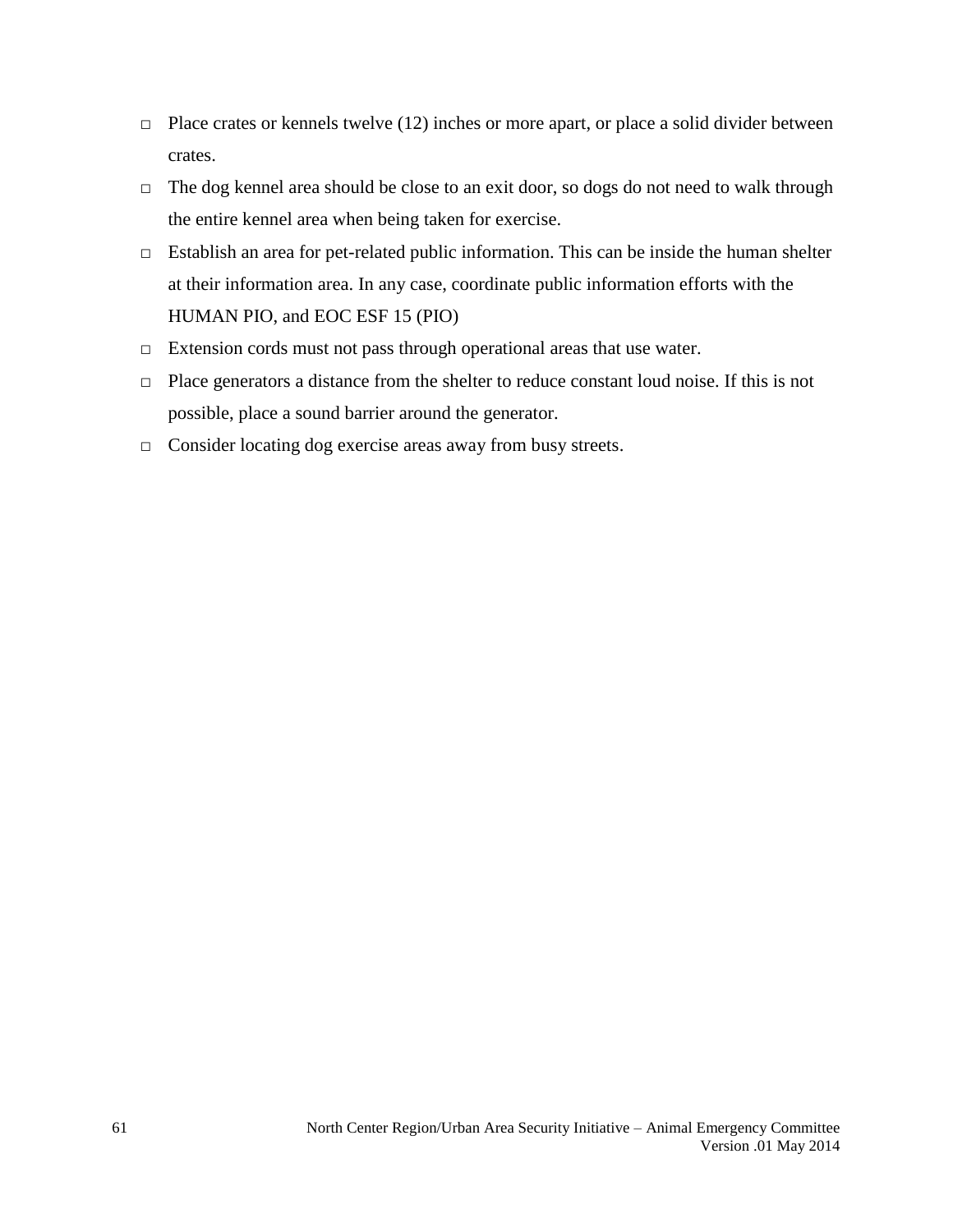**Appendix C: Signs**

# **PET SHELTER**

## **PET SHELTER**



North Center Region/Urban Area Security Initiative – Animal Emergency Committee Version .01 May 2014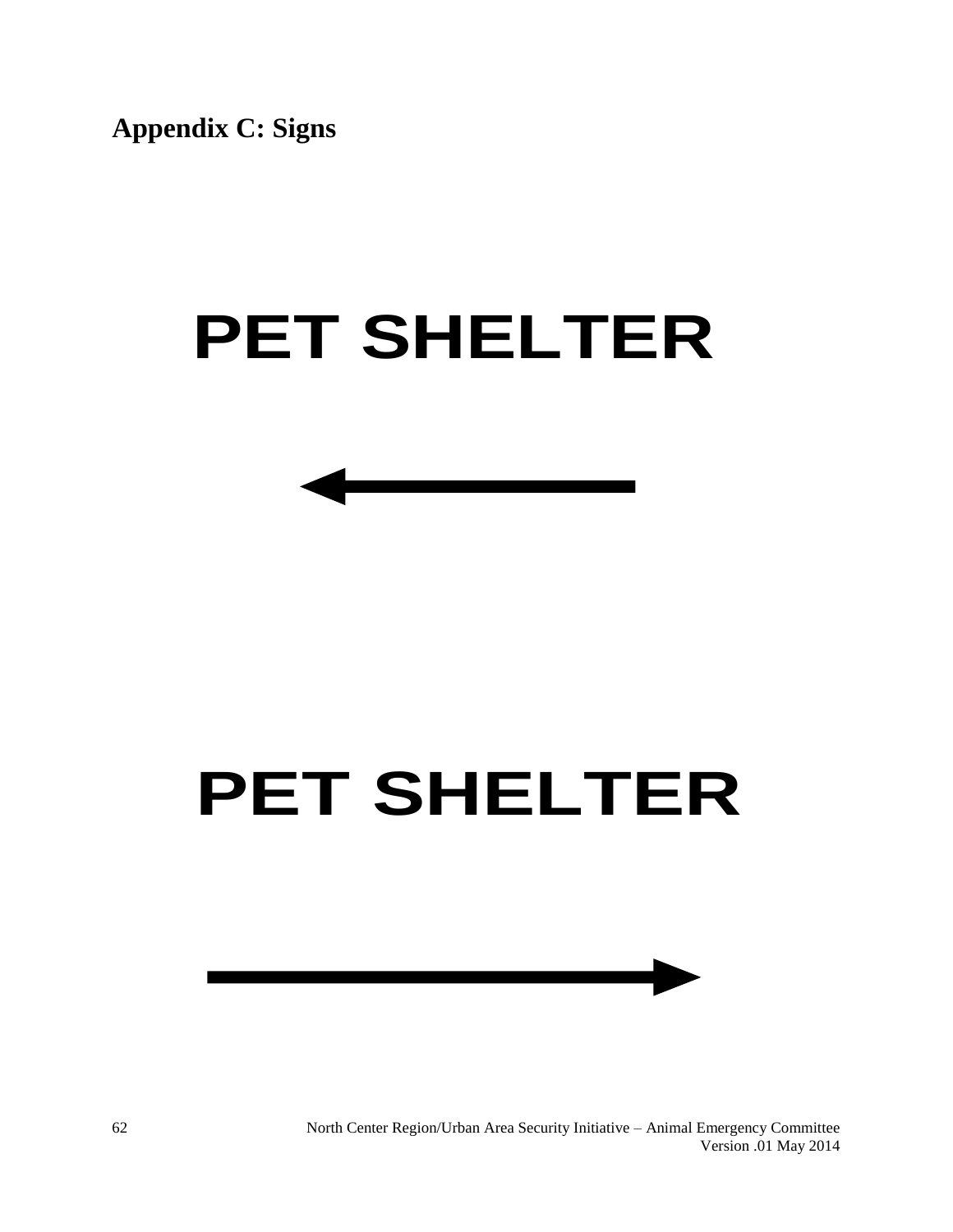# **PET SHELTER<br>←<br>
OWNERS MUST SIGN IN AND<br>
OUT OF THE SHELTER<br>
North Coure Region Titlers Assets Triangle Course Region Titlers Assets Triangle Course<br>
North Coure Region Titlers Assets Triangle - Animal Energy<br>
North Coure**

### **OWNERS MUST SIGN IN AND OUT OF THE SHELTER**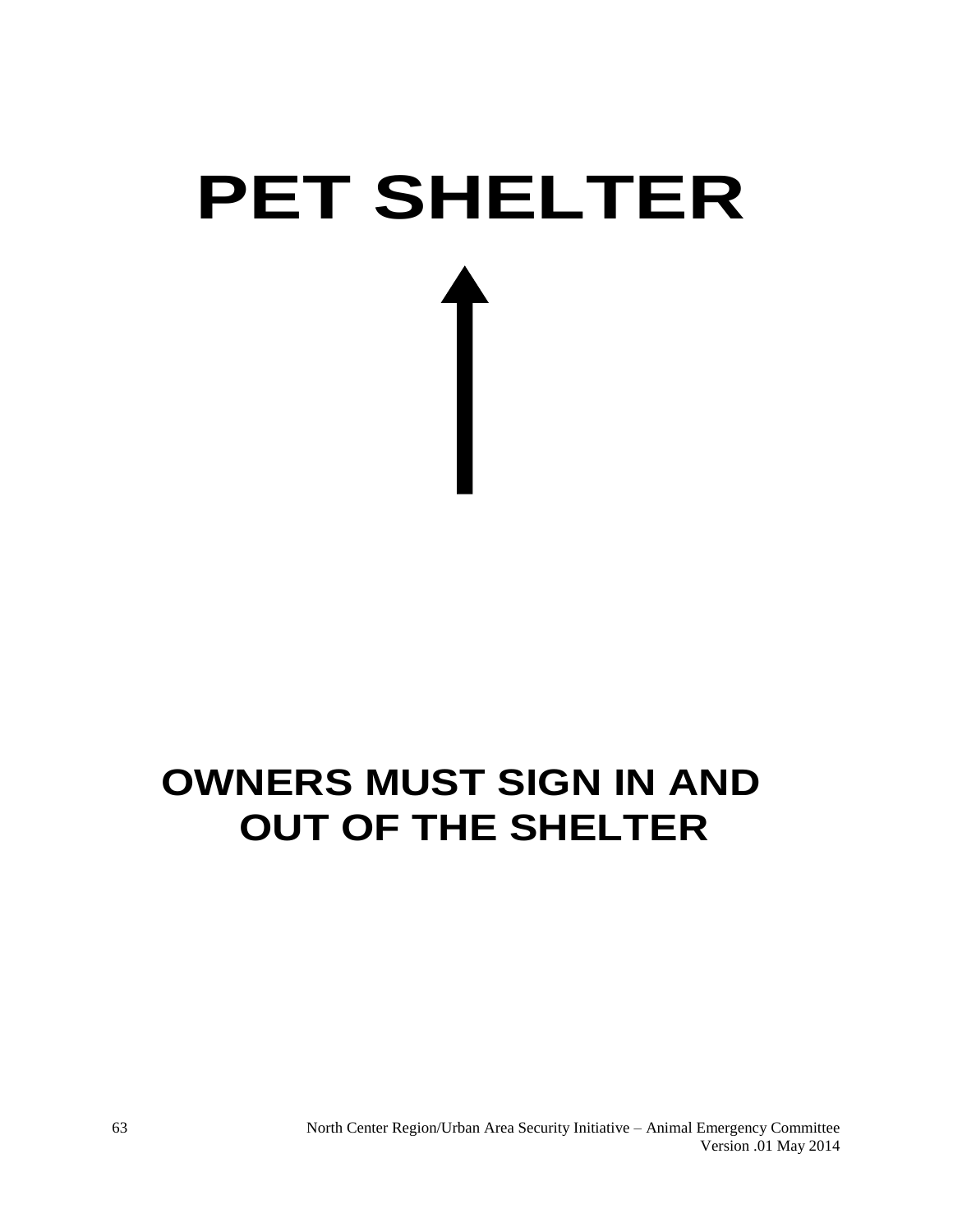# CHECK IN / CHECK OUT

# PET SHELTER<br>
CHECK IN /<br>
CHECK OUT<br>
PETS MUST BE<br>
ON A LEASH<br>
AT ALL TIMES PETS MUST BE ON A LEASH AT ALL TIMES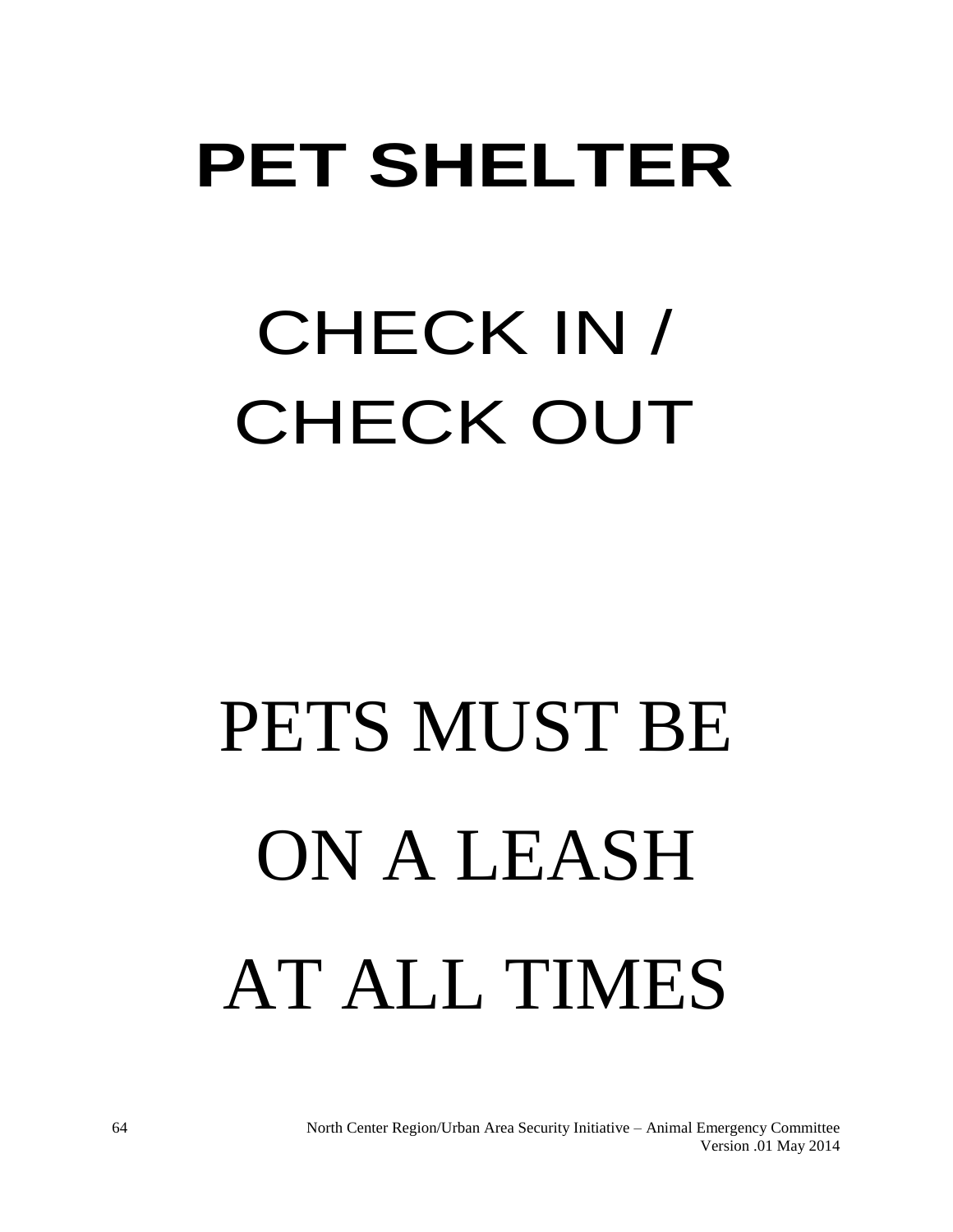# **SPREAD OF DISEASE.**

### **DO NOT PET ANY ANIMAL THAT DOES NOT BELONG TO YOU**

# HELP PREVENT THE<br>SPREAD OF DISEASE<br>DO NOT PET ANY<br>ANIMAL THAT DOES<br>NOT BELONG TO YOU<br>IF YOU REQUIRE<br>ASSISTANCE WITH<br>THE CARE OF YOUF<br>PET PLEASE<br>CONTACT THE<br>SHELTER MANAGEF<br>SHELTER MANAGEF **IF YOU REQUIRE ASSISTANCE WITH THE CARE OF YOUR PET PLEASE CONTACT THE SHELTER MANAGER**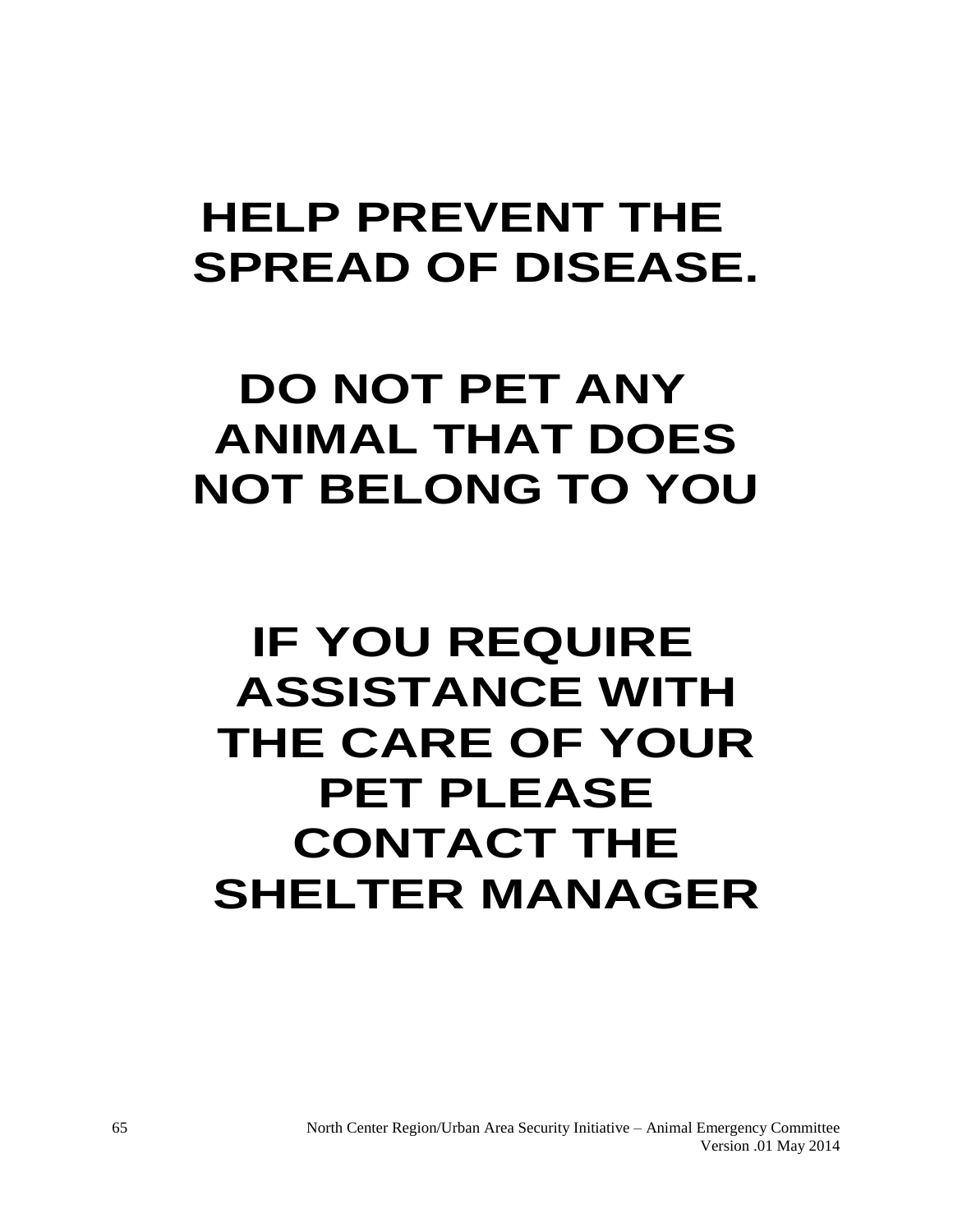### **OWNERS ARE RESPONSIBLE FOR THEIR PET'S CARE**

**OWNERS MUST: CLEAN KENNELS DAILY VISIT THEIR PETS DAILY CLEAN UP AFTER THEIR PETS FEED AND WATER THEIR PETS DAILY**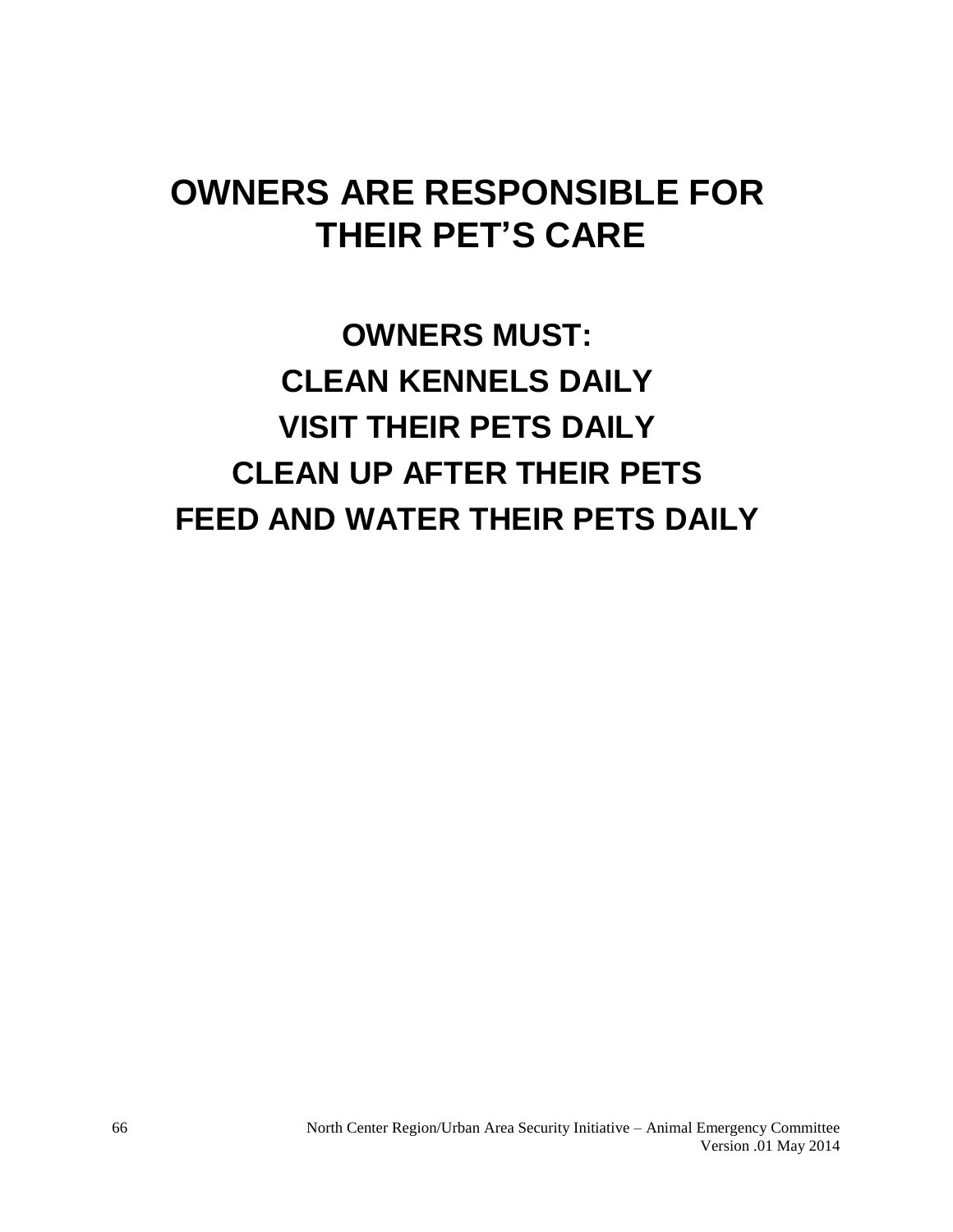### **Appendix D: Pre-Operations Checklist**

Before the CO-TSAS accepts any animals, the following will be checked by the TASM:

| <b>Item</b>                                                                     | <b>Initials</b> | <b>Notes</b> |
|---------------------------------------------------------------------------------|-----------------|--------------|
| Coordination completed with HUMAN Shelter Manager                               |                 |              |
| Feeding/Hydration support                                                       |                 |              |
| Latrine and break area support                                                  |                 |              |
| Identify the HUMAN Logistics lead                                               |                 |              |
| Required staff are signed in, assigned their duties, and briefed on procedures  |                 |              |
| Veterinary Medical Lead                                                         |                 |              |
| Animal Care Team Lead                                                           |                 |              |
| Documentation Team Lead                                                         |                 |              |
| Safety/Sanitation Team Lead                                                     |                 |              |
| Logistics Section Chief                                                         |                 |              |
| All personnel have signed in and have whistles, vests, radios, and required PPE |                 |              |
| Traffic cones in place to mark areas off-limits to the public                   |                 |              |
| Sanitation areas are set up and ready                                           |                 |              |
| Kennel cleaning: Hoses, buckets, and appropriate cleaning solutions             |                 |              |
| Food and water dish cleaning: Buckets and appropriate cleaning solutions        |                 |              |
| Trash bags/trash cans placed throughout shelter                                 |                 |              |
| Animal Care Team is established and ready                                       |                 |              |
| Kennel areas are set up, clean and numbered                                     |                 |              |
| Plastic boxes on top of kennels                                                 |                 |              |
| Cat litter boxes/litter available                                               |                 |              |
| Water and food dishes                                                           |                 |              |
| <b>CART</b> leashes available                                                   |                 |              |
| Fans or heaters in place                                                        |                 |              |
| Temperatures in kennel areas are appropriate                                    |                 |              |
| Veterinarian Medical Team is established and ready                              |                 |              |
| Ready for medical checks of pets at intake                                      |                 |              |
| Medical hold and isolation areas established                                    |                 |              |
| Documentation Team is established and ready                                     |                 |              |
| Intake forms available and ready                                                |                 |              |
| Pet bands and markers available                                                 |                 |              |
| Shelter rules available for owners                                              |                 |              |
| Master kennel white board ready                                                 |                 |              |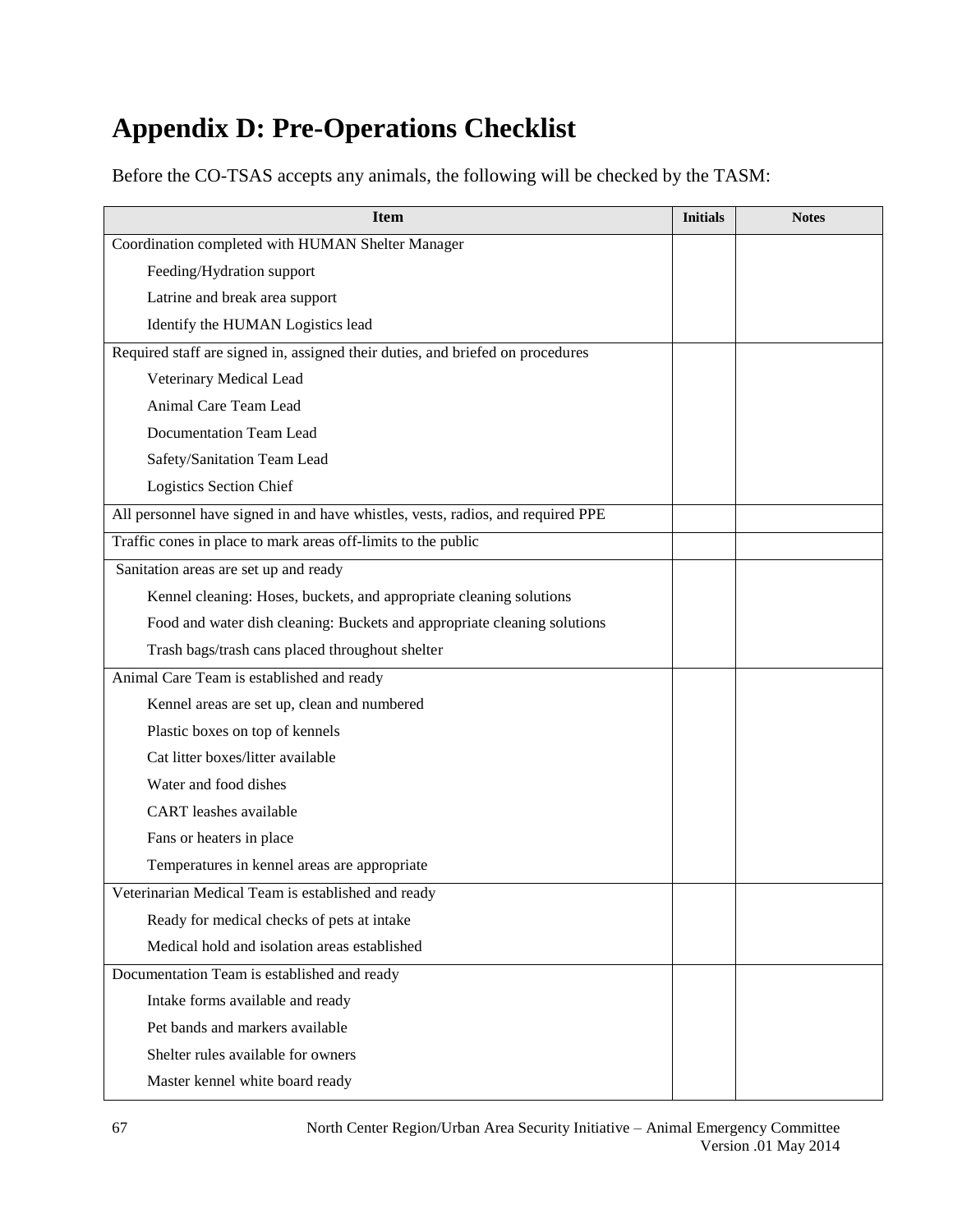| Logistics Section established and ready                                        |  |
|--------------------------------------------------------------------------------|--|
| Necessary equipment issued to personnel and sections                           |  |
| Extra supplies and equipment are placed in trailer and secured                 |  |
| Generators fueled and operational                                              |  |
| Pet food and water available                                                   |  |
| Human Shelter Logistics has been given CART staffing numbers for feeding       |  |
| Signs posted providing direction to CO-TSAS                                    |  |
| At Human shelter entrance                                                      |  |
| At CO-TSAS entrance                                                            |  |
| Safety check for trip hazards, animal hazards, people hazards                  |  |
| Generator, heating units, etc. have barrier tape placed around them for safety |  |
| All areas well lighted                                                         |  |
| Dog walk areas identified (optional)                                           |  |
|                                                                                |  |
| Signature of TASM:                                                             |  |
|                                                                                |  |
|                                                                                |  |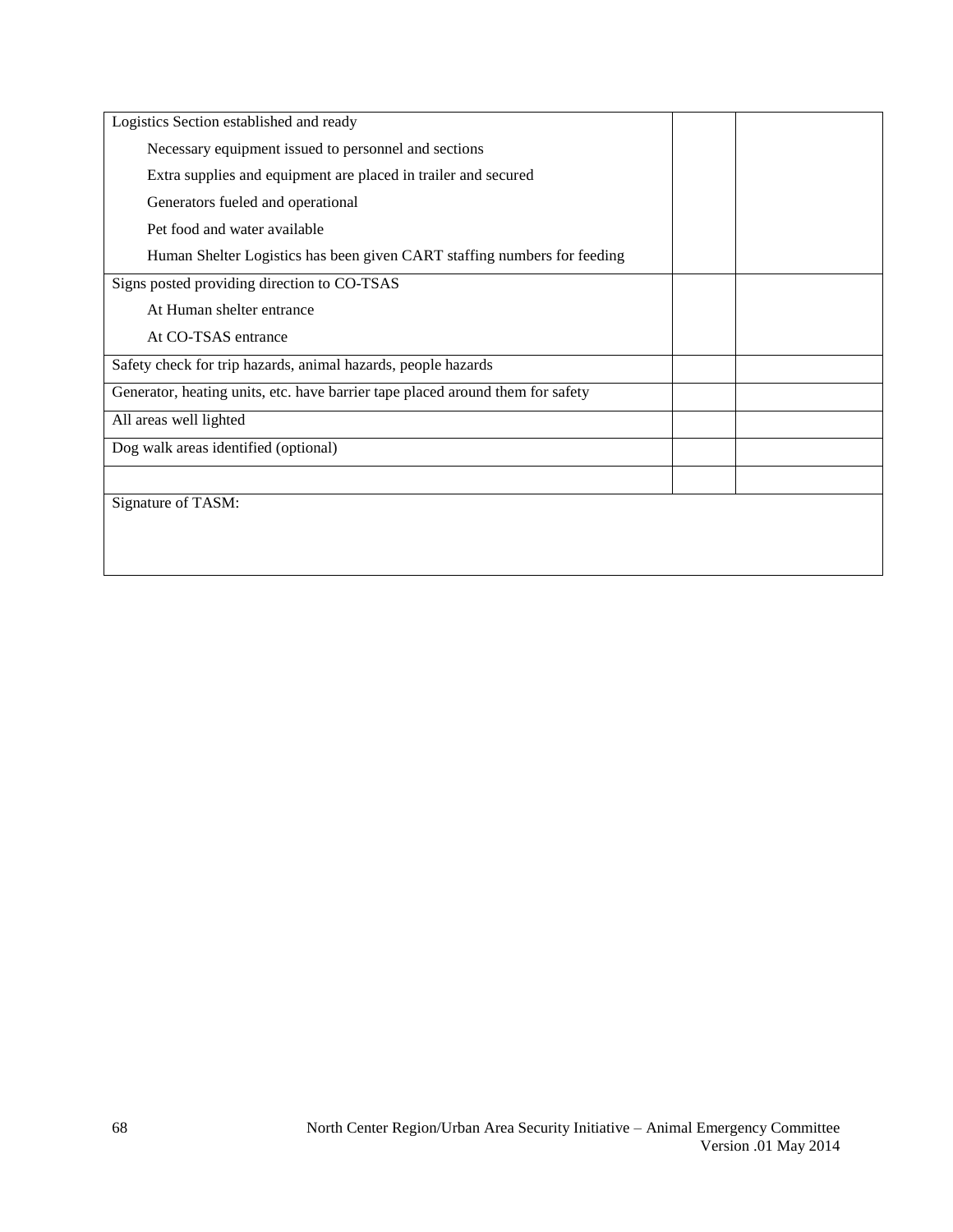### **Appendix E: Intake Checklist**

**Owner Name: \_\_\_\_\_\_\_\_\_\_\_\_\_\_\_\_\_\_\_\_\_\_\_\_\_\_\_ Date/Time In: \_\_\_\_\_\_\_\_\_\_\_\_\_\_\_\_\_\_\_\_\_\_\_**

**Pet Name(s): \_\_\_\_\_\_\_\_\_\_\_\_\_\_\_\_\_\_\_\_\_\_\_\_\_\_\_\_\_\_\_\_\_\_\_\_\_\_\_\_\_\_\_\_\_\_\_\_\_\_\_\_\_\_\_\_\_\_\_\_\_\_\_\_\_\_**

| <b>Task / Item</b>                                                              | <b>Initials</b><br>of CART<br><b>Personnel</b> | <b>Notes</b>                  |
|---------------------------------------------------------------------------------|------------------------------------------------|-------------------------------|
| To be Completed by: Documentation Team                                          |                                                |                               |
| Animal Intake Form completed and signed by pet owner                            |                                                |                               |
| (Give forms to Veterinary Medical Team Lead.)                                   |                                                |                               |
| Copy of Shelter Rules explained and given to pet owner                          |                                                |                               |
| Pet(s) receive(s) unique identification band                                    |                                                |                               |
| (pet owner to place band on pet(s).)                                            |                                                |                               |
| Each piece of pet owner's property receive(s) unique identification tag         |                                                |                               |
| (crate/container, food, toys, medication)                                       |                                                |                               |
| Photo of $pet(s)$ with pet owner                                                |                                                |                               |
| Kennel Card(s) completed and clipped to forms                                   |                                                |                               |
| (Mark if pet is Aggressive, Medical Needs, etc.)                                |                                                |                               |
| Pet(s) logged into Master File Identification Numbers form                      |                                                |                               |
| Magnetic label(s) completed for each pet. Place label(s) on shelter white board |                                                |                               |
| marked with: Owner Last Name/Pet name/ Unique ID#                               |                                                | Doe/Doggie / ####<br>Example: |
| To be Completed by: Veterinary Medical Team                                     |                                                |                               |
| <b>Incoming Health Check</b>                                                    |                                                |                               |
| Rabies vaccination                                                              |                                                |                               |
| Medical issues                                                                  |                                                |                               |
| Veterinary Medical Team member signs Owner's Waiver/ Emergency Veterinary       |                                                |                               |
| Authorization Form or Animal Care Record Form                                   |                                                |                               |
| - Give forms to Documentation Team                                              |                                                |                               |
| To be Completed by: Animal Care Team                                            |                                                |                               |
| Kennel(s) assigned                                                              |                                                |                               |
| Pet(s) placed in kennel by owner.                                               |                                                |                               |
| Property – including food, medications, and Animal Daily Care Form – properly   |                                                |                               |
| marked and stored in plastic container.                                         |                                                |                               |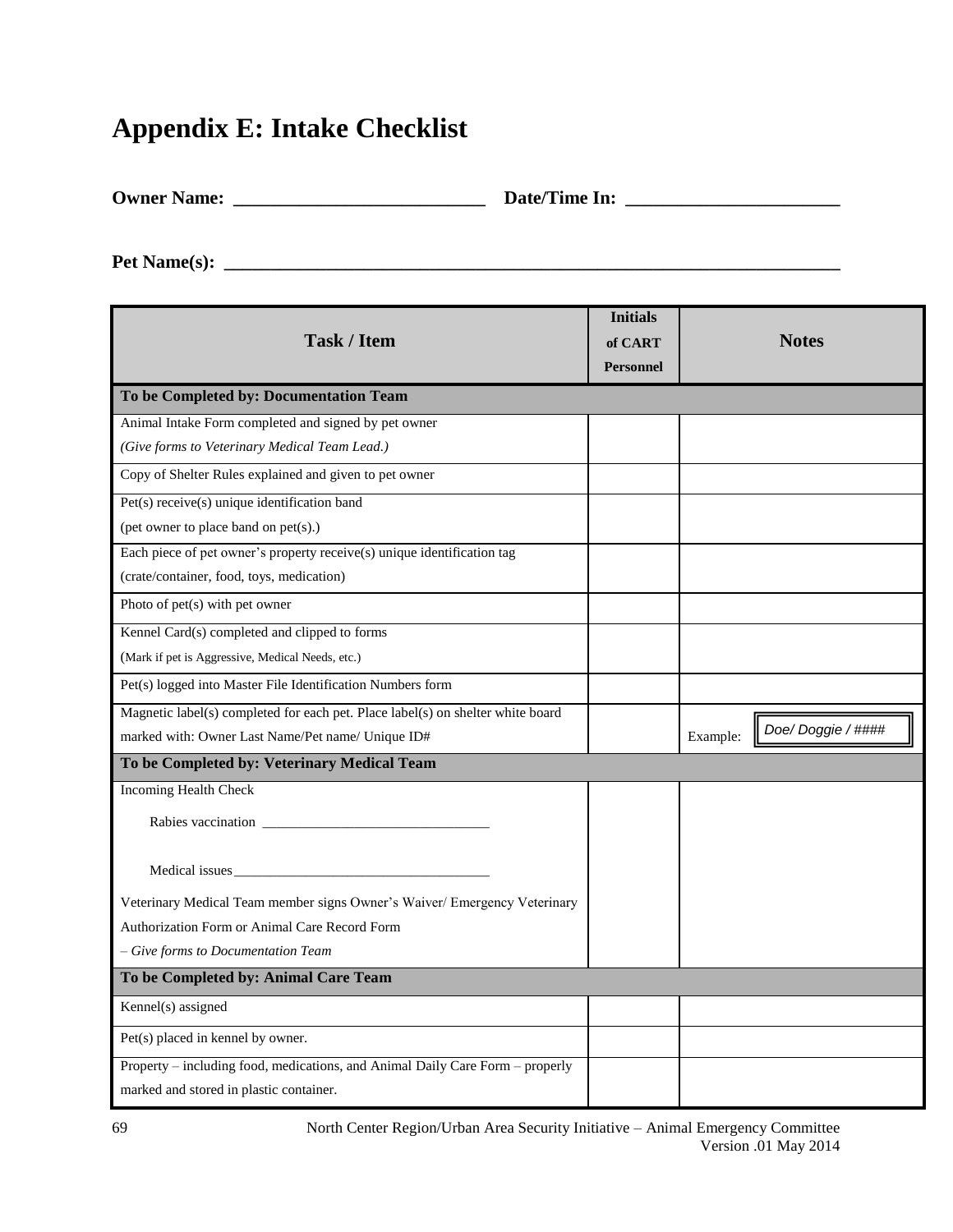| Fill water bowl, litter box (cats). Optional: Beds (cats), toys, etc.            |  |
|----------------------------------------------------------------------------------|--|
| Place Kennel Card $(s)$ on kennel $(s)$                                          |  |
| Heat source in kennel(s)/container(s).                                           |  |
| For reptiles and others as required.                                             |  |
| Remaining paperwork inserted in document protector and placed in Intake Box at   |  |
| Intake and Release Area.                                                         |  |
| Magnetic label(s) moved to kennel location(s) on shelter white board, and kennel |  |
| number identified.                                                               |  |
| To be Completed by: Documentation Team                                           |  |
| Animal Intake Forms organized in document protector and filed in alphabetical    |  |
| order by owner's name.                                                           |  |
| <b>Comments or Notes:</b>                                                        |  |
|                                                                                  |  |
|                                                                                  |  |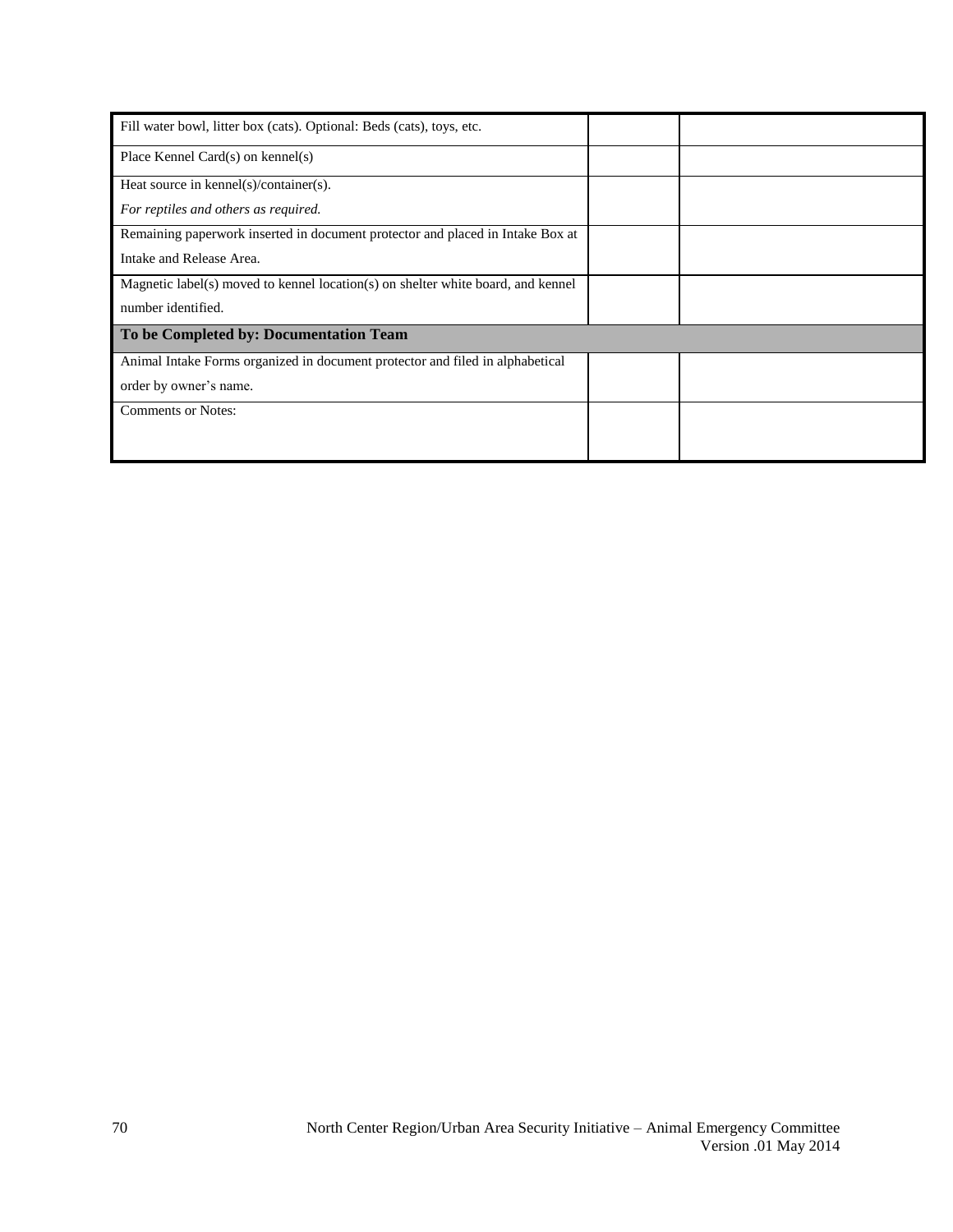### **Appendix F: Release Checklist**

| <b>Owner Name:</b> | Date/Time Out: |
|--------------------|----------------|
|                    |                |

**Pet Name(s): \_\_\_\_\_\_\_\_\_\_\_\_\_\_\_\_\_\_\_\_\_\_\_\_\_\_\_\_\_\_\_\_\_\_\_\_\_\_\_\_\_\_\_\_\_\_\_\_\_\_\_\_\_\_\_\_\_\_\_\_\_\_\_\_\_\_**

|                                                                    | <b>Initials</b>  |              |
|--------------------------------------------------------------------|------------------|--------------|
| <b>Task / Item</b>                                                 | of CART          | <b>Notes</b> |
|                                                                    | <b>Personnel</b> |              |
| To be Completed by: Documentation Team                             |                  |              |
| Animal Intake Form pulled.                                         |                  |              |
| Release Section completed and signed by owner.                     |                  |              |
| To be Completed by: Animal Care Team                               |                  |              |
| Pet(s) obtained by CART staff and owner                            |                  |              |
| Property returned to owner                                         |                  |              |
| (Refer to Animal Intake Form for list of property.)                |                  |              |
| "Animal Daily Care Form" given to Documentation Section            |                  |              |
| To be Completed by: Veterinary Medical Team                        |                  |              |
| <b>Outgoing Health Check:</b>                                      |                  |              |
|                                                                    |                  |              |
|                                                                    |                  |              |
| Outstanding issues:                                                |                  |              |
|                                                                    |                  |              |
| Veterinary Medical Team member signs Owner's Waiver/               |                  |              |
| Emergency Veterinary Authorization Form or Animal Care Record      |                  |              |
| Form                                                               |                  |              |
| - Give forms to Documentation Team                                 |                  |              |
| To be Completed by: Safety and Sanitation Team                     |                  |              |
| Water and food bowls cleaned.                                      |                  |              |
| Kennel cleaned.                                                    |                  |              |
| To be Completed by: Documentation Team                             |                  |              |
| All forms, records, checklists and Kennel Cards stapled and placed |                  |              |
| in the Inactive File.                                              |                  |              |
| Shelter white board updated.                                       |                  |              |
| Magnetic label(s) cleaned and moved for re-use.                    |                  |              |
| Owner complaints or comments:                                      |                  |              |
|                                                                    |                  |              |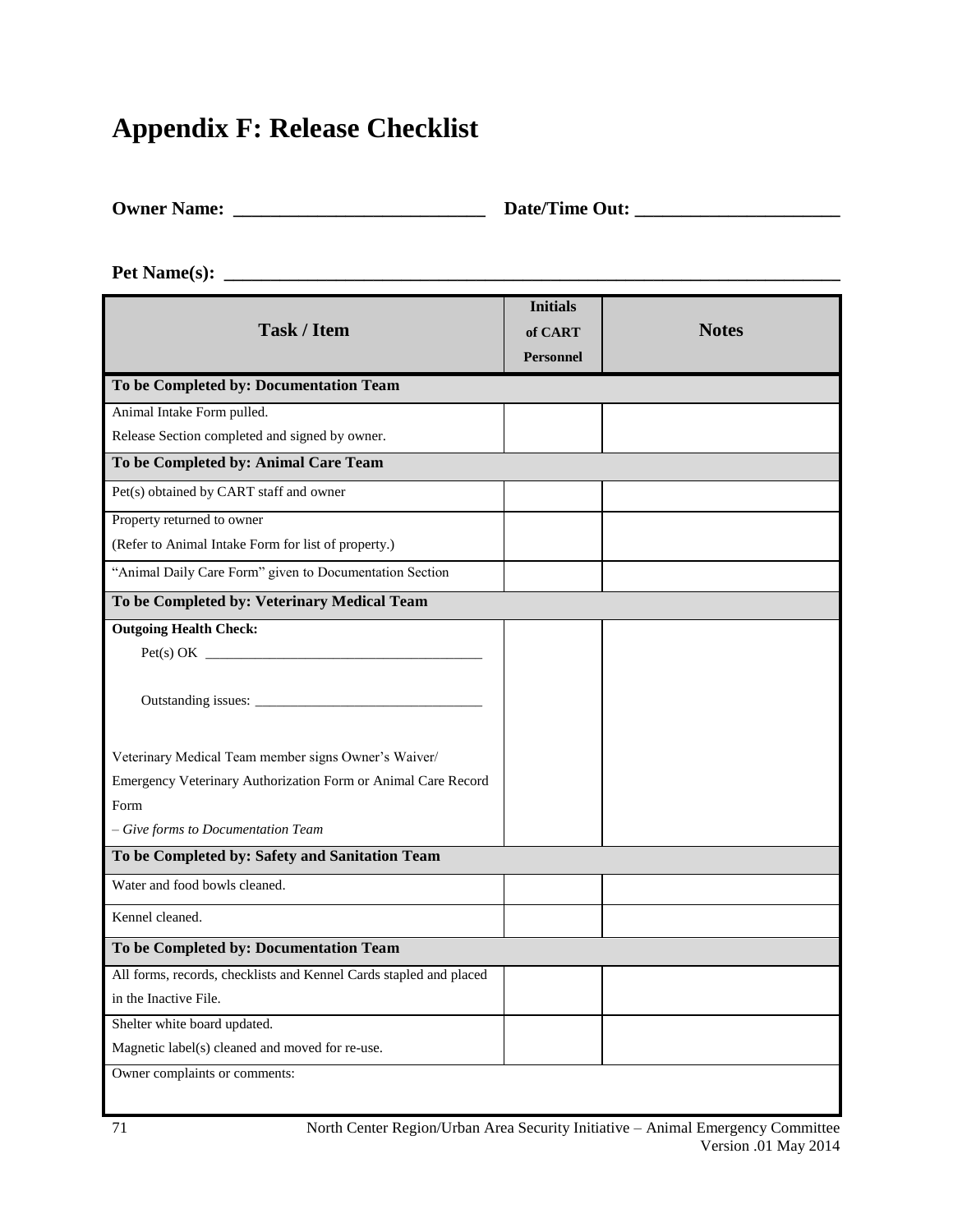### **Appendix G:**

### **Master File Identification Numbers (Dogs)**

| <b>OWNER LAST NAME, FIRST</b> | PET NAME | UNIQUE ID/FILE NUMBER |
|-------------------------------|----------|-----------------------|
|                               |          |                       |
|                               |          |                       |
|                               |          |                       |
|                               |          |                       |
|                               |          |                       |
|                               |          |                       |
|                               |          |                       |
|                               |          |                       |
|                               |          |                       |
|                               |          |                       |
|                               |          |                       |
|                               |          |                       |
|                               |          |                       |
|                               |          |                       |
|                               |          |                       |
|                               |          |                       |
|                               |          |                       |
|                               |          |                       |
|                               |          |                       |
|                               |          |                       |
|                               |          |                       |

NOTES: Unique file numbers are sequential with the first dog assigned D001, the next dog regardless of owner will be assigned D002, Cats start with C001,and Exotics (regardless of species) start with E001. Puppies or kittens that will be in same kennel as their mother will have the mothers unique file number followed by an alphabet letter (mother is D007, puppies are D007a, D007b, D007c, etc. No number is assigned more than once.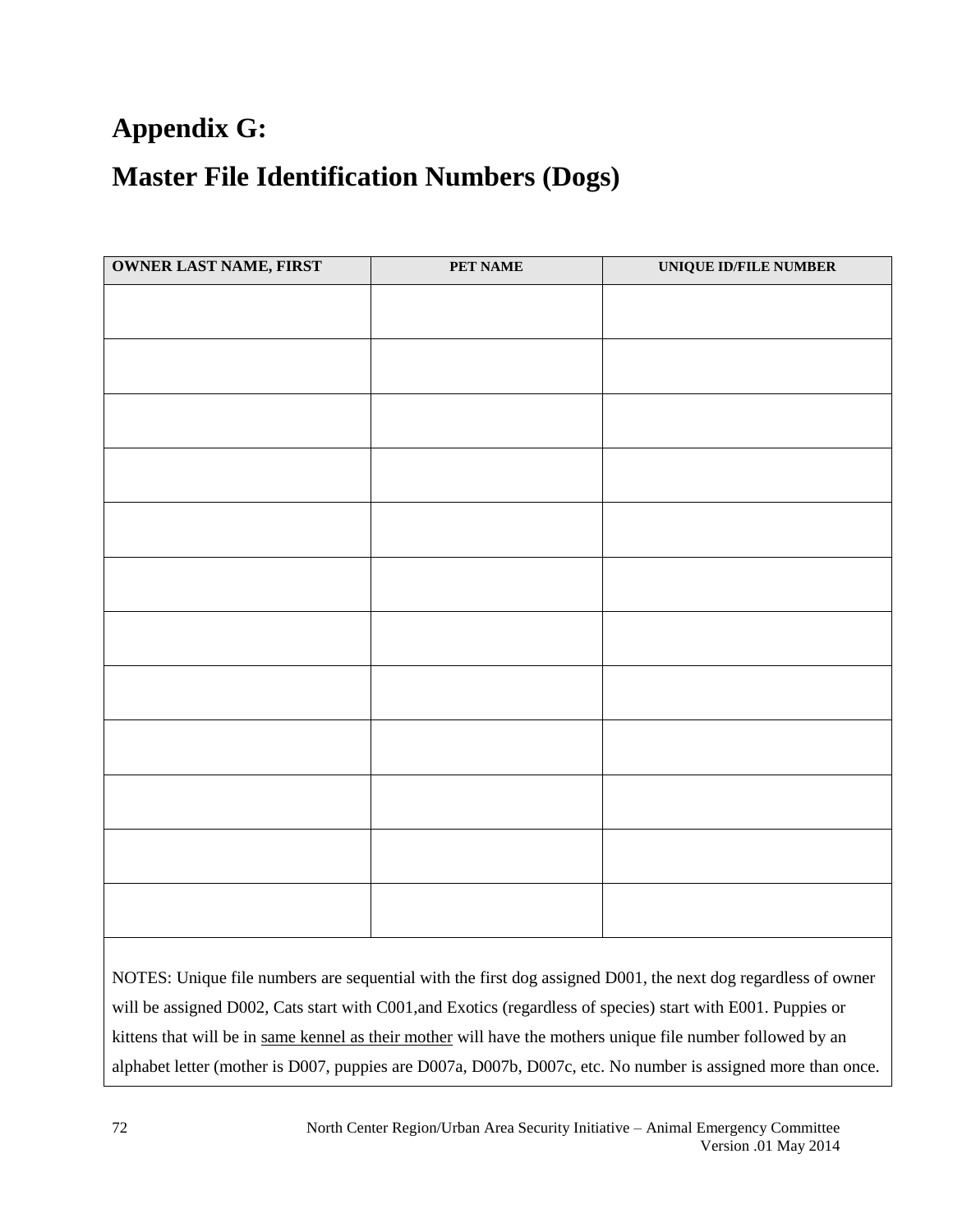# **Appendix H:**

## **Master File Identification Numbers (Cats)**

| <b>OWNER LAST NAME, FIRST</b> | PET NAME | <b>UNIQUE ID/FILE NUMBER</b> |
|-------------------------------|----------|------------------------------|
|                               |          |                              |
|                               |          |                              |
|                               |          |                              |
|                               |          |                              |
|                               |          |                              |
|                               |          |                              |
|                               |          |                              |
|                               |          |                              |
|                               |          |                              |
|                               |          |                              |
|                               |          |                              |
|                               |          |                              |
|                               |          |                              |
|                               |          |                              |
|                               |          |                              |
|                               |          |                              |
|                               |          |                              |
|                               |          |                              |
|                               |          |                              |
|                               |          |                              |
|                               |          |                              |
|                               |          |                              |
|                               |          |                              |
|                               |          |                              |

NOTES: Unique file numbers are sequential with the first dog assigned D001, the next dog regardless of owner will be assigned D002, Cats start with C001,and Exotics (regardless of species) start with E001. Puppies or kittens that will be in same kennel as their mother will have the mothers unique file number followed by an alphabet letter (mother is D007, puppies are D007a, D007b, D007c, etc. No number is assigned more than once.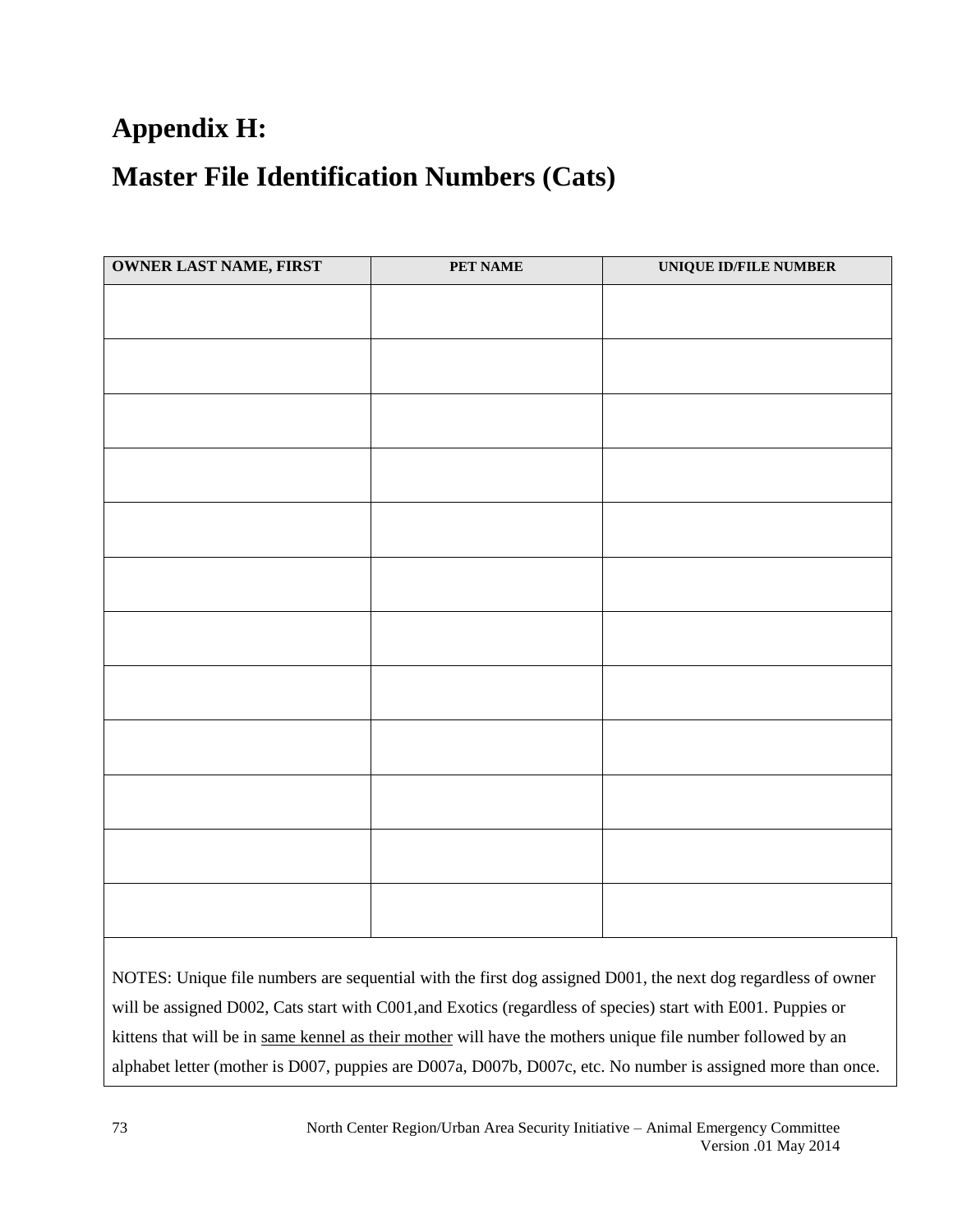# **Appendix I:**

# **Master File Identification Numbers (Exotics)**

| <b>OWNER LAST NAME, FIRST</b> | <b>PET NAME</b> | UNIQUE ID/FILE NUMBER |
|-------------------------------|-----------------|-----------------------|
|                               |                 |                       |
|                               |                 |                       |
|                               |                 |                       |
|                               |                 |                       |
|                               |                 |                       |
|                               |                 |                       |
|                               |                 |                       |
|                               |                 |                       |
|                               |                 |                       |
|                               |                 |                       |
|                               |                 |                       |
|                               |                 |                       |
|                               |                 |                       |
|                               |                 |                       |
|                               |                 |                       |
|                               |                 |                       |
|                               |                 |                       |
|                               |                 |                       |
|                               |                 |                       |
|                               |                 |                       |
|                               |                 |                       |
|                               |                 |                       |

NOTES: Unique file numbers are sequential with the first dog assigned D001, the next dog regardless of owner will be assigned D002, Cats start with C001,and Exotics (regardless of species) start with E001. Puppies or kittens that will be in same kennel as their mother will have the mothers unique file number followed by an alphabet letter (mother is D007, puppies are D007a, D007b, D007c, etc. No number is assigned more than once.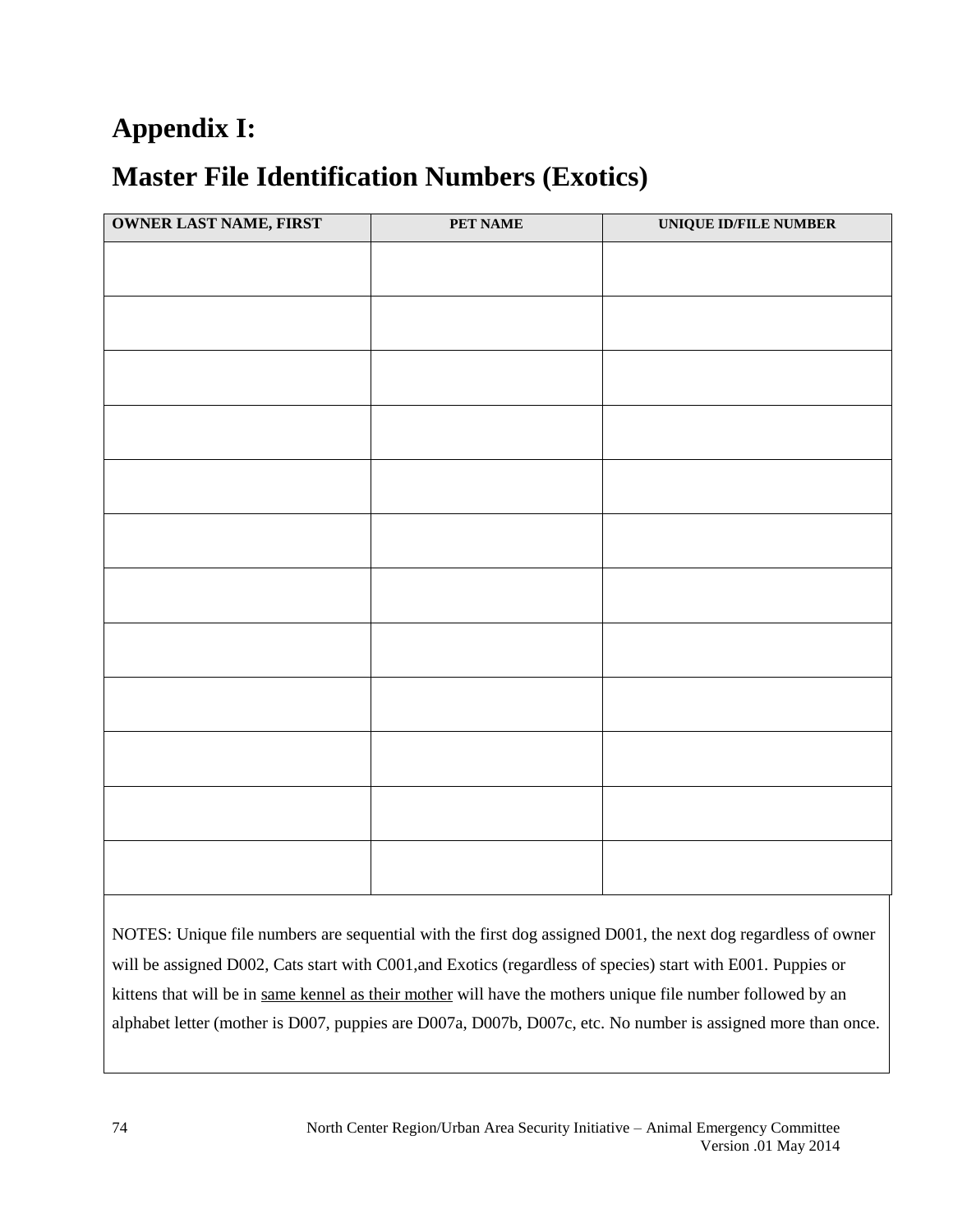# **Appendix J: Animal Intake Form**

| <b>Owner Name:</b>                                      |              |      |
|---------------------------------------------------------|--------------|------|
| Address:                                                |              |      |
| City:                                                   | State:       | Zip: |
| Home Phone:                                             | Work Phone:  |      |
| Cell Phone:                                             | Other phone: |      |
| Is owner staying in an emergency shelter? YES NO        |              |      |
| If so, name and address of emergency shelter.           |              |      |
| If owner is not in shelter, list address where staying: |              |      |
| Driver's License State/#:                               | Other info:  |      |
| Did owner provide kennel/cage? YES NO                   |              |      |
| Cat Bed? YES NO                                         |              |      |
| Toys? YES NO                                            |              |      |
| Food? YES NO                                            |              |      |
| Medication? YES NO                                      |              |      |
|                                                         |              |      |
|                                                         |              |      |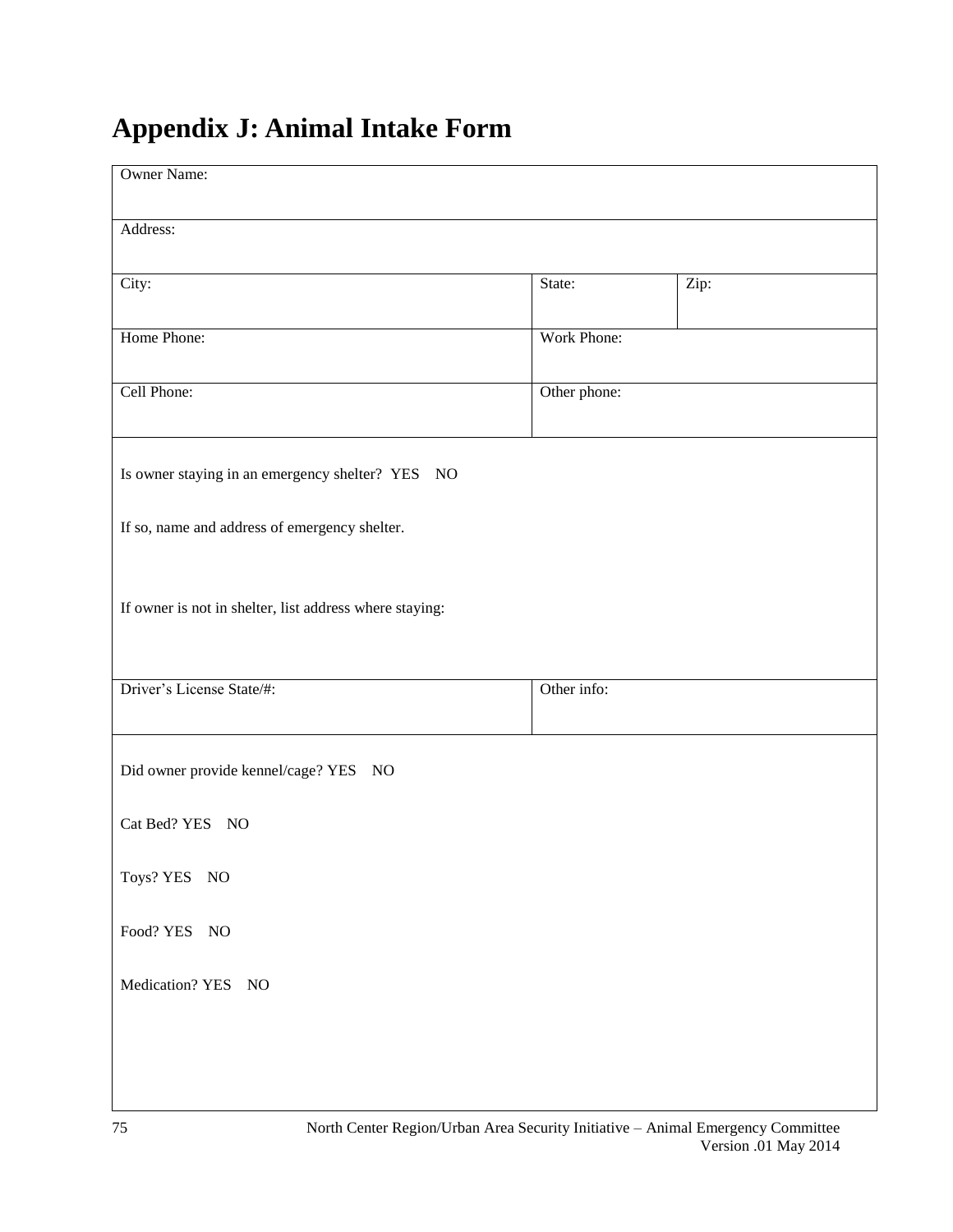Provide brief physical description pet:

Provide brief behavioral description of pet:

Provide any additional information about the pet that emergency shelter staff should be aware of:

Please list anyone authorized to care for your pets while they are here at the Companion Animal Shelter. *(\*No one under 13 years is allowed in the kennel area)*

| Name: | Relation to owner: |
|-------|--------------------|
| Name: | Relation to owner: |
| Name: | Relation to owner: |
| Name: | Relation to owner: |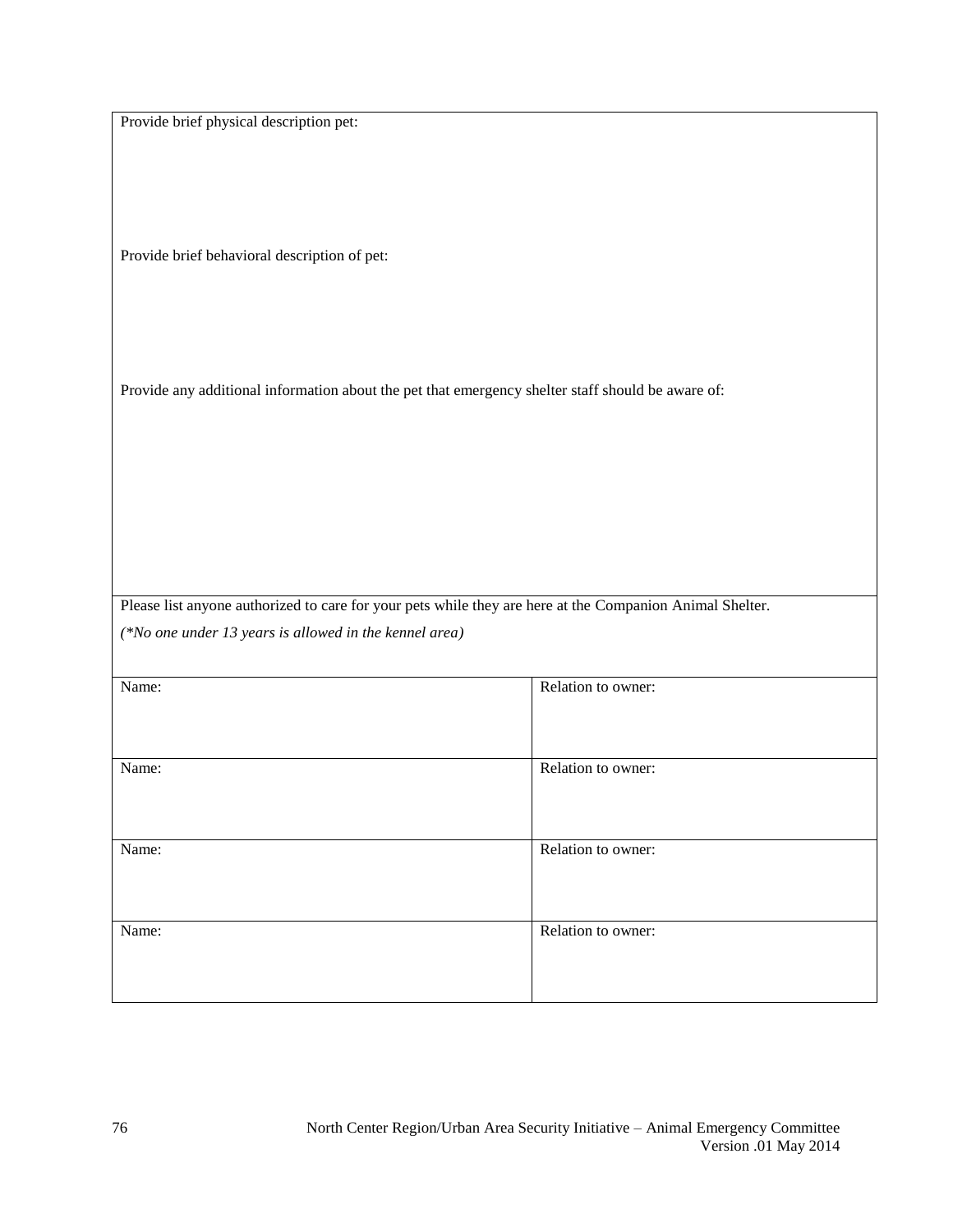#### **Pet Information (completed by CART member)**

|                                | Pet 1 | $\overline{P}$ et 2 | Pet 3 |
|--------------------------------|-------|---------------------|-------|
| Unique ID Number               |       |                     |       |
|                                |       |                     |       |
| Kennel Number                  |       |                     |       |
|                                |       |                     |       |
| Pet Name                       |       |                     |       |
|                                |       |                     |       |
| Age/Sex (M/F)                  |       |                     |       |
|                                |       |                     |       |
| Spayed/Neutered? (Y/N)         |       |                     |       |
|                                |       |                     |       |
| Aggressive? Y / N              |       |                     |       |
|                                |       |                     |       |
| Pet Description (Breed, color, |       |                     |       |
| identifying marks, etc)        |       |                     |       |
|                                |       |                     |       |
|                                |       |                     |       |
| Veterinarian:                  |       | Phone:              |       |
|                                |       |                     |       |
|                                |       |                     |       |
|                                |       |                     |       |

I understand that I am totally responsible for the care of my pets while I am using the facilities. I hereby agree to indemnify/hold harmless all persons, organizations, corporations, or government agencies involved in any or all of the processes of registration, transportation, evacuation, care and sheltering, search and rescue, and reunification of my animal(s). I further agree to indemnify any persons or entities which may have suffered any loss or damage as a result of the processes of registration, transportation, evacuation, care and sheltering, search and rescue, and reunification of my animal(s). I also agree to follow the pet area rules while I am here. I understand that if I fail to habitually feed ,walk, clean, or care for my pet, my pet will be considered abandoned and be removed from the shelter and placed at the Humane Society. I authorize the [insert AHJ Agency/CART/Animal Control name], to provide emergency medical care to my pet. I understand that this is emergency care only and that any other medical care required by my pet is my responsibility. I agree to expressly waive, remise, and release any claim, right, or cause of action whatsoever including but not limited to any claim of negligence for the emergency medical care provided to my pet.

I have read and understand this agreement and certify that I am the owner/agent of the above listed animal(s).

\_\_\_\_\_\_\_\_\_\_\_\_\_\_\_\_\_ \_\_\_\_\_\_\_\_\_\_\_\_\_\_\_\_\_\_\_\_\_\_\_\_\_\_\_\_\_\_\_\_\_\_\_\_\_\_\_\_\_\_\_\_\_\_\_\_\_\_\_\_\_\_\_\_\_\_\_\_\_\_\_\_\_\_\_\_\_

\_\_\_\_\_\_\_\_\_\_\_\_\_\_\_\_\_ \_\_\_\_\_\_\_\_\_\_\_\_\_\_\_\_\_\_\_\_\_\_\_\_\_\_\_\_\_\_\_\_\_\_\_\_\_\_\_\_\_\_\_\_\_\_\_\_\_\_\_\_\_\_\_\_\_\_\_\_\_\_\_\_\_\_\_\_\_\_

Admission Date Owner/Agent for pet(s)

I understand that by signing below that I am discharging my pet from the Companion Animal Shelter. I have received all property left with my pet.

Discharge Date Owner/Agent for pet(s)

North Center Region/Urban Area Security Initiative – Animal Emergency Committee Version .01 May 2014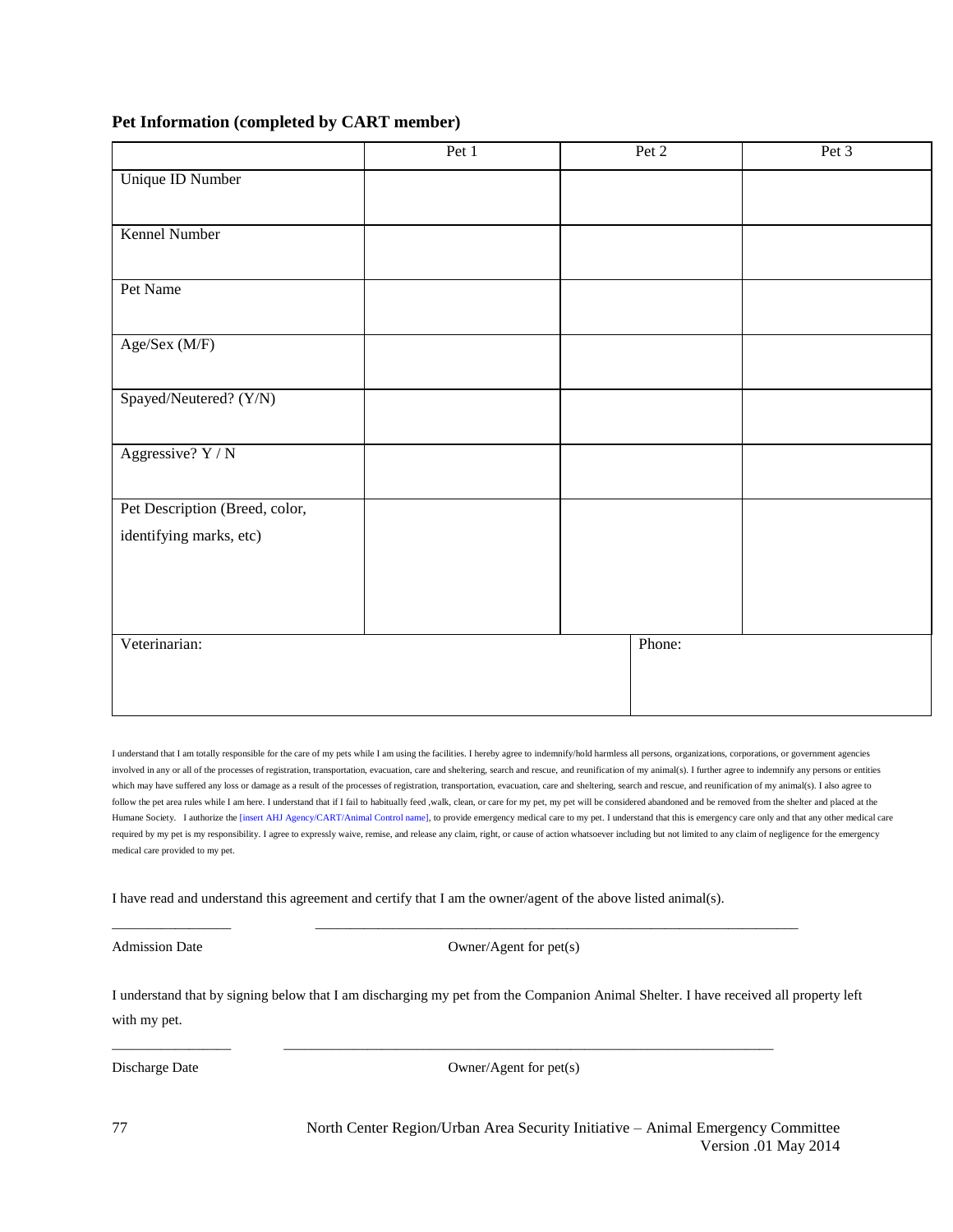# **Appendix K: Kennel Card**

| <b>Name of Pet:</b> | <b>Aggressive: Yes / No</b>        |                     | Date In  |  |
|---------------------|------------------------------------|---------------------|----------|--|
|                     | <b>Spayed/Neutered</b><br>Yes / No |                     | Date Out |  |
|                     | <b>Other Notes:</b>                |                     |          |  |
| <b>Breed/Type</b>   | <b>Color</b>                       | <b>Sex</b>          | Age      |  |
|                     |                                    | MF                  |          |  |
| <b>Owner Name:</b>  |                                    | <b>Owner Phone:</b> |          |  |
|                     |                                    |                     |          |  |

**Authorized Caretaker(s):** 

**Medical Issues:**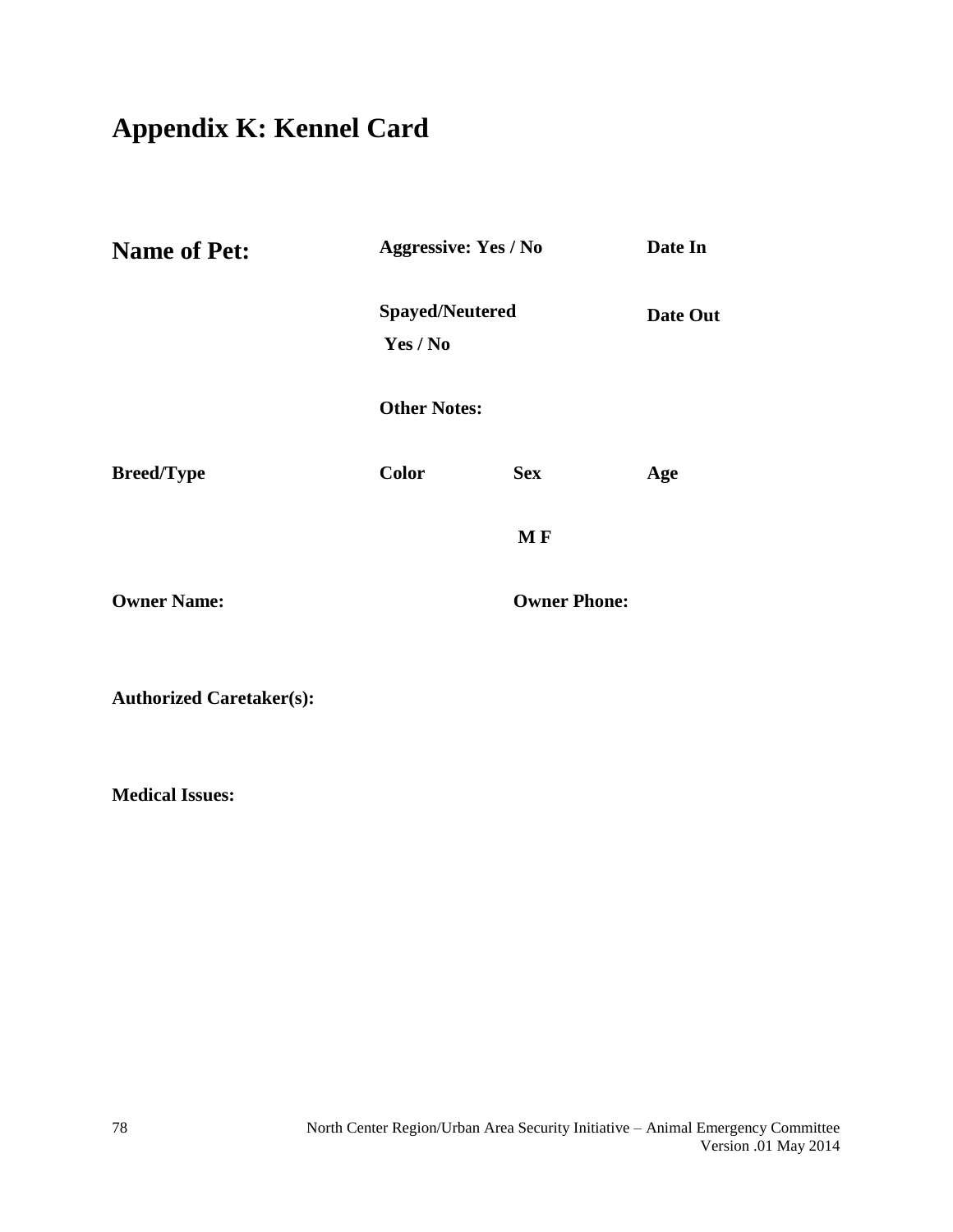## **Appendix L:**

## **Temporary Small Animal Shelter operating rules**

- 1. Owners are responsible for the care, kennel cleaning, feeding, and exercise of their pets. CART personnel provide for pet safety and security, and do not replace the owner's requirement to care for their pets.
- 2. CART members are available to assist people with disabilities if they are unable to care for their pets. Pet owner who need assistance should contact the Companion Animal Shelter Manager.
- 3. Owners must visit their pets at least twice per day once in the morning and once in the afternoon or evening – and agree to exercise their dog at least twice per day.
- 4. Owners must properly clean their pets' kennel/crate, water dish and food dish at least once per day and feed their pets at least twice per day. If sufficient volunteers are available, this service may be provided.
- 5. Owners are responsible for providing their pet's food. If unable to do so, the CART will provide pets with a dry, low residue pet food until the owner can obtain the food.
- 6. All pets (whether cat, dog, or other type animal) will be properly controlled with leash/harness and muzzle (if necessary) whenever it is out of its kennel/crate.
- 7. Owners must properly clean up after their pets. The trash cans are the only approved receptacle for pets' feces. If owners do not have bags, they will be provided by CART.
- 8. The CART will provide free emergency medical care for pets. All other medical care is the responsibility of the owner.
- 9. The owner is responsible for providing any medications to their pets.
- 10. Owners must sign in and out of the shelter.
- 11. Any pet that is unruly, or shows any signs of aggressive or hostile behavior, may be removed from the Companion Animal Shelter. Some animals with hostile behavior may be able stay in the shelter but will be required to be muzzled.
- 12. The CO-TSAS is open from 6 a.m. to 8 p.m. A quiet/no visit time may be instituted between 1 p.m. and 4 p.m. if necessary. These hours of operation are subject to change.
- 13. Owners who fail to follow these rules may have their pets removed from the shelter.

79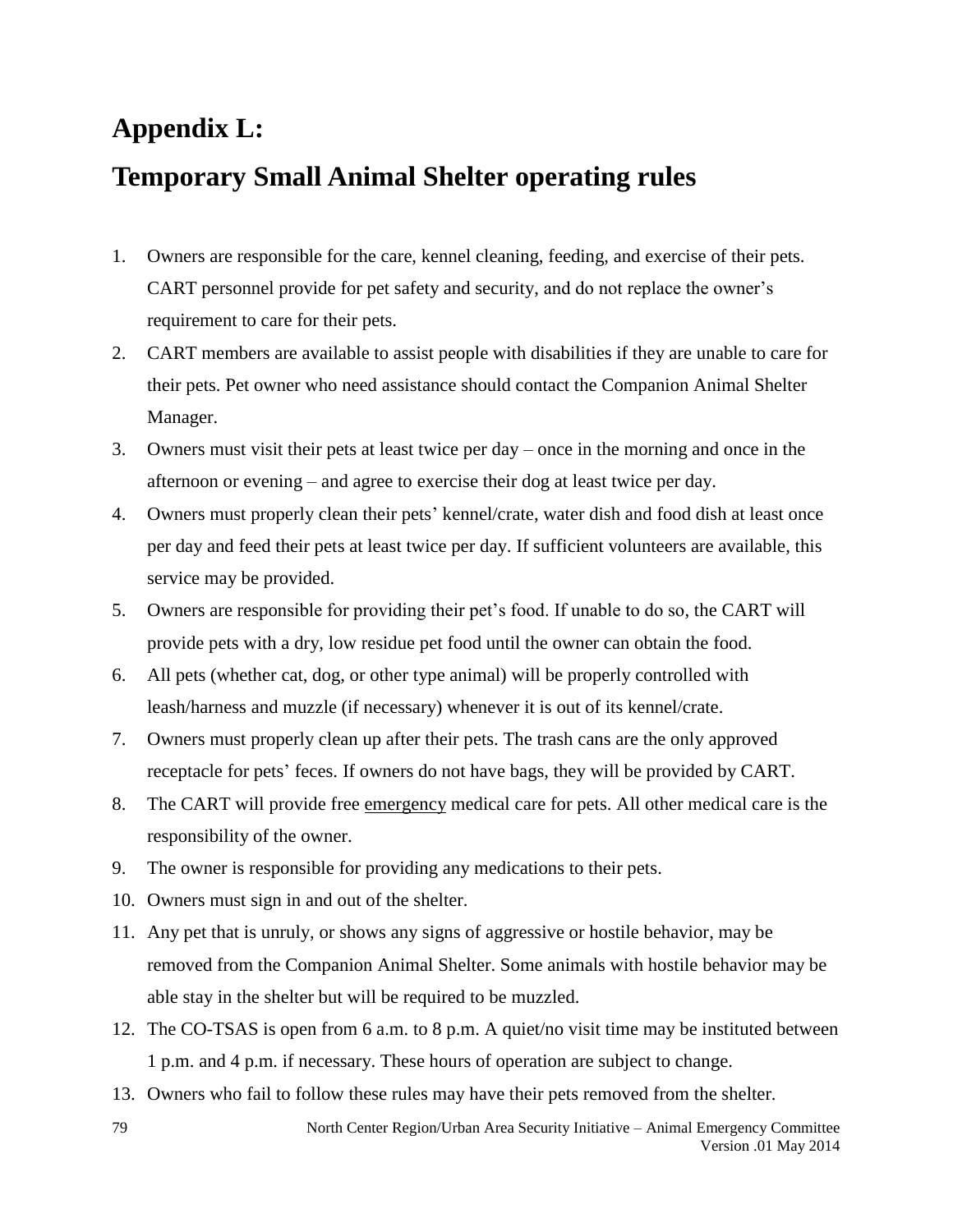## **Appendix M: Shelter Sanitation and Cleaning**

This Appendix provides guidance and information on the cleaning and sanitation requirements for the shelter, including the cleaning and sanitation of kennel and pet water and food dishes.

Millions of microbes are easily produced inside a kennel, water dish and food dish if not properly sanitized each day. These can multiply into big problems if they are not properly and routinely vanquished through careful scrubbing and disinfection. In the ongoing battle against invisible bugs, it's important to clean the kennels, the food bowls, and water dishes to avoid creating breeding grounds for microbes that lead to harmful and sometimes life-threatening feline and canine diseases.

#### **General cleaning guidance**

In the co-located CO-TSAS the owner is required to clean their pet's kennel and dishes daily. When there are sufficient CART volunteers, including approved spontaneous volunteers, the CART may provide this service to owners.

While pets are in the CO-TSAS, all food and water dishes, blankets, and toys will remain with the same pet unless completely sanitized. All toys and blankets/bedding material are provided by the owner and not the CART. The bedding will be changed out and sanitized when stained or dirty. This is an owner responsibility. When a pet is checked out from the shelter all kennels, food, and water dishes must be completely sanitized. Bedding material will be returned to the owner or discarded into an approved trash/garbage receptacle.

Utilize disposable items where feasible to avoid the spread of disease. Using aluminum foil pans for litter boxes, shredded paper for cat and dog bedding materials, and paper bowls for cat food dishes are potential options to avoid cleaning and sanitation of items.

Utilize disposable cleaning material such as paper towels for cleaning small spills or drying kennels and dishes. Using cloth towels for this purpose must be a last resort.

Toys of any kind stay with the same pet and go home with the animal, or are disposed of in a trash can.

All kennels, food, and water dishes will be thoroughly cleaned, sanitized and dried prior to the reloading of the CART Cache into the trailer. Only soap and water will be used to clean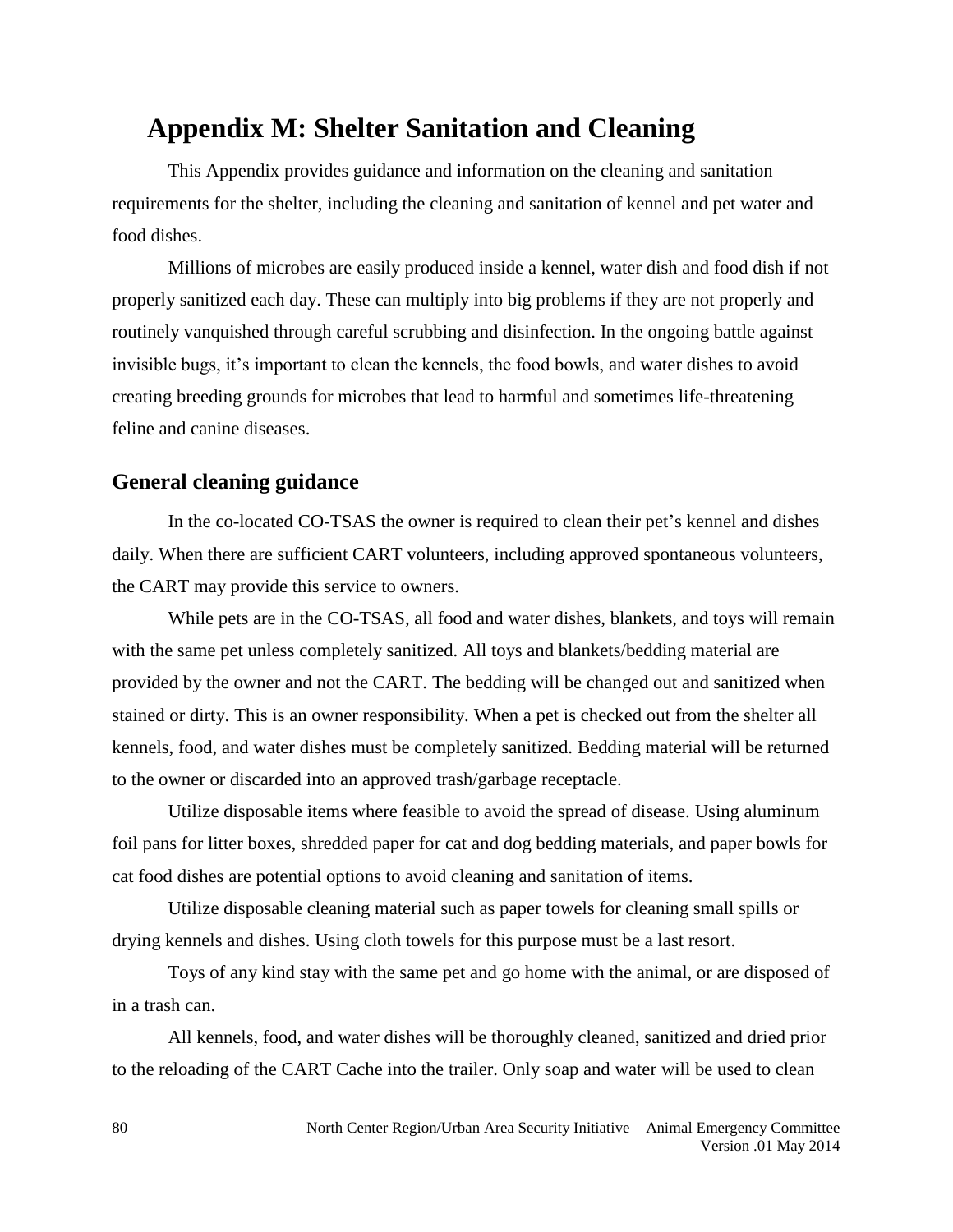food and water dishes. The food and water dishes must be rinsed several times to ensure that no soap residue remains on the dish.

#### **Cleaning procedures**

#### **Shelter**

Each day all trash must be removed.

Any urine or feces that are "left" on the shelter floor will be immediately picked up with the area sanitized with a designated disinfectant.

Each day the CO-TSAS must be cleaned and sanitized with the Wysiwash disinfectant/power sprayer –weather permitting. If this system is not available, then a 1:32 Clorox mixture (1:42 mixture if using the Ultra Clorox), Roccal, or other CART veterinarian approved disinfectant will be used.

#### **Kennels**

CART personnel will clean up any feces and urine left on a kennel/crate floor as soon as discovered. This is to prevent the pet from walking in the feces and to prevent disease spread. This is a two person task to ensure the pet does not escape while the cleaning is being completed. All feces will be placed in a trash can. If the pet is aggressive, CART members will not attempt to clean the kennel/crate without veterinarian assistance.

All kennels will be cleaned, sanitized and dried any time there are pet bodily fluids (salvia, blood, urine, feces, etc). The method of cleaning is to utilize paper towels to remove as much of the fluids as possible. Roccal is then sprayed over the entire kennel floor and sides and then dried with clean paper towel. Once a pet is checked out the CART will conduct a complete wash of the kennel using Roccal or other Vet approved cleaning solution. It is critical that the entire kennel be cleaned thoroughly especially the wire cage panels. The Wysiwash system can also be used as a final rinse for the kennels. The kennel will then be thoroughly rinsed and dried by the owner prior to another pet being placed in it.

Kennels will only be cleaned with a disinfectant that has been approved by the Veterinary Medical Lead. Do not combine cleaning solutions with any other products.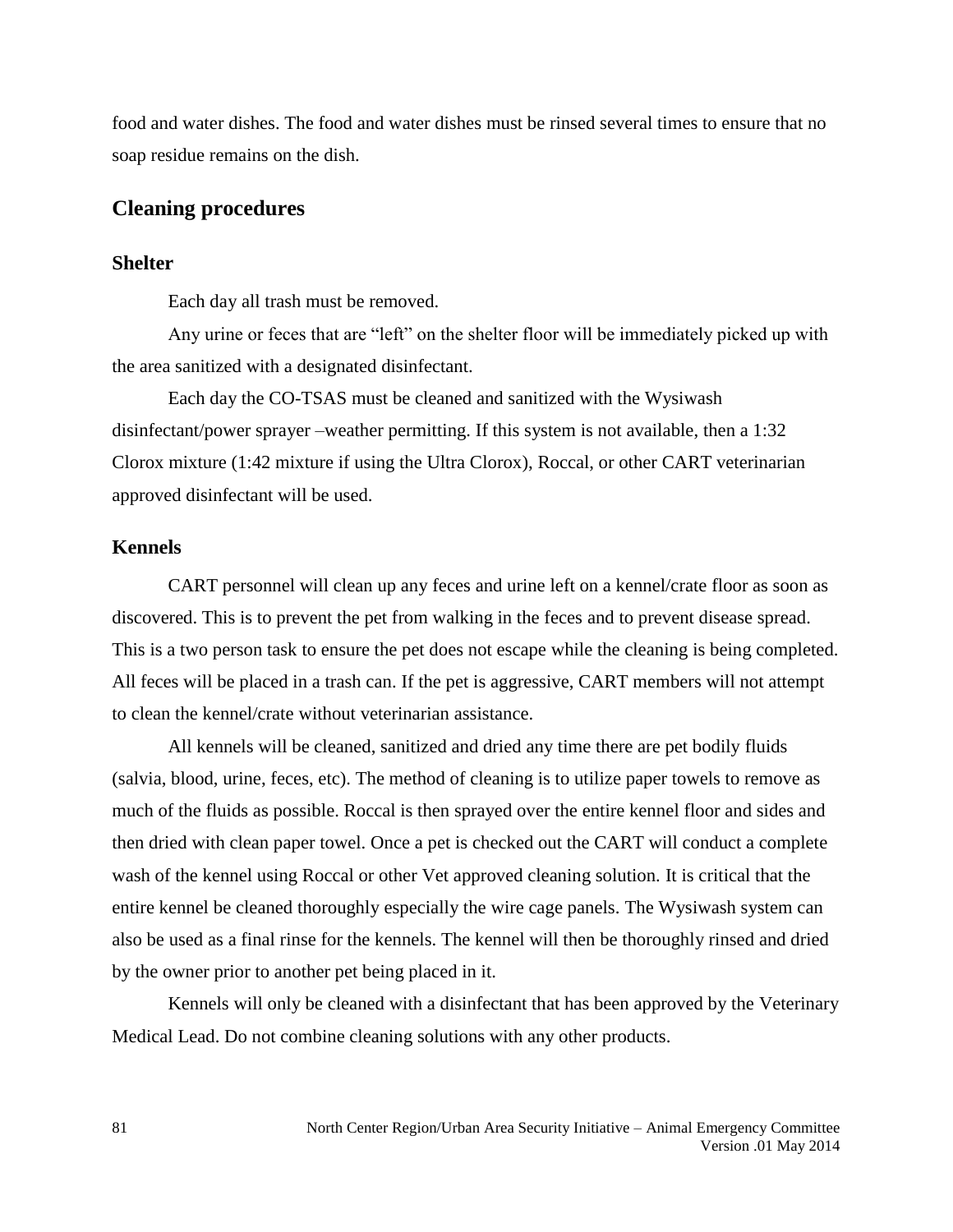All feces must be removed and placed in a trash can before soaking and disinfecting the kennel. Kennels must be vigorously scrubbed prior to disinfection; scrubbing before soaking helps the brush soaking buckets to remain cleaner and free of contamination for a longer period.

All kennels will be thoroughly rinsed. Rinsing is as important to animal health and safety as the cleaning and scrubbing itself. Rinse thoroughly with hot water if it is available.

Kennels must be dried with paper towels before placing the pet into the kennel. On warm to hot days, the kennel may be dried in the sun.

At the end of the cleaning cycle each day, all scrub brushes will be soaked in a vat of disinfectant or bleach to ready them for the next day's cleaning.

When a pet is checked out, the CART Sanitation Section will thoroughly clean, sanitize and dry the vacated kennel before another pet is placed into it.

#### **Water and food dishes**

Each day all water dishes will be soaked and scrubbed with soap and water and then rinsed prior to the next use. Buckets are available for this purpose.

After each feeding, food dishes will be washed, scrubbed with soap and water and dried prior to the next use. The washing must include removing all food and dried food bits from the dish. Buckets are available for this purpose.

#### **Litter boxes**

All litter boxes will have feces cleaned out daily. Litter boxes will be exchanged for a new one every 4-5 days. Re-usable litter boxes will be cleaned and sanitized and returned to the same pet. Disposable litter pans will be replaced with a clean one and the used one discarded into an approved trash/garbage receptacle.

Re-useable litter pans will be emptied, rinsed, and scrubbed of all materials before disinfecting. This is to keep the disinfecting drum as clean as possible for as long as possible. The litter pans will then be placed in the disinfecting solution for 10 minutes. A large metal drum is available for the disinfecting of litter pans. Litter plans will then be thoroughly rinsed and dried before adding kitty litter and replacing them into the kennels.

Non-reusable litter boxes will be disposed of in a trash can when they are no longer useable for the same pet (e.g. become ripped or soiled) or after 5 days of use.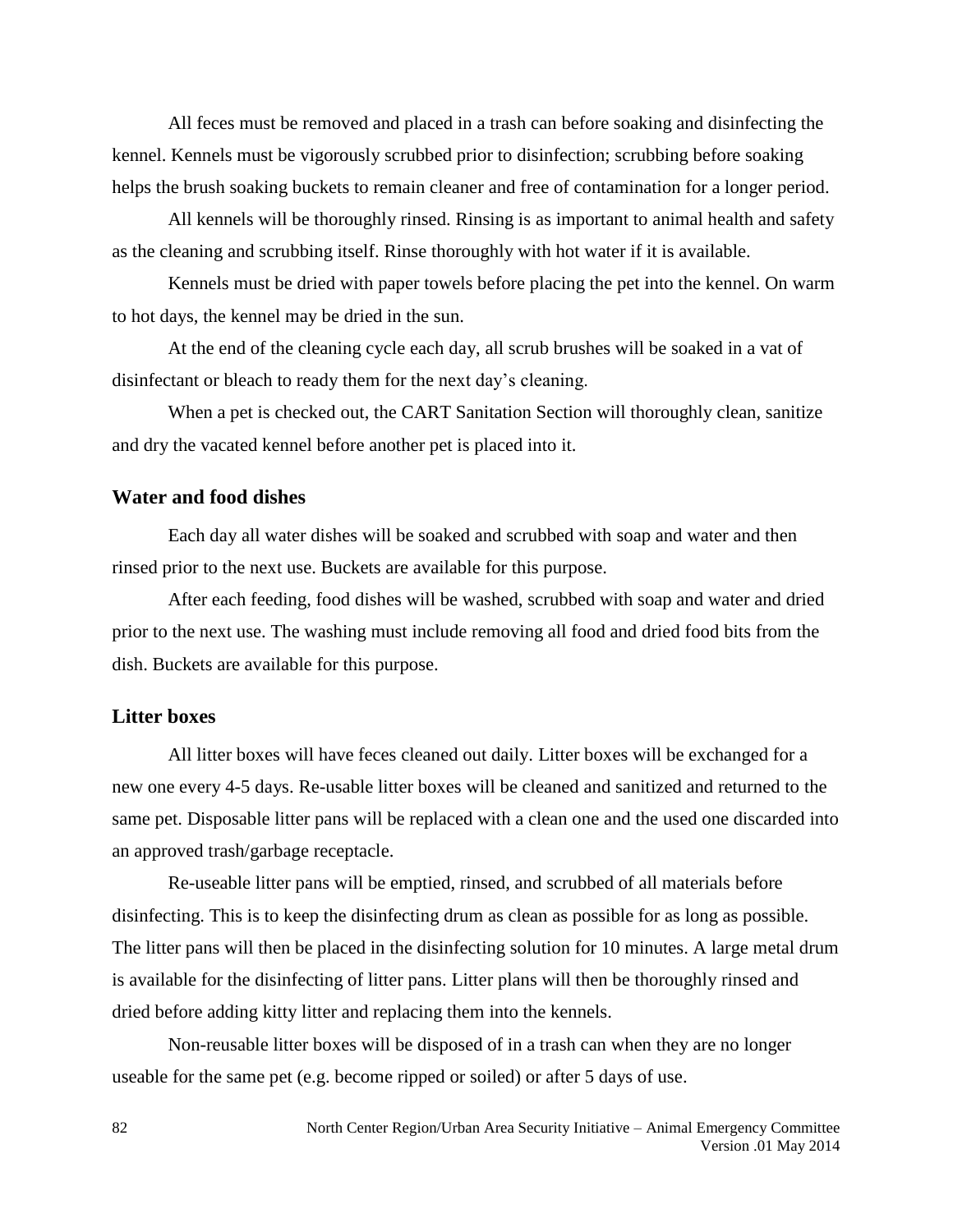Re-useable litter boxes will be cleaned, sanitized and dried prior to reloading into the cache trailer.

The shelter area will be cleaned a minimum of once per day. The best time for cleaning may be when most pets are out for exercise, or when the outside temperatures are best suited for cleaning. This may include washing/spraying the shelter floors, but can be limited to sweeping if the weather does not permit washing.

This daily cleaning includes monitoring and spraying (if required) to eliminate pest infestation. All sprays/chemicals must be approved by the Veterinary Medical Lead.

CART members must also ensure the dog walk areas are clean of any feces several times each day. Trash cans are the designated disposal location for all feces and materials (such as paper towels) that have been used to clean up urine and feces. Trash cans must be emptied daily, or more often if the TASM deems this necessary.

#### **Waste disposal**

*Animal feces in the shelter area must be cleaned up immediately.* Owners are responsible for cleaning up after their animals.

All animal feces in open areas must be cleaned up immediately by the owners. The CART will provide waste bags to owners who do not have them. A CART member will walk through the dog walk area hourly, and clean up any feces not picked up by the owners.

Feces inside of kennels will be picked up with a paper towel and placed into a dog waste bag before washing the kennel. All feces bags will be placed into designated trash cans. Feces will not be washed into the storm water drainage system.

During hourly checks, if a kenneled animal is walking on feces the Animal Care Team member will wipe up the feces with paper towels. This will only be done by an Animal Care Team member if the animal is not aggressive and the Animal Care Team member feels comfortable doing so. Two CART members are required for this, as one member must hold the pet while the other removes the feces. It is important to remove any feces from the pet's feet before returning the pet to the kennel (if safe to do so).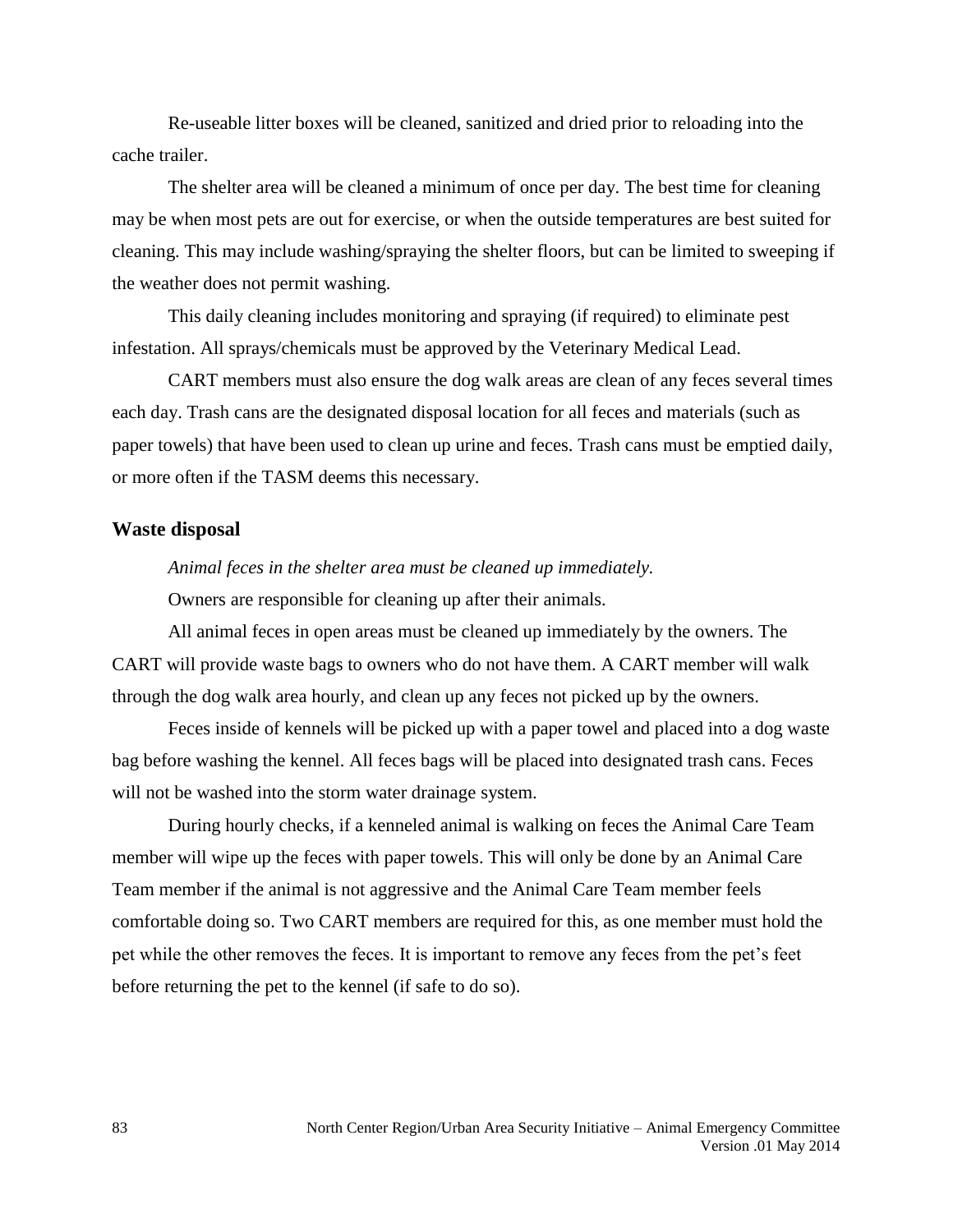#### **Cleaning kennels or containers**

Owners are responsible for cleaning their pets' kennels, cages, or other containers. If sufficient approved volunteers are available, CART members may assist the owner if they, and the owner, are comfortable with the CART member's assistance. CART members will assist pet owners who have disabilities that limit their ability to clean kennels.

Kennels, cages, or other containers must be cleaned with a Veterinarian-approved cleaner if any bodily fluid or feces are on the kennel floor or walls. A dog holding area will be established in the cleaning area to allow owners to secure pets while they clean the kennels. A temporary kennel may be used to hold cats or dogs while the primary kennel is cleaned. Once the animal is put back into its assigned kennel, the temporary kennel must be cleaned and dried before another animal is placed into it.

Bird cages must allow for cleaning without removing the bird.

Litter boxes must be cleaned daily by the owner. Take care to ensure the cat does not escape while the kennel door is open for cleaning. It is recommended that the owner place the cat into a temporary kennel while the litter pan/kennel is cleaned. Once the cat is put back into its assigned kennel, the temporary kennel must be cleaned and dried before another animal is placed into it.

When an animal is checked out of the shelter, the CART will completely clean, disinfect, and dry the kennel before another animal is housed in it.

#### **Cleaning water and food bowls**

The owner must clean the pet's water and food bowls once per day, usually when the kennel is cleaned. A bowl cleaning area will be established in the kennel cleaning area.

Clean bowls using only soap and water; use warm water if available. Wash bowls once with soapy water, then rinse twice to ensure that all soap has been removed.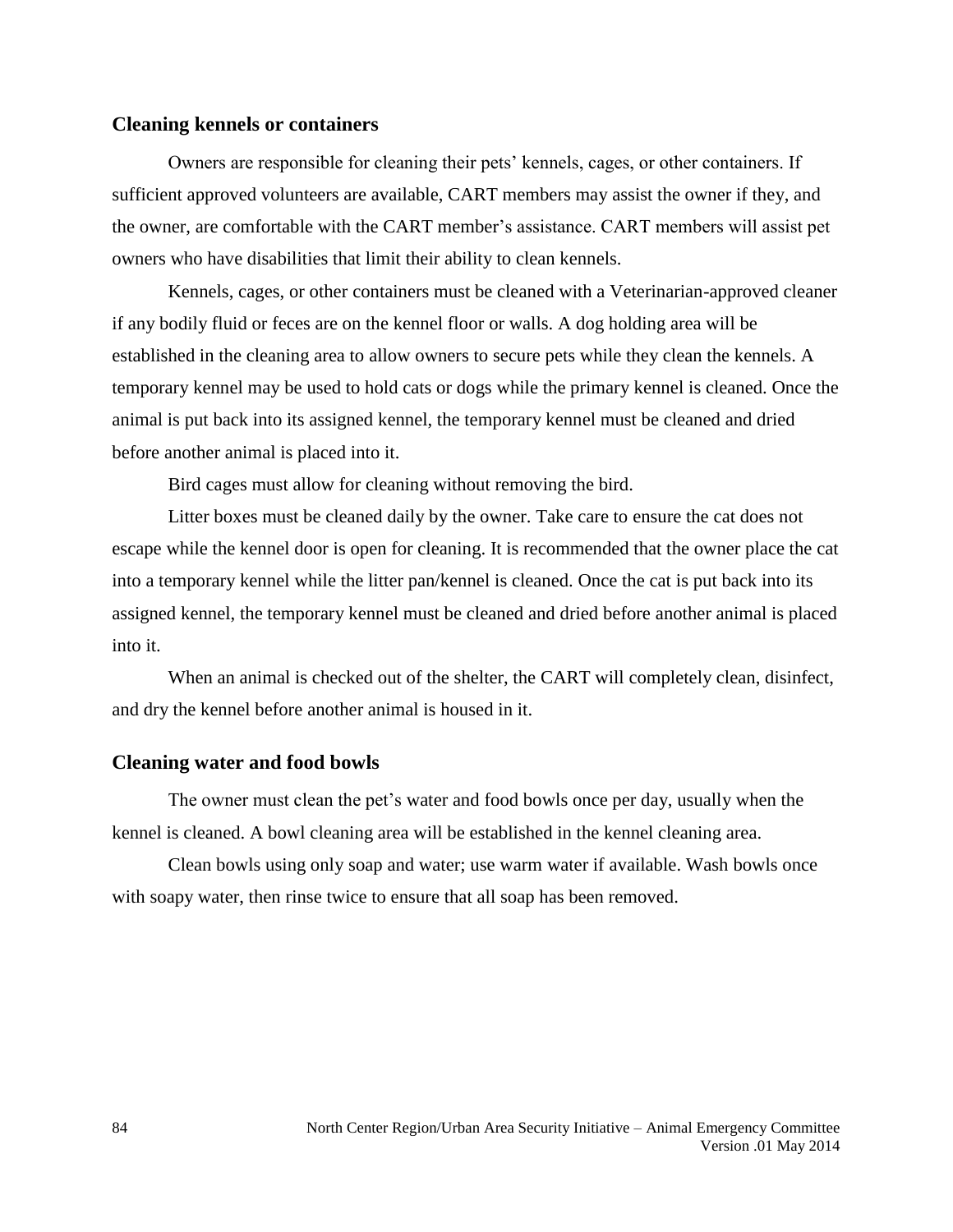# **Appendix L: Daily Care Checklist**

These tasks are to be conducted by the Animal Care Lead or designated person.

#### **DATE:**

|                                                   |                  |                                           | <b>Initials of</b>          |
|---------------------------------------------------|------------------|-------------------------------------------|-----------------------------|
|                                                   |                  |                                           | <b>Person</b><br>conducting |
| <b>Item</b>                                       | <b>Time</b>      | <b>Notes</b>                              | check                       |
| Lights on, shades up, windows open (weather       |                  |                                           |                             |
| permitting)                                       | 6 am             |                                           |                             |
| Morning Health and Welfare Check                  | 6 am             | Note 2                                    |                             |
| Kennel/bowl sanitation area set up                | 6 am             |                                           |                             |
| Health and Welfare Check                          | 8 am             | Note 2                                    |                             |
| Exercise/visit check: Water, feed, clean kennels, | NLT 12 pm        | If owner has not fed, exercised dog, or   |                             |
| walk dogs and medicate animals                    |                  | visited pet, notify the TASM              |                             |
| Health and Welfare Check                          | 10 <sub>am</sub> | Note 2                                    |                             |
| Transfer pets due to inappropriate kennel size,   | $12:00 - 1:00$   |                                           |                             |
| medical issues, inappropriate animal behavior     |                  |                                           |                             |
| towards care takers, etc.                         | pm               |                                           |                             |
| <b>Health and Welfare Check</b>                   | 12 am            | Note 2                                    |                             |
| Dog exercise area cleaned                         | 12 am            |                                           |                             |
| (Optional) Quiet time: Shelter closed to public.  | $1 - 4$ pm       |                                           |                             |
| Water, feed, clean kennels, walk dogs and         | $4-9$ pm         |                                           |                             |
| medicate animals                                  |                  |                                           |                             |
| Health and Welfare Check                          | 4 pm             | Note 2                                    |                             |
| <b>Health and Welfare Check</b>                   | 4 pm             | Note 2                                    |                             |
| <b>Shelter Cleaned</b>                            | 6 pm             | Note 3                                    |                             |
| Dog exercise area cleaned                         | 6 pm             |                                           |                             |
| Feeding, water, exercise check                    | $5 - 7$ pm       | If owner does not feed or has             |                             |
|                                                   |                  | visited/exercised notify the TASM         |                             |
| Kennel and food/water dish cleaning check         | 7 pm             | Notify TASM if owner has not yet          |                             |
|                                                   |                  | cleaned the kennel and dishes for the day |                             |
| All food bowls removed from cages                 | 9 pm             | Cleaned and stacked for morning feeding   |                             |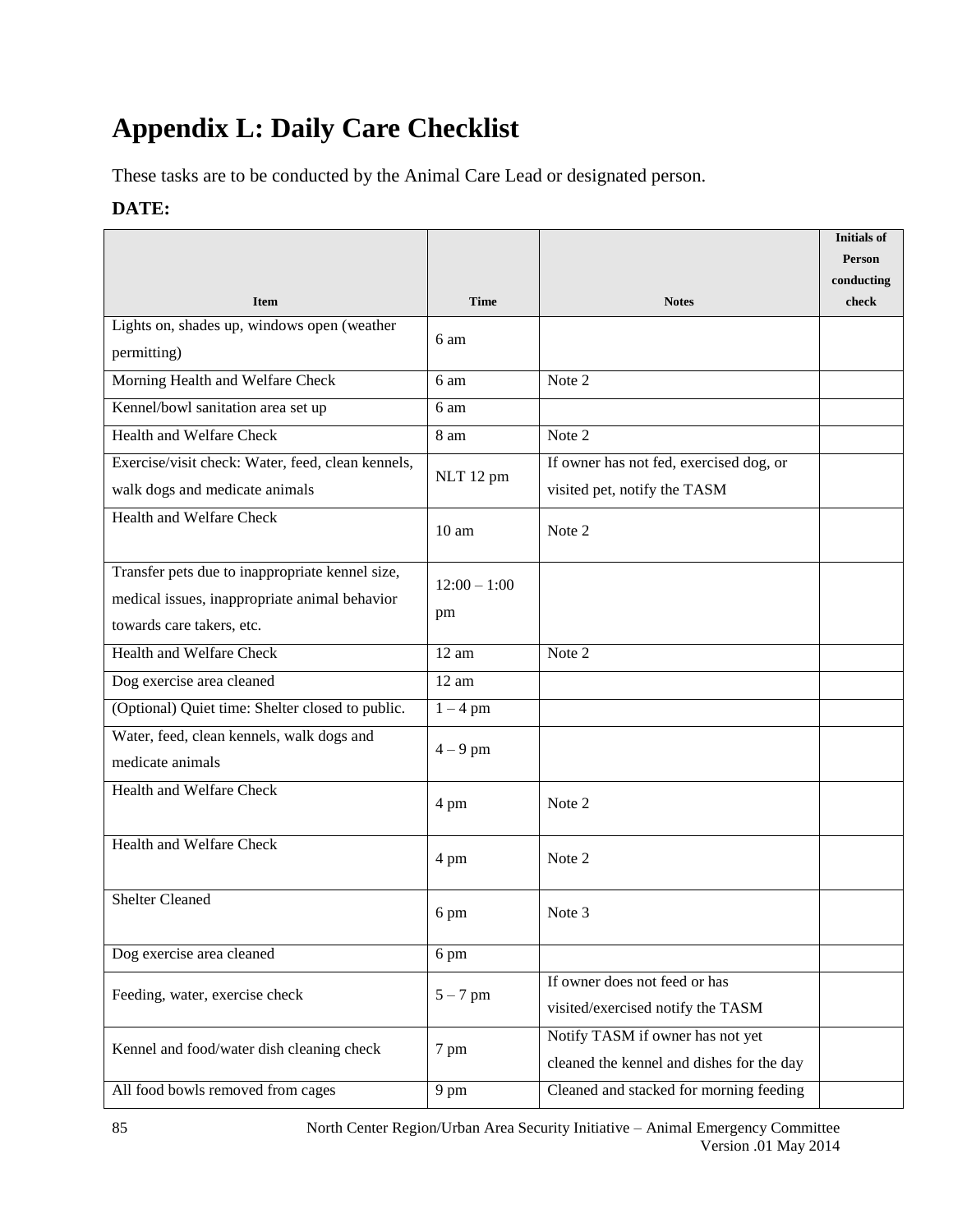| Health and Welfare Check                                                            | 9 pm                          | Note 2 |  |
|-------------------------------------------------------------------------------------|-------------------------------|--------|--|
| Quiet time: Shelter closed to public. Only<br>minimal supervision by CART personnel | $9 \text{ pm} - 6 \text{ am}$ | Note 4 |  |

Note 1: All buckets ,Wysiwash system, etc. for kennel cleaning will be set up and ready (may be done the night prior) Note 2: Health & Welfare check includes checking for sick animals, kennels that require repair, cleaning feces or urine in bottom of crate floor, topping off water dishes

Note 3: Shelter cleaning includes cleaning the floor, removing trash, cleaning and organizing all section areas.

Note 4: After 2100 no owners are allowed into the shelter. CART members will only enter the kennel area if a pet sounds sick, to investigate any sounds that are abnormal, or to move pets that are attempting to fight with each other through the crate wire walls. At this time all kennel and bowl cleaning materials will be dumped, cleaned and dried for next day use.

## **DAILY ANIMAL CARE FORM (kept at the kennel/cage)**

**ID#** Animal Name:

## **Please document** *all* **care given to animal**

| <b>DATE</b> | <b>WALKED</b><br>OR<br><b>VISITED</b><br>(time) | <b>FED</b><br>2 x per day<br>(time) | CAGE<br><b>CLEANED</b><br>(time) | <b>WATER</b><br><b>AND</b><br><b>FOOD</b><br><b>BOWLS</b><br><b>CLEANED</b> | <b>Medications</b><br>provided | <b>Comments</b> |
|-------------|-------------------------------------------------|-------------------------------------|----------------------------------|-----------------------------------------------------------------------------|--------------------------------|-----------------|
|             |                                                 |                                     |                                  | (time)                                                                      |                                |                 |
|             |                                                 |                                     |                                  |                                                                             |                                |                 |
|             |                                                 |                                     |                                  |                                                                             |                                |                 |
|             |                                                 |                                     |                                  |                                                                             |                                |                 |
|             |                                                 |                                     |                                  |                                                                             |                                |                 |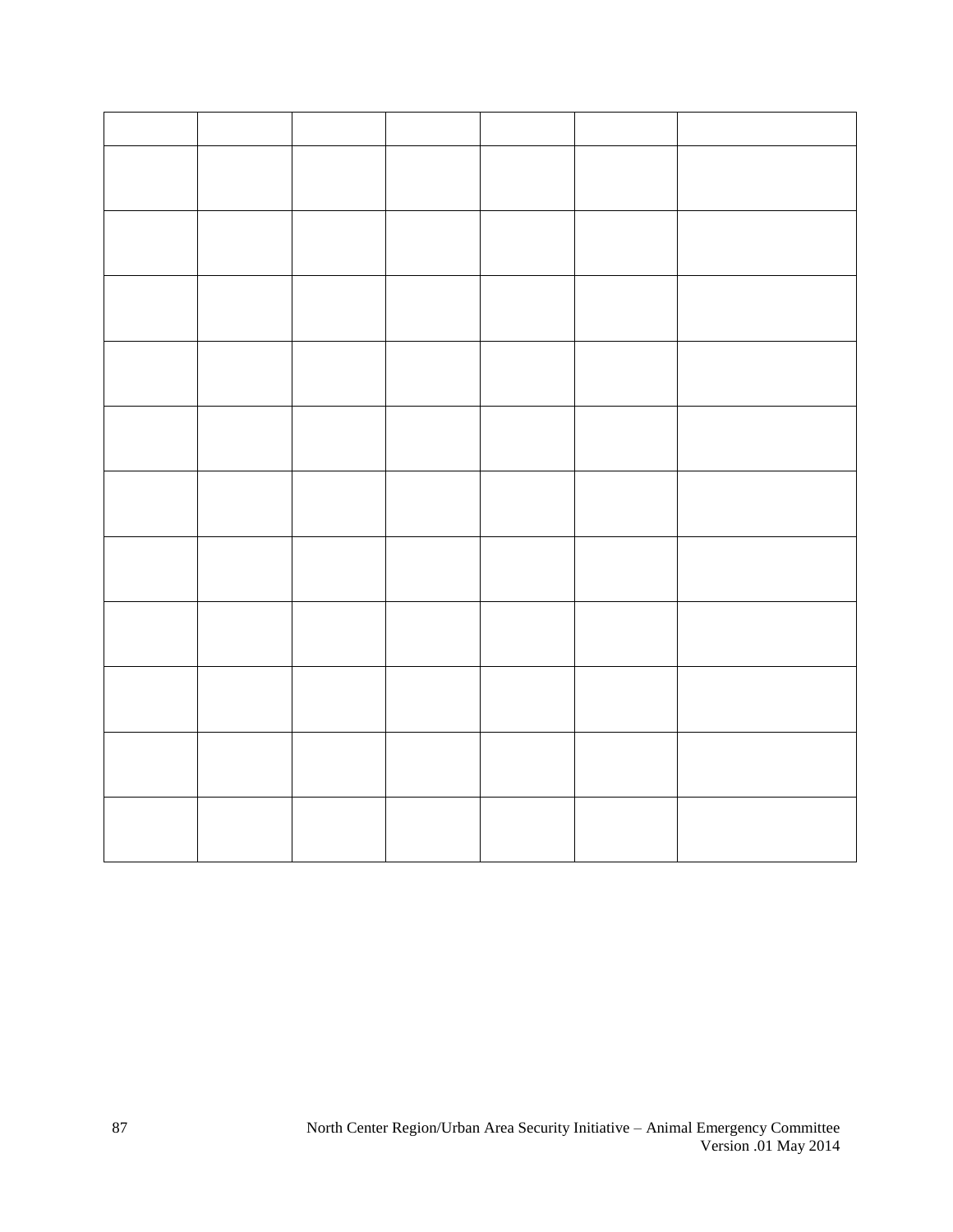## **Appendix M: Zoonotic disease control**

Zoonotic diseases are those diseases of animals that can be transmitted to people. To ensure that these diseases do not enter the shelter, each animal will be examined at the intake area by the Veterinary Medical Lead, veterinarian technician, or the most experienced CART member on site. Particular attention should be paid to hydration status, cuts and abrasions, paw/foot health (e.g., pads and claws, area between toes), ear health (e.g., redness, discharge), oral injuries, vomiting and/or diarrhea, respiratory disease, and evidence of parasite infestation.  $\Box$ 

Intake personnel should inquire about the animal's health and vaccination history, paying particular attention to any current medical needs or chronic health problems. In addition, owners should be questioned about the animal's usual temperament, whether the animal can safely be housed with others of the same species, and whether it might be aggressive toward caretakers.

The owner must also verify that the animal has a current rabies vaccination. An actual document of vaccination is preferred but not required. If no documentation is available a discussion will take place between the CART veterinarian and the owner to make this determination.

Any animal with evidence of diarrhea problems will be placed in medical isolation until release into the general population by the Veterinary Medical Lead. Birds that are not active (appear lethargic) will be isolated as well until released by the vet.

All CART personnel are required to wash their hands with soap and water or alcohol based hand cleaner after handling any animal, coming in contact with animal saliva, urine, feces or blood, after cleaning cages, BEFORE eating any meals or snacks, and before and after using the restroom. This is required to prevent the transfer of diseases from one animal to another and from any animal to humans.

All CART personnel will wear gloves and eye protection when cleaning cages or handling sick animals. Face masks will be worn when handling sick birds.

CART personnel will not eat any food in the CO-TSAS. The human shelter will provide a break area for all personnel assigned to the human shelter where all food will be consumed. If a CART member requires frequent snacks due to a medical problem (e.g. hypoglycemia), that person is allowed to eat snack items but must do so in either the human shelter break area or in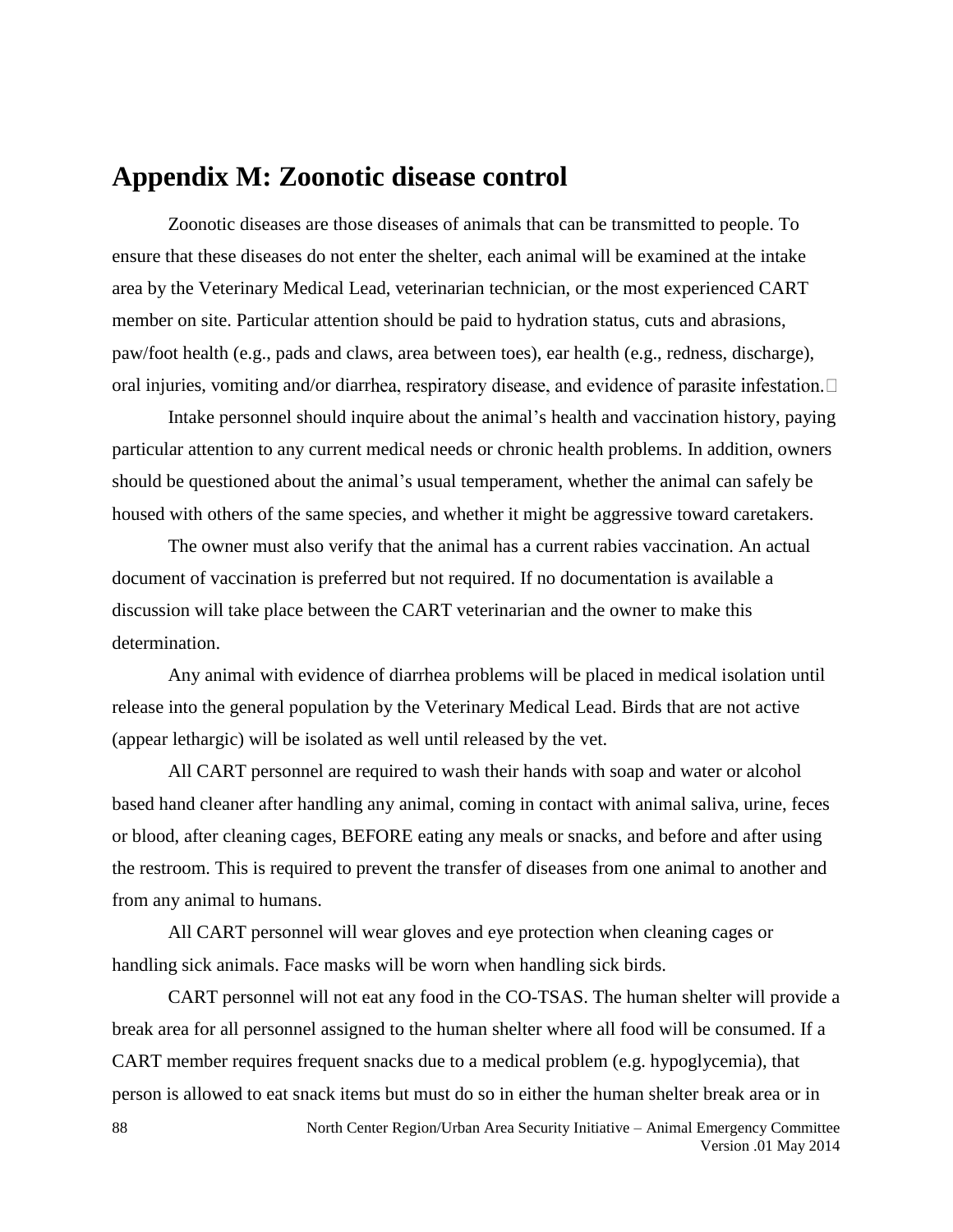an area away from the shelter. The CART member must wash their hands with sanitizer or soap and water prior to eating.

CART members will report any bites and will immediately clean the wound area. Animals that bite anyone, other than the owner, will be quarantined for 10 days with or without the owner's permission. Owners are responsible for the costs of quarantining a pet after the CO-TSAS closes. The CART Veterinarian will work with the owner to transfer the pet to any location that meets all legal requirements.

All feces will be bagged and placed in the red garbage cans for removal daily.

#### **Sanitation**

Animals should be bathed upon entry if they appear to be infested with fleas or other bugs, or appear to be extremely dirty. Dawn<sup>TM</sup> dish soap can remove most dirt or chemicals, but care should be taken during its use on sensitive species. Bathers should wear protective clothing, gloves, goggles, and an N95 mask to avoid mucous membrane contact with droplets and splashes that may contain unknown materials.

Pick up feces daily or more often (some germs aren't infectious right away, but will be if feces are allowed to sit).

Ensure all areas of the shelter are carefully cleaned daily or more often. General-use as well as animal areas can become contaminated. If possible, repair or replace materials that are impossible to effectively clean.

Use a broad-spectrum disinfectant approved by the CART veterinarian and take special precautions when cleaning up after ringworm and other resistant agents.

#### **Recognition of zoonotic disease risks**

Some common, or serious, zoonotic disease risks for shelters are listed below, according to where they're most likely to be found in the assorted substances that ooze, leak, squirt or otherwise exude from our animal friends. A generic beast is depicted because some of the diseases listed are found only in dogs or cats, while others are found in many species.

Immediately isolate animals showing signs of infectious disease, even if a known zoonosis is not identified.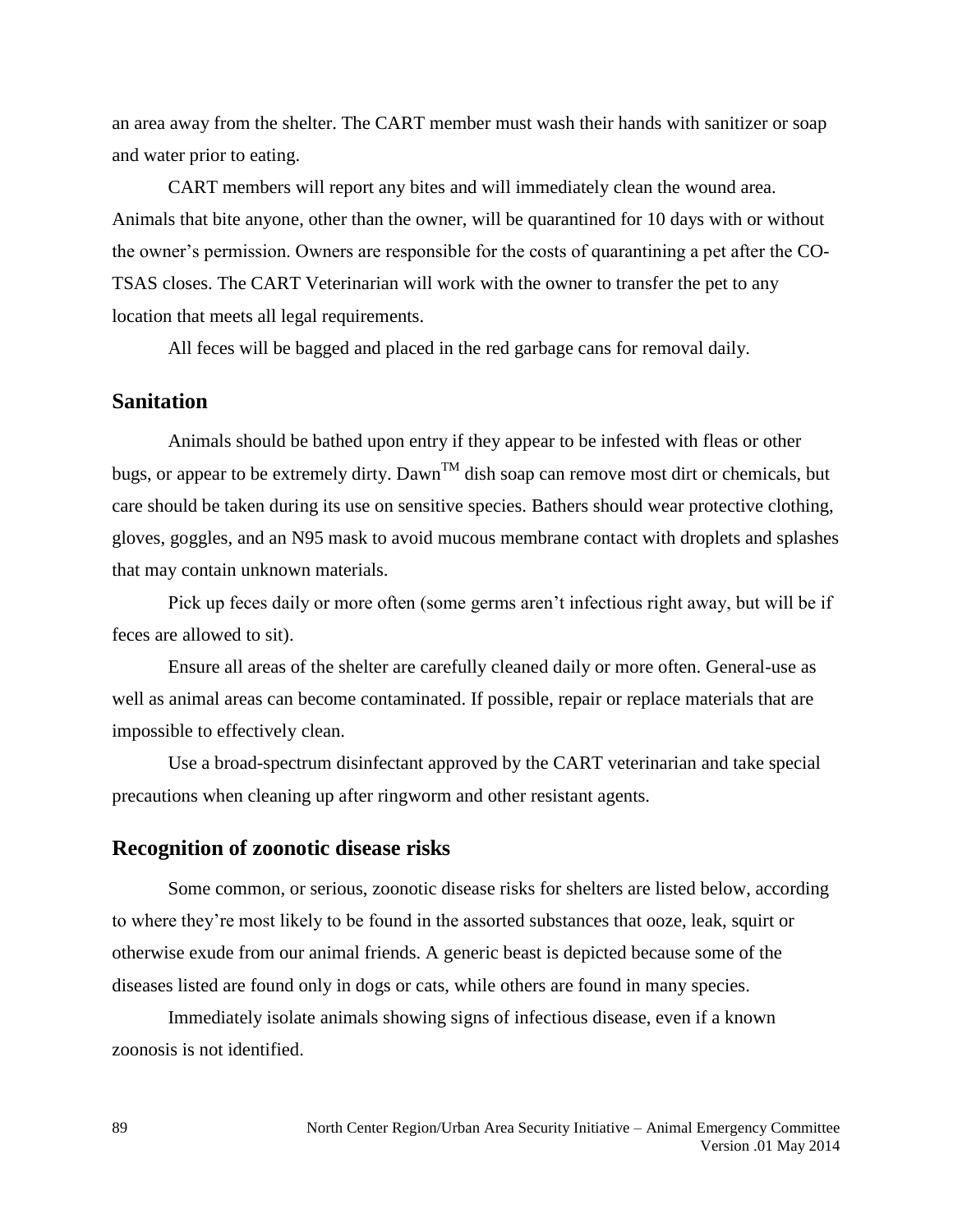| Nasal discharge and saliva     | • Salmonella (in saliva as well as feces!)       |  |  |  |
|--------------------------------|--------------------------------------------------|--|--|--|
|                                | • Bordetella bronchiseptica (transmitted by dogs |  |  |  |
|                                | infected with kennel cough)                      |  |  |  |
| <b>Fleas and ticks</b>         | • Rocky Mountain Spotted Fever (from ticks)      |  |  |  |
|                                | • Lyme disease (from ticks)                      |  |  |  |
|                                | • Cat scratch fever (from fleas)                 |  |  |  |
| Fur and skin                   | • Ringworm                                       |  |  |  |
|                                | • Scabies                                        |  |  |  |
|                                | • Cheyletiella ("Walking dandruff")              |  |  |  |
| <b>Scratches and bites</b>     | • Cat scratch fever                              |  |  |  |
|                                | • Rabies                                         |  |  |  |
|                                | · Pasteurella and Capnocytophagia (infections    |  |  |  |
|                                | caused by dog and cat bites)                     |  |  |  |
| <b>Assorted other exudates</b> | • Leptospirosis (from bacteria in urine)         |  |  |  |
|                                | • Q fever (from bacteria in birthing and         |  |  |  |
|                                | abortion fluids from cats as well as livestock)  |  |  |  |
| <b>Feces</b>                   | • Salmonella, various serovars                   |  |  |  |
|                                | • Campylobacter, various species                 |  |  |  |
|                                | • Giardia                                        |  |  |  |
|                                | • Roundworm                                      |  |  |  |
|                                | $\bullet$ Hookworm                               |  |  |  |
|                                | • Hydatid disease                                |  |  |  |
|                                | • Toxoplasma                                     |  |  |  |

## **Animal Health Management and Prevention and Treatment of Zoonotic and Nosocomial Diseases**

#### **Internal Parasitism**

 Dogs should be treated prophylactically for internal parasites including *Giardia*, roundworms, hookworms, and whipworms, if recommended by the Veterinary Medical Lead.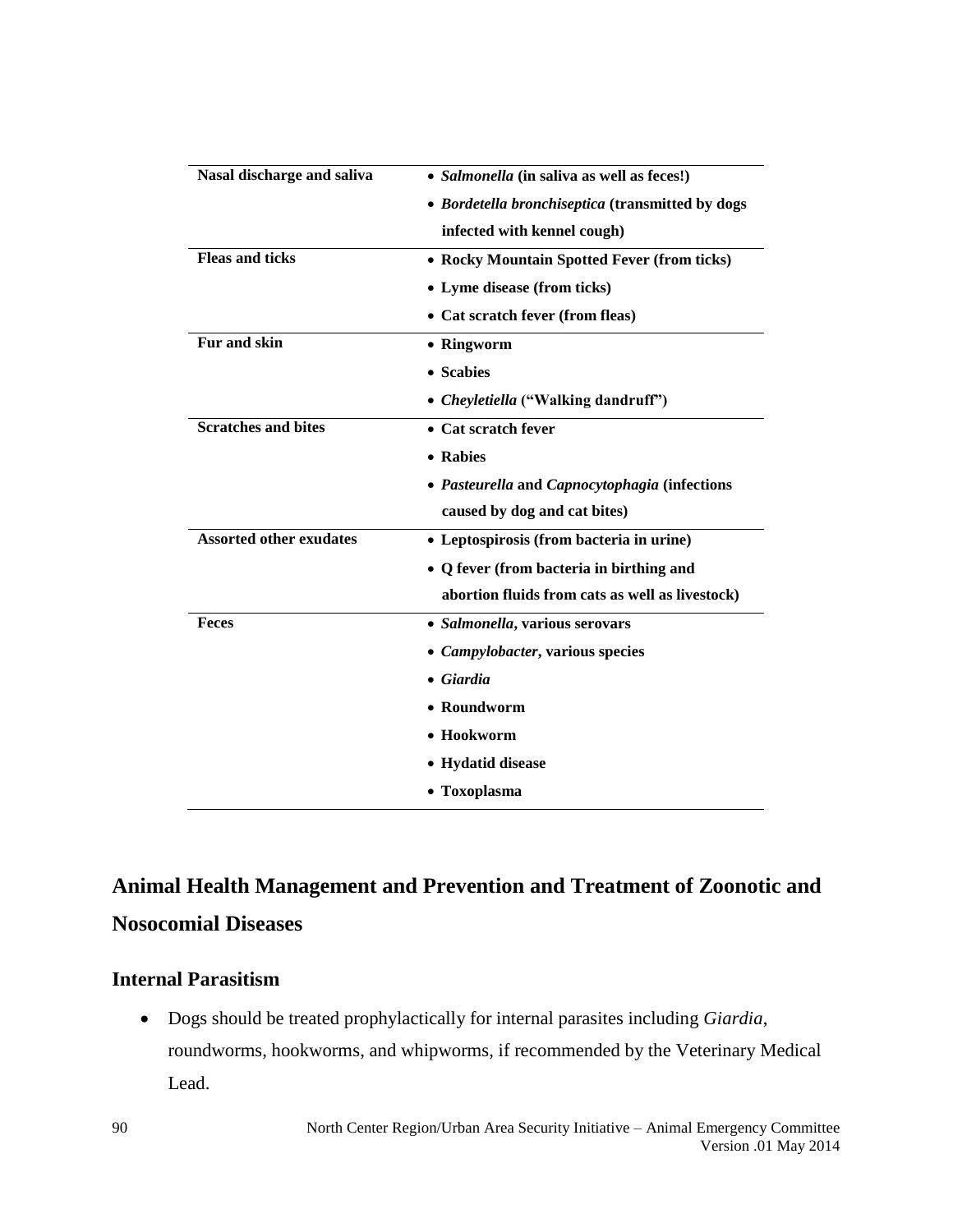Exposure to mosquitoes presents an increased risk of heartworm disease.

#### **External Parasitism**

- Dogs and cats should be examined for flea or tick infestation, and treated appropriately.
- Preventive flea and tick treatments should be considered for all dogs and cats housed in shelters.

#### **Diarrheal Disease**

- Animals presenting with (or developing) diarrhea should be separated from healthy animals (see Nosocomial agents of concern that may be transmitted by feces include parvovirus, *panleukopenia*, *Giardia*, and intestinal parasites.
- Zoonotic agents of concern for small animals include *Campylobacter* and *Salmonella*, which are highly infectious and have been associated with outbreaks in shelters and veterinary clinics.

#### **Ill Birds**

Ill birds are usually lethargic, depressed, and inappetent. Care should be taken when handling ill birds because they may be infected with the zoonotic bacteria *Chalmydophila psittaci*, which causes psittacosis. Face masks should be worn when handling birds that are exhibiting signs of illness.

### **Behavioral Concerns**

- Fear, panic, separation anxiety, noise and storm phobias, and other behavioral disorders are common problems in displaced animals. Animals that have never had these problems may develop them and pre-existing problems are likely to worsen.
- Providing housed animals with fresh food and water on a regular basis and establishing other familiar routines will assist animals in adjusting to their new environment.
- Animals without a prior history of aggression may snap, bite or hiss as a result of fear or uncertainty. Shelter personnel should approach rescued animals calmly, but cautiously. Only experienced personnel should handle animals that exhibit significant behavioral disorders.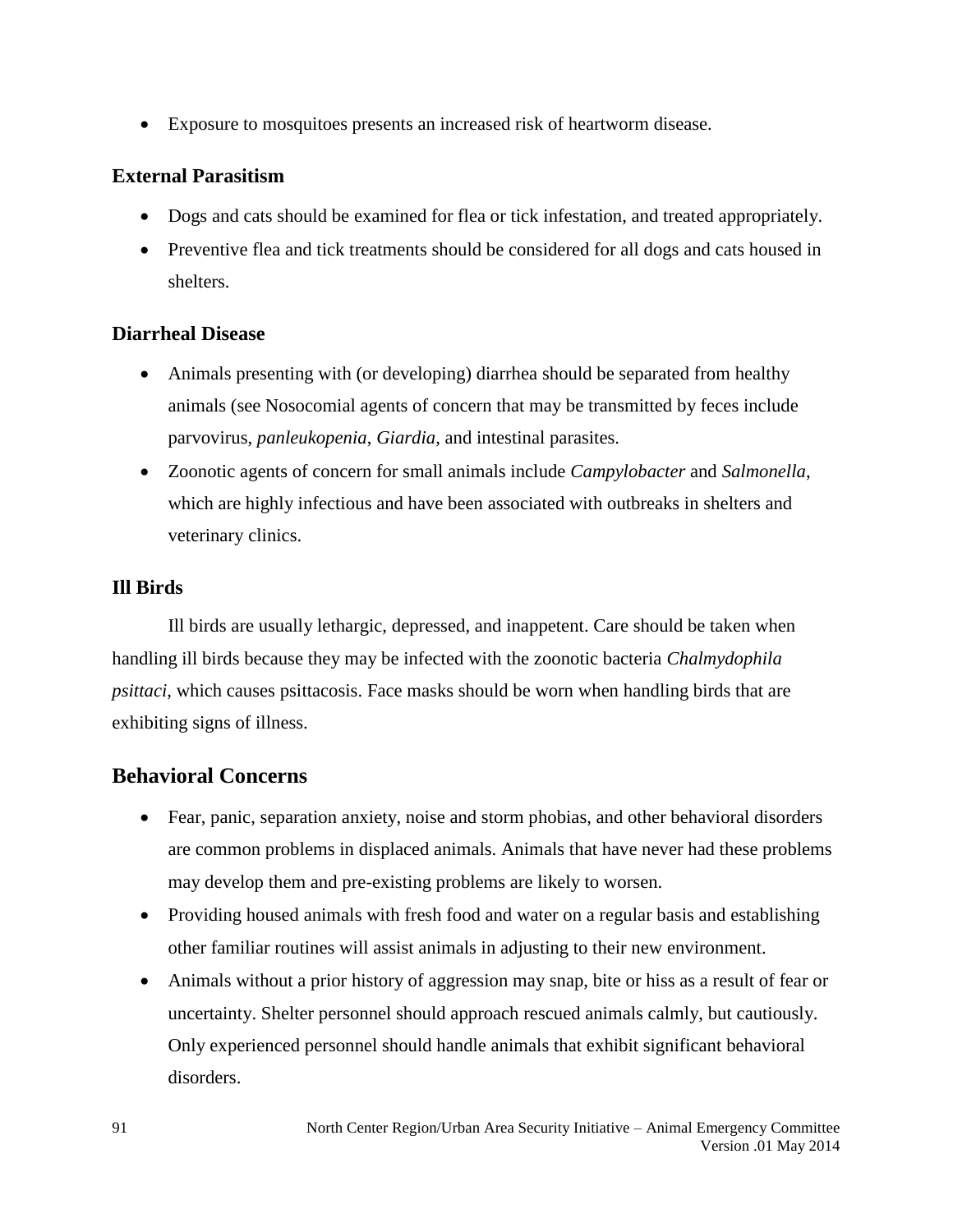Behavioral exercises and behavioral medications may be administered short- or longterm, as required, to help animals recover. Shelters are encouraged to seek assistance from qualified animal and veterinary behaviorists who can assist them in meeting these needs.

### **Personal Protection for CO-TSAS Shelter workers**

- Wash hands with soap and water:
	- □ Before and after handling each animal
	- $\Box$  After coming into contact with animal saliva, urine, feces or blood
	- □ After cleaning cages
	- $\Box$  Before eating meals, taking breaks, smoking or leaving the shelter
	- □ Before and after using the restroom.
- Wear gloves when handling sick or wounded animals.
- Wear gloves when cleaning cages.
- Consider use of goggles or face protection if splashes from contaminated surfaces may occur
- Facemasks should be worn when handling ill birds to minimize the risk of contracting psittacosis.
- Do not allow rescued animals to "kiss" you or lick your face.
- Do not eat in animal care areas.
- Pregnant women and immunocompromised persons should not volunteer for positions involving direct animal contact.

#### **Avoiding Bites and Scratches**

- Use caution when approaching any animal that may be sick, wounded or stressed.
- If bitten or scratched, thoroughly wash wound with soap and water and seek medical care.
- Because the exposure histories of these animals may be unknown, bites from dogs, cats and ferrets may be considered a potential risk for rabies, even if the animal appears healthy and has been vaccinated. Therefore, personnel who are bitten should be evaluated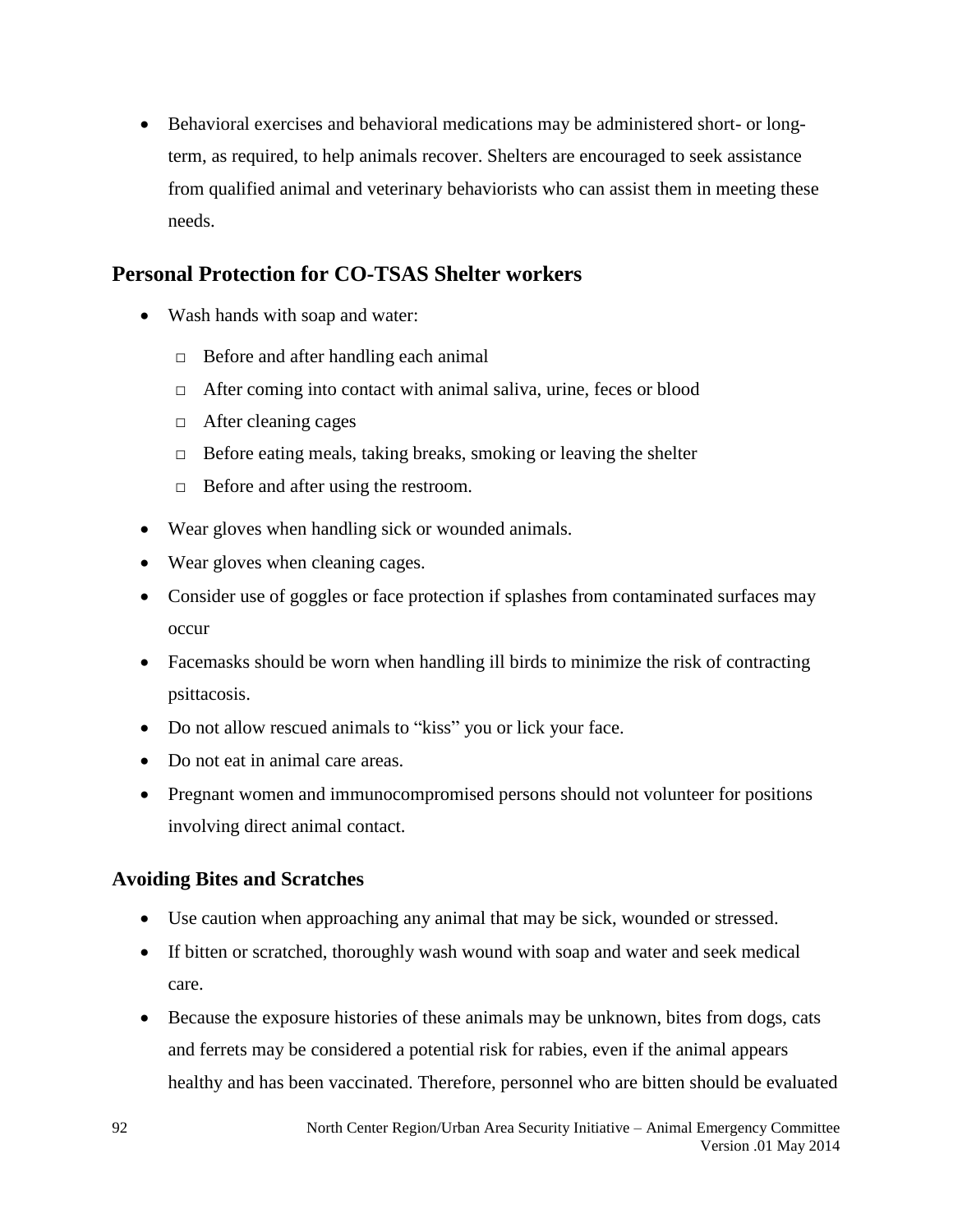for rabies risk. Dogs, cats and ferrets that bite a person should be quarantined for 10 days and observed for signs of rabies. If an animal develops signs of rabies or dies during the 10-day period following the bite, it should be tested for rabies. Persons bitten during pet shelter operations do not require rabies postexposure prophylaxis unless the animal is diagnosed as rabid.

 If a person is bitten by a dog, cat, or ferret that is quarantined, adequate identification records and contact information must be kept for both the animal and the person bitten, so the exposed individual can be contacted in the event the quarantined animal does prove to be rabid. Persons exposed to an animal confirmed with rabies should receive rabies postexposure prophylaxis in accordance with the Advisory Committee on Immunization Practices Guidelines.

### **Facility Management**

#### **Separation of Animals**

- Animals should not be housed or permitted in food or break areas.
- Separate newly arriving animals from animals that have been housed one week or longer.
- Animals of different species should not be housed together (e.g., do not place a ferret and a rabbit in the same cage)
- Do not cage animals from different households together. If animals of the same species come into the shelter together and the owner requests that they be caged together place their kennel/crates side by side as it may reduce an animal's stress if it is housed with a companion. Avoid putting even animals from the same household into the same crate. Animal from the same household should not be crated together if the owner indicates the animals do not get along with one another.
- Routinely monitor animals for signs of illness. Separate sick animals from healthy animals, especially animals with diarrhea or signs of upper respiratory disease. If a separate room or area is not available, animals with diarrhea or signs of respiratory disease should be housed in bottom cages.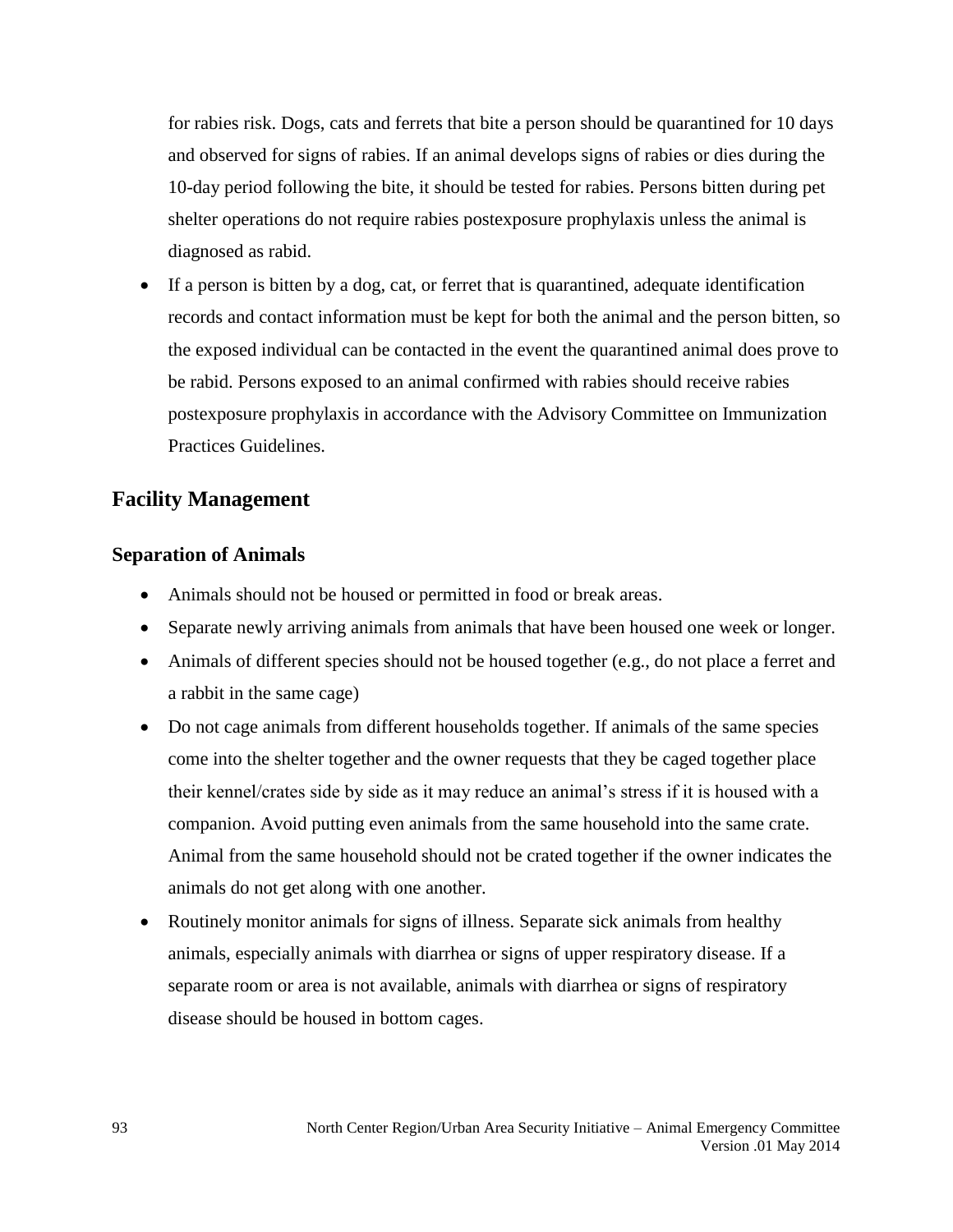• People assigned to care for sick animals will ensure that proper hygiene measures are taken to avoid the transfer of diseases between sick and healthy animals. This includes washing hands and arms with soap and water.

#### **Cleaning and Disposal**

- Thoroughly clean and disinfect cages between animals.
- Remove and dispose of animal waste in a timely manner.
- Double bag and remove dead animals shortly after death. A log of animals that have died or have been humanely euthanized should be kept. This log should include animal identification and/or descriptive information for each animal.
- Identify an area separate from the shelter for carcass storage and disposal.
- Arrange for waste removal from the pet shelter.
- Pet shelters should have adequate lighting, water and wastewater disposal

#### **Additional Recommendations for Exotic Animals**

#### **(including pocket pets, reptiles, amphibians, and birds)**

- House each species of animal in separate areas to reduce stress from strange noises and environments. Do not house birds in the same area as mammals or reptiles because the presence of these animals can cause undue stress and may present a risk of infectious disease to avian species.
- Make sure that diets are appropriate for each species. If the species is unfamiliar to the handler, then consult a veterinarian or handler who is experienced with the housing and husbandry of that species.
- Ill birds must often be force-fed. Birds should only be force-fed by experienced handlers or Veterinarians.
- Minimize handling of exotic pets to reduce stress and risk of injury for animals and handlers (see Appendix A—Safe Handling of Exotic Animals)
- Do not house more than one exotic animal in a cage unless the animals have previously been housed together.
- Exotic pets should not be taken out of their cages except during cage cleaning.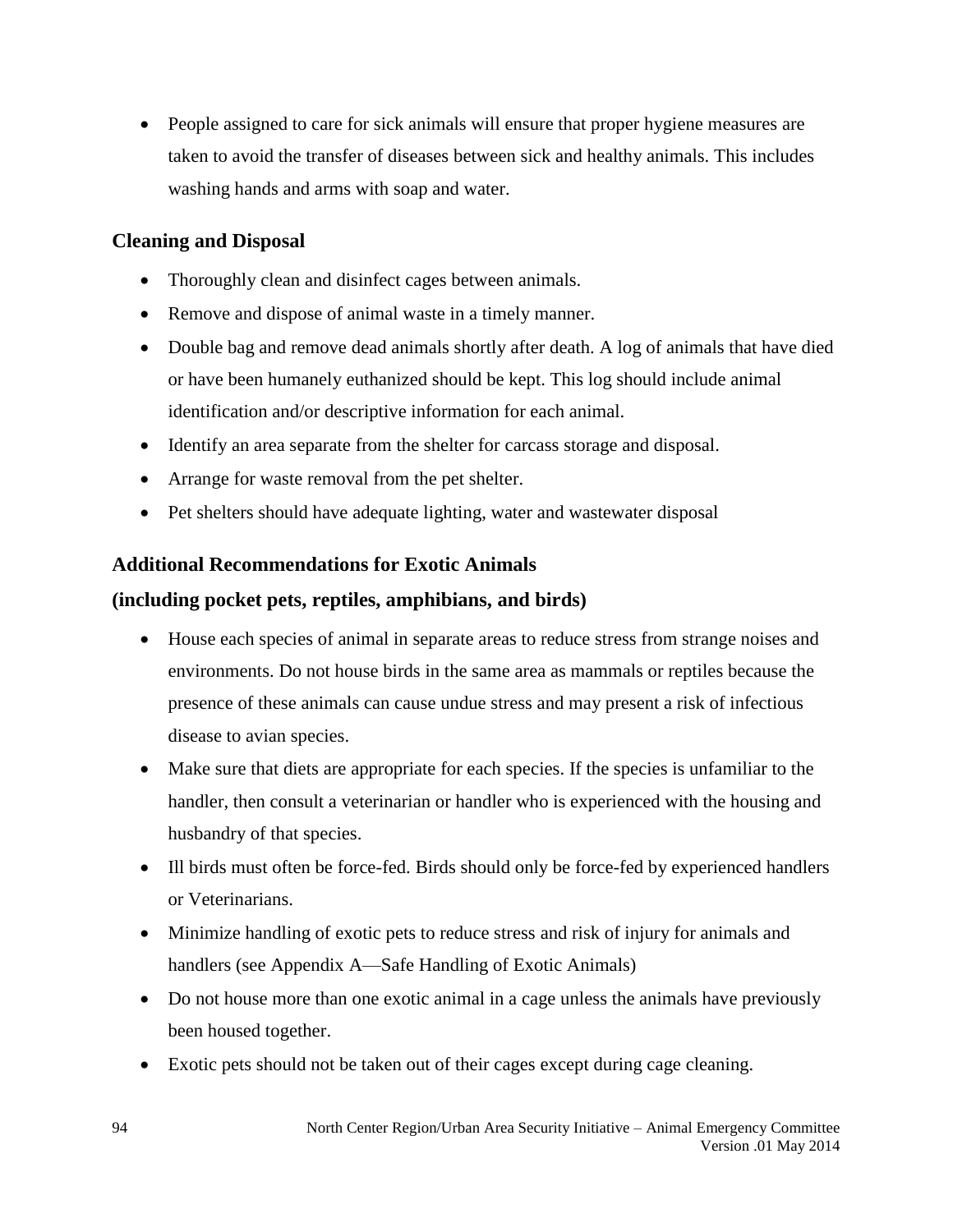- Confine exotic animals to other cages or escape-proof containers when cleaning permanent cages.
- To prevent transmission of *Salmonella* and *Chlamydophila*, designate a separate area for cleaning cages. Do not clean cages in sinks or bathrooms that will be used for food preparation or bathing of infants or other immunocompromised persons. After cleaning chores are completed, thoroughly disinfect the area
- It is extremely important to follow appropriate hand washing techniques after handling and feeding exotic animals or cleaning their cages, bowls, toys, or other cage furniture.
- To avoid transfer of fecal matter, feathers, food, and other materials from one cage to another, bird cages should not be stacked.
- Many exotic pets, especially reptiles and amphibians, have special environmental needs; these needs should be an important consideration during sheltering.
- Exotic pets tend to be escape artists. Ensure that caging is properly constructed and sufficiently secure to prevent destruction and escape.
- Do not release exotic animals into the wild under any circumstances.

The remainder of this page intentionally left blank.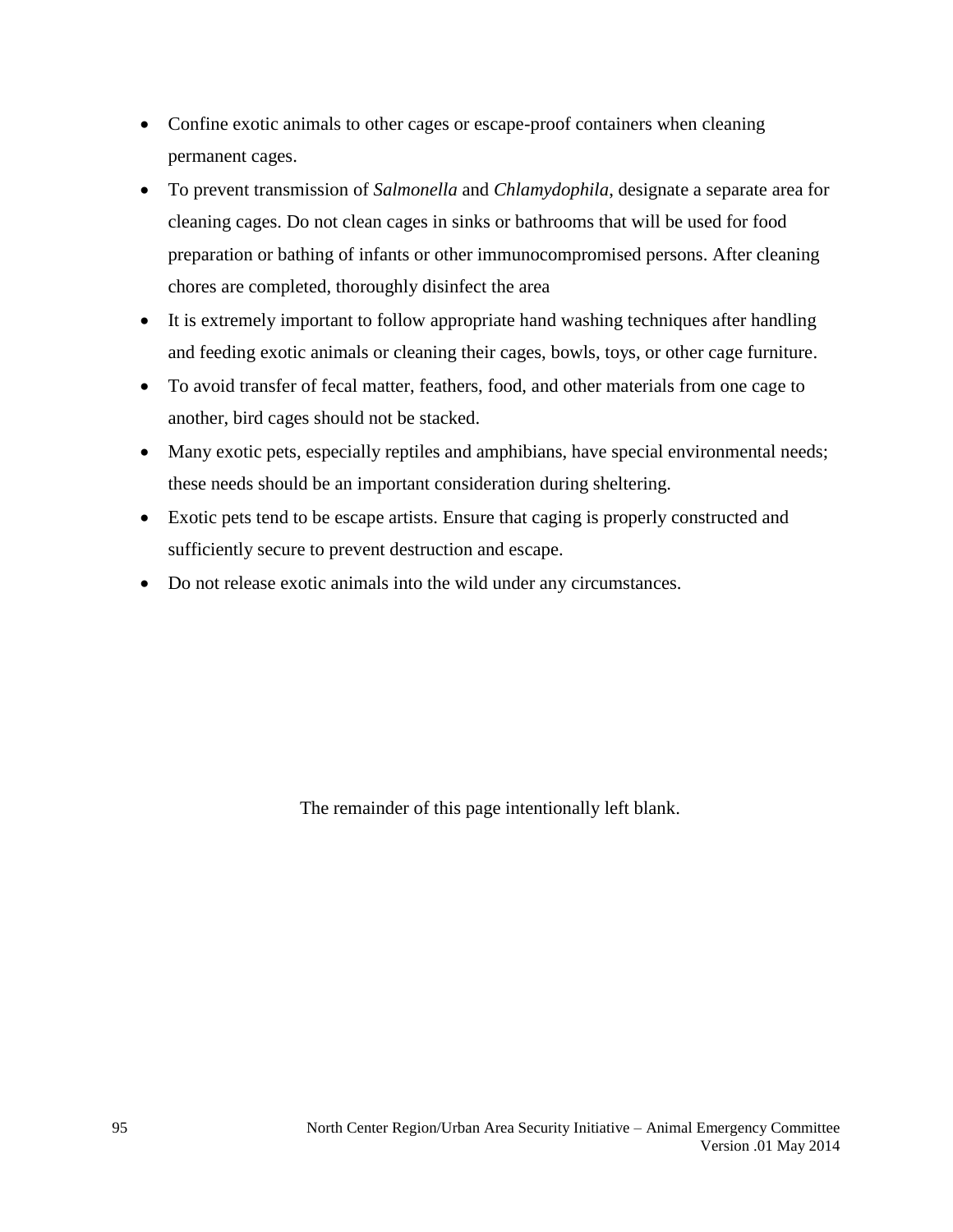## **Supplement A: Safe Handling of Exotic Animals**

Many exotic pets have unique features that need to be considered when handling these animals. Some basic guidelines for handling common exotic species follow.

## **Rabbits**

- Grasp loose skin over the neck and shoulders while directing the head away from your body.
- Support the lower part of the rabbit's body with the other hand.
- Never restrain or lift a rabbit by the ears.
- If the rabbit begins to struggle or kick violently, immediately place on a solid surface and calm the animal. Struggling often results in fractured spinal vertebrae and subsequent euthanasia.

### **Mice**

- Mice are generally caught and handled by their tails.
- Grasp the tail between its midpoint and the mouse's body
- For more control, grasp the loose skin over the mouse's neck and shoulders using the thumb and fingers.
- Do not drop mice into cages. Rather lower them into the cage and release upon contact with bedding.

## **Guinea Pigs**

- Gently place one hand on the shoulders or chest of the guinea pig.
- Use the other hand to support the animals' hindquarters.
- Wrap the guinea pig in a towel or hold the animal against your body to reduce any struggling.
- Do not attempt to restrain guinea pigs solely by grasping the skin. Guinea pigs lack an ample amount of loose skin to do this safely and handling them in this manner may cause hair loss.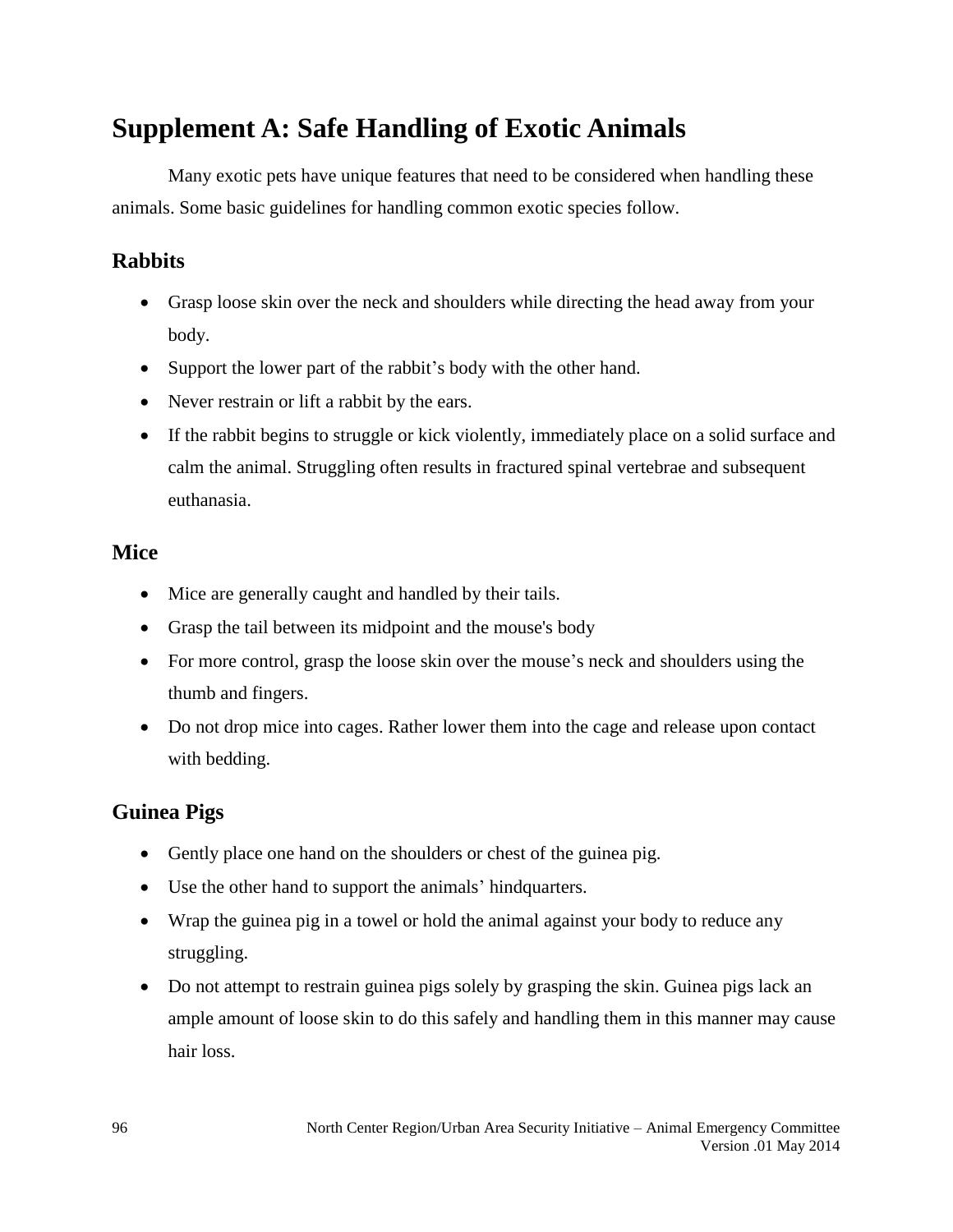### **Birds**

- Pet birds, such as parrots and finches, may be restrained by capturing in a towel. Darkening the room prior to entering the cage will assist the handler in the capture process and calm the bird. Care should be taken with wild birds, such as birds of prey. These species should only be captured and restrained by qualified handlers.
- Quickly grab the bird's neck from behind the animal. Your hand should gently encircle the neck to elongate the neck between the head and shoulders.
- Once the animal is under control, grasp the legs from the front of the animal and stretch the animal as much as possible without causing injury.
- The weight of the towel will keep the wings at the bird's side.
- Ensure that the bird's ribcage is not restricted and do not hold the bird around the body.
- Small birds may be caught without using a towel. First, capture the bird from the rear by encircling the neck. Then grasp the feet with the other hand.

## **Lizards**

- Hold the head firmly by grasping behind the jaw with your thumb and first finger while wrapping the other fingers around the lizard's shoulders to control the front legs.
- Use the other hand to grasp the rear legs and tail just below the base of the pelvis.
- Do not grab the length of the tail. Many lizards have the ability to lose their tails as a natural defense mechanism.

#### **Snakes**

- Hold the head gently by grasping behind the jaw. Allow your hand to move with the snake's head movement to prevent injury.
- Providing good support for the rest of the snake's body will help ensure it feels secure. Multiple handlers may be necessary for large snakes.
- Do not allow the snake to wrap the end of its tail around you or other objects.

### **Turtles and Tortoises**

- Grasp the shell midway between the front and rear legs.
- North Center Region/Urban Area Security Initiative Animal Emergency Committee Version .01 May 2014 97 Prevent bites by not reaching across the front of a turtle or tortoise that is unrestrained.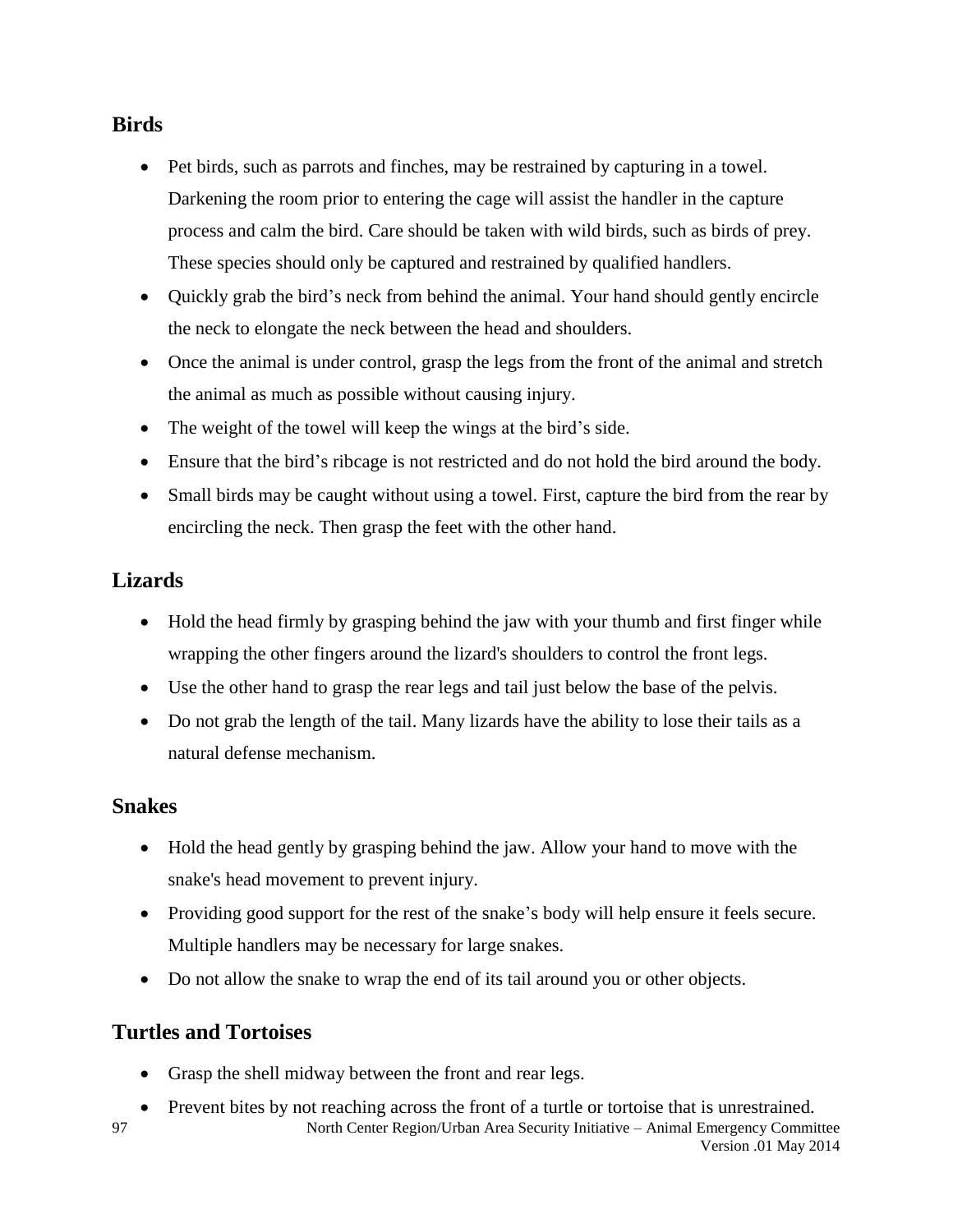Frightened animals will often urinate on handlers as the animals are being picked up.

### **Amphibians**

- Fine mesh nets or small plastic containers may be used for catching and transferring animals.
- If the animal must be handled, protect the animal's skin by using moistened gloves and/or a moistened paper towel or dishcloth.
- Large amphibians such as giant salamanders, large toads, and hellbenders should have their heads restrained to prevent biting. Place their head between your thumb and first finger.

### **Ferrets**

- Grab the loose skin around the back of the neck firmly.
- Hold the ferret up so the hind feet cannot touch the ground.
- Stroke the animal's underside from top to bottom to aid in relaxation.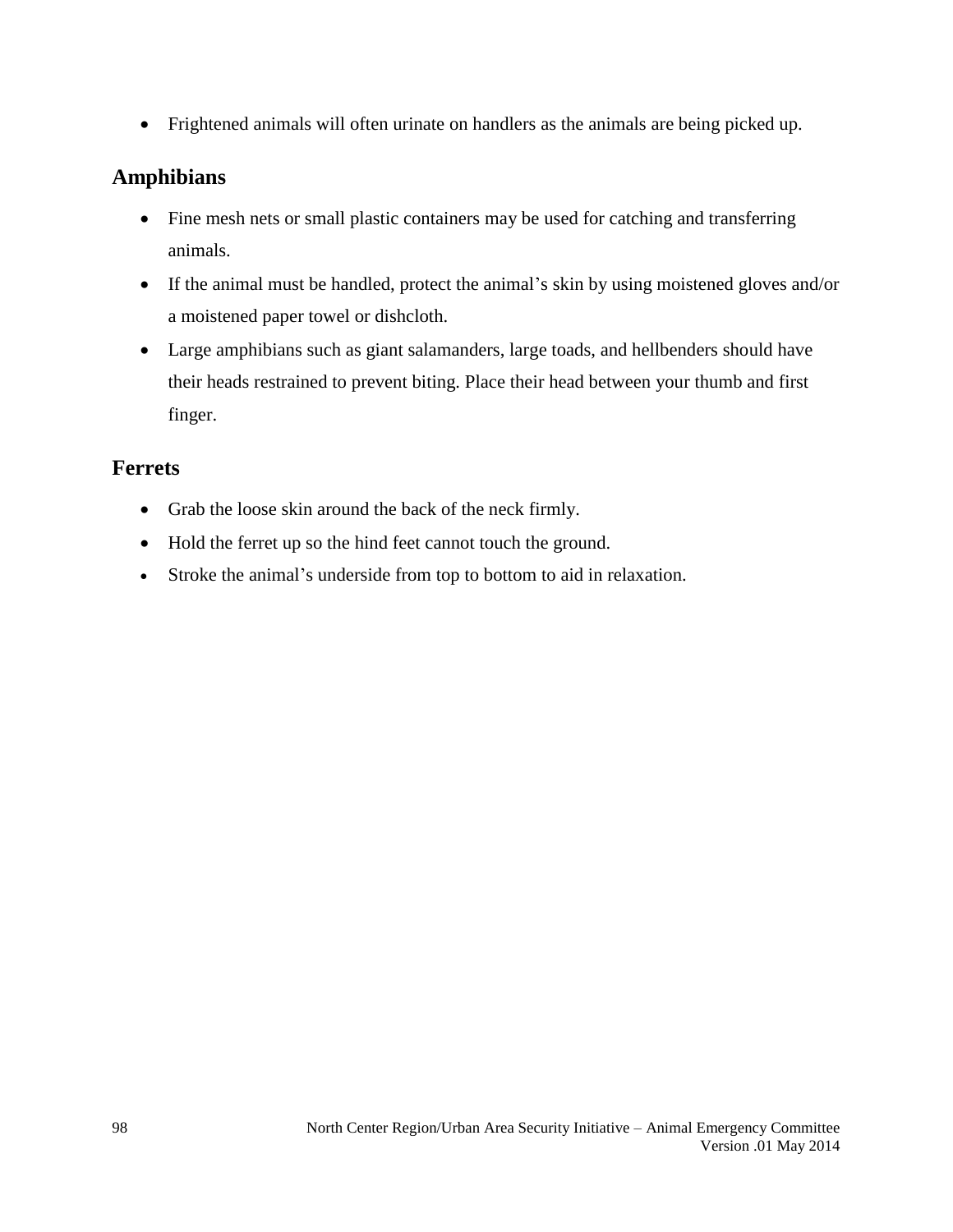# **Supplement B: Suggested CART Cache Inventory**

| <b>Description</b>                | Quantity                | <b>Description</b>             | Quantity         |
|-----------------------------------|-------------------------|--------------------------------|------------------|
| 3-hole punch                      | $\mathbf{1}$            | Ziplock bags, quart size       | 1 <sub>bx</sub>  |
| 3-ring binders                    | $\overline{2}$          | <b>Cage, Airline type</b>      | 3                |
| <b>AM/FM Radio, AA or AC</b>      | $\mathbf{1}$            | <b>Wrench Set</b>              | $\mathbf{1}$     |
| <b>Batteries</b>                  | 24                      | <b>Fibrglas</b> claw           | $\mathbf{1}$     |
| <b>First aid kit</b>              | $\mathbf{1}$            | <b>Hammer</b>                  | $\mathbf{1}$     |
| <b>Buckets</b>                    | 6                       | <b>Screwdriver</b>             | $\mathbf{1}$     |
| Canopy, $10' \times 10'$          | $\overline{2}$          | <b>Fencing Pliers</b>          | 3                |
| <b>Catch pole</b>                 | $\mathbf{1}$            | <b>Pliers</b>                  | $\mathbf{1}$     |
| <b>Cat-handling gloves</b>        | 1 pair                  | <b>Hand sanitizer</b>          | $\overline{2}$   |
| <b>Cat handling gloves</b>        | $\mathbf{1}$            | Hand soap bottles, pump        | $\overline{2}$   |
|                                   |                         | type                           |                  |
| <b>Chemical Resistant Gloves,</b> | 3 pr large              | <b>Trash bags--hvy duty</b>    | 1 <sub>box</sub> |
| cleaning                          |                         |                                |                  |
| <b>Chemical Resistant Gloves,</b> | 3pr                     | <b>Laptop computer</b>         | $\bf{0}$         |
| cleaning                          | med/small               |                                |                  |
| <b>Clipboards</b>                 | 6                       | <b>Leashes</b>                 | 10               |
| <b>D-cell batteries</b>           | $\overline{\mathbf{4}}$ | Light weight binding cord      | 1 pkg            |
| Dish soap                         | 1 bottle                | Rope                           | 1 pkg 100 ft     |
| <b>Dry Erase Board - small</b>    | $\overline{\mathbf{4}}$ | Litter (5 GAL)                 | 3                |
| Dry erase marker set              | 1 set                   | <b>Maglights</b>               | $\mathbf{1}$     |
| <b>Duct Tape</b>                  | 2 rolls                 | <b>Masking Tape</b>            | 1 roll           |
| <b>Earplugs</b>                   | 14 pairs                | <b>Measuring cup</b>           |                  |
| <b>Electric fans</b>              | $\overline{2}$          | <b>Mesh laundry bags</b>       | $\overline{2}$   |
| Electric testers, AC & DC         | $\mathbf{1}$            | Motorola "Talkabout"<br>radios | 6                |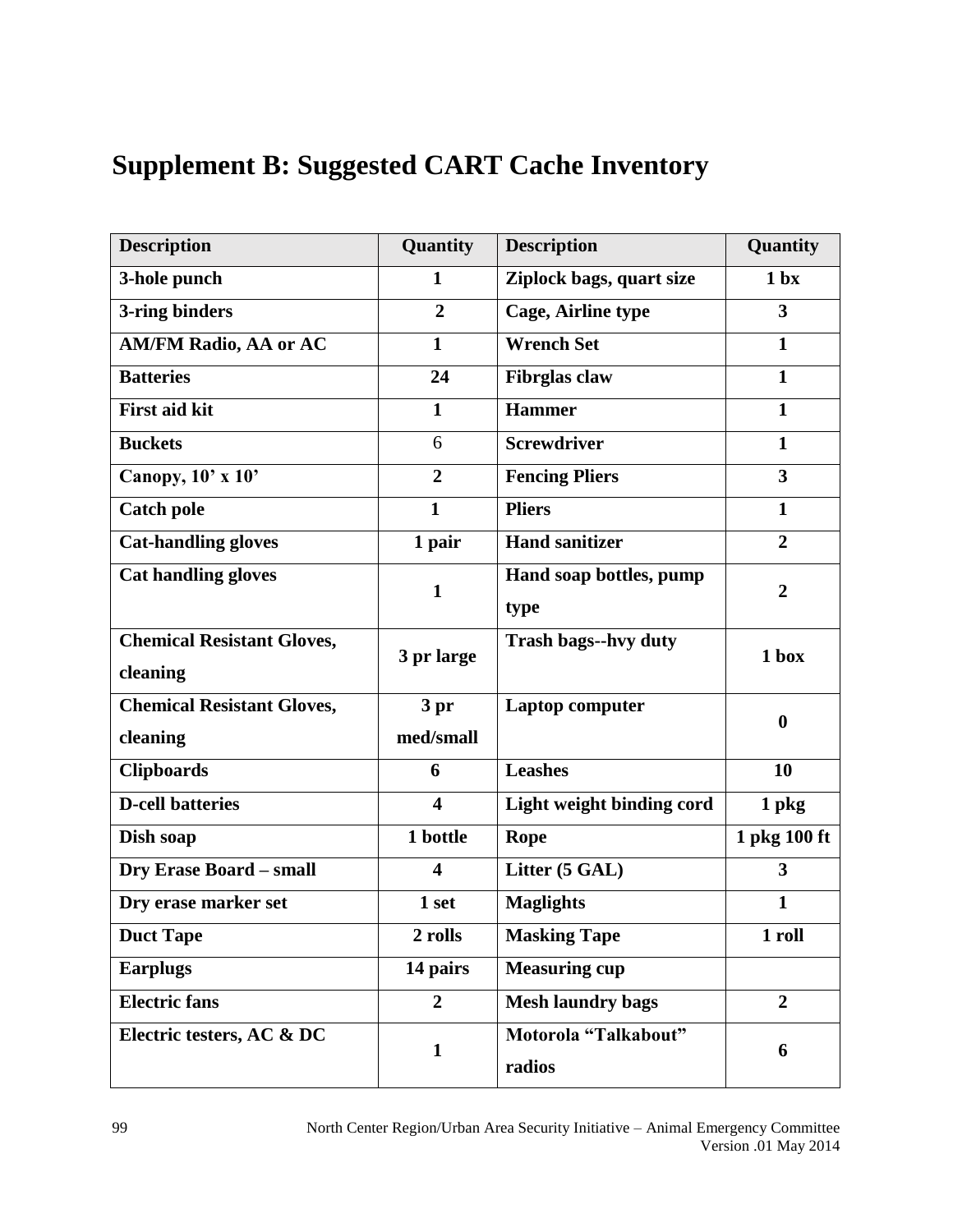| <b>Electrical Cord, 100'</b>  | $\overline{\mathbf{4}}$ | <b>Notepads</b>                                    |                  |
|-------------------------------|-------------------------|----------------------------------------------------|------------------|
| <b>File box</b>               | $\overline{\mathbf{4}}$ | $\mathbf{1}$<br>Garden hose sprayer                |                  |
| <b>Description</b>            | Quantity                | <b>Description</b><br>Quantity                     |                  |
| File folders – manilla        | 200                     | $2/50$ ft<br>Garden hose, 50"                      |                  |
| <b>Folding Chairs</b>         | $\overline{\mathbf{4}}$ | <b>Halogen work light</b><br>$\boldsymbol{2}$      |                  |
| <b>Folding Table</b>          | $\overline{2}$          | $\mathbf{1}$<br>Hand broom w/dust pan              |                  |
| <b>Galvanized wire</b>        | 2 rolls                 | <b>Painters Plastic</b><br>1 12x400                |                  |
| <b>Paper clips</b>            | 1 <sub>bx</sub>         | <b>Plastic silverware</b><br>1 <sub>bx</sub>       |                  |
| Paper Towels (1 CO-TSASe)     | 15 <sub>ct</sub>        | $\overline{2}$<br><b>Pooper Scooper</b>            |                  |
| <b>Pens</b>                   | 2 Boxes                 | 1 pk of 60<br><b>Pet Clean Up Bags</b>             |                  |
| <b>Safety goggles</b>         | 10                      | <b>Wire Fencing</b>                                | 2 rolls          |
| <b>Scrub brush</b>            | 6                       | 1 bg of 12<br><b>Slip leads</b>                    |                  |
| <b>Sharpies</b>               | 12                      | <b>Maxband ID collars</b><br>$1 \text{ bx}/10$ "   |                  |
| <b>Sponges</b>                | 6                       | <b>Maxband ID collars</b><br>1 bx/20"              |                  |
| <b>Spray bottles</b>          | $\overline{2}$          | <b>Maxband ID collars</b><br>1 bx/20"              |                  |
| <b>Staple gun and staples</b> | $\overline{2}$          | 1/49"<br><b>Snappy Snare</b>                       |                  |
| <b>Staple remover</b>         | $\mathbf{1}$            | <b>Cage Card Holders</b>                           | 25               |
| <b>Stapler w/staples</b>      | $\mathbf{1}$            | $1 \text{ bx}/4 \text{ x } 6$<br><b>Cage Cards</b> |                  |
| <b>Tarps</b>                  | 12                      | <b>Bowl No Tip</b><br>20                           |                  |
| <b>Thumb tacks</b>            | 1 <sub>bx</sub>         | <b>Bowl No Tip</b>                                 | 20               |
| <b>Towels</b>                 | 6                       | <b>Gloves (nitrile)</b>                            | 1 bx s,m, lg     |
| <b>Trash cans</b>             | 3                       | Multi-tool                                         | $\boldsymbol{2}$ |
| <b>Tyvek Coveralls</b>        | 30                      | Headlamp<br>6                                      |                  |
| universal microchip scanner   | $\bf{0}$                | Work Light 50 ft                                   | 3                |
| <b>Washtub</b>                | $\mathbf{1}$            | $\mathbf{1}$<br>Litterpans                         |                  |
| Watering cans with long, thin |                         |                                                    |                  |
| spouts                        | $\overline{2}$          | <b>Gloves leather Small</b>                        | 5                |
| <b>Whistles</b>               | 1 pk of 12              | <b>Gloves leather Medium</b>                       | 5                |
| Wire Cages, $24"$ x $48"$     | 20                      | <b>Gloves leather Large</b>                        | 5                |
| Ziplock bags, gallon size     | 1 <sub>bx</sub>         | <b>Tent</b>                                        | $\overline{2}$   |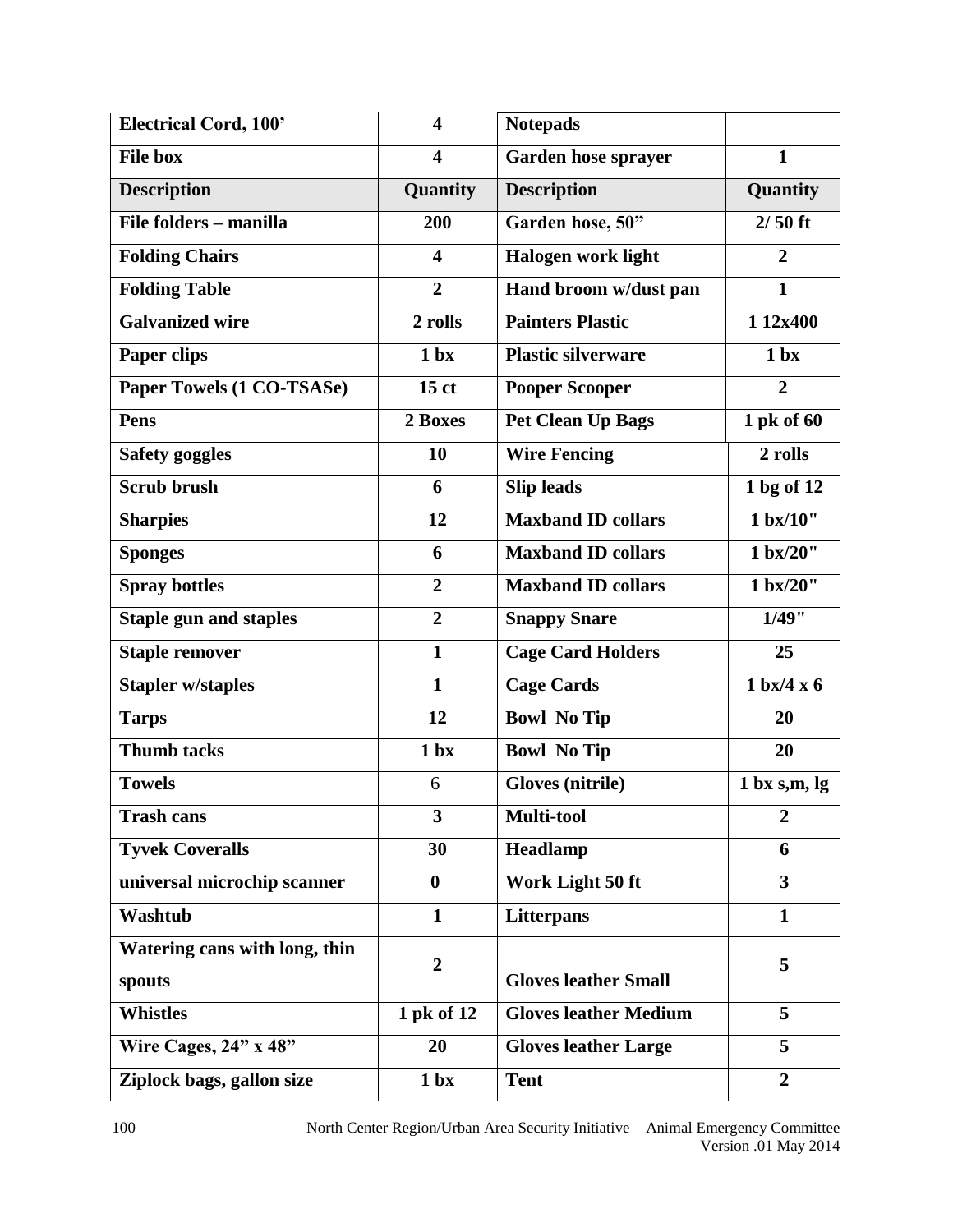| <b>Shovel</b>         | $\mathbf{2}$ | <b>Muzzles Feline</b>    |             |
|-----------------------|--------------|--------------------------|-------------|
| Rake                  |              | <b>Muzzle 7 size set</b> |             |
| <b>Description</b>    | Quantity     | <b>Description</b>       | Quantity    |
| <b>Street broom</b>   | 2            | Muzzle pug/2 set         |             |
| <b>Cable Tie 4</b>    |              | <b>Power strips</b>      |             |
| <b>Cable Tie 8</b>    |              | Wysiwash                 |             |
| <b>Cable Tie 11.3</b> |              | <b>Wysiwash caplets</b>  | $1$ pk of 9 |
| <b>Cable Tie 14</b>   |              |                          |             |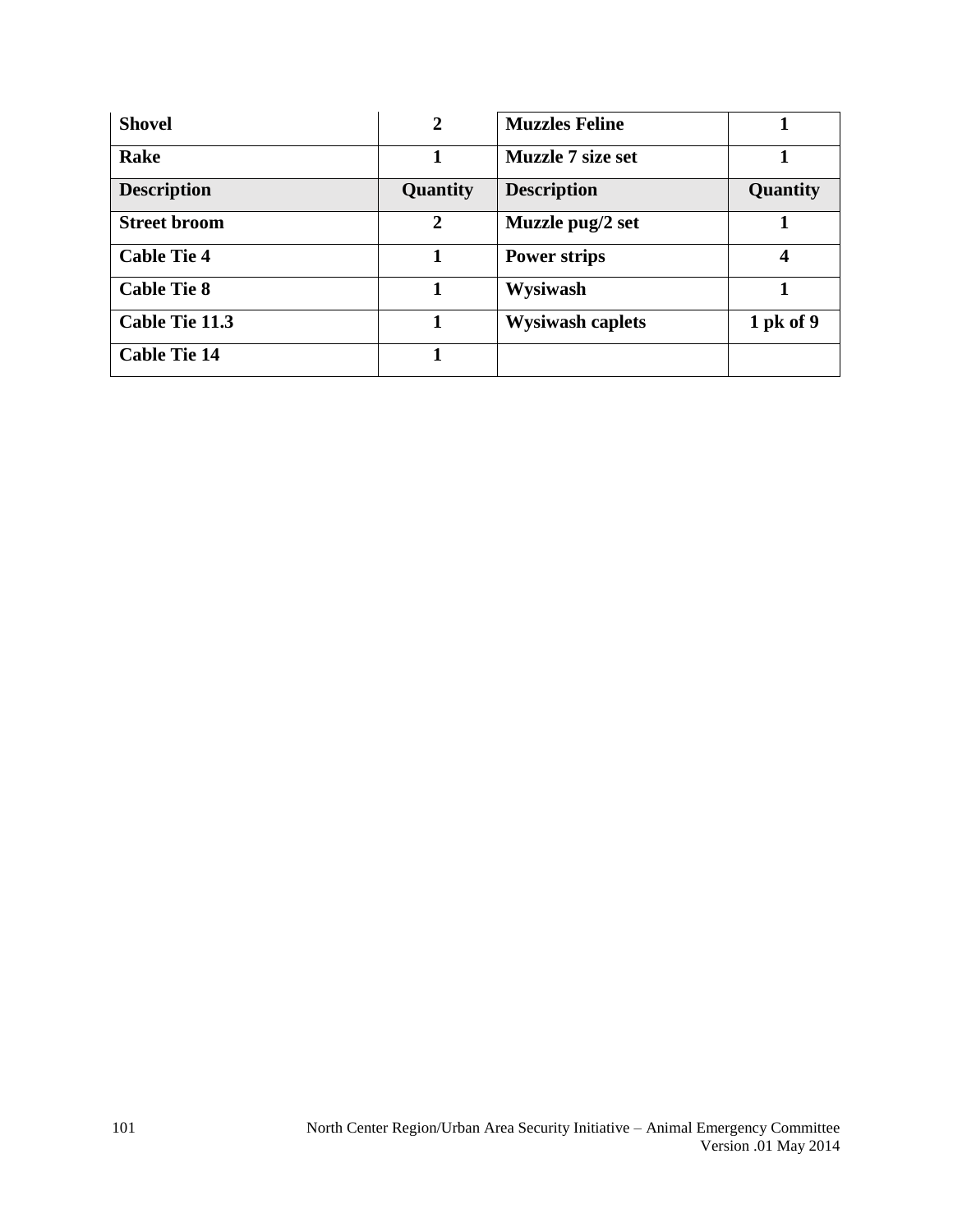| <b>Description</b>                                 | Quantity                | <b>Description</b><br>Quantity                                |                  |
|----------------------------------------------------|-------------------------|---------------------------------------------------------------|------------------|
| <b>Personal Equipment</b>                          |                         | <b>Personal Equipment</b>                                     |                  |
| <b>Paper Pad</b>                                   | 6                       | $\overline{2}$<br><b>Clipper, cordless</b>                    |                  |
| Form, Medical Record, SA                           | 30                      | <b>Blade, Clipper #40</b>                                     | $\overline{2}$   |
| Form, Medical Record,<br><b>Exotic/Avian</b>       | 10                      | <b>Thermometer, digital</b>                                   | $\boldsymbol{2}$ |
| Form, Medical Record LA                            | 30                      | <b>Sterile Lubricant</b>                                      | $\mathbf{1}$     |
| <b>Band, Animal Identification</b><br><b>Neck</b>  | 30                      | <b>Cold Packs, disposable</b>                                 | 12               |
| <b>Formulary</b>                                   | 6                       | Otoscope/Opthalmoscope<br><b>Diagnostic</b>                   | $\overline{2}$   |
| Pen                                                | 1 box                   | <b>Otoscope Cones</b>                                         | 12               |
| <b>Marker, Permanent</b><br>(Sharpie <sup>®)</sup> | 1 box                   | <b>Pet Piller Device</b>                                      | $\overline{2}$   |
| <b>Document Wallet</b>                             | 6                       | <b>Microchip Scanner</b><br>$\overline{2}$                    |                  |
| <b>Calculator</b>                                  | $\overline{2}$          | <b>Nail Trimmer</b>                                           | $\overline{2}$   |
| <b>Muzzle</b> , Small                              | 3                       | <b>ID Collars (disposable)</b><br>30<br>large and small       |                  |
| <b>Muzzle</b> , Medium                             | 3                       | $\mathbf{1}$<br><b>Digital Camera</b>                         |                  |
| <b>Muzzle</b> , Large                              | 3                       | <b>Surgical</b><br>masks/eyewear/disposable<br>surgical gowns | 30               |
| <b>Muzzle Feline</b>                               | $\overline{\mathbf{3}}$ | <b>PPE</b>                                                    | 30               |
| Leash, Nylon                                       | 6                       | <b>Rope</b>                                                   | 1 pkg 100 ft     |
| <b>Tourniquet</b>                                  | $\mathbf{1}$            | <b>Disinfectant</b>                                           |                  |
| <b>Stethoscope</b>                                 | $\overline{2}$          | <b>Paper towels</b>                                           |                  |
| Penlight                                           | $\overline{2}$          | <b>Plastic trash bags</b>                                     | 1 roll           |
| Headlamp                                           | $\overline{2}$          | <b>Heavy duty trash bags</b>                                  | 1 roll           |

# **Supplement C: Suggested Veterinary Cache Inventory**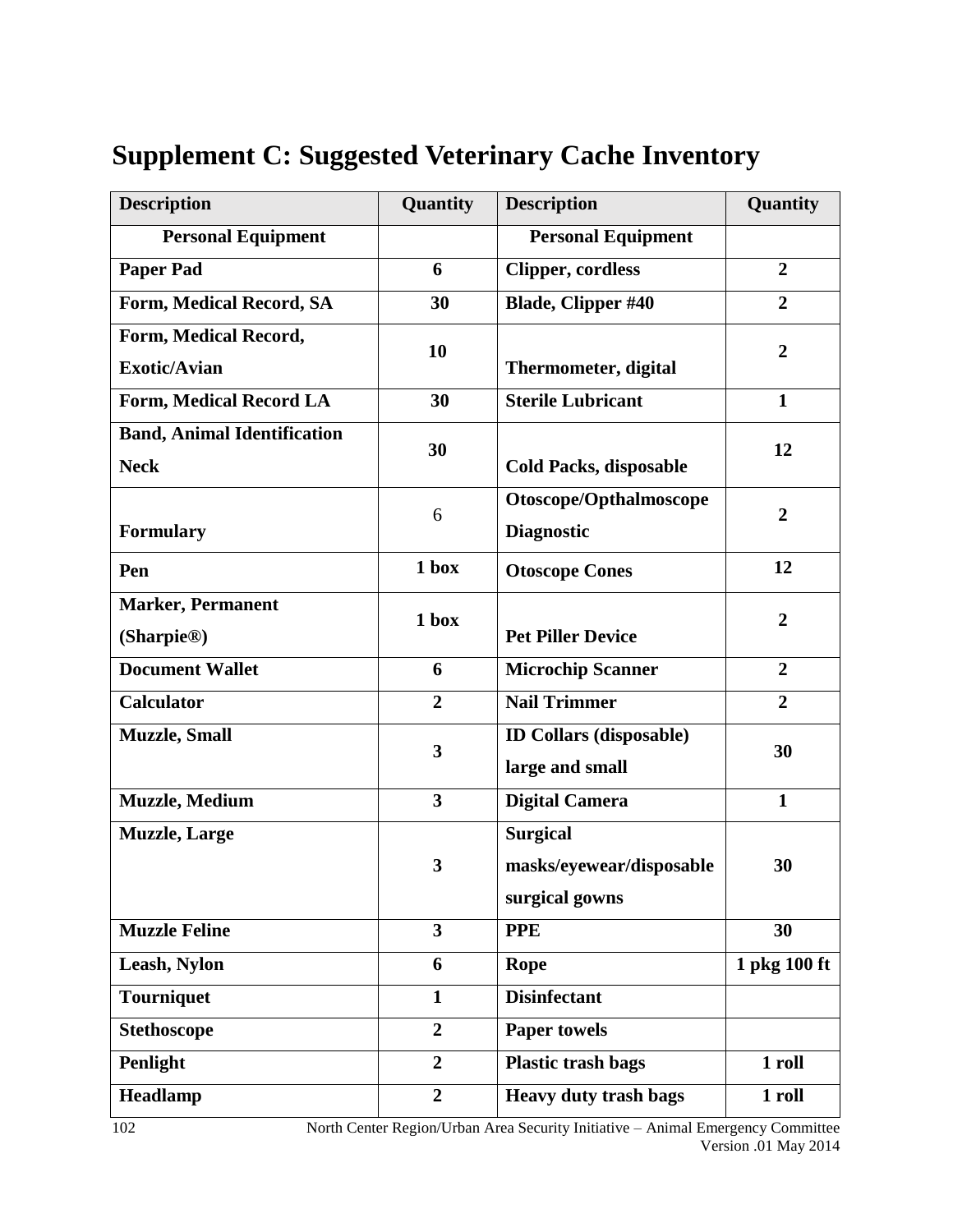| <b>Description</b>          | Quantity     | <b>Description</b><br>Quantity         |            |
|-----------------------------|--------------|----------------------------------------|------------|
|                             |              | <b>Oral and Topical</b>                |            |
| <b>Pharmaceuticals</b>      |              | <b>Medications</b>                     |            |
| Dexamethasone Sodium        | 4 mg/ml      | Topical flea/scabies                   |            |
| Phosphate                   |              | treatment                              |            |
| Diphenhydramine             | $50$ mg/ml   | Cephalexin capsules                    | 250/500 mg |
| Heparin                     | 10,000 U/ml  | Oral flea control                      |            |
| Acepromazine                | $10$ mg/ml   | Oral pain control (NSAID)              |            |
|                             |              | of choice (Rimadyl)                    |            |
| Cefazolin                   |              | Oral anthelminthic (e.g.               |            |
|                             | 1g vials     | Pyrantel)                              |            |
| Ampicillin                  | 1g vials     | Metronidazole<br>250/500 mg            |            |
| Dexmedetomidine             | $500$ ug/ml  | Oral antiemetic                        |            |
| Atipamezole                 |              | Oral Steroid (Prednisone)<br>$5/20$ mg |            |
| Lidocaine 2%                | $20$ mg/ml   |                                        |            |
| Epinephrine                 |              | <b>Vaccinations</b>                    |            |
| Sodium Pentobarbital        |              | Distemper/Parvo Combo                  |            |
| Ketamine                    | $100$ mg/ml  | Rabies                                 |            |
| Diazepam                    | $5$ mg/ml    | Feline Upper Respiratory               |            |
| Propofol                    | $10$ mg/ml   | Feline Leukemia                        |            |
|                             |              | Bordatella                             |            |
| Injectable Rimadyl          |              | т<br>Intranasal/Parenteral             |            |
| Hydromorphone               | $2$ mg/ml    |                                        |            |
| Enrofloxacin                | $22.7$ mg/ml | <b>Eye Medication</b>                  |            |
| Atropine Sulfate            | $0.54$ mg/ml | Eye Irrigation Solution                | 4 oz       |
| Fluids, LRS                 |              | <b>Artificial Tears</b>                |            |
| Fluid, Hetastarch           | 6% Sol       | Opthalmic Neo Poly Bac                 |            |
| Injectable antiemetic (e.g. |              | Opthalmic Neo Bac                      |            |
| Cerenia                     |              | w/Hydrocortisone                       |            |
|                             |              | Flurorescein Strip                     |            |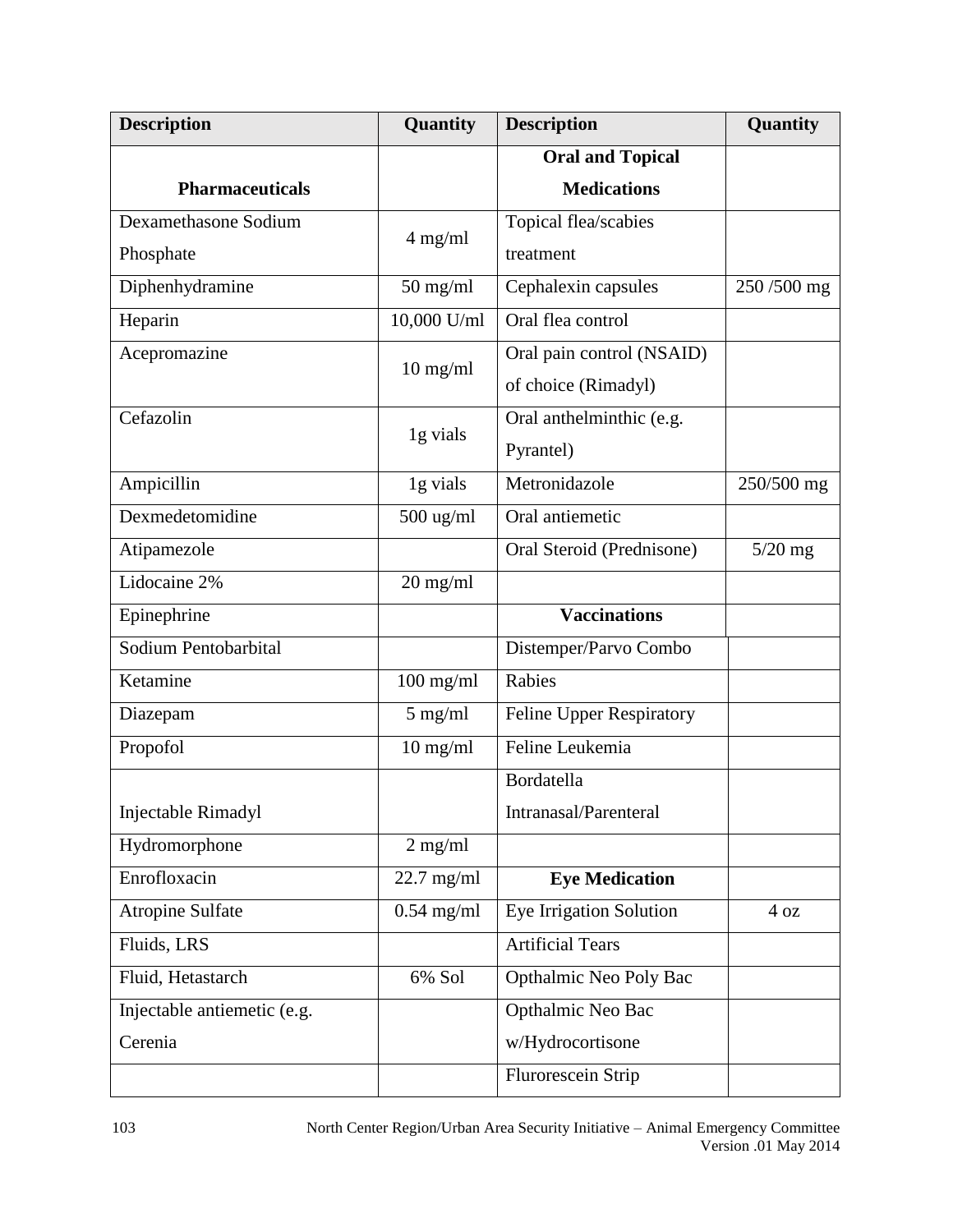|                               | <b>Vascular Access/Blood</b>    |  |
|-------------------------------|---------------------------------|--|
| <b>IV Fluids</b>              | <b>Collection</b>               |  |
| IV drip sts 78", 15 drops     | Butterfly, 21 G $\frac{3}{4}$ " |  |
| IV drip sts 78", 60 drops     | Butterfly, 19 G $\frac{3}{4}$ " |  |
| IV extension set              | Butterfly, 23 G $\frac{3}{4}$ " |  |
|                               | Catheter, 18 G 1.25"            |  |
| <b>Surgical Supplies</b>      | Catheter, 20 G 1.25"            |  |
| Laceration Tray 4 piece       |                                 |  |
| (disposable)                  | Catheter, 22 G 1.25"            |  |
| Suture, Vicryl 2-0            | Syringe, LL 6cc                 |  |
| Suture, PDS 2-0               | Syringe, LL 12cc                |  |
| Skin Stapler, disposable      | Syringe, LL 3cc 22g needle      |  |
| Nexaband                      | Syringe, LL 1cc 25g needle      |  |
| Gloves, sterile 6.5           | Syringe, 1cc No needle          |  |
| Gloves, sterile 7.5           | Syringe, 3cc No needle          |  |
| Gloves, sterile 8.5           | Syringe, 60 cc No needle        |  |
| Brush, Scrub w/PCMX           | Needle, 18g x 1"                |  |
| Brush, Scrub w/PCMX           | Needle, 20g x 1"                |  |
| Surgical Blades, #10          | Needle, $22g x \frac{3}{4}$ "   |  |
|                               | Prep Pads, Isopropyl            |  |
| <b>Special Consideration:</b> | Alcohol 70%                     |  |
| (Refer to State Veterinary    | Towelette, Antiseptic,          |  |
| <b>Board and DEA)</b>         | Benz-Chloride                   |  |
| Euthanasia solution           | Pre Pad, Povidon Iodine         |  |
|                               | Blood tube, Serum               |  |
|                               | Separator 4cc                   |  |
|                               | Blood tube, EDTA, 3cc           |  |
|                               | Port, Injection                 |  |
|                               | Infuser Cuff, Pressure          |  |
|                               | <b>IV Catheter plugs</b>        |  |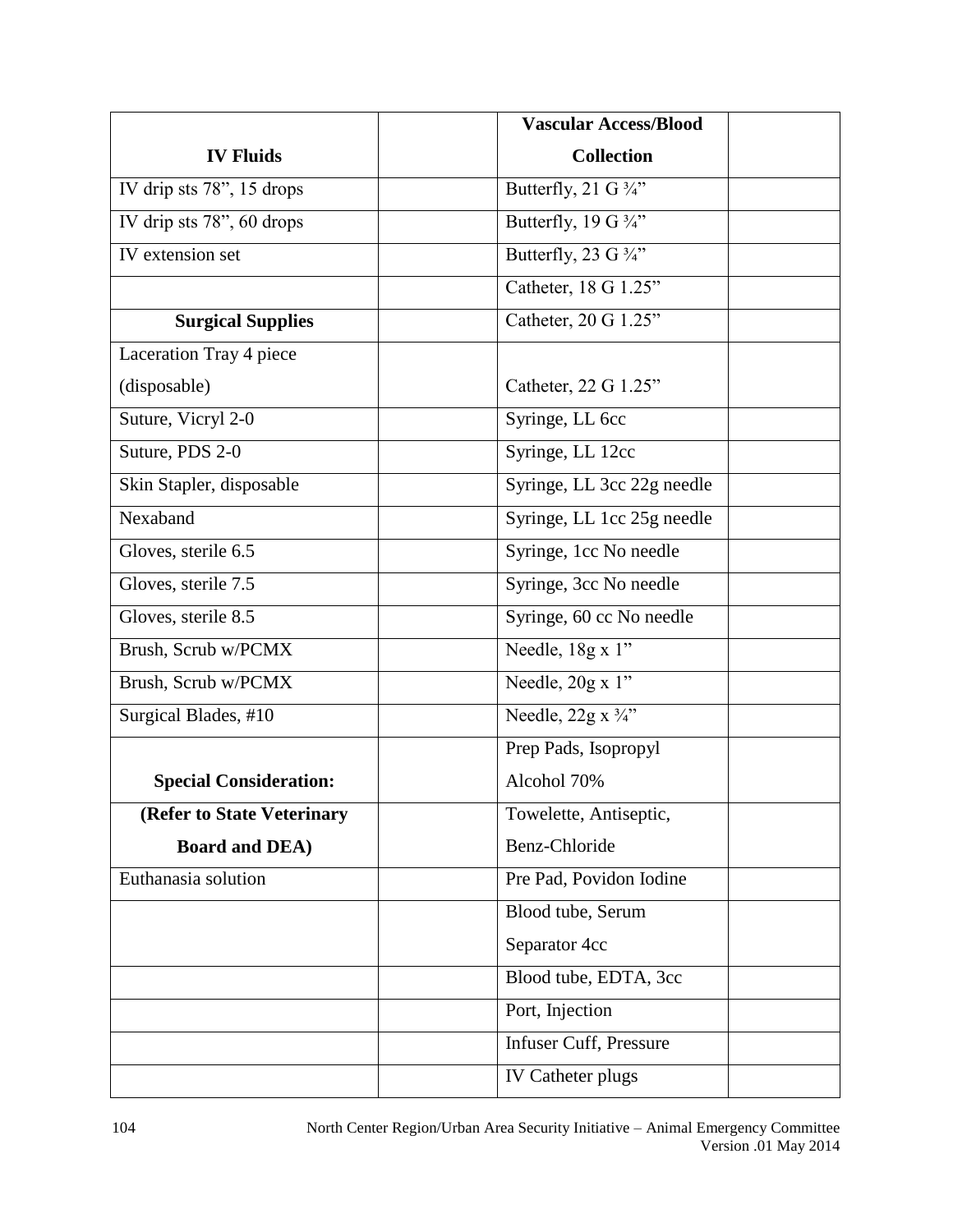| <b>Bandaging/Coaptation</b>    |                                  |  |
|--------------------------------|----------------------------------|--|
| Non-Adherent Bandage, Telfa 3" |                                  |  |
| x 4"                           | Gauze, 4x4 nonsterile            |  |
| Gauze, Roll 3"                 | Gauze, 4x4 sterile               |  |
| Cast Padding 2"                | <b>Cotton Tipped Applicators</b> |  |
| Cast Padding 4"                | Splint, Spoon small              |  |
| Tape, Porous 1"                | Splint, Spoon medium             |  |
| Tape, Porous 2"                | Splint, Spoon large              |  |
|                                | Scissors, Bandage Lister 5       |  |
| Tape, Cohesive Flexible 2"     | $\frac{1}{2}$                    |  |
| Tape, Cohesive Flexible 4"     | Pack, Thomas Transport           |  |
| Tape, Elastic 2"               | Vet Wrap/Adhesive Wrap           |  |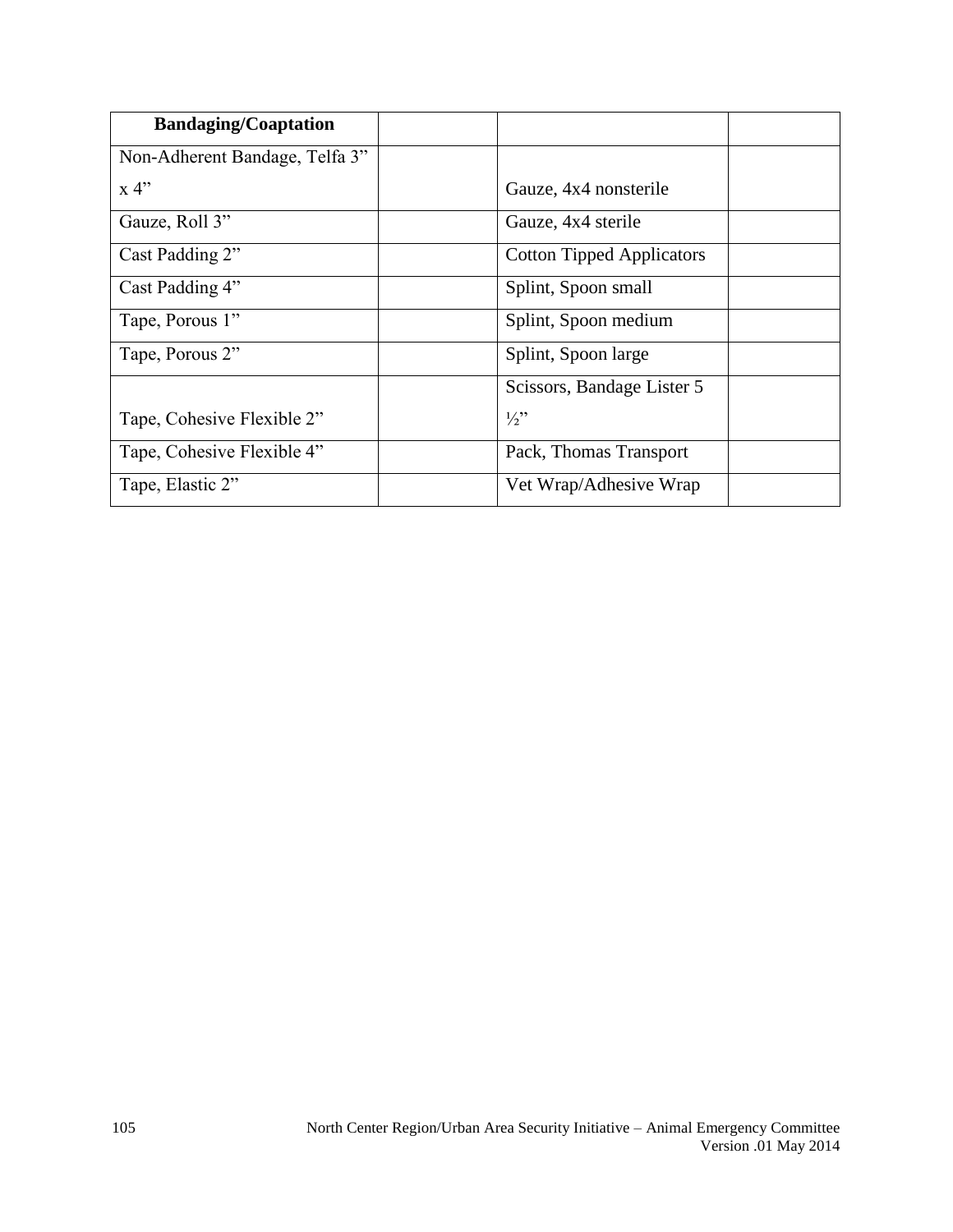# **Supplement D: Important Contacts (fill in local contacts by jurisdiction)**

| <b>Agency/Responsibility</b>                                                                | <b>Phone Number</b>       | <b>Email</b>           |  |
|---------------------------------------------------------------------------------------------|---------------------------|------------------------|--|
| <b>Emergency Management/EOC</b>                                                             |                           |                        |  |
| [insert name] - Emergency Manager                                                           | [insert telephone number] | [insert email address] |  |
| $[insert name] - ESF 11 Desk$                                                               | [insert telephone number] | [insert email address] |  |
| [insert name] – ESF 6 Desk                                                                  | [insert telephone number] | [insert email address] |  |
| [insert name] – ESF6a Desk                                                                  | [insert telephone number] | [insert email address] |  |
| [insert name] – EOC Logistics Desk                                                          | [insert telephone number] | [insert email address] |  |
| [insert name] – EOC Donations<br><b>Management Desk</b>                                     | [insert telephone number] | [insert email address] |  |
| [insert name] - State EOC ESF6a Desk<br>(Household Pets and Service Animals<br>Coordinator) | [insert telephone number] | [insert email address] |  |
| [insert name] – State EOC ESF11 Desk<br>(Livestock and Agriculture Coordinator)             | [insert telephone number] | [insert email address] |  |
| <b>Humane Society/SPCA</b>                                                                  |                           |                        |  |
| [insert name] - Humane Society Manager                                                      |                           |                        |  |
| <b>Animal Control</b>                                                                       | [insert telephone number] | [insert email address] |  |
| [insert name] - Animal Control Manager                                                      | [insert telephone number] | [insert email address] |  |
| <b>Human Shelter</b>                                                                        |                           |                        |  |
| [insert name] - Human Shelter Manager                                                       | [insert telephone number] | [insert email address] |  |
| [insert name] - Human Shelter Logistics<br>Manager                                          | [insert telephone number] | [insert email address] |  |